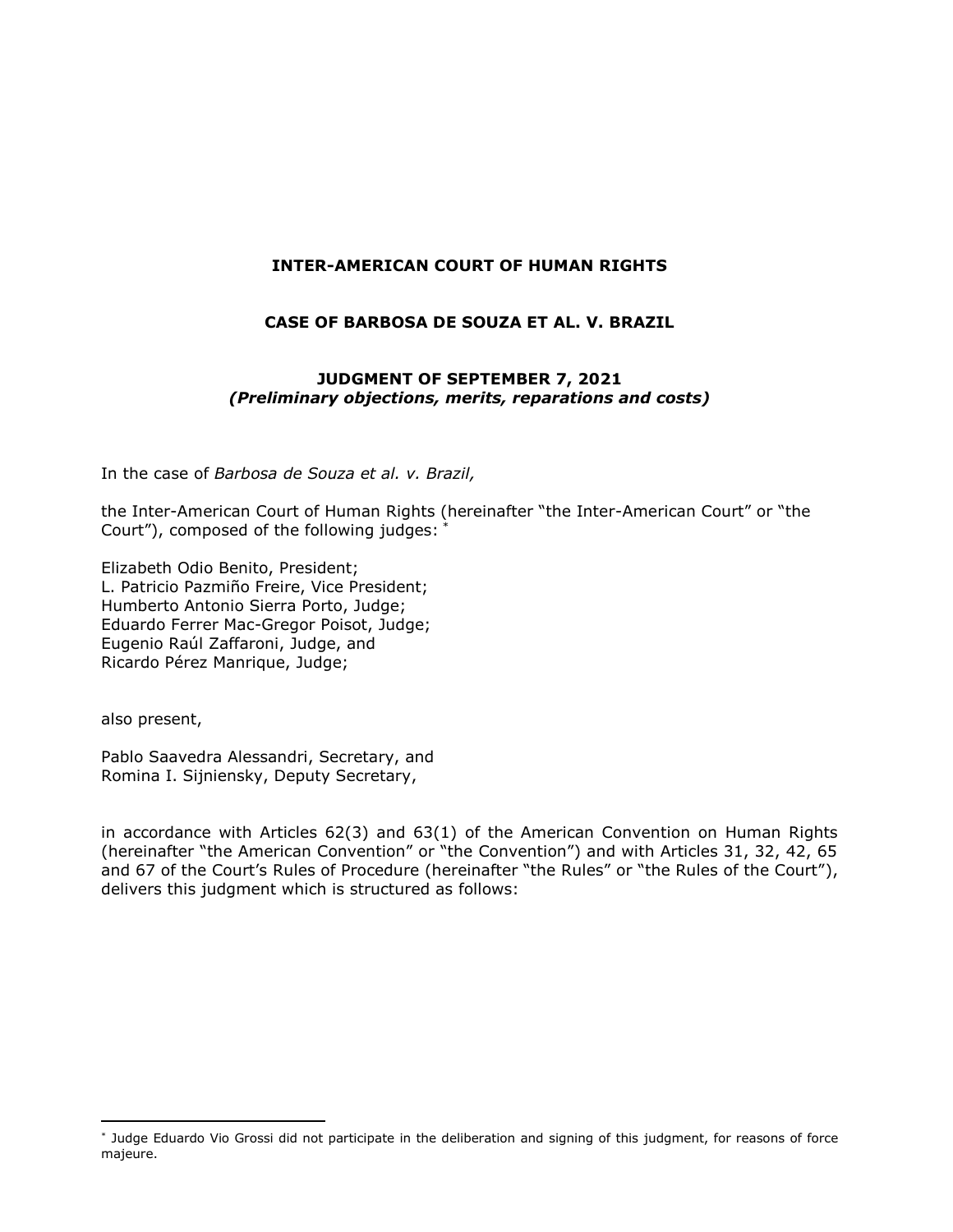### **TABLE OF CONTENTS**

| ALLEGED LACK OF JURISDICTION RATIONE TEMPORIS IN RELATION TO FACTS PRIOR TO THE DATE OF RECOGNITION OF<br>А.<br>A.1.<br>A.2<br>B.1.<br>B.2                                                                                                                                                                                                                                                                                                                                      |  |  |  |
|---------------------------------------------------------------------------------------------------------------------------------------------------------------------------------------------------------------------------------------------------------------------------------------------------------------------------------------------------------------------------------------------------------------------------------------------------------------------------------|--|--|--|
|                                                                                                                                                                                                                                                                                                                                                                                                                                                                                 |  |  |  |
| Α.<br><b>B.</b>                                                                                                                                                                                                                                                                                                                                                                                                                                                                 |  |  |  |
|                                                                                                                                                                                                                                                                                                                                                                                                                                                                                 |  |  |  |
| Α.<br><b>B.</b>                                                                                                                                                                                                                                                                                                                                                                                                                                                                 |  |  |  |
|                                                                                                                                                                                                                                                                                                                                                                                                                                                                                 |  |  |  |
| Α.<br>В.<br>$C_{\cdot}$<br>D.<br>D.1 Investigations conducted by the Attorney General's Office of the state of Paraíba regarding<br>D.2 Investigations conducted by the Civil Police regarding D.D.P.M., M.D.M., L.B.S. and A.G.A.M.                                                                                                                                                                                                                                            |  |  |  |
|                                                                                                                                                                                                                                                                                                                                                                                                                                                                                 |  |  |  |
| VIII-1 RIGHTS TO JUDICIAL GUARANTEES, EQUALITY BEFORE THE LAW AND JUDICIAL<br>PROTECTION, IN RELATION TO THE OBLIGATIONS OF RESPECT AND GUARANTEE, THE DUTY<br>TO ADOPT PROVISIONS OF DOMESTIC LAW AND THE OBLIGATIONS ESTABLISHED IN ARTICLE<br>А.<br>В.<br>B.1<br>b. The application of procedural parliamentary immunity to the criminal proceedings for the<br>The alleged lack of due diligence in the investigation of the other suspects  38<br>B.2<br>B.3<br>B.4<br>B.5 |  |  |  |
| RIGHT TO PERSONAL INTEGRITY OF MÁRCIA BARBOSA DE SOUZA'S NEXT OF KIN<br>VIII-2                                                                                                                                                                                                                                                                                                                                                                                                  |  |  |  |
| Α.<br>В.                                                                                                                                                                                                                                                                                                                                                                                                                                                                        |  |  |  |
|                                                                                                                                                                                                                                                                                                                                                                                                                                                                                 |  |  |  |
| Α.                                                                                                                                                                                                                                                                                                                                                                                                                                                                              |  |  |  |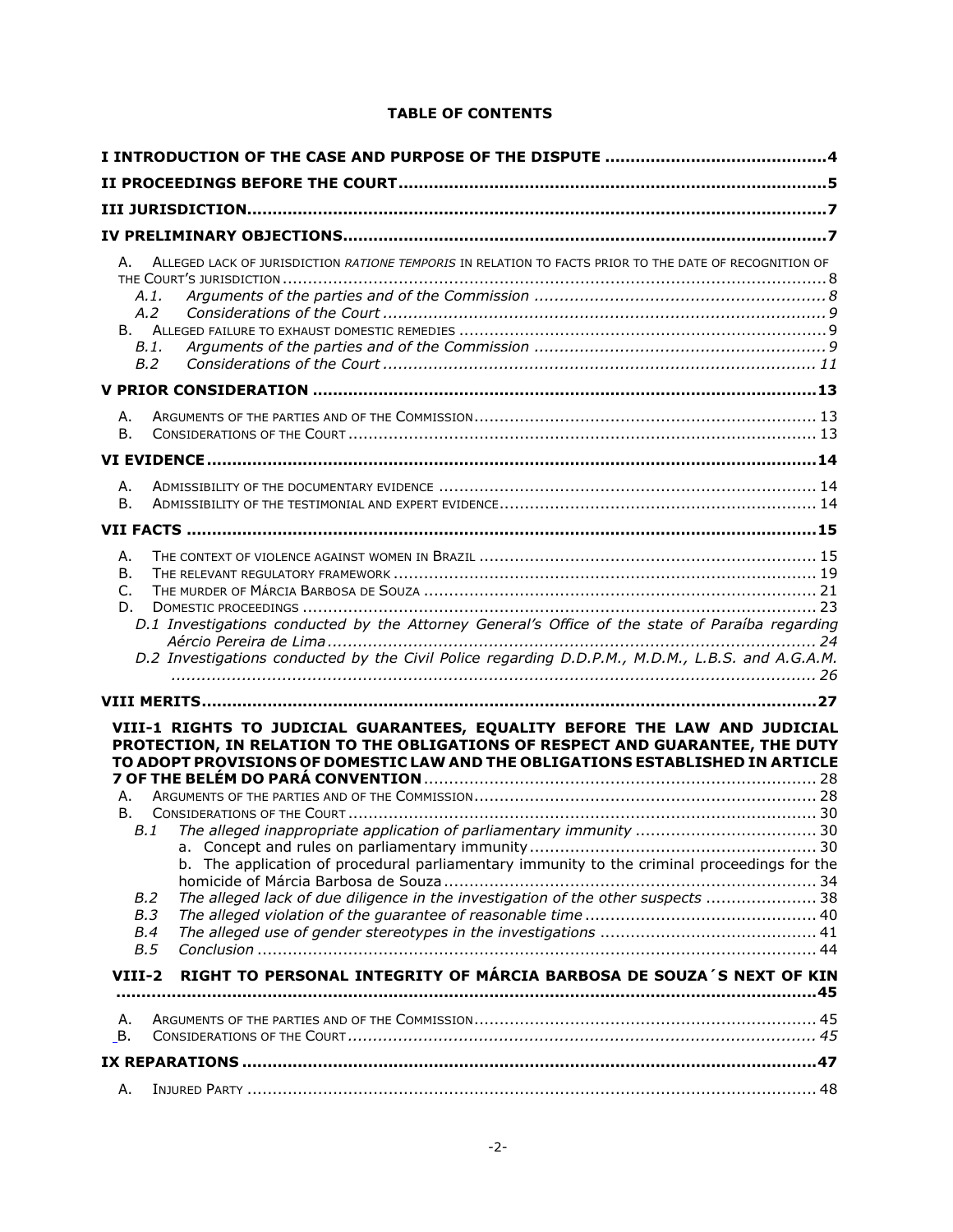| В.  | OBLIGATION TO INVESTIGATE THE FACTS, IDENTIFY, PROSECUTE, AND IF APPROPRIATE, PUNISH THOSE RESPONSIBLE |     |
|-----|--------------------------------------------------------------------------------------------------------|-----|
|     |                                                                                                        |     |
| D   |                                                                                                        |     |
| E.  |                                                                                                        |     |
| F.1 |                                                                                                        |     |
|     | F.2                                                                                                    |     |
|     | F.3<br>Adoption of a standardized protocol for the investigation of gender-based violent deaths of     |     |
|     |                                                                                                        |     |
|     | F.4                                                                                                    |     |
|     | F.5                                                                                                    |     |
| E.  |                                                                                                        |     |
|     | Pecuniary and non-pecuniary damage iError! Marcador no definido.<br>F. 1                               |     |
| G.  |                                                                                                        |     |
| Н.  |                                                                                                        |     |
| L.  |                                                                                                        |     |
|     |                                                                                                        | .60 |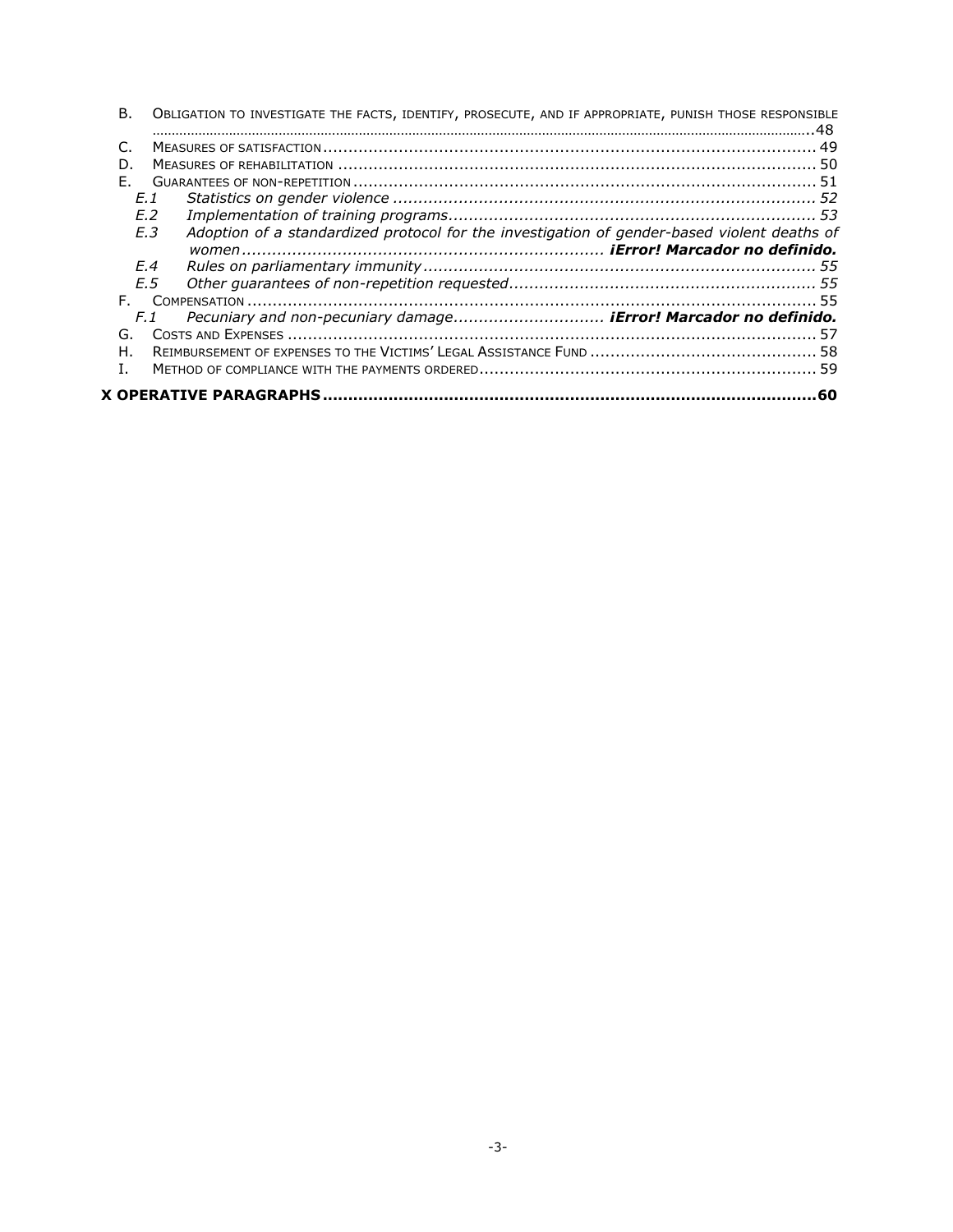#### **I INTRODUCTION OF THE CASE AND PURPOSE OF THE DISPUTE**

<span id="page-3-0"></span>1. *The case submitted to the Court*. On July 11, 2019, the Inter-American Commission on Human Rights (hereinafter "the Inter-American Commission" or "the Commission") submitted to the jurisdiction of the Inter-American Court, in accordance with Articles 51 and 61 of the American Convention, the case of *"*Márcia Barbosa de Souza and her family concerning the Federative Republic of Brazil" (hereinafter "the State", "the State of Brazil" or "Brazil"). According to the Commission, the dispute relates to the alleged situation of impunity surrounding the death of Márcia Barbosa de Souza, in June 1998, at the hands of the then state deputy, Mr. Aércio Pereira de Lima. The Commission concluded that: i) "parliamentary immunity as defined in the domestic regulations" resulted in a discriminatory delay in the criminal proceedings, ii) "the fact that the investigation and [the] criminal trial for the death of Márcia Barbosa de Souza took more than nine years violated the guarantee of reasonable time and constituted a denial of justice" iii) "the evidentiary deficiencies were not resolved, nor were all the lines of investigation exhausted, a situation that was incompatible with the duty to investigate with due diligence" and iv) the murder of Márcia Barbosa de Souza, as a consequence of an act of violence, together with the failings and delays in the investigations and the criminal proceedings, affected the mental integrity of her next of kin.

2. *Procedure before the Commission*. The procedure before the Commission was as follows:

- *a. Petition*. On March 28, 2000, the Center for Justice and International Law (CEJIL), the *Movimento Nacional de Direitos Humanos* (MNDH) /*Regional Nordeste* and the *Gabinete de Assessoria Jurídica às Organizações Populares* (GAJOP) filed the initial application on behalf of the alleged victims.
- *b. Admissibility Report*. On July 26, 2007, the Commission adopted Admissibility Report No. 38/07 (hereinafter the "Admissibility Report" or "Report No. 38/07), in which it concluded that the initial petition was admissible.
- *c. Merits Report*. On February 12, 2019, the Commission issued Merits Report No. 10/19 (hereinafter "Merits Report" or "Report No. 10/19"), pursuant to Article 50 of the Convention, in which it reached a series of conclusions<sup>1</sup> and made various recommendations to the State.
- *d. Notification to the State*. On April 11, 2019, the Merits Report was notified to the State, which was granted two months to report on its compliance with the recommendations. The State submitted a report in which it expressed its willingness to comply with the recommendations, but did not present a specific proposal in this regard. Furthermore, it did not request an extension.

3. *Submission to the Court.* On July 11, 2019, the Commission submitted to the jurisdiction of the Inter-American Court all the facts and alleged human rights violations described in the

j

The Commission concluded that the State is responsible for the violation of the rights to personal integrity, judicial guarantees, equality and non-discrimination and judicial protection, established in Articles 5(1), 8(1), 24 and 25(1) of the American Convention, in relation to the right to life (Article 4 of the Convention) and the obligations established in Articles 1(1) and 2 of the same instrument, to the detriment of M.B.S. and S.R.S., mother and father of Márcia Barbosa de Souza. The Commission also concluded that Brazil violated Article 7 of the Inter-American Convention on the Prevention, Punishment and Eradication of Violence against Women (hereinafter "Convention of Belém do Pará") in respect of Márcia Barbosa de Souza.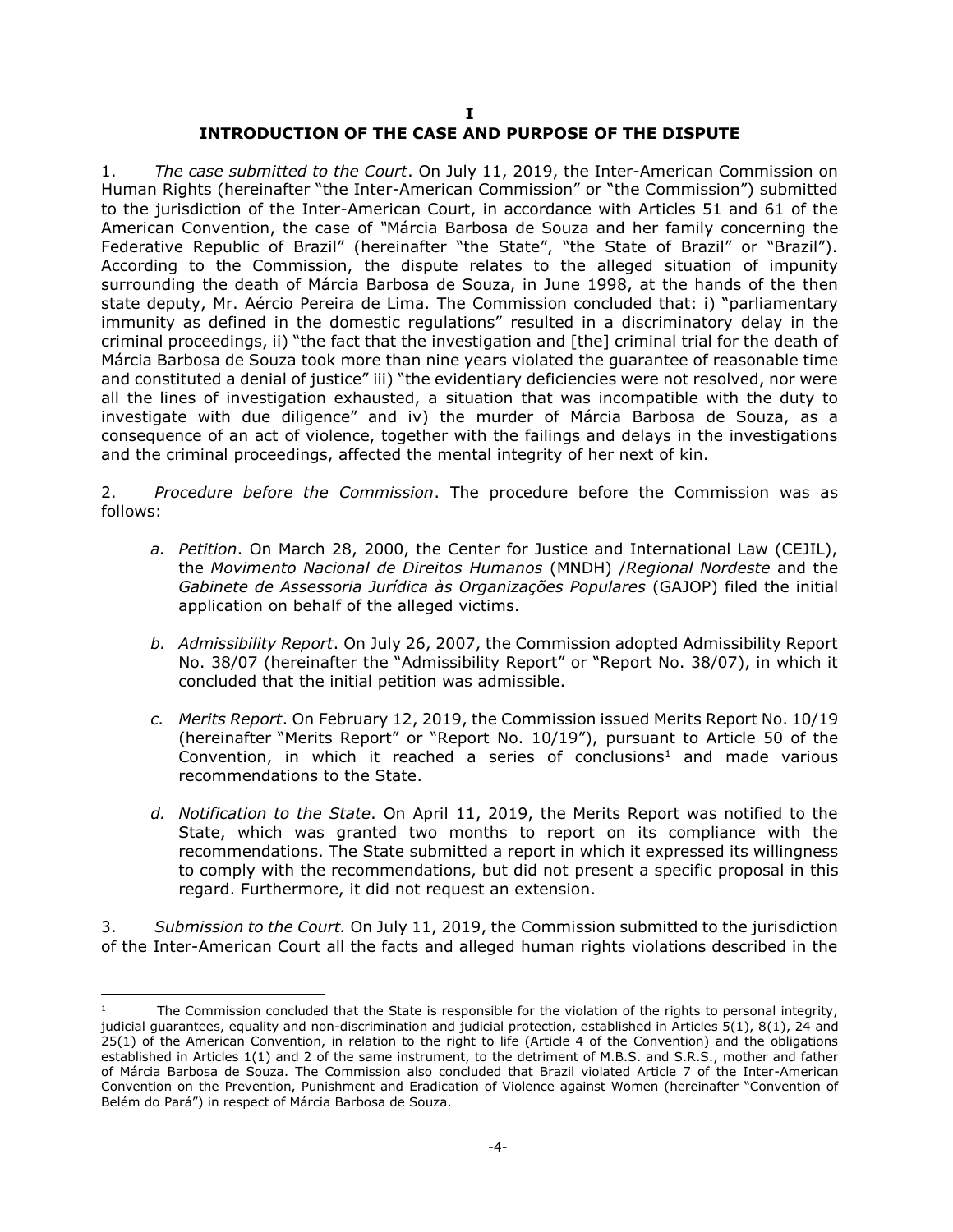Merits Report "given the need to obtain justice and reparation for the [alleged] victims."<sup>2</sup>

4. *Requests of the Inter-American Commission*. Based on the foregoing, the Commission asked the Court to conclude and declare the State's international responsibility for the violations established in its Merits Report (*supra* para. 2c) and to order the measures of reparation described and analyzed in Chapter IX of this judgment. The Court notes with concern that, between the presentation of the initial petition before the Commission and the submission of the case before this Court, more than 21 years have elapsed.

### **II PROCEEDINGS BEFORE THE COURT**

<span id="page-4-0"></span>5. *Notification to the State and to the representatives*. The submission of the case by the Commission was notified by the Court to the State and to the representatives of the alleged victims<sup>3</sup> (hereinafter "the representatives") on August 14, 2019.

6. *Brief of pleadings, motions and evidence.* On October 21, 2019, the *Gabinete de Assessoria às Organizações Populares* (GAJOP) and the Center for Justice and International Law (CEJIL) presented their brief of pleadings, motions and evidence (hereinafter "pleadings and motions brief") before the Court, pursuant to Articles 25 and 40 of the Court's Rules of Procedure. The representatives agreed substantially with the arguments of the Commission and requested that the Court declare the violation of Articles 8 and 25 of the Convention, in relation to Articles 1(1) and 2 of the same instrument, and of Article 7 of the Convention of Belém do Pará, to the detriment of M.B.S, S.R.S. and Mt.B.S, mother, father and sister, respectively, of Mrs. Barbosa de Souza. They also alleged that the State violated Article 5 of the Convention, in relation to Article 1(1) of the same instrument, to the detriment of M.B.S, S.R.S. and Mt.B.S. Likewise, they asked the Court to order measures of non-repetition and to require the State to provide adequate reparation to the alleged victims. Through their representatives, the alleged victims also requested access to the Victim's Legal Assistance Fund of the Inter-American Court (hereinafter "Assistance Fund of the Court" or the "Fund").

7. Answering brief. On February 17, 2020, the State<sup>4</sup> presented before the Court its answering brief to the submission of the case, to the Merits Report of the Inter-American Commission and to the pleadings and motions brief of the representatives (hereinafter

-

<sup>2</sup> The Commission designated Commissioner Antonia Urrejola Noguera and then Executive Secretary Paulo Abrão as its delegates. It also appointed Silvia Serrano Guzmán and Henrique Napoleão Alves, lawyers of the IACHR's Executive Secretariat, as its legal advisers.

<sup>3</sup> The representatives of the alleged victims are the *Gabinete de Assessoria às Organizações Populares* (GAJOP) and the Center for Justice and International Law (CEJIL).

On January 13, 2021, the State submitted to the Inter-American Court an updated list of its designated agents in the present case: Ambassador Antônio Francisco Da Costa and Silva Neto, Brazil's ambassador in San José and agent of the State; Minister João Lucas Quental Novaes de Almeida, Director of the Department of Human Rights and Citizenship; Minister Marcelo Ramos Araújo, Head of the Human Rights Division; Secretary Ricardo Edgard Rolf Lima Bernhard, Deputy Head of the Human Rights Division; Secretary Daniel Leão Sousa, adviser of the Human Rights Division; Secretary Débora Antônia Lobato Cândido, adviser of the Human Rights Division; Secretary Lucas dos Santos Furquim Ribeiro, Human Rights Unit of the Embassy of Brazil in San Jose; Tony Teixeira de Lima, lawyer of La Unión; Dickson Argenta de Souza, lawyer of La Unión; Taiz Marrão Batista da Costa, lawyer of La Unión; Beatriz Figuereido Campos da Nóbrega, lawyer of La Unión; Andrea Vergara da Silva, lawyer of La Unión; Milton Nunes Toledo Juner, Head of the Special Counsel for International Affairs of the Ministry for Women, the Family and Human Rights (MMFDH); Bruna Nowak, coordinator of International Human Rights Disputes of the Special Counsel for International Affairs of the MMFDH; Aline Albuquerque Sanf Anna de Oliveira, coordinator of International Affairs of the Legal Counsel of the MMFDH; Juliana Mendes Rodrigues, technical adviser of the National Secretariat of Policies for Women of the MMFDH; Daniele de Sousa Alcântara, coordinator of Crime Prevention Policies for Women and Vulnerable Groups of the Ministry of Justice and Public Security (MJSP); Evandro Luiz dos Santos, official of the MJSP, and Joselito de Araújo Sousa, Federal Police Commissioner.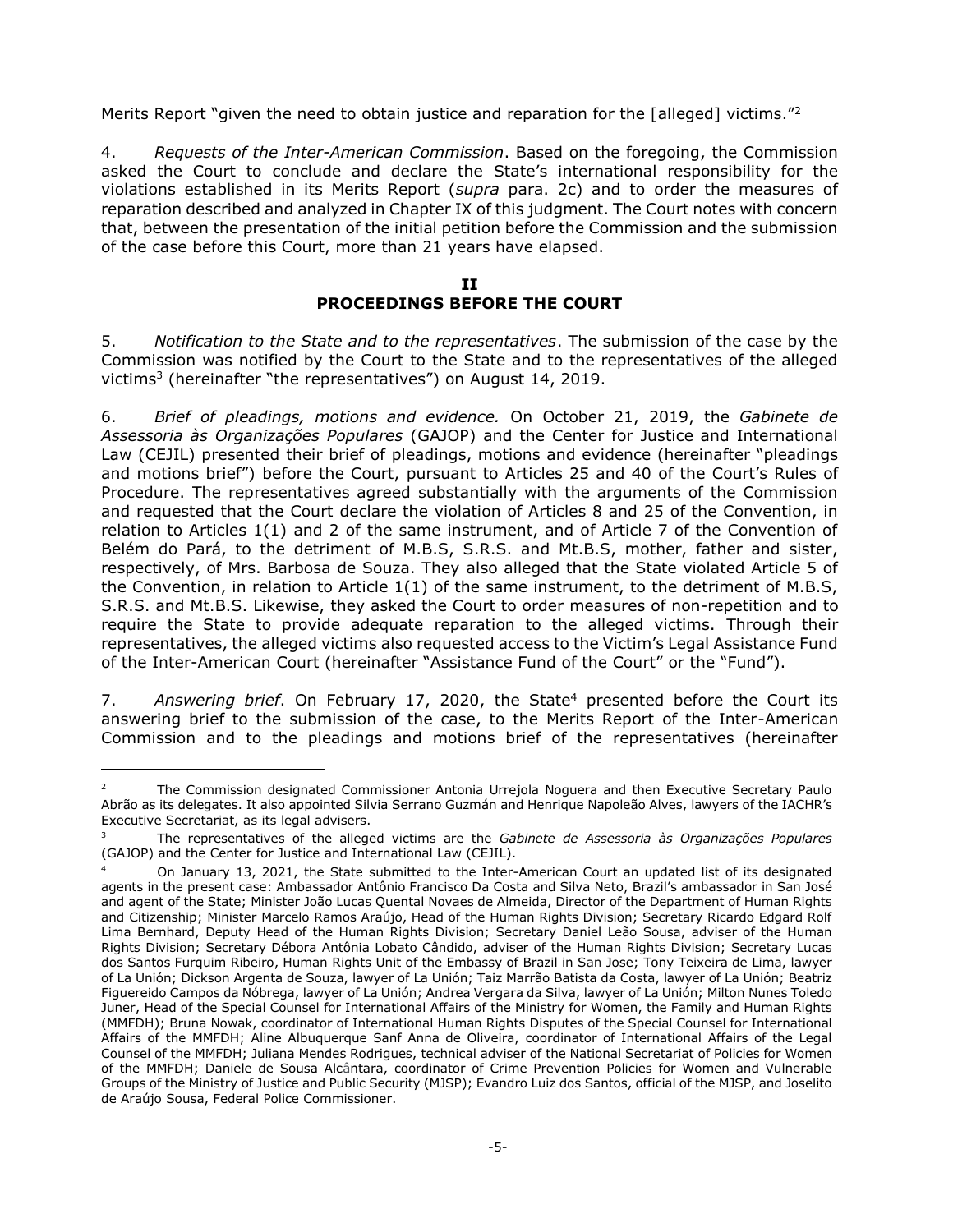"answer" or "answering brief"). In its brief, the State presented three preliminary objections and rejected the alleged violations of Articles 5, 8 and 25 of the Convention in relation to Article 1(1) thereof, as well as Article 7 of the Convention of Belém do Pará. It also objected to the measures of reparation requested by the representatives and the Commission.

8. *Observations on the preliminary objections*. On June 10 and 11, 2020, the representatives and the Commission, respectively, presented their observations on the preliminary objections raised by the State.

9. *Public hearing*. Through an Order of November 27, 2020, 5 the President of the Court called the State, the representatives and the Inter-American Commission to a public hearing to receive their final oral arguments and observations, respectively, on the preliminary objections and possible merits, reparations and costs, and to hear the statements of a witness and an expert witness proposed by the representatives; an expert witness proposed by the State, and an expert witness proposed by the Commission. The public hearing was held on February 3 and 4, 2021, during the Court's 139<sup>th</sup> Regular Session, which took place via videoconference.<sup>6</sup>

10. *Amici curiae.* The Court received six *amici curiae* briefs presented by: 1) lawyers and investigators from Brazil<sup>7</sup>; 2) the International Law Clinic of the University of Curitiba (UNICURITIBA) $8$ ; 3) the Human Rights and Environmental Law Clinic of the University of the State of Amazonas<sup>9</sup>; 4) the International Human Rights Clinic of the Federal University of Rio

 $\overline{5}$ <sup>5</sup> *Cf. Case of Barbosa de Souza et al. v. Brazil. Summons to a Hearing.* Order of the President of the Inter-American Court of Human Rights of November 27, 2020. Available at: http://www.Courtidh.or.cr/docs/asuntos/barbosa\_27\_11\_2020\_por.pdf.

<sup>&</sup>lt;sup>6</sup> The following persons were present at the hearing: a) for the Inter-American Commission: Joel Hernández Garcia, then President of the IACHR; Marisol Blanchard, Deputy Executive Secretary of the IACHR; Jorge Meza Flores and Analía Banfi Vique, advisers of the IACHR, b) for the representatives: Beatriz Galli, Thaís Detoni, Gisela de León, and Viviana Kristicevic, of CEJIL; Rodrigo Deodato de Souza Silva and Eliel David Alves da Silva, of GAJOP, and c) for the State: Antônio Francisco Da Costa and Silva Neto, Ambassador of Brazil in Costa Rica and agent; João Lucas Quental Novaes de Almeida, Director of the Human Rights and Citizenship Division and case agent; Minister Marcelo Ramos Araújo, Head of the Human Rights Division and agent; Secretary Débora Antônia Lobato Cândido, Adviser of the Human Rights Division and case agent; Secretary Lucas dos Santos Furquim Ribeiro, Human Rights Section of the Embassy of Brazil in San José and case agent; Tony Teixeira de Lima, Lawyer of La Unión and case agent; Milton Nunes Toledo Juner, Head of the Special Counsel for International Affairs of the Ministry for Women, the Family and Human Rights (MMFDH) and case agent; Bruna Nowak, Coordinator of International Human Rights Disputes of the Special Counsel's Office for International Affairs of MMFDH and case agent; Aline Albuquerque Sanf Anna de Oliveira, Coordinator of International Affairs of the MMFDH Legal Consultancy and case agent; Juliana Mendes Rodrigues, Technical Adviser to the National Secretariat of Policies for Women of the MMFDH and case agent; Daniele de Sousa Alcântara, Coordinator of Policies for the Prevention of Crimes against Women and Vulnerable Groups of the Ministry of Justice and Public Security (MJSP) and case agent; Evandro Luiz dos Santos, public official of the MJSP and case agent, and Joselito de Araújo Sousa, Federal Police Commissioner.

<sup>7</sup> The brief was signed by Ramiro Gomes Von Saltiel and Ivonei Souza Trindade. The brief discusses the lack of a legal definition of femicide at the time of the facts, the obligation to investigate and the alleged responsibility for the violation of the right to life. It also establishes the obligation to make reparations, the right to a reasonable time in criminal proceedings and the alleged violation of the right to reasonable time in the specific case.

<sup>&</sup>lt;sup>8</sup> The brief was signed by Priscila Caneparo dos Anjos, Valentina Vaz Boni, Juliana Absher Sá e Silva, Kimberly Coelho de Oliveira and Sabrina Hatschbach Maciel. The brief addresses parliamentary immunity in the Brazilian Constitution and the alleged structural violence against women in Brazil.

<sup>9</sup> The brief was signed by Silvia Maria da Silveira Loureiro, Jamilly Izabela de Brito Silva, Antonio Lucas Feitoza Pantoja, Fabiana Rodrigues da Rocha, Gabriel Henrique Pinheiro Andion, Isabela Augusto Vilaça, Laura Loureiro Gomes, Luana Vieira Amazonas, Luane Antella Moreira, Lucas Schneider Veríssimo de Aquino, Maiza Lima Bruce Raposo da Câmara, Mayara Ellen Lima e Silva, Raíssa de Morais Pereira, and Rayssa Vinhote dos Santos. The brief describes the alleged systematic pattern of gender-based violence in Brazil, the legislation and policies to combat gender-based violence in Brazil, the criminal protection of gender-based violence in Brazilian criminal law, femicide and the current understanding of the Brazilian Supreme Federal Court, the alleged use of the political prerogative of the perpetrator of the crime as a factor to delay proceedings through parliamentary immunity, and the alleged gap in regulatory provisions related to gender-based violence in Brazil.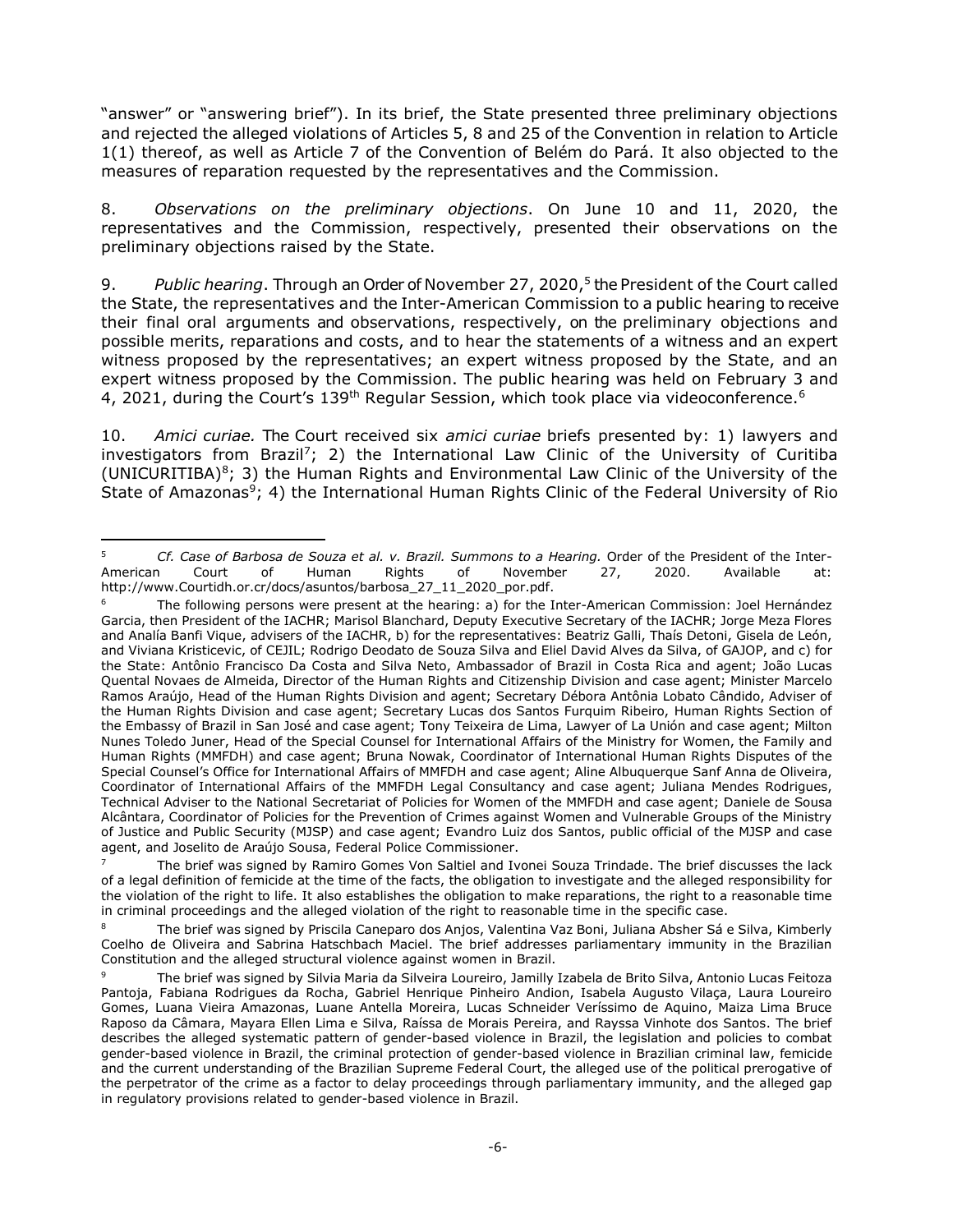de Janeiro<sup>10</sup>; 5) the Human Rights Clinic of the Brazilian Institute for Teaching, Research and Development (IDP)<sup>11</sup>, and 6) the Human Rights Clinic of the Federal University of Bahia.<sup>12</sup>

11. Final written arguments and observations. On March 5, 2021, the representatives<sup>13</sup> and the State submitted their final written arguments with the attached documents, and the Commission presented its final written observations.

12. *Observations of the parties and of the Commission*. On March 24, 2021, the State and the Commission submitted comments on the annexes presented by the representatives. In this regard, the Commission indicated that it had no observations.

<span id="page-6-0"></span>13. *Deliberation of the instant case*. The Court deliberated the present judgment through a virtual session held on September 6 and 7, 2021.<sup>14</sup>

### **III JURISDICTION**

14. The Inter-American Court has jurisdiction to hear this case, in the terms of Article 62(3) of the American Convention, because Brazil has been a State Party to that instrument since September 25, 1992, and accepted the contentious jurisdiction of the Court on December 10, 1998. Brazil also ratified the Convention of Belém do Pará on November 27, 1995.

#### **IV PRELIMINARY OBJECTIONS**

<span id="page-6-1"></span> $\overline{a}$ <sup>10</sup> The brief was signed by Raisa Duarte Da Silva Ribeiro, Carolina Cyrillo, Thainá Mamede, Alissa Ishakewitsch, Giovanna Neves Barbastefano, Isadora Marques Merli, Matheus Zanon, Tayara Causanilhas, Alanna Aléssia Rodrigues Pereira, Alice Mac Dowell Veras, Ana Beatriz Eufrazino de Araújo, Ana Clara Abrahão Maia Ribeiro, Ariel Linda Gomes de Oliveira, Bruno Stigert de Sousa, Camila Senatore Moore, Giulia Alves Maia, Isabelle Dianne Gibson Pereira, Izabelle Pontes Ramalho Wanderley Monteiro, Janayna Nunes Pereira, Júlia André Roma, Júlia Vasques Siqueira, Juliana Moreira Mendonça, Juliana Santos Bezerra, Lara Campos de Paulo, Lara Ribeiro Pereira Carneiro, Larissa Emilia Guilherme Ribeiro, Leticia Borges Guimarães, Liliane Palha Velho, Livia de Meira Lima Paiva, Luis Alves de Lima Neto, Luziane Alves de Andrade Cruz, Marcela Siqueira Miguens, Maria Pacheco Da Costa Vieira Dos Santos, Marilha Boldt, Marina Müller Dos Santos Moreira, Marina Oliveira Guimarães, Raquel Lopes Folena, Raquel Moreira Dos Santos, Sofia Travancas Vieira, Taís Alvim Vasconcellos, Tarssyo Rocha de Medeiros and Thaisa Da Silva Viana. The brief describes the theoretical and contextual foundations of femicide and practical applications.

<sup>&</sup>lt;sup>11</sup> The brief was signed by Maíra de Amorim Rocha, Priscilla Sodré Pereira and Luciana Silva Garcia. The brief addresses the legislative changes aimed at modifying the Maria da Penha Law, allegedly harming actions to combat violence against women.

<sup>&</sup>lt;sup>12</sup> The brief was signed by Bruna Matos da Silva, Bruna Rafaela de Santana Santos, Carolina Muniz de Oliveira, Christian Lopes Oliveira Alves, Eduarda da Silva Pereira dos Santos, Ianine Vitória dos Anjos, Malu Stanchi, Marina Muniz Pinto de Carvalho Matos, Matheus Ferreira Gois Fontes, Thiago Silva Castro Vieira and Luiza Rosa Barbosa de Lima. The brief describes the alleged impunity in relation to gender violence, and the socioeconomic, racial and regional markers.

 $13$  In their final written arguments, the representatives of the alleged victims asked the Court to withhold the names of Márcia Barbosa de Souza's next of kin, since they fear the public exposure that the case could have, due to the intense media coverage of the facts and the gender stereotypes that have been constructed around Ms. Barbosa de Souza. The representatives also pointed out that it was for this reason that the mother and sister of Márcia Barbosa de Souza did not participate in the public hearing before the Court. Finally, they added that the purpose of the confidentiality is to "protect the physical and psychological integrity of Márcia Barbosa's family, as well as to avoid their revictimization, given the sensitivity of the case" and, therefore, they requested that the Court, in the judgment and subsequent documents, refer to Ms. Barbosa de Souza's next of kin only by their initials. In this regard, the Court considers that the confidentiality of the identity of the next of kin in question is appropriate and must be respected, both in the context of the present proceedings before the Court and with respect to the statements or information that any of the parties may make public about the case.

<sup>&</sup>lt;sup>14</sup> This judgment was deliberated and approved during the Court's 143<sup>rd</sup> Special Session which, due to the exceptional circumstances caused by the COVID-19 pandemic, was held virtually using digital platforms in accordance with the provisions of the Rules of the Court.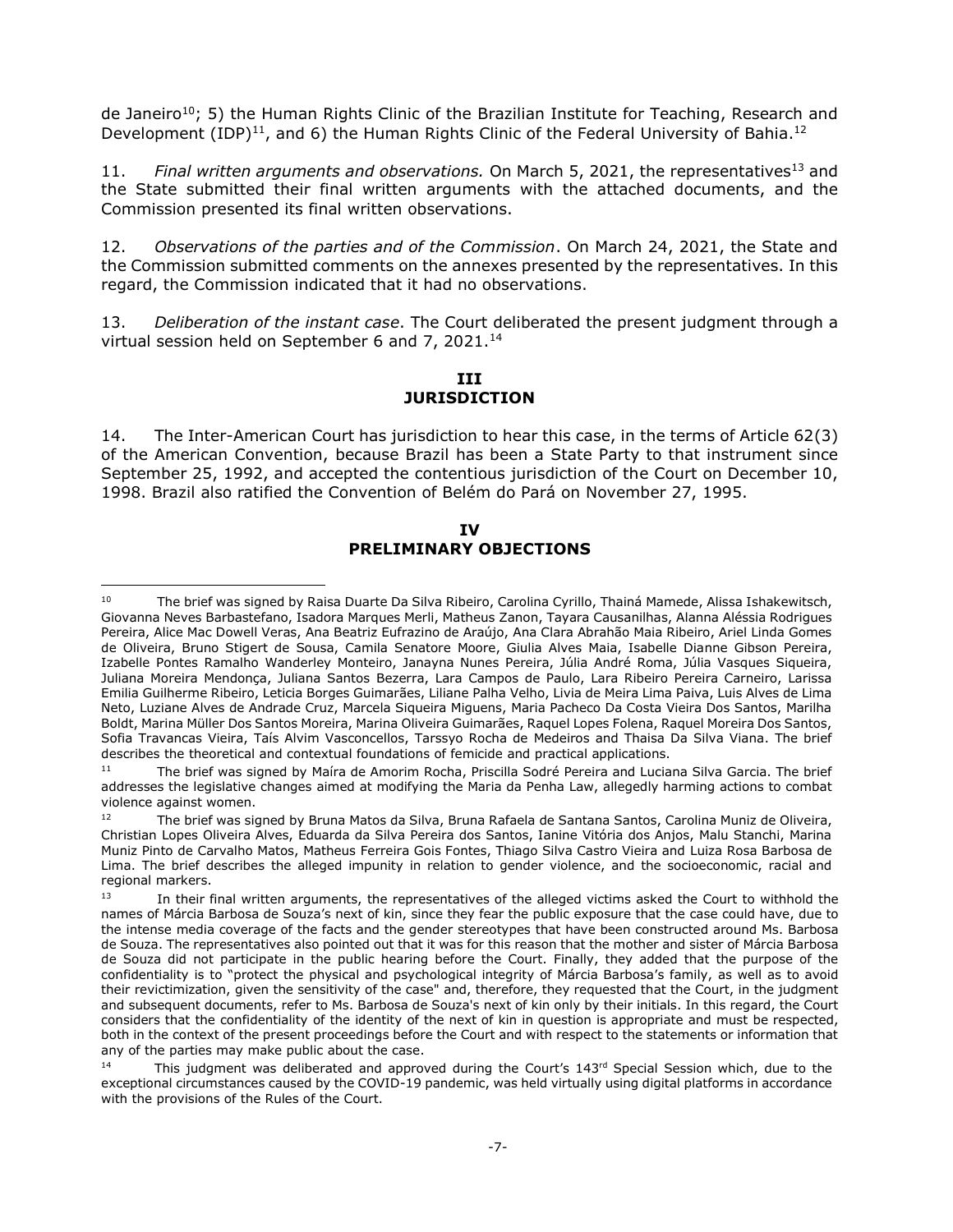15. In the case *sub judice,* the *State* presented the following preliminary objections: a) the Court's lack of jurisdiction *ratione temporis* over facts prior to the date of acceptance of the Court's jurisdiction, and b) the alleged failure to exhaust domestic remedies, which will be analyzed in that order. The State also presented as a preliminary objection "the lack of jurisdiction *ratione personae* in relation to the victims not listed in the Commission's Report." Subsequently, in its final written arguments, the State indicated that this argument corresponded, in reality, to a matter prior to the analysis of the merits. The Court notes that, in accordance with its constant case law, this argument does not constitute a preliminary objection, since its analysis cannot result in the inadmissibility of the case or in the Court's lack of jurisdiction to hear it. Therefore, the Court will examine this matter in the following chapter as a prior consideration.<sup>15</sup>

### <span id="page-7-0"></span>**A. Alleged lack of jurisdiction** *ratione temporis* **over facts prior to the date of acceptance of the Court's jurisdiction**

## *A.1. Arguments of the parties and of the Commission*

<span id="page-7-1"></span>16. The *State* asked the Court to declare its lack of jurisdiction *ratione temporis* with respect to the alleged human rights violations that occurred prior to December 10, 1998. Specifically, it argued that the Inter-American Court has jurisdiction *ratione temporis* only to examine alleged violations of Articles 8 and 25 of the Convention in proceedings initiated after December 10, 1998. In this sense, it argued that only possible violations linked to judicial proceedings initiated after the date indicated in its declaration of acceptance of the Court's jurisdiction would be subject to the Court's jurisdiction, so that "criminal proceedings initiated before the established time limit, even if they continue after that date, cannot be invoked."

17. The *representatives* pointed out that, under the terms of Brazil's acceptance of the Court's contentious jurisdiction, "the Court has jurisdiction to examine all the facts that occurred after December 10, 1998, even if their execution began prior to that date." They also noted that, after that date, "several separate events occurred within the context of the judicial proceedings that violated the rights of the [alleged] victims […]."

18. The *Commission* observed that, taking into account that Brazil acceded to the American Convention years before it accepted the Court's contentious jurisdiction, the temporal jurisdiction of the Court is more limited than that of the Commission when it analyzed the instant case. It noted that an act which occurred before the date of ratification of the Court's jurisdiction should not be excluded from consideration when it may be relevant to the determination of what happened. Thus, it emphasized that the Court has jurisdiction to rule on facts that would have resulted in the State's alleged responsibility for the situation of impunity surrounding the death of the alleged victim and the alleged violations of the rights of her next of kin, as well as to examine the circumstances surrounding the death of Márcia Barbosa insofar as they are relevant as background for the legal consequences deriving from her death for the State in terms of its duty to investigate. In addition, it argued that the Court would also be competent to rule on the alleged omissions and shortcomings in the initial proceedings, since these could have had legal effects with respect to the State's obligations in the conduct of the investigation and the alleged situation of impunity surrounding the act.

<sup>15</sup> <sup>15</sup> *Cf. Case of Rodríguez Revolorio et al. v. Guatemala. Preliminary objection, merits, reparations and costs.* Judgment of October 14, 2019. Series C No. 387, para. 18, and *Case of the Workers of the Fireworks Factory in Santo Antônio de Jesus and their Families v. Brazil. Preliminary objections, merits, reparations and costs.* Judgment of July 15, 2020. Series C No. 407, para. 16.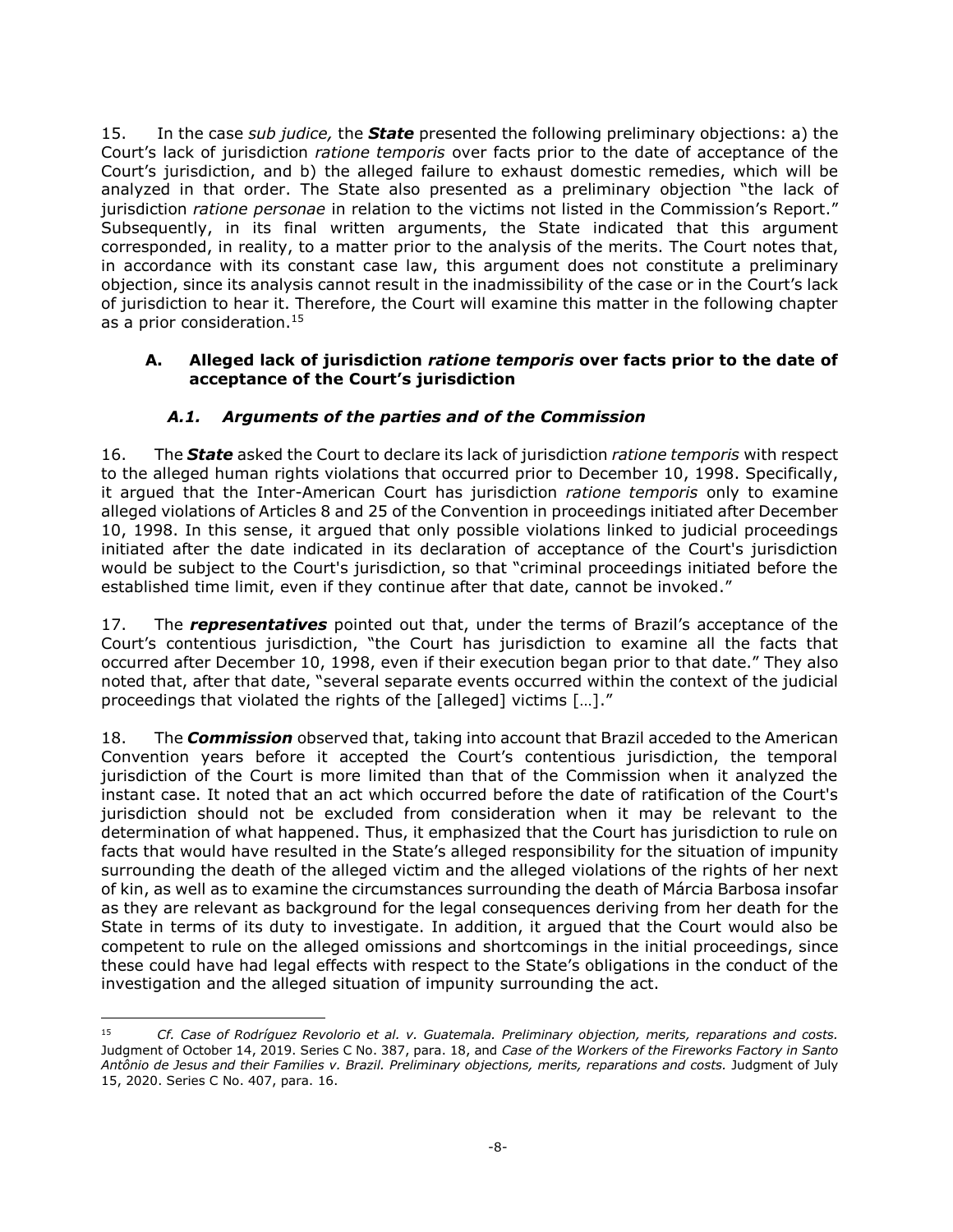# *A.2 Considerations of the Court*

<span id="page-8-0"></span>19. The *Court* notes that Brazil ratified the American Convention on Human Rights on September 25, 1992, and the Inter-American Convention on the Prevention, Punishment, and Eradication of Violence against Women on November 27, 1995. Subsequently, on December 10, 1998, the State of Brazil recognized the contentious jurisdiction of the Court. In this regard, the Court recalls that in its declaration, Brazil indicated that the Court would have jurisdiction over "facts subsequent to" such recognition. The terms of the recognition of jurisdiction made by the State of Brazil are as follows:

The Government of the Federative Republic of Brazil declares its **recognition as binding, for an indefinite period of time, ipso jure, of the jurisdiction of the Inter-American Court of Human Rights** on all matters relating to the interpretation or application of the American Convention on Human Rights, according to Article 62 of that Convention, on the condition of reciprocity, and **for matters arising after the time of this declaration.** <sup>16</sup> (Emphasis added)

20. The Court reiterates that it cannot exercise its contentious jurisdiction to apply the American Convention and declare a violation of its provisions with respect to alleged facts or conduct by the State that could imply its international responsibility, which occurred prior to such recognition of jurisdiction, as it has affirmed in previous cases against the State of Brazil.<sup>17</sup>

21. Furthermore, in its constant case law, the Court has established that judicial acts or acts related to an investigative process may involve separate violations and may constitute "specific and autonomous violations of denial of justice."<sup>18</sup> Thus, the Court may examine and rule on alleged violations referring to acts or decisions in judicial proceedings that occurred after the date of recognition of the Court's contentious jurisdiction, even when the judicial proceedings began on a date prior to the recognition of the Court's jurisdiction.

22. The Court observes that both the Commission and the representatives indicated that they did not seek a declaration of international responsibility of the State for events prior to December 10, 1998. In consideration of the above criteria, the Court has jurisdiction to analyze the alleged actions and omissions of the State that took place in the investigations and criminal proceedings related to the alleged murder of Márcia Barbosa de Souza, after December 10, 1998, both in relation to the American Convention and to Article 7 of the Convention of Belém do Pará.

23. For the foregoing reasons, the Court reaffirms its settled case law on this issue and finds the preliminary objection to be partially grounded.

# <span id="page-8-1"></span>**B. Alleged failure to exhaust domestic remedies**

<span id="page-8-2"></span> $\overline{a}$ 

## *B.1. Arguments of the parties and of the Commission*

<sup>16</sup> *Cf.* OAS, *General information on the Treaty: American Convention on Human Rights. Brazil, acceptance of jurisdiction*. Available at: http://www.oas.org/juridico/spanish/firmas/b-32.html.

<sup>17</sup> *Cf. Case of Gomes Lund et al. ("Guerrilha do Araguaia") v. Brazil. Preliminary objections, merits, reparations and costs.* Judgment of November 24, 2010. Series C No. 219, para. 16; *Case of the Workers of Hacienda Brasil Verde v. Brazil. Preliminary objections, merits, reparations and costs.* Judgment of October 20, 2016. Series C No. 318, para. 63; *Case of Xucuru Indigenous People and its members v. Brazil. Preliminary objections, merits, reparations and costs.* Judgment of February 5, 2018. Series C No. 346, para. 31, and *Case of Herzog et al. v. Brazil. Preliminary objections, merits, reparations and costs*. Judgment of March 15, 2018. Series C No. 353, para. 27.

<sup>18</sup> *Cf. Case of the Serrano Cruz Sisters v. El Salvador. Preliminary objections*. Judgment of November 23, 2004. Series C No. 118, para. 84, and *Case of Herzog et al. v. Brazil, supra*, para. 28.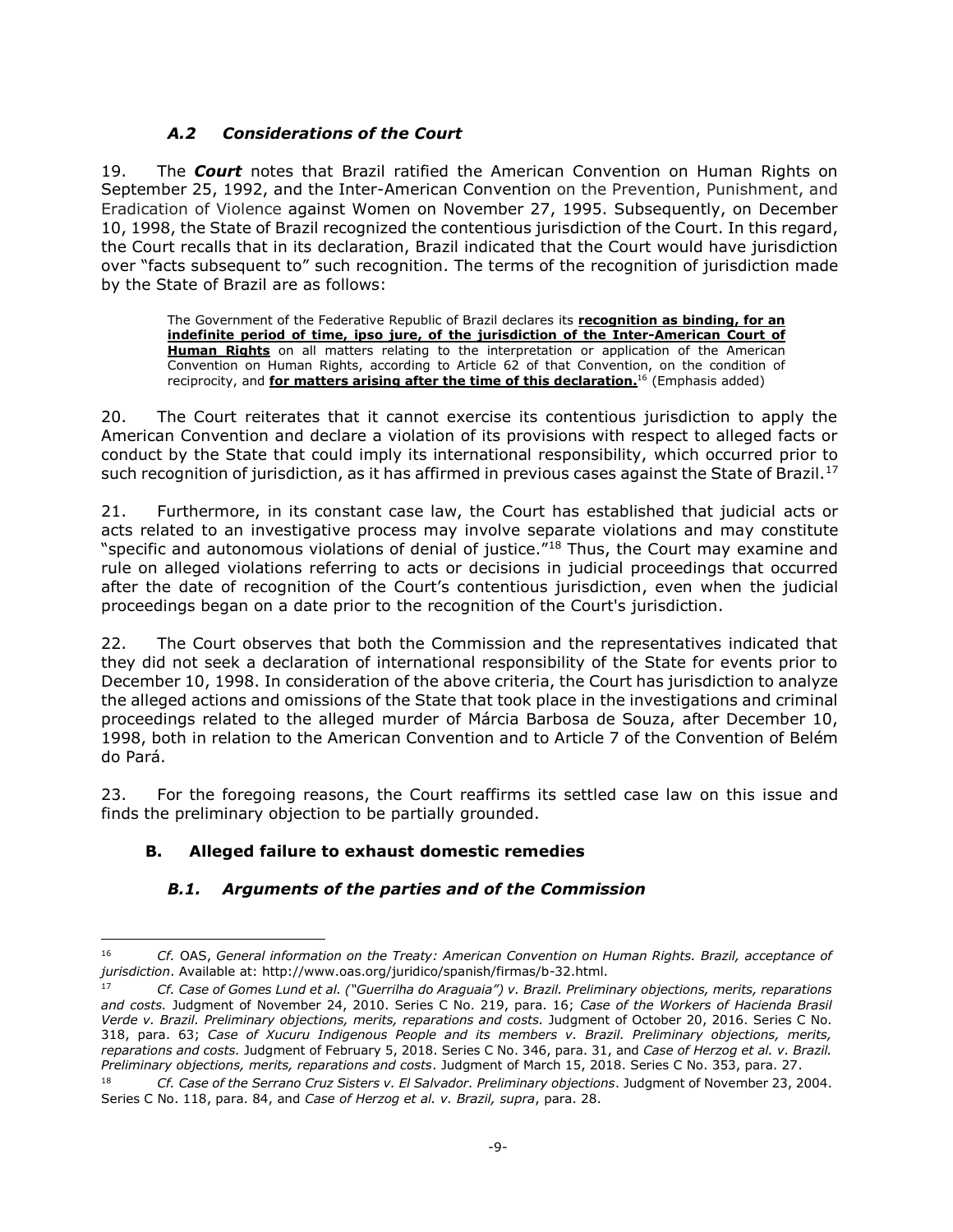24. The *State* argued that, despite the availability of adequate domestic remedies, the representatives did not proceed to exhaust them and did not demonstrate their exhaustion in their initial petition before the Commission. In relation to the criminal proceedings, it pointed out that at the time when the petition was presented to the Commission, in 2000, the domestic remedies for the punishment of those responsible for the death of Márcia Barbosa had not been exhausted. It indicated that some of the domestic remedies were exhausted during the processing of the case before the Commission, many years after the case was notified to the State. It also affirmed that, during the processing of the case before the Commission, the domestic remedies for the protection of all the rights allegedly violated were made available to the alleged victims. It emphasized that there were several adequate and effective domestic remedies for the clarification of the events and responsibilities, and that there were no State actions aimed at impeding access to these remedies. It added that some of these remedies were even exhausted without any unjustified delay. It further argued that the exception to the exhaustion of remedies of unwarranted delay was not present, since the complexity of the case justified the time elapsed between the facts and the conviction.

25. The *representatives* emphasized that the analysis of the admissibility of a case is primarily the responsibility of the Inter-American Commission, except in cases of serious errors that violate the right to defense of the parties, which did not occur in this case. They indicated that the State, in its first statements before the Commission, made no mention of the failure to exhaust domestic remedies, which would have implied a tacit waiver of this preliminary objection. They also pointed out that the only defense of the State in relation to the admissibility of the case was presented on July 17, 2007, days before the approval of the Admissibility Report. They affirmed that, both on the date of submission of the case and on the date of the admissibility analysis by the Commission, the exceptions to the exhaustion of domestic remedies provided for in Article 46(2)(b) and (c) of the American Convention, respectively, were presented. The representatives also argued that, at the time when the initial petition was presented to the Commission, the exception of the impossibility of exhausting domestic remedies had arisen, since the Legislative Assembly of the state of Paraíba had twice failed to authorize the initiation of criminal proceedings. They also alleged that, at the time of approval of the Admissibility Report on the case, there had been unwarranted delay in the judicial proceedings. Finally, they pointed out that the State would be violating the principle of *estoppel* by not having argued before the Commission that the unwarranted delay should be analyzed taking into account the "[…] time elapsed between the date of the facts and the time of the presentation of the petition […]" and by alleging it now before the Court.

26. The *Commission* recalled that domestic remedies must be exhausted, or else one of the exceptions in Article 46(2) of the American Convention must be applicable, at the time of the decision on the admissibility of the case, and not necessarily at the time the petition was lodged. It emphasized that, in its Admissibility Report, it had expressed its opinion on the applicability of the exception established in Article  $46(2)(c)$  of the American Convention, regarding unwarranted delay, since it was not until July 2005 that the formal accusation against the then state deputy was filed,<sup>19</sup> and that, at the time when the report was prepared, more than eight years had elapsed since the homicide in question without the responsible party having been determined. The Commission considered the deadline for the presentation of the petition to be reasonable, since two years had passed since the murder of Ms. Barbosa de Souza, without the corresponding domestic judicial process having been carried out. Regarding possible civil remedies, it indicated that did not have the opportunity to analyze them during the admissibility stage of the case, since the State had only mentioned in a generic manner

<sup>-</sup>19 According to the Commission's Admissibility Report, cited in its Merits Report, the formal accusation ("complaint") was presented in July 2005. However, from the body of evidence it appears that the correct date is March 2003.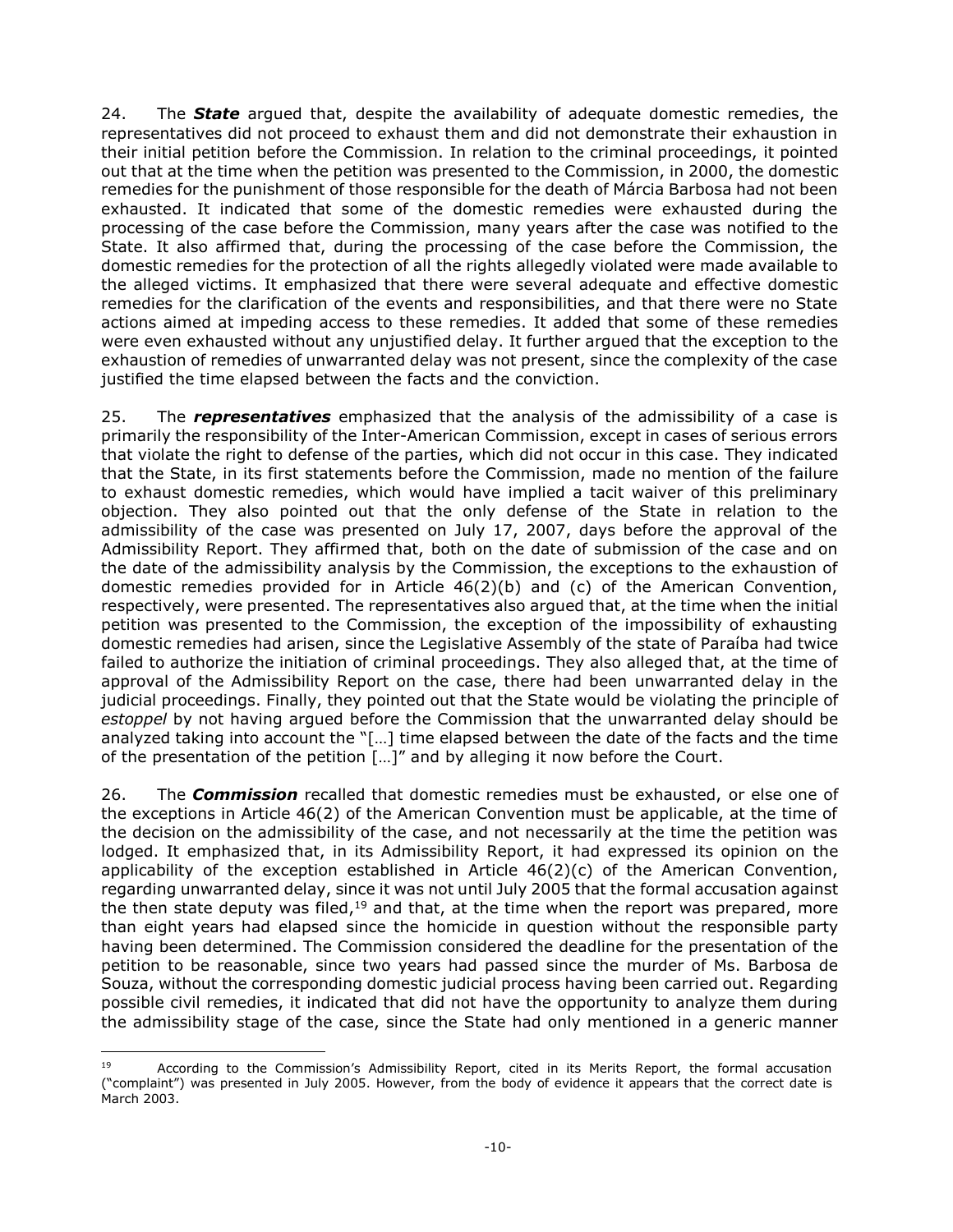that there was a civil action for reparations and that this was separate from the criminal proceeding, without clearly identifying the remedy or offering adequate or detailed information on its regulation, or proving the effectiveness of any specific civil remedy to address the violations alleged by the representatives. Therefore, it considered that the information presented by the State before the Court was time-barred, and that, given the effects on the lives of persons, the effective remedy would be the investigation carried out by the State *ex officio*. Finally, it argued that the requirement to exhaust domestic remedies is related to facts that are alleged to violate human rights and that the representatives' claim for reparations arises from the declaration of the State's international responsibility, which is an automatic derivation of such responsibility. Thus, the American Convention does not require the exhaustion of additional mechanisms of reparation related to facts in respect of which the relevant domestic remedies, that is, the criminal proceeding, were duly pursued.

## *B.2 Considerations of the Court*

 $\overline{a}$ 

<span id="page-10-0"></span>27. The *Court* recalls that Article 46(1)(a) of the American Convention provides that, in order to determine the admissibility of a petition or communication submitted to the Commission in accordance with Articles 44 or 45 of the Convention, it is necessary that the remedies under domestic law have been pursued and exhausted, in accordance with generally recognized principles of international law, $^{20}$  or that one the exceptional circumstances indicated in Article 46(2) has been proven.

28. This Court has specified that the appropriate procedural moment for the State to present an objection regarding failure to exhaust domestic remedies is in the admissibility proceeding before the Commission.<sup>21</sup> It has also affirmed that the State presenting this objection must specify the domestic remedies that have not yet been exhausted and demonstrate that these remedies are suitable and effective.<sup>22</sup> Furthermore, the arguments that give substance to the preliminary objection filed by the State before the Commission during the admissibility stage must correspond to those raised before the Court.<sup>23</sup>

29. Based on the foregoing, in this case, the Court considers it necessary to examine whether the objection of exhaustion of domestic remedies was presented at the proper procedural opportunity. In its brief of July 19, 2007, the State alleged failure to exhaust domestic remedies, arguing that the criminal proceeding was following its regular course in accordance with the Brazilian Constitution and domestic law; that the alleged victim's next of kin had not been prevented from accessing the domestic remedies and that they could have intervened in the criminal proceeding or brought a civil action for compensation against Mr. Aércio Pereira de Lima.<sup>24</sup> Thus, the Court finds that the State, in effect, presented the preliminary objection of failure to exhaust domestic remedies at the appropriate procedural moment, prior to the Admissibility Report of the Inter-American Commission. The Court also finds that the State presented similar arguments in the admissibility stage before the Commission and in the preliminary objection before the Court, and specified the remedies that,

<sup>20</sup> *Cf. Case of Velásquez Rodríguez v. Honduras. Preliminary objections*. Judgment of June 26, 1987. Series C No. 1, para. 85, and *Case of Martínez Esquivia v. Colombia. Preliminary objections, merits and reparations*. Judgment of October 6, 2020. Series C No. 412, para. 20.

<sup>21</sup> *Cf. Velásquez Rodríguez v. Honduras. Preliminary objections, supra*, para. 88, and *Case of Moya Solís v. Peru. Preliminary objections, merits, reparations and costs*. Judgment of June 3, 2021. Series C No. 425, para.21.

<sup>22</sup> *Cf. Case of Velásquez Rodríguez v. Honduras. Preliminary objections, supra*, para. 88, and *Case of the Workers of the Fireworks Factory in Santo Antônio de Jesus and their Families v. Brazil*, *supra,* para.30.

<sup>&</sup>lt;sup>23</sup> Cf. Case of Furlan and Family v. Argentina. Preliminary objections, merits, reparations and costs. Judgment of August 31, 2012 Series C No. 246, para. 29, and *Case of Moya Solís v. Peru, supra,* para. 21.

<sup>24</sup> *Cf.* Communication sent by the State to the Inter-American Commission on July 19, 2007 (evidence file, folios 588 to 619).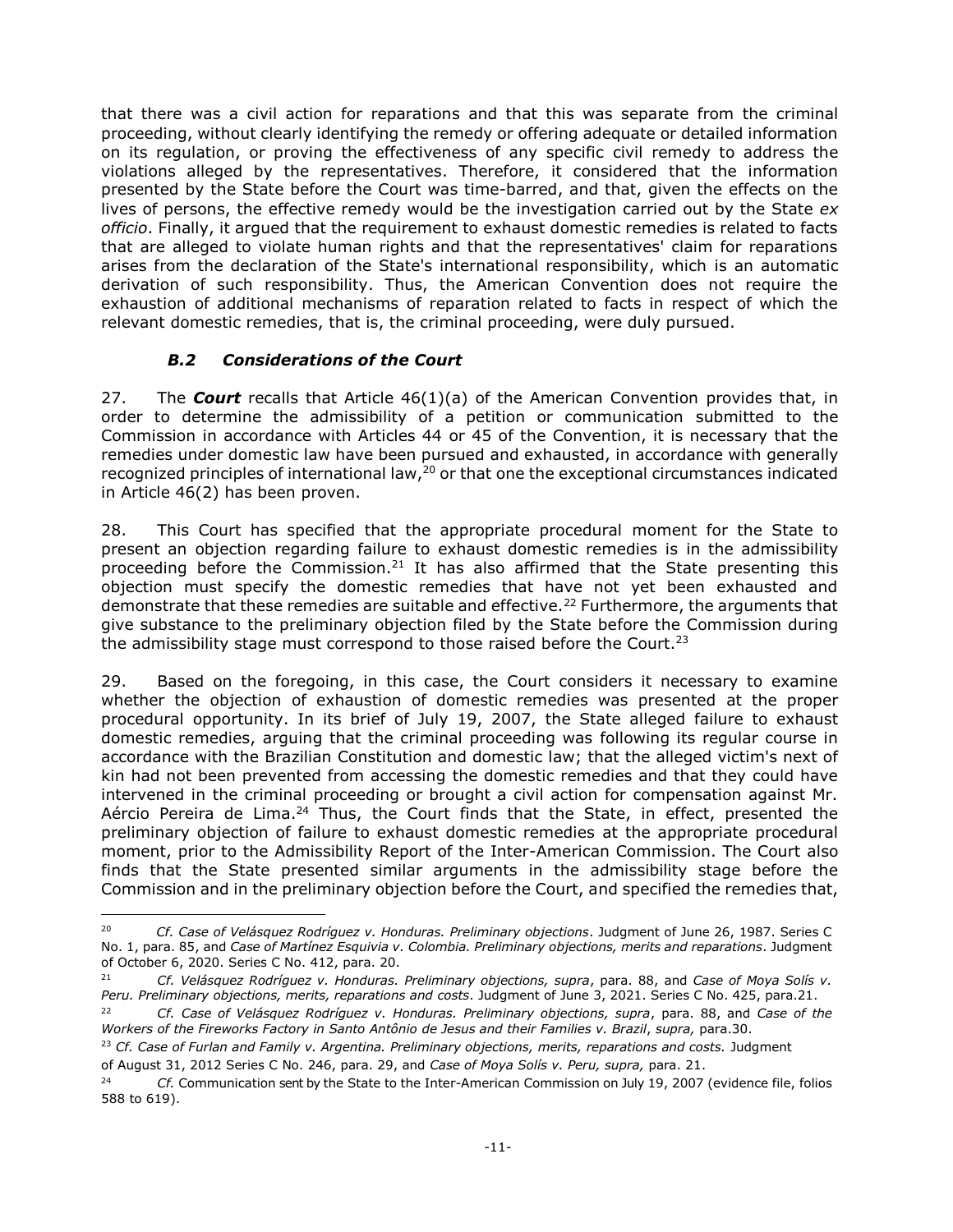in its opinion, had not been exhausted.

30. Accordingly, it is incumbent upon the Court to determine whether, at the time of the Commission's assessment of admissibility, the domestic remedies had been exhausted or whether any of the grounds stipulated as exceptions to the requirement to exhaust domestic remedies were applicable. The Court observes that the argument used by the representatives to justify the presentation of the initial petition in the case before the Commission, on March 28, 2000,<sup>25</sup> was the impossibility of exhausting domestic remedies (Article  $46(2)(b)$  of the Convention) because the Legislative Assembly of Paraíba had not authorized the initiation of criminal proceedings, in application of parliamentary immunity. Subsequently, on October 2, 2006,<sup>26</sup> the representatives argued the hypothesis of Article  $46(2)(c)$ , citing an excessive delay in the processing of the criminal proceeding examining the alleged murder of Márcia Barbosa de Souza. In its Admissibility Report of July 26, 2007, the Commission agreed with the representatives in considering that there was an unwarranted delay in the processing of the aforementioned criminal case. 27

31. In this regard, it should be noted that at the time when the petition was submitted to the Commission, two years after the murder of Márcia Barbosa de Souza, criminal proceedings had not been initiated because the Legislative Assembly of Paraíba had not lifted the immunity of Mr. Aércio Pereira de Lima; therefore, at that time, the exception to the exhaustion of domestic remedies provided for in Article 46(2)(b) of the Convention was applicable. At the time the Commission issued the Admissibility Report, in 2007, the criminal proceedings against the then congressman Aércio Pereira de Lima had not been concluded, and more than nine years had already passed since the murder of Ms. Barbosa de Souza.

32. The Court recalls that one of the main disputes in the instant case is whether the State is responsible for violating the guarantee of reasonable time, given the duration of the criminal proceedings for the homicide in question. In this regard, the Court considers that determining whether the time elapsed constituted an unwarranted delay, in the terms of Article 46(2)(c) of the American Convention, is a debate that is directly related to the merits of the case regarding Articles 8 and 25 of the Convention.

33. The State also argued in its answering brief that the verification of the exhaustion of domestic remedies by the Commission should have been carried out when the representatives' initial petition was presented, and not when the admissibility decision was issued. However, the Court has already pointed out that the fact that the analysis of compliance with the requirement to exhaust domestic remedies is carried out at the time of deciding on the admissibility of the petition does not affect the subsidiary nature of the inter-American system, and in fact allows the State to resolve the alleged situation during the admissibility stage.<sup>28</sup> This Court finds no reason to depart from the aforementioned criterion.

34. Consequently, since there is a close relationship between the State's preliminary objection and the analysis of the merits of the dispute, the Court dismisses the preliminary objection filed by the State.

-

<sup>25</sup> *Cf.* Initial petition of the representatives of March 28, 2000 (evidence file, folios 731 to 741).

<sup>26</sup> *Cf.* Communication of the petitioners to the Inter-American Commission of October 2, 2006 (evidence file, folios 641 to 648).

<sup>27</sup> *Cf.* Admissibility Report No. 38/07 (evidence file, folios 383 to 393).

<sup>28</sup> *Cf. Case of Wong Ho Wing v. Peru. Preliminary objection, merits, reparations and costs*. Judgment of June 30, 2015. Series C No. 297, para. 28, and *Case of the National Association of Discharged and Retired Employees of the National Tax Administration Superintendence (ANCEJUB-SUNAT) v. Peru*. Preliminary objections, merits, reparations and costs. Judgment of November 21, 2019. Series C No. 394, para. 22.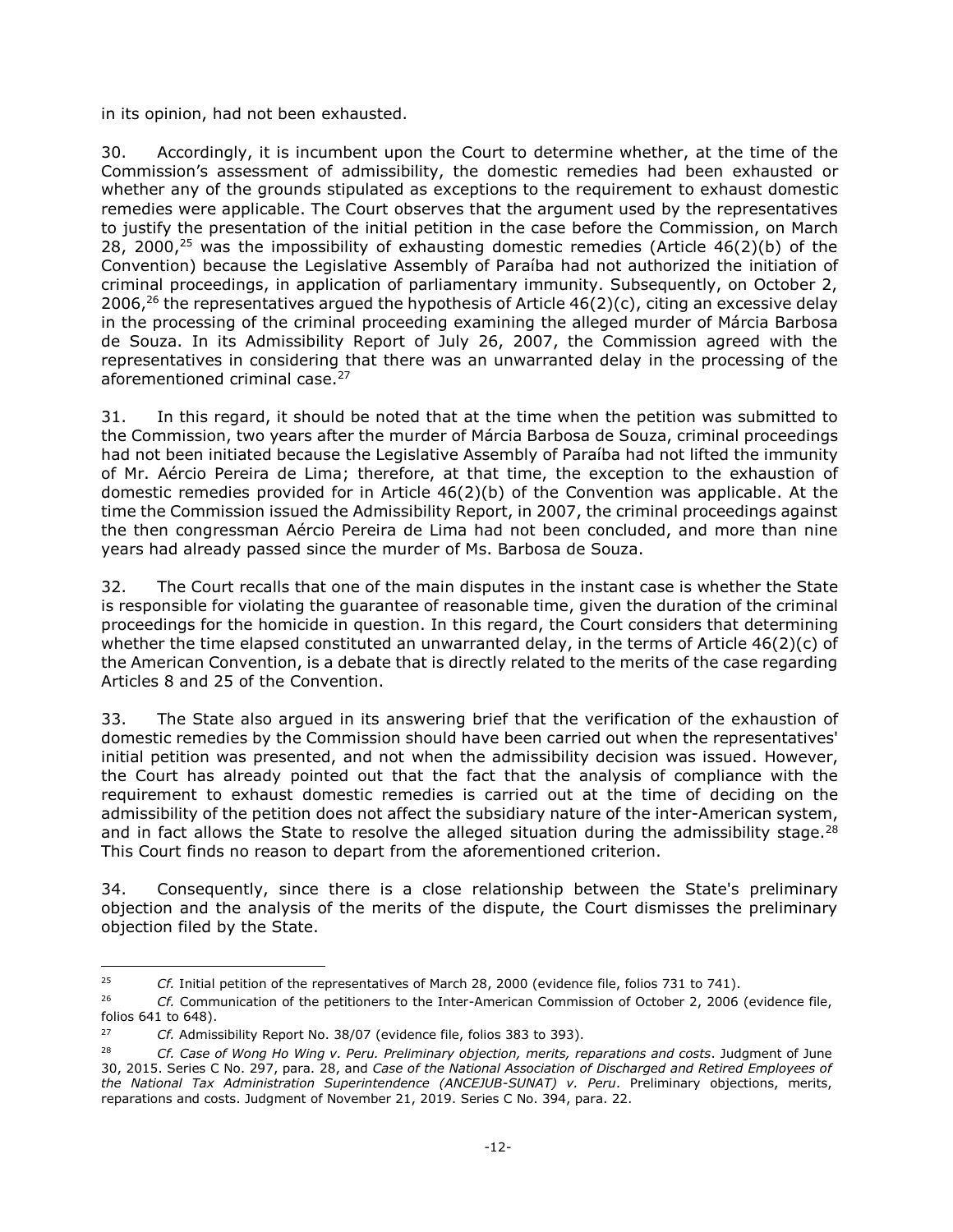#### **V**

### **PRIOR CONSIDERATION**

#### <span id="page-12-0"></span>**A. Arguments of the parties and of the Commission**

<span id="page-12-1"></span>35. The *representatives* requested that the Court also consider the sister of Márcia Barbosa de Souza as an alleged victim. They argued that, in this case, exceptional circumstances were present, in light of Article 35(2) of the Rules, which must be taken into account when determining the alleged victims. They indicated that at the time of Márcia Barbosa de Souza's death, her sister Mt.B.S. was only 17 years old and that she participated in the judicial process over the years and witnessed the suffering of her parents due to the impunity surrounding the facts. They added that her distress had led her not to participate in the international proceedings, owing to the intense media coverage of the case, which resulted in the public exposure of Márcia Barbosa de Souza's life. Furthermore, they alleged that Ms. Mt.B.S. has been deeply affected by the events of this case because she, like her sister, is a black, poor, *nordestina* (northeastern) woman living in Brazil in a context of systematic violations against women and impunity in relation to these actions. They added that the inclusion of Mt.B.S. as an alleged victim would not affect the State's right of defense because all of Márcia Barbosa de Souza's relatives are victims of the same human rights violations, which result from the same facts.

36. The *State* argued that Márcia Barbosa de Souza's sister, Mt.B.S., does not appear as an alleged victim in the Commission's Merits Report, and therefore her inclusion by the representatives could only be accepted in exceptional circumstances, which are not present in the case *sub judice*. Therefore, it asked the Court to declare its lack of jurisdiction *ratione personae* with respect to the alleged victim Mt.B.S.

37. The *Commission* emphasized that, although it did not expressly identify Ms. Mt.B.S. in the Merits Report, it recognized that the violations of personal integrity extended to her relatives, and not exclusively to her two parents. It further argued that the application of Article 35(1) of the Court's Rules of Procedure is not absolute, since the purpose of this rule is not to hinder the development of the process with formalisms, but to bring the definition given in the judgment closer to the demand for justice. Finally, it indicated that the violations of the right to personal integrity of Ms. Mt.B.S. as "a member of the family nucleus of the [alleged] victim, derive directly from the facts that are being analyzed by the Court and regarding which the State has exercised and has the opportunity to exercise its right of defense."

### **B. Considerations of the Court**

-

<span id="page-12-2"></span>38. According to the Court's constant case law on this issue, Article 35(1) of its Rules of Procedure provides that the alleged victims must be identified in the Merits Report, in accordance with Article 50 of the American Convention. It is therefore incumbent upon the Commission to identify precisely and at the proper procedural moment the alleged victims in a case before the Court, except in the exceptional circumstances contemplated in Article 35(2) of the Court's Rules of Procedure. According to the latter, when it is justified that it was not possible to identify the alleged victims in cases of massive or collective violations, the Court shall decide in due course whether to consider them victims in accordance with the nature of the violation.<sup>29</sup>

<sup>29</sup> *Cf. Case of the Río Negro Massacres v. Guatemala. Preliminary objection, merits, reparations and costs*. Judgment of September 4, 2012. Series C No. 250, para. 48*, and Case of Ríos Avalos et al. v. Paraguay. Merits, reparations and costs*. Judgment of August 19, 2021. Series C No. 429, para. 15.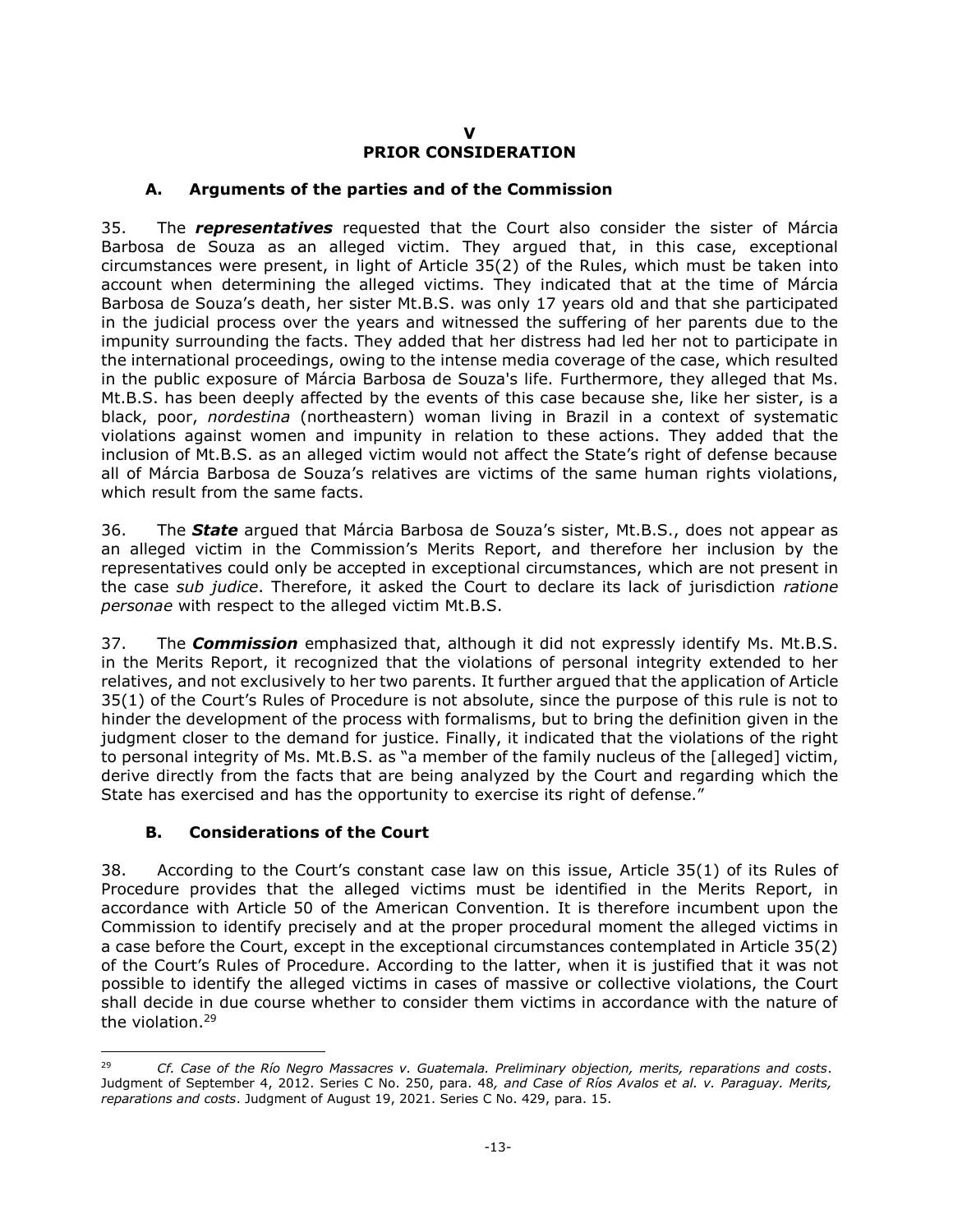39. The Court finds that, both in the submission of the case, and in Merits Report No. 10/19, the Inter-American Commission identified only the mother and father of Márcia Barbosa de Souza as alleged victims of the violations alleged in this case. Thus, in order for the Court to consider Ms. Barbosa de Souza's sister as an alleged victim, it would be necessary for one of the exceptions provided for in Article 35(2) of the Court's Rules of Procedure to be present, which is evidently not the case.

40. Therefore, in application of Article 35(1) of the Rules of Procedure, and in the absence of any of the exceptions set forth in Article 35(2), the Court will consider as alleged victims in the case *sub judice* the mother and father of Márcia Barbosa de Souza, <sup>30</sup> as identified in the Merits Report of the Inter-American Commission.

#### **VI EVIDENCE**

### <span id="page-13-0"></span>**A. Admissibility of the documentary evidence**

<span id="page-13-1"></span>41. The Court received various documents submitted as evidence by the Commission, the representatives and the State, attached to their main briefs (*supra* paras. 3, 6 and 7). As in other cases, the Court admits those documents presented in a timely manner (Article 57 of the Rules) $31$  by the parties and the Commission, the authenticity of which has not been questioned or challenged.<sup>32</sup>

42. At the same time, the Court observes that the *representatives* presented, together with their final written arguments (*supra* para. 11), a series of documents as annexes. <sup>33</sup> In this regard, the *Commission* indicated that it had no observations. In turn, although the *State* presented various observations on the annexes to the final written arguments of the representatives, these considerations refer to their evidentiary value, not to their admissibility. Consequently, the Court admits the aforementioned documents given that Annexes 1 to 6 refer to aspects discussed at the public hearing of the case and to the questions asked by the judges during said hearing, while Annexes 7 to 9 are documents provided as evidence of the expenses incurred by the representatives in the litigation of this case. The considerations made by Brazil will be taken into account in the assessment of the evidence.

### **B. Admissibility of the testimonial and expert evidence**

<span id="page-13-2"></span><sup>30</sup> This conclusion does not imply a denial of the suffering endured by the sister or any other family members of Márcia Barbosa de Souza as a result of the alleged human rights violations in the case under analysis.

 $31$  Documentary evidence may be submitted, in general and in accordance with Article 57(2) of the Rules of Procedure, together with the briefs of submission of the case, of pleadings and motions or of response, as appropriate. Evidence submitted outside these procedural opportunities is not admissible, except in the circumstances established in Article 57(2) of the Rules (*force majeure* or serious impediment) or if it is a supervening fact, that is, it occurred after those procedural moments.

<sup>32</sup> *Cf.* Article 57 of the Rules; see also *Case of Velásquez Rodríguez v. Honduras. Merits.* Judgment of July 29, 1988. Series C No. 4, para. 140, and *Case of Garzón Guzmán et al. v. Ecuador. Merits, reparations and costs*. Judgment of September 1, 2021. Series C No. 434, para. 33.

These documents are: Collective decision No. 1.721/2009, issued by the Regional Electoral Court of Acre (Annex 1); decision on Special Appeal AGR 2000215- 90.1999.822.0000, issued by the Court of Justice of Rondônia (Annex 2); decision on Special Appeal AGR 0027924- 33.2005.8.11.0000, issued by the Court of Justice do Mato Grosso (Annex 3); decision on Special Appeal AGR 0043167-46.2007.8.11.0000, issued by the Court of Justice of Mato Grosso (Annex 4); decision on Habeas Corpus No 209.076 – BA (2011/0130407-9), issued by the Superior Court of Justice (Annex 5); Ordinary Proceeding 0000013- 19.2015.8.03.0000 AP, Court of Justice of Amapá (Annex 6); Tables of expenses and the respective receipts for expenses of GAJOP (Annex 7); Tables of expenses and the respective receipts of CEJIL (Annex 8); and Expenses related to the request for access to the Victims' Legal Assistance Fund – table of costs for preparation and sending of expert opinions and statements (Annex 9).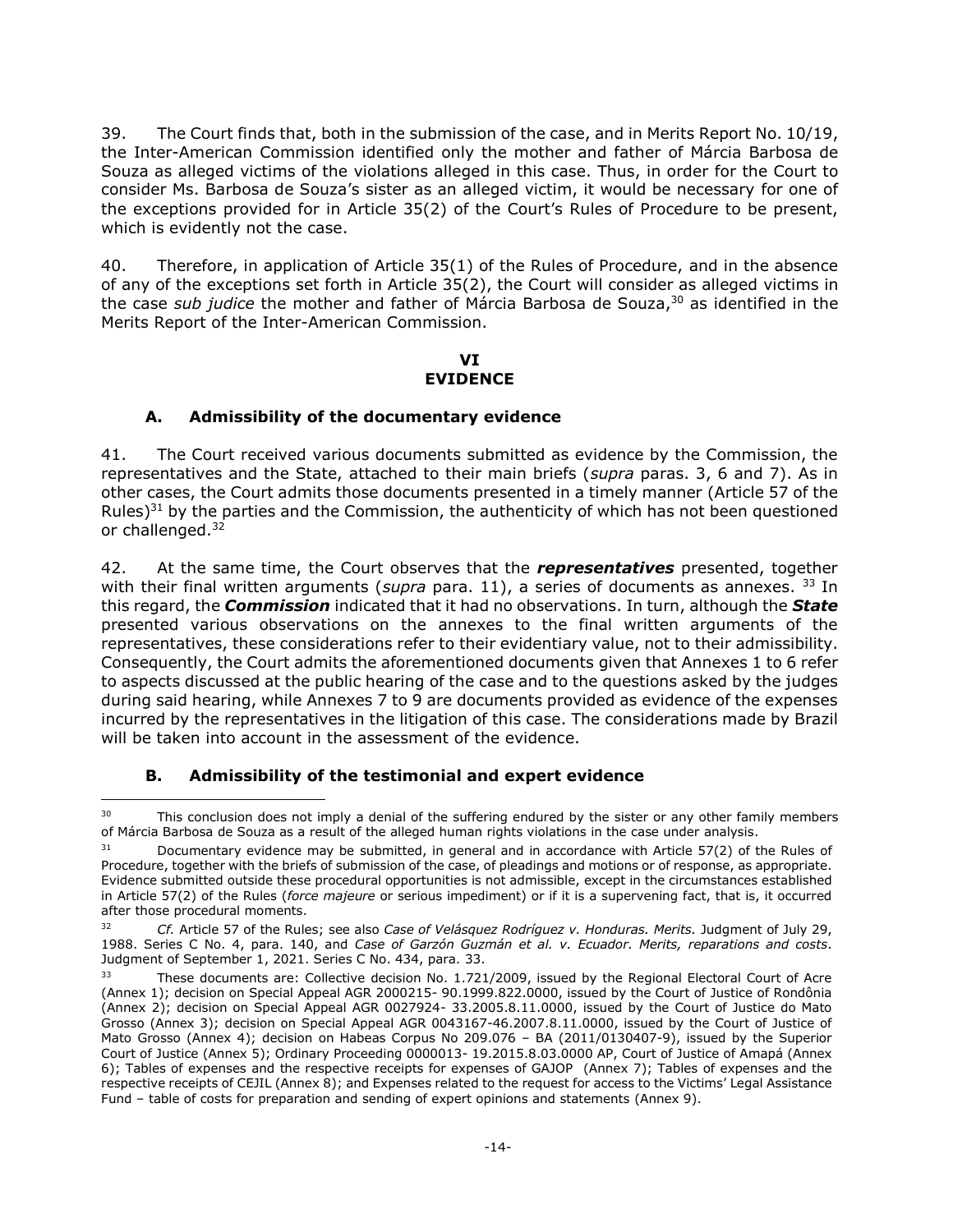43. This Court deems it pertinent to admit the statements provided by affidavit<sup>34</sup> and during the public hearing<sup>35</sup> insofar as they are in-keeping with the purpose defined by the President of the Court in the order that required them and with the purpose of this case.

44. The Court notes that, although its admissibility was not challenged, the expert opinion of Soraia da Rosa Mendes, proposed by the representatives of the alleged victims, was not rendered by affidavit; however, it was authenticated by means of the "QR code" digital signature system. At the time of its presentation, the representatives explained that it was not possible for a notary to authenticate the expert's signature due to the situation caused by the COVID-19 pandemic. The Court considers that this justification is reasonable and is based on reasons of *force majeure*. <sup>36</sup> Consequently, it admits the expert opinion of Mrs. Rosa Mendes insofar as it is in-keeping with the purpose defined by the President in the Order of November 27, 2020.

### **VII FACTS**

<span id="page-14-0"></span>45. In this chapter, the Court will establish the facts of the case based on the factual framework submitted to the Court by the Inter-American Commission, the arguments presented by the parties and the evidence, as follows: A) the context of violence against women in Brazil; B) the relevant regulatory framework; C) the homicide of Márcia Barbosa de Souza, and D) the domestic proceedings.

46. The facts prior to the date of ratification of the Court's contentious jurisdiction by Brazil (December 10, 1998) are included merely as part of the context and background of the case  $37$ to facilitate the understanding of what happened and the analysis of the alleged human rights violations. Thus, the Court deems it pertinent to clarify that the facts related to the murder of Márcia Barbosa de Souza and some of the first investigative acts are outside the Court's jurisdictional competence.

## **A. The context of violence against women in Brazil**

-

<span id="page-14-1"></span>47. Violence against women in Brazil was, at the time of the facts of this case - and

<sup>&</sup>lt;sup>34</sup> The Court received the statements of the following persons: M.B.S, statement rendered by affidavit on January 8, 2021 (evidence file, folios 10170 to 10174), accompanied by a video presented to the Court on January 14, 2021 (evidence file, video archive); Mt.B.S., statement rendered by affidavit on January 8, 2021 (evidence file, folios 10178 to 10182), accompanied by a video presented to the Court on January 14, 2021 (evidence file, video file); Luiz Albuquerque Couto, statement rendered by affidavit on January 7, 2021 (evidence file, folios 10187 to 10191); Wânia Pasinato, expert opinion rendered by affidavit on January 12, 2021 (evidence file, folios 10193 to 10333); Gilberta Santos Soares, expert psychosocial opinion rendered by affidavit on December 18, 2020 (evidence file, folios 10335 to 10358); Javier Hernández García, expert opinion rendered by affidavit on December 20, 2020 (evidence file, folios 10379 to 10395); Edvaldo Fernandes da Silva, expert opinion rendered by affidavit on January 14, 2021 (evidence file, folios 10480 to 10504); Geraldine Grace da Fonseca da Justa, statement rendered by affidavit on January 14, 2021 (evidence file, folios 10505 to 10515); Daniel Sarmento, expert opinion rendered by affidavit on January 14, 2021 (evidence file, folios 10127 to 10167), and Soraia da Rosa Mendes, expert opinion rendered on January 14, 2021 (evidence file, folios 10397 to 10478).

<sup>&</sup>lt;sup>35</sup> The Court received the statements of Valquíria Alencar, Melina Fachin, Henrique Marques Ribeiro and Carmen Hein of Campos at the public hearing held in this case.

See, statement of April 9, 2020, of the Inter-American Court, "Covid-19 and Human Rights: the problems and challenges must be addressed with a human rights perspective and respecting international obligations." Available at: [https://www.Courtidh.or.cr/tablas/alerta/comunicado/cp-27-2020.html.](https://www.corteidh.or.cr/tablas/alerta/comunicado/cp-27-2020.html)

<sup>37</sup> *Cf. Case of the Serrano Cruz Sisters v. El Salvador. Merits, reparations and costs.* Judgment of March 1, 2005. Series C No. 120, para. 27, and *Case of the Workers of the Fireworks Factory in Santo Antônio de Jesus and their Families v. Brazil, supra,* para. 55.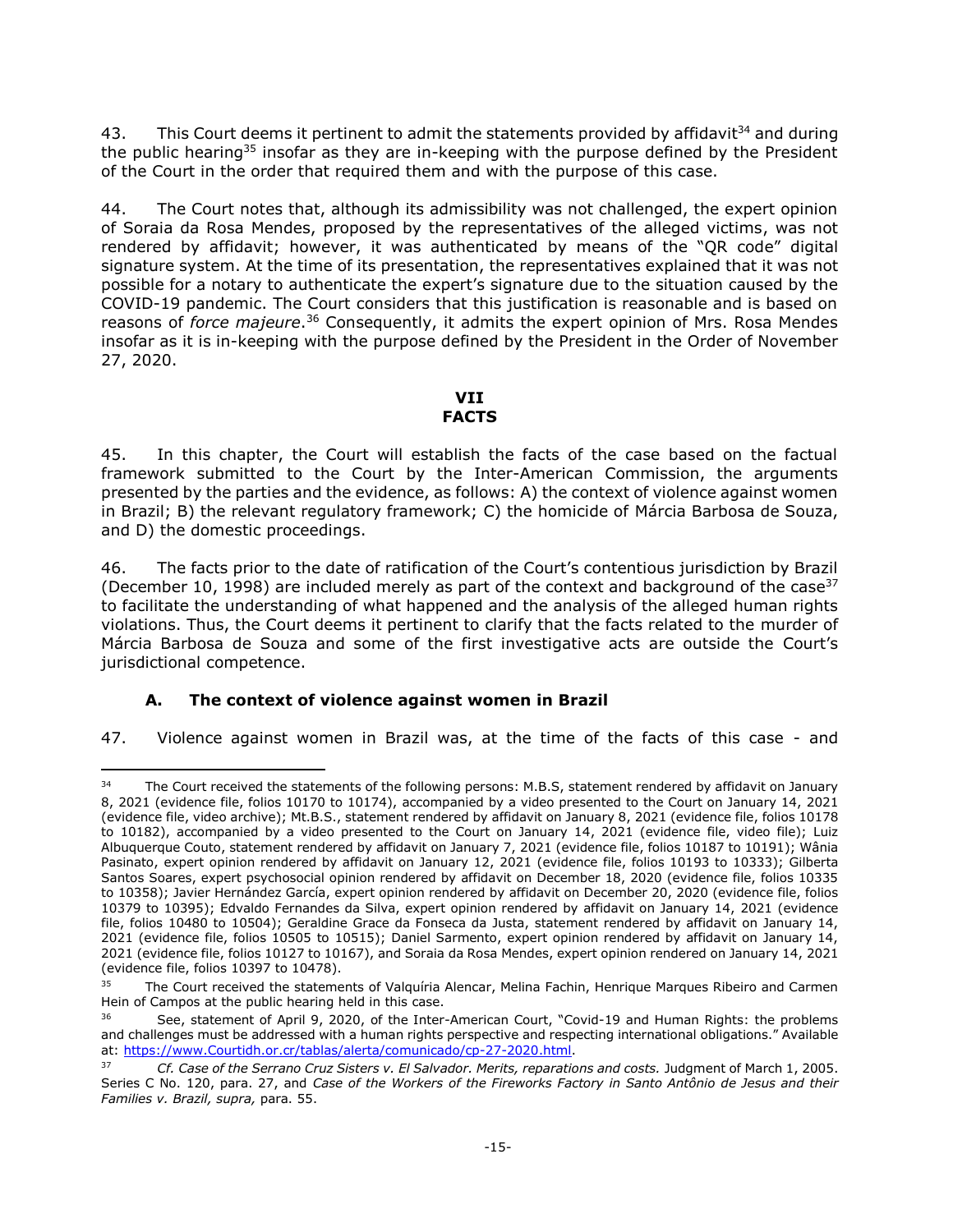continues to be today- a structural and widespread problem.<sup>38</sup> The absence of national statistics, especially before the 2000s, hinders the design and implementation of effective public policies to combat such violence.<sup>39</sup> At the time of the facts, there was no data on the number of violent deaths of women related to their gender.<sup>40</sup> The first information began to be compiled under the denomination of femicide very recently.<sup>41</sup>

48. At the same time, there was a culture of tolerance of violence against women, illustrated, for example, by the way in which the media presented the news of violence against women, by romanticizing it rather than rejecting it.<sup>42</sup> In this regard, it has been recognized that a high level of tolerance of violence against women is normally associated with, and in some cases generates, high rates of femicide.<sup>43</sup>

49. The first national survey on violence in Brazil, carried out in 1988 by the Brazilian Institute of Geography and Statistics (IBGE),<sup>44</sup> indicated that 63% of the victims of domestic violence were women and that in 70% of these cases, the perpetrator was the woman's husband or partner.<sup>45</sup> Similarly, a study caried out in 2004 estimated that every 15 seconds a woman was severely beaten by a man in Brazil.<sup>46</sup> Another investigation conducted by the Brazilian Senate in 2015 found that one in five women had experienced some form of domestic or family violence,<sup>47</sup> that women with the lowest levels of education are the most affected and

j

<sup>38</sup> *Cf.* IACHR. *Report on the Situation of Human Rights in Brazil*. OAS/Ser.L/V/II.97. Doc. 29 rev.1, September 29, 1997, Chapter VIII, and IACHR. *Report on the Situation of Human Rights in Brazil*. OAS/Ser.L/V/II, February 12, 2021, paras. 87 to 101. See also the expert opinion rendered by Carmen Hein in the public hearing held on February 3 and 4, 2021 before the Inter-American Court.

<sup>39</sup> *Cf.* Expert opinions rendered by Carmen Hein and Henrique Marques Ribeiro at the public hearing held on February 3 and 4, 2021, before the Inter-American Court.

<sup>40</sup> *Cf.* Expert opinion rendered by affidavit by Wânia Pasinato on January 12, 2021 (evidence file, folio 10289).

<sup>41</sup> *Cf.* Expert opinion rendered by Carmen Hein at the public hearing held on February 3 and 4, 2021 before the Court.

<sup>42</sup> *Cf.* BLAY, Eva Alterman. "*Violencia contra la mujer y políticas públicas*. Estudios Avanzados" (Violence against women and public policies. Advanced Studies) vol. 17, nº 49, São Paulo, Sept./Dec. 2003, page 93. Available at: http://www.scielo.br/scielo.php?script=sci\_arttext&pid=S0103-40142003000300006.

<sup>43</sup> *Cf.* Geneva Declaration Secretariat*.* Chapter 4: When the Victim is a Woman. G*lobal Burden of Armed Violence: Lethal Encounters.* 2011, pg. 122. Available at: [http://www.genevastatement.org/fileadmin/docs/GBAV2/GBAV2011\\_CH4\\_rev.pdf.](http://www.genevadeclaration.org/fileadmin/docs/GBAV2/GBAV2011_CH4_rev.pdf) The Geneva Declaration *on Armed Violence and Development*, which is now endorsed by over 100 states, is a diplomatic initiative aimed at "addressing the interrelations between armed violence and development". The Geneva Declaration was first adopted by 42 states on June 7, 2006 during a Ministerial Summit in Geneva. The Ministerial Summit "reflected a strong common political will by both representatives of the donor community and by countries directly affected by armed violence to address the challenge of developing measures to reduce political and criminal armed violence in order to enhance sustainable development at the global, regional, and national level. Information Available http://www.genevastatement.org/the-geneva-statement/what-is-the-statement.html.

<sup>44</sup> *Cf.* LINHARES, Leila. Violence against women in Brazil and the Convention of Belém do Pára In *El Progreso de las Mujeres en Brasil* UNIFEM, Ford Foundation, CEPIA: Brasilia. 2006, p. 261. Available at: [http://www.mpsp.mp.br/portal/page/portal/Cartilhas/Progresso%20das%20Mulheres%20no%20Brazil.pdf.](http://www.mpsp.mp.br/portal/page/portal/Cartilhas/Progresso%20das%20Mulheres%20no%20Brasil.pdf)

<sup>45</sup> *Cf.* LINHARES, Leila. Violence against women in Brazil and the Convention of Belém do Pára. In *El Progreso de las Mujeres en Brasil*, *supra,* p. 262.

<sup>46</sup> *Cf.* VENTURI, Gustavo; Recamán, Marisol; Oliveira, Suely of (Orgs.). *La mujer brasileña en los espacios público y privado*. 1. edition. São Paulo: Editora Fundaçión Perseu Abramo. 2004, p. 26. Available at: [https://library.fes.de/pdffiles/bueros/Brazilien/05629-introd.pdf.](https://library.fes.de/pdffiles/bueros/brasilien/05629-introd.pdf)

<sup>&</sup>lt;sup>47</sup> According to Article 5 of Law No. 11.340 ("Maria da Penha Law"), "[...] domestic and family violence against women is any act or omission based on gender that causes death, injury, physical, sexual or psychological suffering and moral or patrimonial damage [if it occurs] within the domestic unit, understood as the permanent living space of persons, with or without family ties, including those added sporadically; […] within the family, understood as the community formed by persons who are or are considered to be related, united by ties of kinship, affinity or by express will; [...] in any intimate relationship of affection, in which the aggressor lives or has lived with the victim, regardless of cohabitation." This provision also states that personal relationships are independent of sexual orientation. *Cf.* Law Nº 11.340 of August 7, 2006 (evidence file, folios 8922 to 8931).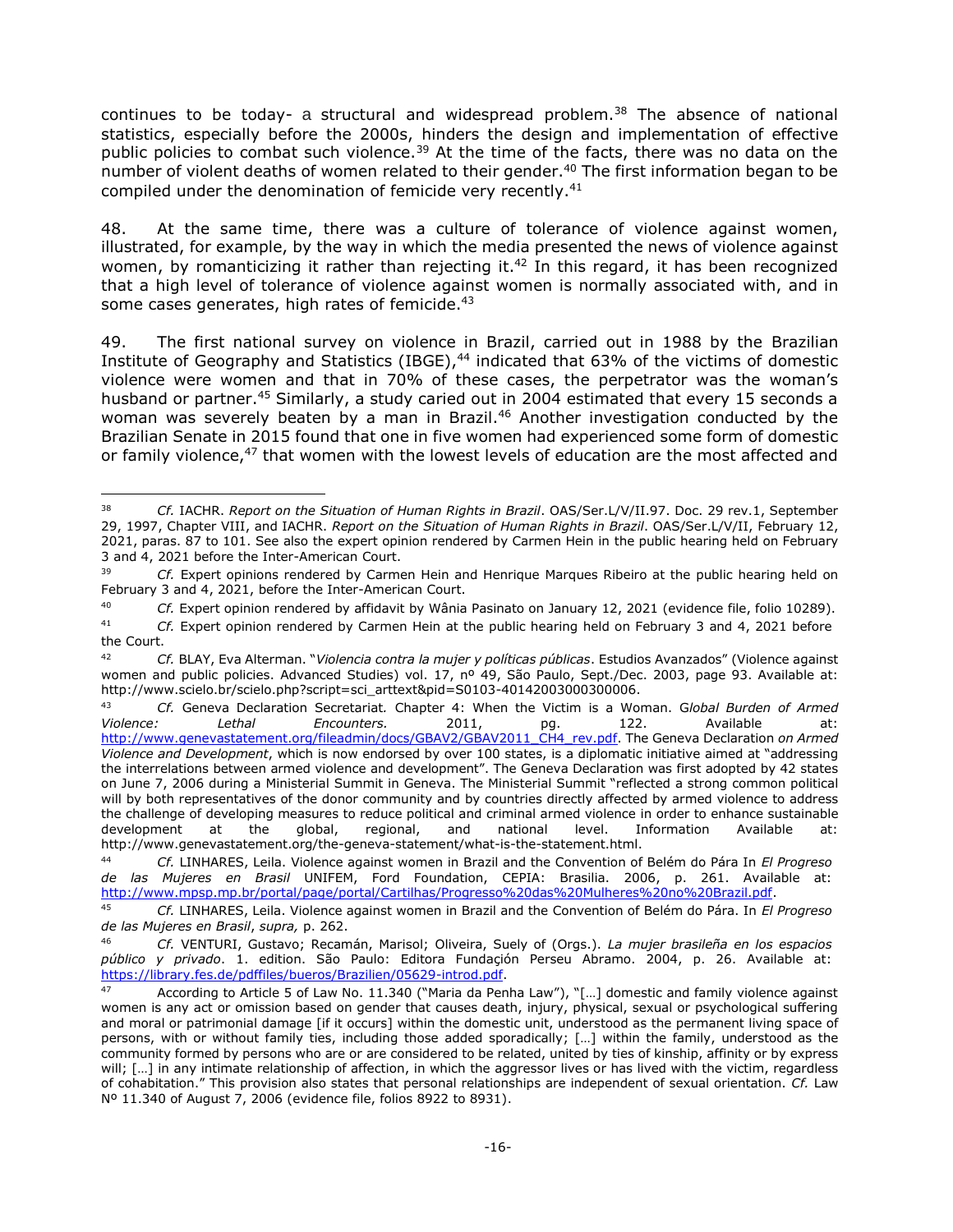that women between the ages of 20 and 29 are most likely to suffer domestic violence for the first time.<sup>48</sup>

50. In 2006, Law No. 11.340 (hereinafter "Maria da Penha Law")<sup>49</sup> was enacted to combat domestic and family violence against women. Data from 2006 to 2013 indicate that, although the number of homicides of women decreased immediately after the law came into force, it subsequently increased again.<sup>50</sup>

51. Between 2006 and 2010, data from the World Health Organization on homicides of women, collected in 84 countries, placed Brazil in seventh place.<sup>51</sup> Despite the enactment of Law No. 13.194 (hereinafter the "Femicide Law"), which defined femicide as an aggravated form of homicide<sup>52</sup> in the Criminal Code, the Latin-American Faculty of Social Sciences (hereinafter "FLACSO")<sup>53</sup> in 2015, and the United Nations High Commissioner for Human Rights<sup>54</sup> in 2016, ranked Brazil as the country with the fifth highest rate of gender-related homicides of women in the world. Subsequently, a study on the evolution of violence in Brazil, conducted by the Institute for Applied Economic Research (*Instituto de Pesquisa Econômica Aplicada)* (hereinafter "IPEA") in 2018, showed that murders of women in the country had increased by almost 5% between 2006 and 2016.<sup>55</sup> Likewise, a survey carried out by a newspaper in Brazil also presented data showing a renewed increase in the number of homicides of women in 2017.<sup>56</sup>

52. On the other hand, it was observed that in the state of Paraíba murder rates for women between 1990 and 2000 did not vary substantially. However, by 2017, the number of women murdered per 100,000 inhabitants almost doubled in relation to 1990.<sup>57</sup>

53. It is important to note that violent deaths of women in Brazil do not occur evenly; there is a significant difference by race.<sup>58</sup> Overall, the rate of victimization of black women in the

-

<sup>48</sup> *Cf. Report "Domestic and family violence against women",* published in August 2015 by the Federal Senate of Brazil, p. 11 to 18. Available at[: https://www12.Senate.leg.br/institucional/omv/entenda-a-violence/pdfs/violence](https://www12.senado.leg.br/institucional/omv/entenda-a-violencia/pdfs/violencia-domestica-e-familiar-contra-a-mulher)[domestica-e-familiar-contra-a-mulher.](https://www12.senado.leg.br/institucional/omv/entenda-a-violencia/pdfs/violencia-domestica-e-familiar-contra-a-mulher)

<sup>49</sup> *Cf.* Law No. 11.340 of August 7, 2006 (evidence file, folios 8922 to 8931).

<sup>50</sup> *Cf.* WAISELFISZ, Julio Jacobo. *Map of violence 2015: Homicide of Women in Brazil*. Brasilia: FLACSO BRAZIL. 2015, p. 12-20. Available at: [http://www.onumulheres.org.br/wp](http://www.onumulheres.org.br/wp-content/uploads/2016/04/MapaViolencia_2015_mulheres.pdf)[content/uploads/2016/04/MapaViolence\\_2015\\_mulheres.pdf.](http://www.onumulheres.org.br/wp-content/uploads/2016/04/MapaViolencia_2015_mulheres.pdf)

<sup>51</sup> *Cf.* WAISELFISZ, Julio Jacobo. *Map of violence 2012 – Supplementary Notebook 1: Homicide of Women in Brazil*. São Paulo: Instituto Sangari. 2012, p. 11. Available at: [https://assets-compromissOAStitude](https://assets-compromissoeatitude-ipg.sfo2.digitaloceanspaces.com/2012/08/Mapa-Violencia-2012_HomicidiosMulheres.pdf)[ipg.sfo2.digitaloceanspaces.com/2012/08/Mapa-Violence-2012\\_HomicidiosMulheres.pdf.](https://assets-compromissoeatitude-ipg.sfo2.digitaloceanspaces.com/2012/08/Mapa-Violencia-2012_HomicidiosMulheres.pdf)

<sup>52</sup> Cf. Law Nº 13.104 of March 9, 2015. Available at: http://www.planalto.gov.br/ccivil 03/ Ato2015-[2018/2015/lei/L13104.htm.](http://www.planalto.gov.br/ccivil_03/_Ato2015-2018/2015/lei/L13104.htm)

<sup>53</sup> *Cf.* WAISELFISZ, Julio Jacobo. *Map of Violence 2015: Homicide of Women in Brazil*, *supra.*

<sup>54</sup> *Cf.* UN. "UN: Femicide rate in Brazil is the fifth highest in the world; National Guidelines seek solution." April 9, 2016, updated on April 12, 2016. Available at[: https://Brazil.un.org/pt-br/72703-onu-taxa-de-femicides-no-Brazil](https://brasil.un.org/pt-br/72703-onu-taxa-de-feminicidios-no-brasil-e-quinta-maior-do-mundo-diretrizes-nacionais-buscam)[e-quinta-maior-do-mundo-diretrizes-nacionais-buscam.](https://brasil.un.org/pt-br/72703-onu-taxa-de-feminicidios-no-brasil-e-quinta-maior-do-mundo-diretrizes-nacionais-buscam)

<sup>55</sup> *Cf.* IPEA, "Brazil surpasses for the first time the threshold of 30 homicides per 100,000 inhabitants." June 5, 2018.

Availabl[ehttp://www.ipea.gov.br/portal/index.php?option=comcontent&view=article&id=33411&catid=8&Itemid=6.](http://www.ipea.gov.br/portal/index.php?option=comcontent&view=article&id=33411&catid=8&Itemid=6)

<sup>56</sup> *Cf.* Velasco, Clara; Caesar, Gabriela; and Reis, Thiago. "The number of women victims of homicide grows in Brazil". *Online newspaper G1.*7. March 2018. Available at: [https://g1.globo.com/monitor-da-violence/noticia/cresce](https://g1.globo.com/monitor-da-violencia/noticia/cresce-n-de-mulheres-vitimas-de-homicidio-no-brasil-dados-de-feminicidio-sao-subnotificados.ghtml)[n-de-mulheres-vitimas-de-homicidio-no-Brazil-dados-de-femicide-sao-subnotificados.ghtml.](https://g1.globo.com/monitor-da-violencia/noticia/cresce-n-de-mulheres-vitimas-de-homicidio-no-brasil-dados-de-feminicidio-sao-subnotificados.ghtml)

<sup>57</sup> *Cf. Amicus curiae* brief presented by the International Law Clinic of the University of Curitiba (UNICURITIBA) (merits file, folios 647-648).

The expert witness Geraldine Grace da Fonseca da Justa stated that the poorest women, especially black women, are among the main victims of violence in Brazil. *Cf.* Affidavit rendered by Geraldine Grace da Fonseca da Justa on January 14, 2021 (evidence file, folios 10505 to 10515).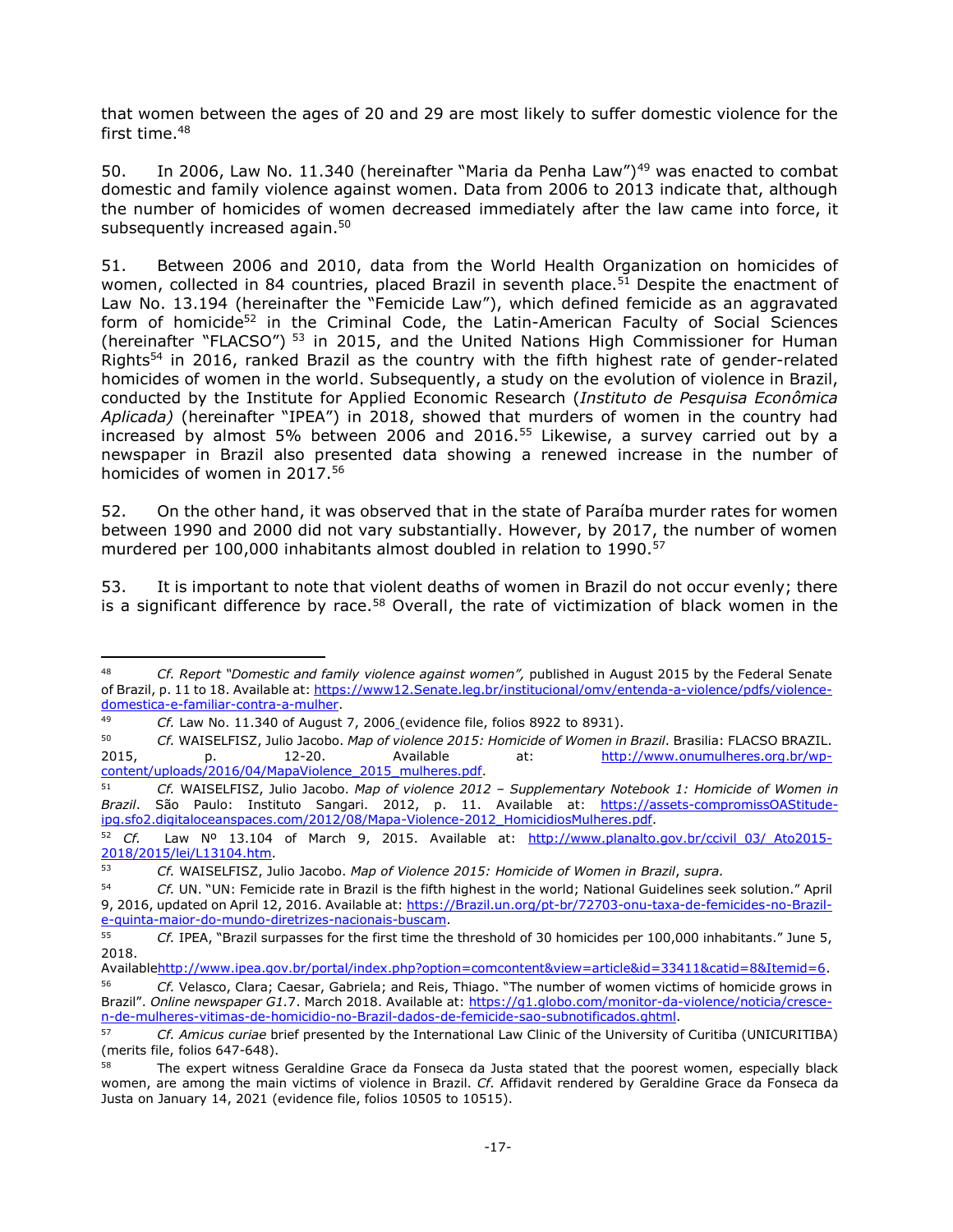country is 66 times higher than for white women.<sup>59</sup> For example, between 2003 and 2013, there was a decrease of almost 10% in homicides of white women, but an increase of 54% in homicides of black women.<sup>60</sup> Data provided by the Violence Monitor,<sup>61</sup> collected in all regions of Brazil, shows that during the first half of 2020, 75% of murdered women were black.<sup>62</sup> Young women, between 15 and 29 years of age, are also the main victims of femicide in Brazil. The specific profile of women who are murdered in Brazil in greater numbers corresponds to young, black and poor women.<sup>63</sup> In Paraíba, the murder rate for black women has remained high since 2000, when measurements began. Furthermore, between 2000 and 2017, the number of black women murdered doubled.<sup>64</sup> In 2018, the homicide rate for black women in the state of Paraíba was four times higher than for other women<sup>65</sup>.

54. Regarding the response of the Judiciary to cases of violence against women, in many cases during 1990s, in application of Law 9.099/95,<sup>66</sup> the perpetrators were ordered to pay derisory sums of money as compensation in the civil sphere and only the amount of a basic food basket as a criminal sentence, since most of the aggressions were classified as "crimes of minor offensive potential."<sup>67</sup>

55. On September 27, 1997, just over a year before the murder of Márcia Barbosa de Souza, the Inter-American Commission published its Report on the Situation of Human Rights in Brazil,<sup>68</sup> in which it noted that the inefficacy of the judicial system in responding to cases of violence against women reflected discrimination against women victims of violence.<sup>69</sup>

56. After the publication of the Merits Report in the abovementioned case, and in response to the recommendations of the Commission, Brazil enacted the Maria da Penha Law in 2006. The Judiciary began its implementation by creating the first specialized courts for women

j <sup>59</sup> *Cf.* Expert opinion of Carmen Hein rendered during the public hearing held on February 3 and 4, 2021 before the Court.

<sup>60</sup> *Cf.* Expert opinion of Wânia Pasinato, rendered by affidavit, *supra* (evidence file, folio 10289), and Expert opinion rendered by Carmen Hein in Public hearing, *supra.*

<sup>61</sup> *Cf.* CAESAR, Gabriela; Grandin, Felipe; Reis, Thiago and Velasco, Clara. "Black women are the main victims of homicide; white women account for almost half of all cases of physical injury and rape." 2020. Available at: [https://g1.globo.com/monitor-da-violence/noticia/2020/09/16/mulheres-negras-sao-as-principais-vitimas-de](https://g1.globo.com/monitor-da-violencia/noticia/2020/09/16/mulheres-negras-sao-as-principais-vitimas-de-homicidios-ja-as-brancas-compoem-quase-metade-dos-casos-de-lesao-corporal-e-estupro.ghtml)[homicidios-ja-as-brancas-compoem-quase-metade-dos-casos-de-lesao-corporal-e-estupro.ghtml.](https://g1.globo.com/monitor-da-violencia/noticia/2020/09/16/mulheres-negras-sao-as-principais-vitimas-de-homicidios-ja-as-brancas-compoem-quase-metade-dos-casos-de-lesao-corporal-e-estupro.ghtml)

<sup>62</sup> *Cf. Amicus curiae* brief presented by the Inter-American of Human Rights Clinic of the Federal University of Río of Janeiro (merits file, folio 902).

<sup>63</sup> *Cf.* Expert opinion rendered by Carmen Hein in Public hearing, *supra*.

<sup>64</sup> *Cf. Amicus curiae* brief presented by the Human Rights Clinic of the Federal University of Bahia (merits file, folio 1056), and IPEA, "*Atlas da Violência"*, Filtro UF: PB. Available at: [https://www.ipea.gov.br/atlasviolence/dados](https://www.ipea.gov.br/atlasviolencia/dados-series/142)[series/142.](https://www.ipea.gov.br/atlasviolencia/dados-series/142)

<sup>65</sup> *Cf. Amicus curiae* brief presented by the Human Rights Clinic of the Federal University of Bahia *supra*, and IPEA "*Atlas da Violêncito 2*020", p. 37. Available at: [https://www.ipea.gov.br/atlasviolence/arquivos/artigos/3519](https://www.ipea.gov.br/atlasviolencia/arquivos/artigos/3519-atlasdaviolencia2020completo.pdf) [atlasdaviolence2020completo.pdf](https://www.ipea.gov.br/atlasviolencia/arquivos/artigos/3519-atlasdaviolencia2020completo.pdf)*.*

<sup>66</sup> *Cf.* Law No. 9.099 of September 26, 1995. Available at: [http://www.planalto.gov.br/ccivil\\_03/leis/l9099.htm.](http://www.planalto.gov.br/ccivil_03/leis/l9099.htm)

<sup>67</sup> *Cf. Cf.* Expert opinion of Wânia Pasinato rendered by affidavit, *supra* (evidence file, folio 10205 to 10207).

<sup>68</sup> *Cf.* IACHR. Report on the Situation of Human Rights in Brazil. OAS/Ser.L/V/II.97, *supra.*

<sup>69</sup> *Cf.* IACHR. Report on the Situation of Human Rights in Brazil. OAS/Ser.L/V/II.97, *supra*, p. 142 to 145. Also, in 2001, in its Merits Report in the case Maria da Penha Maia Fernandes, the Commission held that: "Given the fact that the violence suffered by Maria da Penha is part of a general pattern of negligence and lack of effective action by the State in prosecuting and convicting aggressors, it is the view of the Commission that this case involves not only failure to fulfill the obligation to prosecute and convict, but also the obligation to prevent these degrading practices. The general and discriminatory judicial ineffectiveness also creates a climate that is conducive to domestic violence, since society sees no evidence of willingness by the State, as the representative of society, to take effective action to sanction such acts*" . Cf.* IACHR. Merits Report No. 54/2001 of April 16, 2001, para. 56. Available at: http://www.IACHR.oas.org/annualrep/2000sp/CapituloIII/Fondo/Brazil12.051.htm # ftn1.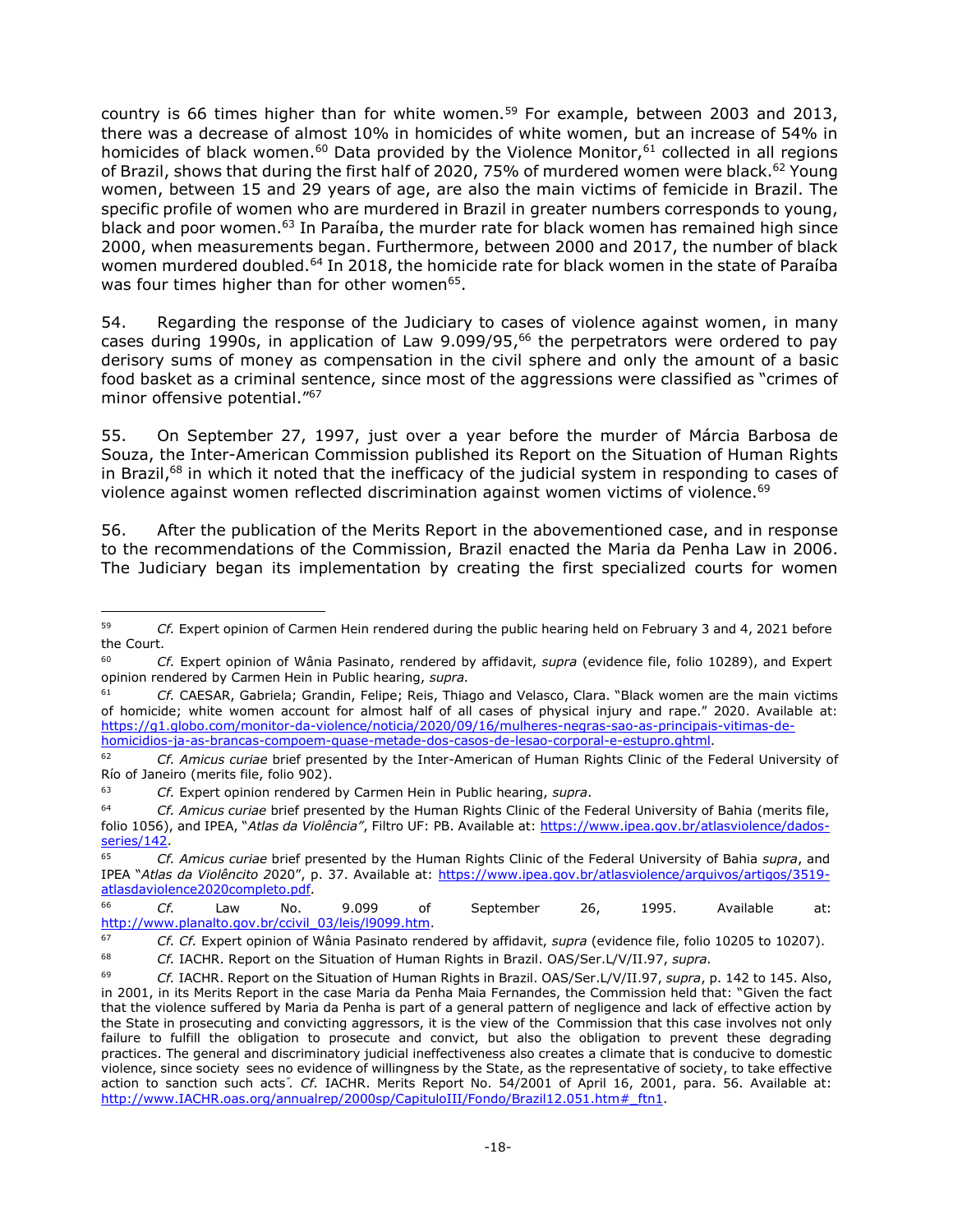between 2006 and 2010.<sup>70</sup> In March 2012, the United Nations Committee on the Elimination of Discrimination Against Women (hereinafter "CEDAW Committee") noted the lack of specialized personnel in cases of domestic and family violence within the Judiciary and the absence of data on such violence. $71$ 

57. In 2019, the National Council of Justice (hereinafter "CNJ") and IPEA published the report on a study of the performance of the Judiciary in dealing with violence against women, in which they concluded that, although the judicial units specialized in violence against women was definitely a "gain for the treatment of cases, the profile of the magistrate in charge of the court was a decisive factor in the quality of care provided to women. Thus, the service observed that a non-specialized court headed by a magistrate committed [to women's rights] tended to be more qualified than that of a specialized court headed by a reluctant or even a moderate judge [in relation to the issue of women's rights]. $172$  The report also noted that, despite the fact that the dynamics of domestic violence do not vary much, the response of the Judiciary is very heterogeneous, since it depends on personal and institutional factors.<sup>73</sup>

## **B. The relevant regulatory framework**

<span id="page-18-0"></span>58. At the time of the facts, Article 53 of the Brazilian Constitution established that:

Art. 53. Deputies and Senators enjoy civil and criminal inviolability on account of their opinions, words and votes.

§ 1º - From the date of the issuance of the certificate of electoral victory, members of the National Congress may not be arrested, except in *flagrante delicto* of an unbailable crime, nor may they be criminally prosecuted without prior authorization by the respective House.

§ 2º - The rejection of the demand for authorization or the absence of a decision shall suspend the statute of limitations for the duration of the term of office.

§ 3º - In the event of *flagrante delicto* of an unbailable crime, the case records shall be forwarded within twenty-four hours to the respective Chamber which, by the secret ballot of the majority of its members, shall decide on the arrest and authorize or not the indictment.  $[...]^{74}$ 

59. On December 20, 2001, the National Congress approved Constitutional Amendment No. 35/2001 (hereinafter "EC 35/2001"),<sup>75</sup> which modified part of the text of the above-mentioned provision, which now reads as follows:

[https://bibliotecadigital.cnj.jus.br/jspui/bitstream/123456789/377/1/Relat%c3%b3rio%20-](https://bibliotecadigital.cnj.jus.br/jspui/bitstream/123456789/377/1/Relat%c3%b3rio%20-%20O%20Poder%20Judici%c3%a1rio%20no%20Enfrentamento%20%c3%a0%20Viol%c3%aancia%20Dom%c3%a9tica%20e%20Familiar%20Contra%20as%20Mulheres.pdf) [%20O%20Poder%20Judici%c3%a1rio%20no%20Enfrentament%20%c3%a0%20Viol%c3%aancia%20Dom%c3%a](https://bibliotecadigital.cnj.jus.br/jspui/bitstream/123456789/377/1/Relat%c3%b3rio%20-%20O%20Poder%20Judici%c3%a1rio%20no%20Enfrentamento%20%c3%a0%20Viol%c3%aancia%20Dom%c3%a9tica%20e%20Familiar%20Contra%20as%20Mulheres.pdf) [9tica%20e%20Familiar%20Contra%20as%20Mulheres.pdf.](https://bibliotecadigital.cnj.jus.br/jspui/bitstream/123456789/377/1/Relat%c3%b3rio%20-%20O%20Poder%20Judici%c3%a1rio%20no%20Enfrentamento%20%c3%a0%20Viol%c3%aancia%20Dom%c3%a9tica%20e%20Familiar%20Contra%20as%20Mulheres.pdf)

 $70$ <sup>70</sup> *Cf.* Expert opinion rendered by Henrique Marques Ribeiro at the public hearing, *supra*.

<sup>71</sup> *Cf.* UN, CEDAW Committee. *Final observations of the Committee on the Elimination of Discrimination Against Women*. Brazil. Doc. CEDAW/C/BRA/CO/7. March 23, 2012, para. 18. Available at: [http://docstore.ohchr.org/SelfServices/FilesHandler.ashx?enc=6QkG1d%2FPPRiCAqhKb7yhsmPYo5NfAsNvhO7uZb6](http://docstore.ohchr.org/SelfServices/FilesHandler.ashx?enc=6QkG1d%2FPPRiCAqhKb7yhsmPYo5NfAsNvhO7uZb6iXOQTk81jjBPn%2BluOW1Jupg%2BCZo86RoOdq25SNCEYrK%2FTqi8PcoAl7yAywQZwia%2F4Lki4NfXwOHkXuwIbpqojl80U) [iXOQTk81jjBPn%2BluOW1Jupg%2BCZo86RoOdq25SNCEYrK%2FTqi8PcoAl7yAywQZwia%2F4Lki4NfXwOHkXuwIbpq](http://docstore.ohchr.org/SelfServices/FilesHandler.ashx?enc=6QkG1d%2FPPRiCAqhKb7yhsmPYo5NfAsNvhO7uZb6iXOQTk81jjBPn%2BluOW1Jupg%2BCZo86RoOdq25SNCEYrK%2FTqi8PcoAl7yAywQZwia%2F4Lki4NfXwOHkXuwIbpqojl80U) [ojl80U.](http://docstore.ohchr.org/SelfServices/FilesHandler.ashx?enc=6QkG1d%2FPPRiCAqhKb7yhsmPYo5NfAsNvhO7uZb6iXOQTk81jjBPn%2BluOW1Jupg%2BCZo86RoOdq25SNCEYrK%2FTqi8PcoAl7yAywQZwia%2F4Lki4NfXwOHkXuwIbpqojl80U)

<sup>72</sup> CNJ and IPEA. Research Report*: The Judiciary- confronting domestic and family violence against women.*  2019, p. p. 158. Available at: the at:

<sup>73</sup> *Cf.* CNJ and IPEA. Research Report*: The Judiciary: confronting domestic and family violence against women*, *supra*. The study in question found that: "*Although the primary objective of the legislation is to provide humanized attention to women in situations of domestic violence, it was found that some legal actors do not believe that the Judicial Branch has the role of providing special attention to women or should carry out actions close to what can be called "public policy," showing indignation at the expansion of public action on the issue or what they refer to as "indiscriminate use of criminal law." The processing of proceedings in the Judiciary is, as a general rule, much more rigid than the real dynamics of domestic violence conflicts and the treatment they require."*

<sup>74</sup> *Cf.* Original text of Article 53 of the Constitution of the Federative Republic of Brazil, October 5, 1988. Available at: [https://www.Senate.leg.br/atividade/const/con1988/con1988\\_atual/art\\_53\\_.asp.](https://www.senado.leg.br/atividade/const/con1988/con1988_atual/art_53_.asp)

<sup>75</sup> *Cf.* Constitutional Amendment No. 35, December 20, 2001. Available at: [http://www.planalto.gov.br/ccivil\\_03/constituicao/emendas/emc/emc35.htm.](http://www.planalto.gov.br/ccivil_03/constituicao/emendas/emc/emc35.htm)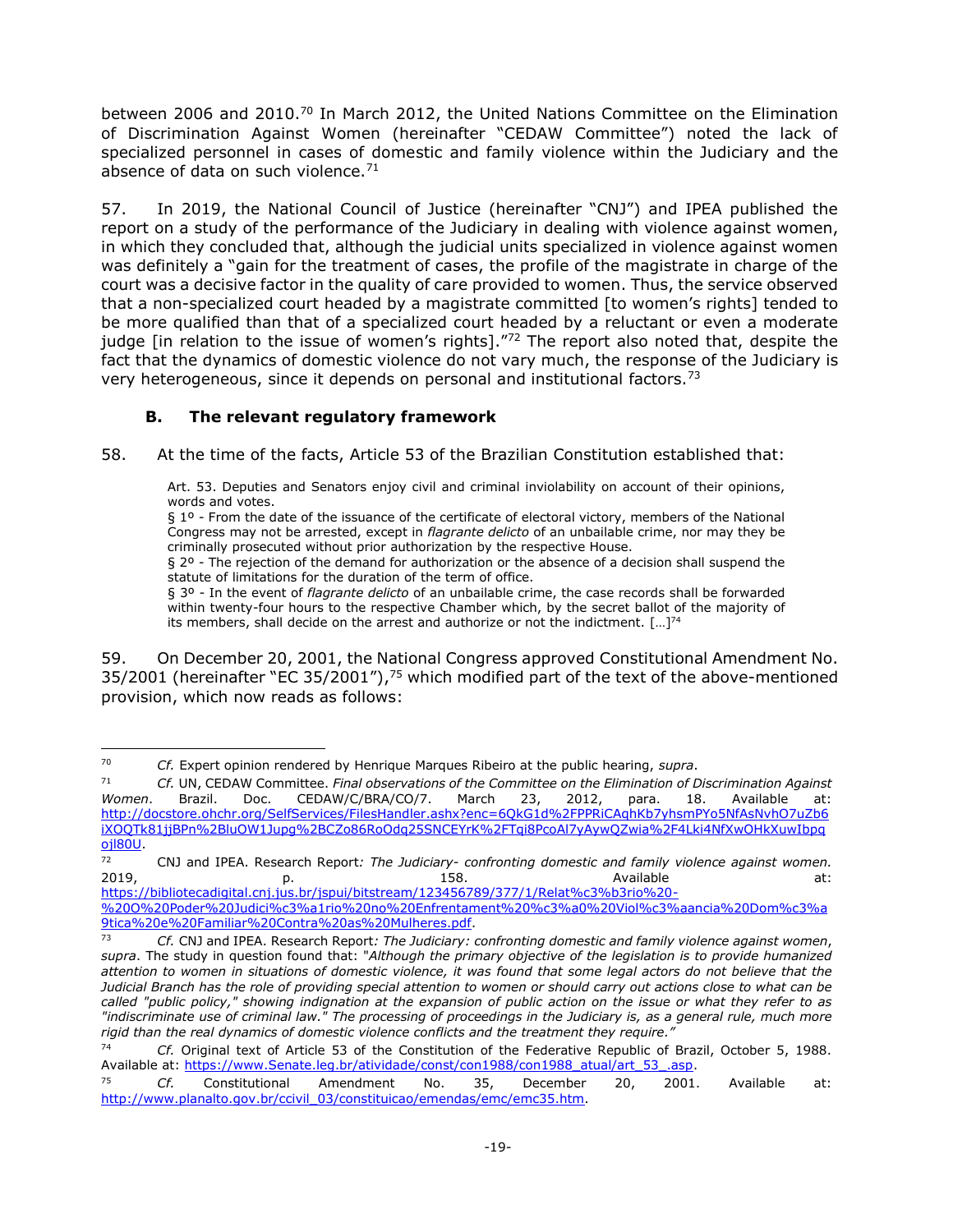Art. 53. Deputies and Senators shall enjoy civil and criminal immunity for any of their opinions, words and votes.

[…]

 $\overline{a}$ 

§ 2º From the date of their investiture, members of the National Congress may not be arrested, except in *flagrante delicto* for an unbailable crime. In this case, the police record shall be sent within twenty-four hours to the respective Chamber, which, by a majority vote of its members, shall decide as to the arrest.

§ 3º When an accusation has been received against a Senator or Deputy for a crime committed after investiture, the Supreme Federal Tribunal shall notify the respective Chamber which, by initiative of a political party represented therein and by a majority vote of its members, may, until such time as a final decision is issued, suspend the proceedings in the case.

§ 4º The request for a suspension shall be examined by the respective Chamber within a nonextendable period of forty-five days.

§ 5º The stay of proceedings shall suspend the statute of limitation for the duration of the term of office. 76

60. One of the main changes introduced by EC 35/2001 was that the need for prior authorization from the respective legislative chamber for the criminal prosecution of a member of the National Congress was replaced by the possibility of the chamber suspending the criminal proceeding already in progress. In other words, prior to EC 35/2001, a criminal proceeding against a member of a legislative body could only be initiated with the prior and express authorization of said body, whereas after the entry into force of the amendment, the criminal proceeding could be initiated and processed until the legislative chamber deemed it appropriate to suspend it.

61. Article 27, paragraph 1, of the Brazilian Constitution grants state deputies the same prerogatives as federal deputies.<sup>77</sup>

62. Likewise, at the time of the facts of this case, the Constitution of the state of Paraíba contained a provision similar to that contained in the Brazilian Constitution, which has also been modified in the same terms as EC 35/2001.<sup>78</sup>

63. In addition, the Internal Rules of Procedure of the Legislative Assembly of the state of Paraíba,<sup>79</sup> in force at the time of the facts, established the procedure to be followed in the event of a request for authorization to prosecute a deputy. Article 21 of the Rules of Procedure determined the competence of the Constitution, Justice and Drafting Committee of the Legislative Assembly (hereinafter "Constitution Commission" or "CCJR") to issue a written opinion regarding said request for authorization.<sup>80</sup> The procedure was initiated at the request of the President of the Court of Justice of the state of Paraíba. From that moment on, the President of the Assembly was to forward the file to the CCJR, delivering a copy of the request for authorization to the deputy so that he could present his defense within 10 days. Once the defense had been presented, the Constitution Committee was to proceed with the inquiries it deemed appropriate and, at the end of such inquiries, issue a written opinion within 10 days, concluding whether the authorization should be granted or denied. $81$  This opinion was then to

<sup>76</sup> *Cf.* Constitution of the Federative Republic of Brazil, October 5, 1988, Article 53. Available at: [http://www.planalto.gov.br/ccivil\\_03/constituicao/constituicao.htm.](http://www.planalto.gov.br/ccivil_03/constituicao/constituicao.htm)

<sup>77</sup> *Cf.* Constitution of the Federative Republic of Brazil, *supra,* Article 27, para. 1.

<sup>78</sup> *Cf.* Constitution of the state of Paraíba, October 5, 1988, Article 55. Available at: [http://www2.Senate.leg.br/bdsf/handle/id/70448.](http://www2.senado.leg.br/bdsf/handle/id/70448)

<sup>79</sup> *Cf.* Internal Rules of Procedure of the Legislative Assembly of the state of Paraíba, Resolution n. 469/91 (evidence file, folios 5993 to 6090).

Article 21 stated that "the Standing Committees and their respective thematic fields or areas of activity are as follows: I- Constitution, Justice and Drafting Committee: […] p) authorization to prosecute a deputy […]."

<sup>81</sup> *Cf.* Internal Rules of the Legislative Assembly of the state of Paraíba, Articles 227 and 229 (evidence file, folio 6071).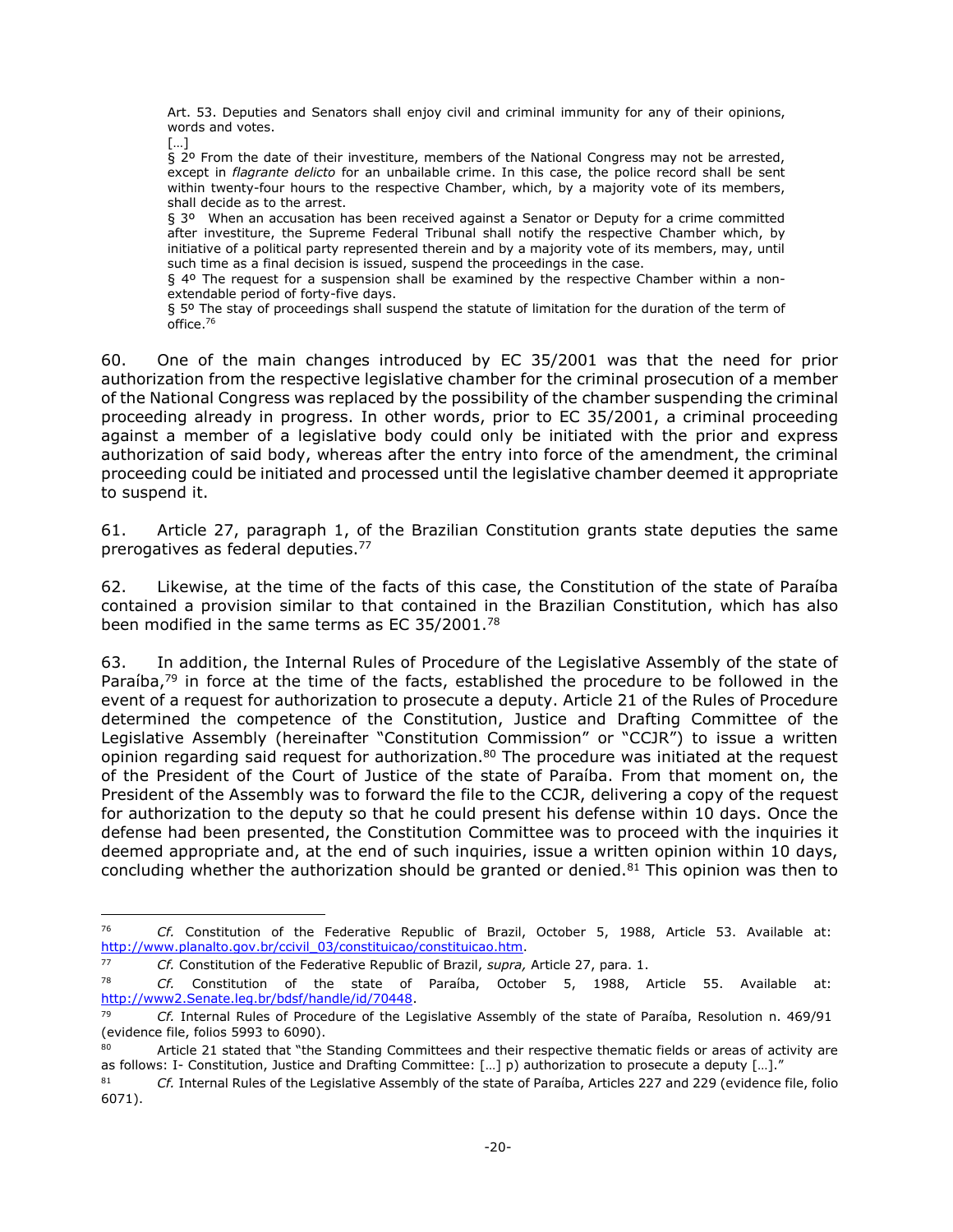be submitted to the Plenary of the Legislative Assembly to be approved or rejected by secret ballot of the majority of the deputies.<sup>82</sup>

64. Also in force at the time of the facts of this case, the Code of Ethics and Parliamentary Decorum, approved by the Legislative Assembly of the state of Paraíba in 1997, through Resolution 599/97, created the Council of Ethics and Parliamentary Decorum and granted it jurisdiction to "issue an opinion in processes of authorization to prosecute a deputy." $^{83}$ 

### **C. The homicide of Márcia Barbosa de Souza**

<span id="page-20-0"></span>65. Márcia Barbosa de Souza was a twenty year-old Afrodescendant student who lived in the city of Cajazeiras, $84$  located in the interior of the state of Paraíba, $85$  in the northeast of Brazil. She lived with her father, S.R.S. and her younger sister, Mt.B.S., and very close to the house of her mother, M.B.S. They were a family of limited financial means.<sup>86</sup> Márcia Barbosa and her younger sister, who was just 17 years old at the time, $87$  were students. Márcia was about to finish her last year of high school and intended to look for a job to contribute to the family income.<sup>88</sup> Her mother worked as a cleaner at a municipal school in Cajazeiras, and her father was a municipal employee and a taxi driver.<sup>89</sup>

66. Ms. Barbosa de Souza traveled to João Pessoa, the capital of Paraíba, in November 1997 and May 1998 and stayed at the home of her friend M.S.C. and her husband U.M.S. $^{90}$ Subsequently, she traveled to that city on June 13, 1998, with her sister Mt.B.S.<sup>91</sup> to participate in a Convention of the Brazilian Democratic Movement Party (PMDB).<sup>92</sup> After the Convention, Ms. Mt.B.S returned to Cajazeiras<sup>93</sup> and Márcia Barbosa de Souza remained in João Pessoa, possibly to look for work,  $94$  and stayed at the "Canta-Maré" hotel-lodge.  $95$ 

j <sup>82</sup> *Cf.* Internal Rules of Procedure of the Legislative Assembly of the state of Paraíba, *supra.*

<sup>83</sup> *Cf.* Code of Ethics and Parliamentary Decorum, Resolution Nº 599/97 of the Legislative Assembly of the state da Paraíba (evidence file, folio 6093).

<sup>84</sup> *Cf.* Death certificate of Márcia Barbosa de Souza (evidence file, folios 4590). Said death certificate described Ms. Barbosa de Souza as brown ("parda"). In its census, the Brazilian Institute of Geography and Statistics (IBGE) considers the Brazilian population, by self-declaration, as white, black, yellow, brown and indigenous ("branca", "preta", "amarela", "parda" and "indígena").

<sup>85</sup> *Cf.* Medical-legal autopsy report, of June 18, 1998 (evidence file, folios 34 to 46).

<sup>86</sup> *Cf.* Video statement of M.B.S., *supra;* Statement rendered by affidavit by M.B.S, *supra*; Video statement of Mt.B.S., *supra*; Affidavit of Mt.B.S, *supra*; Expert psychosocial opinion of Gilberta Santos Soares, rendered by affidavit, *supra* (evidence file, folio 10337), and newspaper article in "*Correio da Paraíba*" of July 23, 1998 (evidence file, folio 282).

<sup>87</sup> *Cf.* Statement of Mt.B.S. rendered by affidavit, *supra*.

<sup>88</sup> *Cf.* Statement of M.B.S. rendered by affidavit, *supra*.

<sup>89</sup> *Cf.* Statement of S.R.S., of June 19, 1998, to the Police Homicide Division of João Pessoa (evidence file, folios 18 and 19); Death certificate of Márcia Barbosa de Souza, *supra*, and newspaper article in "*Correio da Paraíba*", *supra*.

<sup>90</sup> *Cf.* Statement of M.S.C., of August 10, 1998, to the Police Homicide Division of João Pessoa (evidence file, folios 21 to 23).

<sup>91</sup> Cf. Statement of S.R.S., *supra.*

<sup>92</sup> *Cf.* Statement of M.S.C., *supra*; stenographic record of the public hearing prepared by the Human Rights Commission of the Legislative Assembly of Paraíba on July 30, 1998 (evidence file, folios 4774 to 4807), and newspaper article "*PMs will provide security at PMDB meeting"*, published in *Folha de São Paulo*, of June 10, 1998. Available at: [https://www1.folha.uol.com.br/fsp/Brazil/fc10069816.htm.](https://www1.folha.uol.com.br/fsp/brasil/fc10069816.htm)

<sup>93</sup> *Cf.* Statement of Mt.B.S. of July 2, 1998, to the Homicide Division of João Pessoa (evidence file, folios 8631 and 8632).

<sup>94</sup> *Cf.* Statement of Mt.B.S. rendered by affidavit, *supra* (evidence file, folios 10178 and 10182).

<sup>95</sup> Statement of Wilson Martins de Souza, of June 29, 1998, made to the Homicide Division of João Pessoa (evidence file, folio 3888).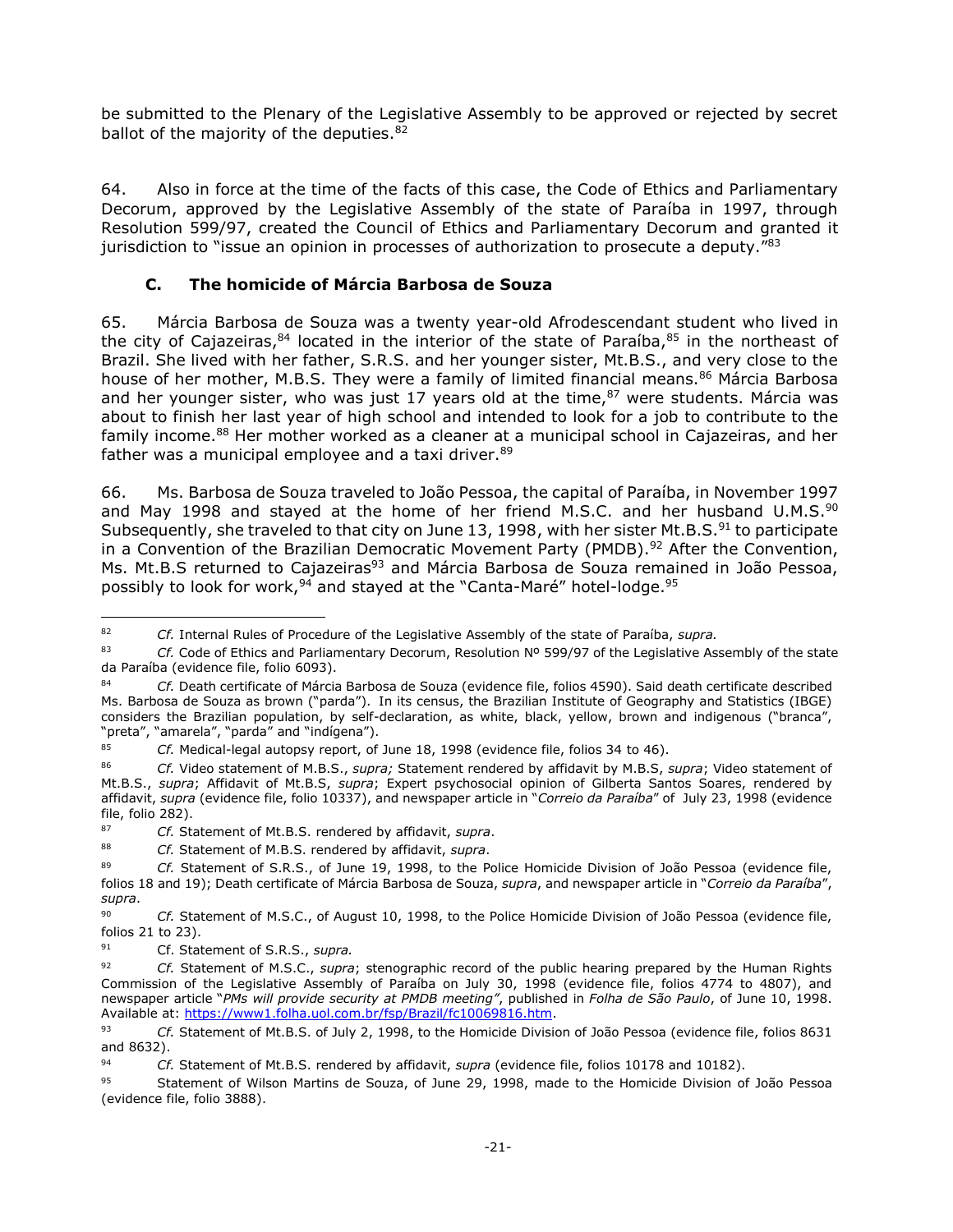67. On June 17, 1998, at approximately 7.00 p.m., Ms. Barbosa de Souza received a call from the then state deputy of Paraíba, Aércio Pereira de Lima, and subsequently left to meet him.<sup>96</sup> At 9.00 p.m., at the Trevo Motel, a call was made from the cell phone used by Mr. Pereira de Lima to a residential phone number in the city of Cajazeiras.<sup>97</sup> During the call, Márcia Barbosa de Souza talked to several people<sup>98</sup> and one of them even spoke to Mr. Pereira de  $Lima.99$ 

68. On the morning of June 18, 1998, a passerby observed someone throwing the body of a person,<sup>100</sup> later identified as Márcia Barbosa de Souza,<sup>101</sup> from a vehicle into a vacant lot in Altiplano Cabo Branco, near the city of João Pessoa, in the state of Paraíba.<sup>102</sup> At the time when her body was found, Márcia Barbosa de Souza presented abrasions on her forehead, her nose and her lips. In addition, her lips, nose and back had purplish-blue bruises (ecchymosis) and her body had traces of sand. During the autopsy it was revealed that the cranial, thoracic abdominal cavity and the neck presented internal hemorrhage and the cause of death was determined to be asphyxiation by suffocation, resulting from a mechanical action.<sup>103</sup> In addition, the forensic medical expert who examined her body determined that Ms. Barbosa had been beaten prior to her death<sup>104</sup> and had suffered compression of the neck, although this had not been the cause of death.<sup>105</sup>

69. The complaint filed by the Public Prosecutor's Office attributed the crimes of "double aggravated homicide<sup>"106</sup> and concealment of a corpse to the then state deputy, Mr. Aércio Pereira de Lima,<sup>107</sup> who had known the alleged victim since November 1997.<sup>108</sup> According to his own statement and to testimonial evidence, Mr. Aércio Pereira de Lima had in his possession

 $\overline{a}$ 

<sup>96</sup> *Cf.* Final report of the police department for crimes against the person of August 27, 1998 (evidence file folios 5 to 8).

<sup>97</sup> *Cf.* Final report of the police department for crimes against the person, *supra.*

<sup>98</sup> *Cf.* Final report of the police department for crimes against the person, *supra.*

<sup>99</sup> *Cf.* Final report of the police department for crimes against the person, *supra,* and statement of M.S.C., *supra*.

<sup>100</sup> *Cf.* Statement of Antonio Lopes of Brito, made on June 25, 1998 in the Homicide Division of João Pessoa (evidence file, folios 51 and 52), and complaint of the Public Prosecutor's Office against Deputy Aércio Pereira of October 8,1998 (evidence file, folios 10 to 16).

<sup>101</sup> *Cf.* Statement of Márcia Maria Gabarra Pires, made on June 22, 1998 at the Homicide Division of João Pessoa (evidence file, folios 3880 and 3881), and complaint of the Public Prosecutor's Office against Deputy Aércio Pereira, of October 8,1998 (evidence file, folios 10 to 16).

Cf. Statement of Antonio Lopes de Brito, of June 25, 1998 at the Homicide Division of João Pessoa (evidence file, folios 51 and 52); Complaint of the Public Prosecutor's Office against the Deputy Aércio Pereira, *supra, and* Final report of the police department for crimes against the person of August 27, 1998 (evidence file folios 5 to 8).

<sup>103</sup> *Cf.* Medical-legal autopsy report, carried out on June 18, 1998 (evidence file, folios 35 and 36); statement of the medical-legal expert before the Attorney General's Office of Paraíba, carried out on October 2, 1998 (evidence file, folios 48 and 49), and complaint of the Public Prosecutor's Office against Deputy Aércio Pereira, *supra*.

<sup>104</sup> *Cf.* Final report of the police department for crimes against the person , *supra.*

<sup>105</sup> *Cf.* Statement of the medical-legal expert before the Attorney General's Office of Paraíba, *supra* (evidence file, folio 49).

<sup>&</sup>lt;sup>106</sup> The Brazilian Criminal Code, in Article 121.2, contemplates some circumstances that make the crime of homicide more serious and, therefore, increase the penalty. A murder that takes place under any of these circumstances is classified as "aggravated homicide."

<sup>107</sup> *Cf.* Complaint of the Public Prosecutor's Office against the Deputy Aércio Pereira, of October 8, 1998 (evidence file, folios 10 to 16).

<sup>108</sup> *Cf.* Final report of the police department for crimes against the person, *supra, and* statement of M.S.C, *supra*.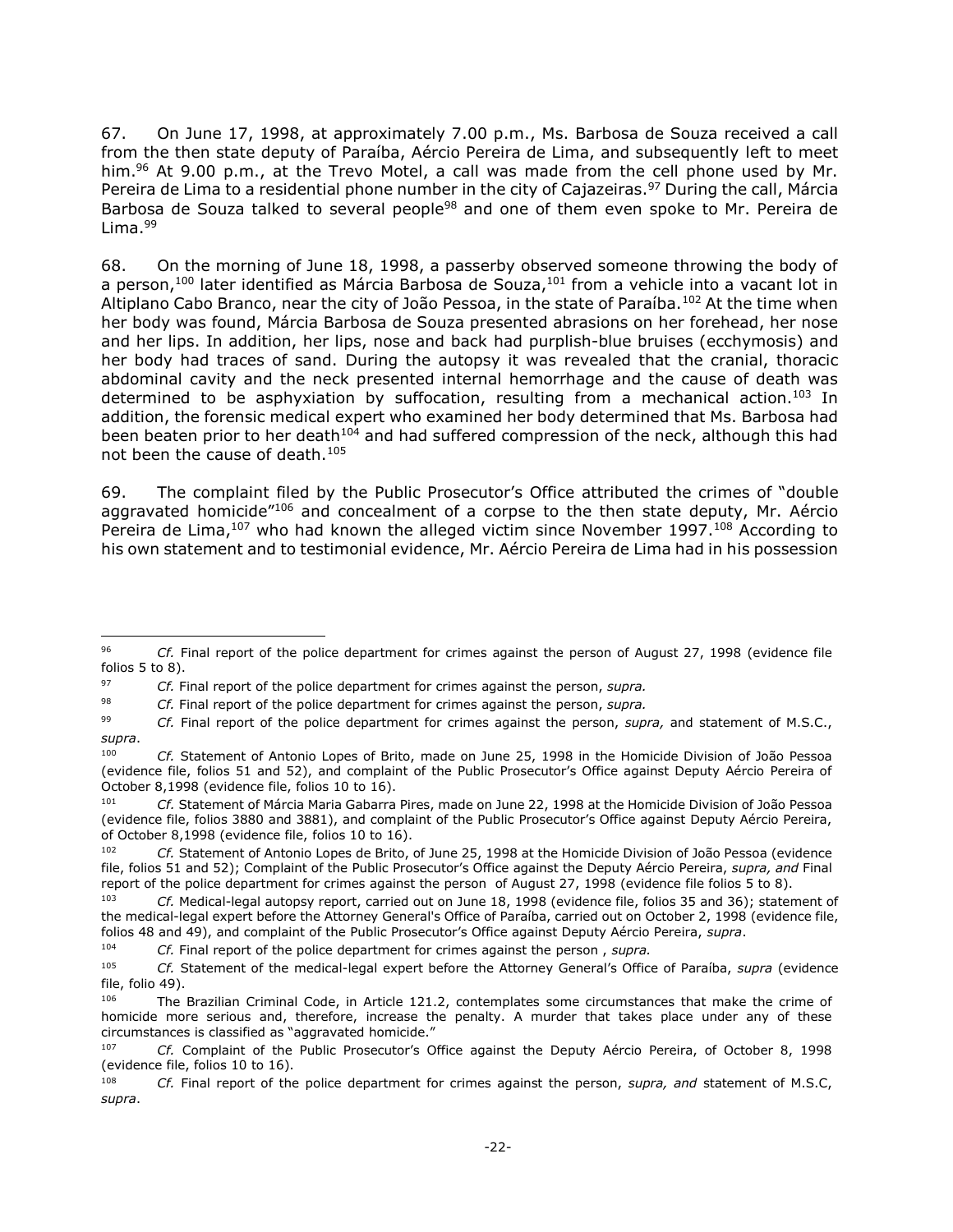the vehicle<sup>109</sup> used to conceal the body of the victim.<sup>110</sup> Four other persons - D.D.P.M., L.B.S., A.G.A.M. and M.D.M. - were also included in the investigations as suspects of having participated in the crime.<sup>111</sup>

# **D. Domestic proceedings**

<span id="page-22-0"></span>70. On June 19, 1998, police investigation No. 18/98 regarding the death of Márcia Barbosa de Souza was formally opened.<sup>112</sup> After the collection of testimonial and expert evidence, the Police Commissioner in charge of the investigation, on July 21, 1998, issued a report in which he stated that all the evidence indicated the direct participation of the then deputy Aércio Pereira de Lima in the crime. However, he noted that it was difficult to take the statement of the then deputy by virtue of his prerogatives related to parliamentary immunity. The Commissioner also concluded that there were indications of the participation of four other persons in the crime: D.D.P.M., L.B.S., A.G.A.M. and M.D.M.<sup>113</sup>

71. In the course of the investigations, the police authorities questioned different witnesses about the personality, social conduct and sexuality of Ms. Barbosa de Souza.<sup>114</sup> Likewise, during the criminal proceedings against Aércio Pereira de Lima, to which reference will be made below, at the request of his attorney, more than 150 pages of newspaper articles referring to the alleged prostitution, overdose and alleged suicide of Márcia Barbosa de Souza were incorporated into the case file.<sup>115</sup>

72. On July 23, 1998, the police sent the investigation report to the Public Prosecutor's Office,<sup>116</sup> which asked the competent judge, some days later, for additional inquiries to be conducted by the police authorities.<sup>117</sup> On July 28, 1998, the judge authorized said inquiries and assigned a term of 20 days for the police to carry them out. $118$ 

73. On August 19, 1998, the Police Commissioner and the Prosecutor requested the presence of the then deputy to hear his testimony.<sup>119</sup> On August 24, 1998, the then deputy indicated that the request should be made to the Legislative Assembly of the state of Paraíba due to his parliamentary prerogatives.<sup>120</sup>

<sup>109</sup> <sup>109</sup> *Cf.* Statement of the then deputy Aércio Pereira de Lima, rendered on September 24, 1998, before the Attorney General's Office of Paraíba (evidence file, folios 79 to 83).

<sup>110</sup> *Cf.* Final report of the police department for crimes against the person, *supra.*

<sup>111</sup> *Cf.* Request for authorization of further inquiries, presented by the Public Prosecutor's Office to the judge, on July 27, 1998 (evidence file, folios 54 to 57).

<sup>112</sup> *Cf.* Cover page of the police investigation file (evidence file, folios 3844).

<sup>113</sup> *Cf.* Report of the Police Commissioner of the department of crimes against the person of João Pessoa, of July 21, 1998 (evidence file folios 3931 to 3934).

<sup>114</sup> For example, in response to the questions asked, U.M.S. made significant references to Márcia Barbosa's sexuality and to aspects of her personal life. During his testimony, on May 20, 2003, he confirmed that his wife *"expressed concern about Márcia's excessive drug use, when she had it easy; that Márcia, the victim, was a novice addict […]; that when questioned by the judge, he stated that Márcia Barbosa met Aércio "smelling" but at the deponent's house.* Similarly, on September 26, 2007, in his statement before the Jury Court, M.S.C. stated that Márcia Barbosa had gone to the Trevo Motel to "prostitute herself", since "you don't go [to a motel] to pray." *Cf.* Provisional decision of July 27, 2005 (evidence file, folios 576 to 577), and Statement of M.S.C, made on September 27, 2007 before the First Jury Court (evidence file, folio 3166).

<sup>115</sup> *Cf.* Expert opinion rendered by Soraia da Rosa Mendes, *supra* (merits file, folio 10445).

<sup>116</sup> *Cf.* Note of the prosecutor in the police investigation file of July 23, 1998 (evidence file, folios 3942).

<sup>117</sup> *Cf.* Request for authorization of further inquiries, presented by the Public Prosecutor's Office to the Judge, on July 27, 1998 (evidence file, folios 54 to 57).

<sup>118</sup> *Cf.* Decision of the judge of July 28, 1998 (evidence file, folio 59).

<sup>119</sup> *Cf.* Official letter No. 005/98, to Aércio Pereira de Lima of August 19, 1998 (evidence file, folios 62).

<sup>120</sup> *Cf.* Response of Aércio Pereira de Lima, presented on August 24, 1998 (evidence file, folios 64 and 65).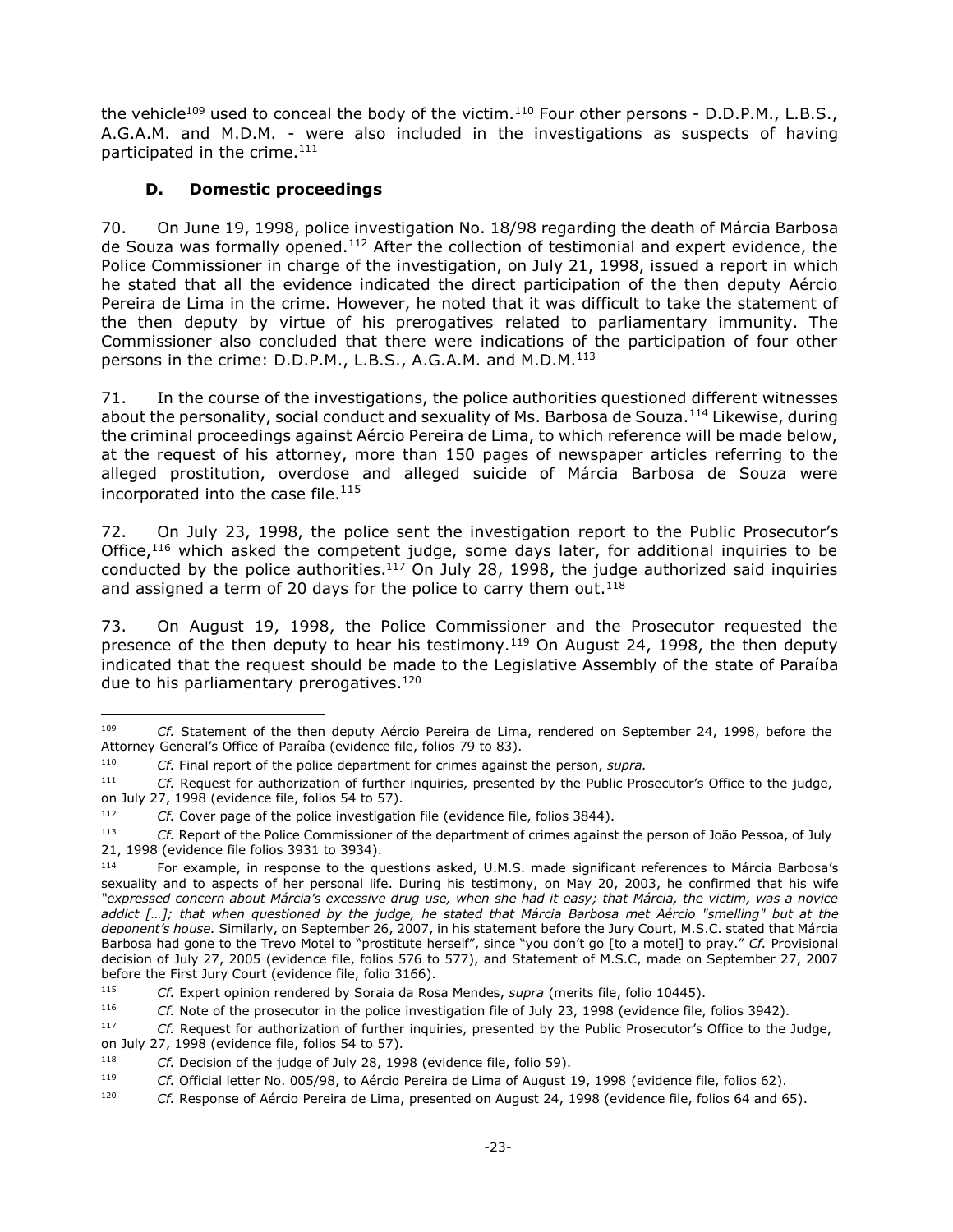74. On August 27, 1998, the Police Commissioner prepared a new report ratifying the terms of the previous report.<sup>121</sup> On September 4, 1998, the Prosecutor requested that the file of the police investigation be sent to the Attorney General of Justice, who was competent to file the criminal action against the then deputy Aércio Pereira de Lima, since he enjoyed privileged immunity.<sup>122</sup> On September 15, 1998, the case was received by the Attorney General's Office. <sup>123</sup> (*infra* paras. 75 to 81). At the same time, the investigations related to the other accused, who did not have such privilege of jurisdiction, continued to be conducted by the police<sup>124</sup> (*infra* paras. 82 to 87). An account of these two proceedings is given below:

#### *D.1 The investigations conducted by the Attorney General's Office of the state of Paraíba regarding Aércio Pereira de Lima*

<span id="page-23-0"></span>75. Owing to the parliamentary immunity enjoyed by the then state deputy Aércio Pereira de Lima, the Attorney General of Justice filed the criminal action before the Court of Justice of the state of Paraíba, on October 8, 1998, with the proviso that it could only be initiated if the Legislative Assembly allowed it. $125$  On October 14, 1998, the relevant authorization was requested from the Legislative Assembly,  $126$  which rejected it on December 17, 1998, by means of Resolution No. 614/98.<sup>127</sup> On March 31, 1999, the Judiciary reiterated its request to the Legislative Assembly, $128$  which was also denied on September 29, 1999. $129$ 

76. On April 12, 2002, the Judicial Coordination of the Court of Justice of the state of Paraíba informed the Presidency of the Court about Constitutional Amendment 35/2001 (*infra* paras. 58-64).<sup>130</sup> Thus, on April 16, 2002, the magistrate of the Court of Justice in charge of the case file sent it to the Attorney General's Office for its opinion.<sup>131</sup> The Attorney General of Justice submitted his written opinion, on October 21, 2002, arguing that, due to the amendments introduced by EC 35/2001, the Judiciary should continue with the case.<sup>132</sup>

77. On February 3, 2003, the reporting magistrate of the case ordered that the Regional Electoral Court of Paraíba (hereinafter "TRE/PB") be consulted as to whether Mr. Aércio Pereira de Lima had been elected to any office in the October 2002 elections so that it could decide whether the Court of Justice had jurisdiction to prosecute him.<sup>133</sup> On February 11, 2003, the TRE/PB informed the magistrate that Mr. Pereira de Lima had not been elected to any office.<sup>134</sup> Therefore, the magistrate sent the case to the Court of First Instance of João Pessoa, given

 $\overline{a}$ 

<sup>&</sup>lt;sup>121</sup> *Cf.* Police report of August 27, 1998 (evidence file, folios 67 to 70).

<sup>122</sup> *Cf.* Request of the Public Prosecutor's Office of September 4, 1998 (evidence file, folios 72 to 74).

<sup>123</sup> *Cf.* Acknowledgement of receipt from the Attorney General's Office (evidence file, folio 75).

<sup>124</sup> *Cf.* Letter from the Attorney General's Office of September 14, 1998 (evidence file, folios 4132 and 4133).

<sup>125</sup> *Cf.* Complaint of the Public Prosecutor's Office against Deputy Aércio Pereira of October 8, 1998 (evidence file, folios 10 to 16).

<sup>126</sup> *Cf.* Letter requesting authorization to open criminal proceedings against Deputy Aércio Pereira de Lima, of October 14, 1998 (evidence file, folios 25).

<sup>&</sup>lt;sup>127</sup> *Cf.* Resolution of the Legislative Assembly of Paraíba denying the request for authorization to criminally prosecute then Deputy Aércio Pereira de Lima, published on December 18, 1998 (evidence file, folios 27 to 30).

<sup>128</sup> *Cf.* New letter requesting authorization to open criminal proceedings against then Deputy Aércio Pereira de Lima, of March 31, 1999 (evidence file, folio 32).

<sup>129</sup> *Cf.* Letter Nº 0008/GP from the President of the Legislative Assembly of Paraíba to the President of the Court of Justice, dated February 9, 2000 (evidence file, folio 101).

<sup>130</sup> *Cf.* Communication of April 12, 2002 (evidence file, folios 103 and 104).

<sup>131</sup> *Cf.* Order to send the case file to the Attorney General's Office of April 16, 2002 (evidence file, folio 108).

<sup>132</sup> *Cf.* Written opinion of the Attorney General of October 21, 2002 (evidence file, folios 111 to 114).

<sup>133</sup> *Cf.* Order of the reporting magistrate of February 3, 2003 (evidence file, folio 118).

<sup>134</sup> *Cf.* Letter Nº 24/2003/SJ of February 14, 2003 (evidence file, folio 120).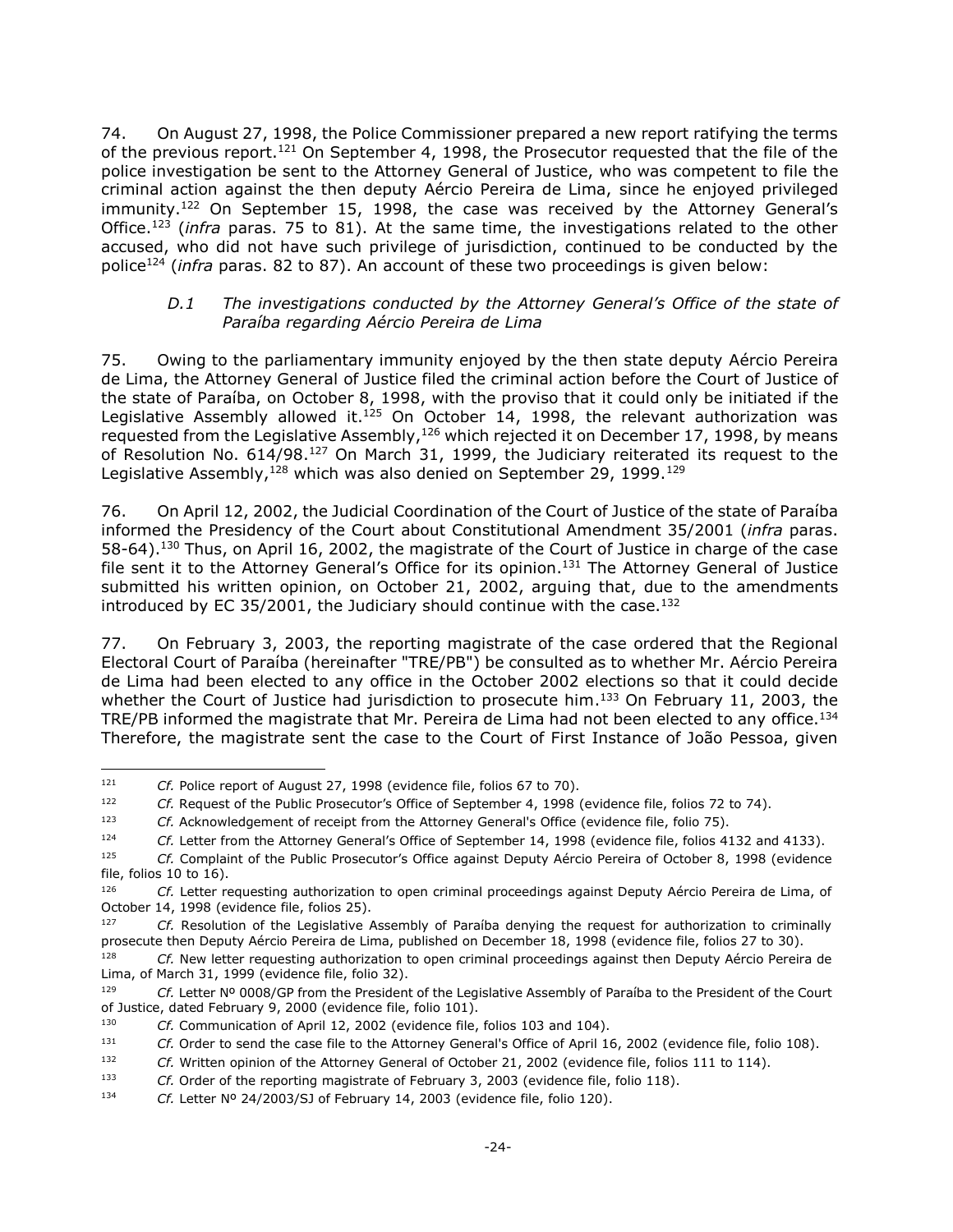that Mr. Pereira de Lima no longer had the prerogative of privilege.<sup>135</sup>

78. Criminal proceedings formally began on March 14, 2003.<sup>136</sup> On April 7, 2003, the first preliminary hearing took place, in which Mr. Pereira de Lima denied all the charges.<sup>137</sup> Between April 7, 2003 and July 27, 2005, five hearings were held. $^{138}$  In the hearing of July 27, 2005, the decision to arraign *(sentença de pronuncia)* was delivered, that is, it was decided that Mr. Pereira de Lima should be referred to a Jury Court because there was sufficient evidence to establish the crimes of aggravated homicide, perpetrated for futile reasons by asphyxiation, and concealment of a corpse.<sup>139</sup>

79. On August 3, 2005, Mr. Pereira de Lima's defense filed an appeal against the aforementioned ruling.<sup>140</sup> However, on November 1, 2005, the lower court confirmed the decision,  $141$  and on January 31, 2006, the Criminal Chamber of the Court rejected the appeal.  $142$ On February 15, 2006, Mr. Pereira de Lima's defense filed a special appeal against this decision, <sup>143</sup> which was submitted to the Superior Court of Justice on January 19, 2007. <sup>144</sup> On June 25, 2007, the Jury held its first session, but the trial was adjourned due to the absence of Mr. Pereira de Lima's attorney<sup>145</sup> and resumed on September 26, 2007.<sup>146</sup> On September 26, 2007, the First Jury Court of João Pessoa sentenced Mr. Pereira de Lima to 16 years imprisonment for the crimes of murder and concealment of the body of Márcia Barbosa de Souza.<sup>147</sup> Mr. Pereira de Lima appealed the judgment on September 27, 2007.<sup>148</sup>

80. Before his appeal could be considered, Mr. Pereira de Lima died from a heart attack on February 12, 2008.<sup>149</sup> Therefore, the criminal liability was extinguished and the case was archived.<sup>150</sup>

81. Mr. Pereira de Lima's body was laid to rest in the *Salón Noble* of the state Legislative Assembly of Paraíba.<sup>151</sup> The Assembly, by order of its President, cancelled the legislative session and sent an official communication to all the deputies. Official mourning was decreed for three days and the wake was attended by several politicians, among them the then Governor of the State of Paraíba.<sup>152</sup>

<sup>135</sup> <sup>135</sup> *Cf.* Order of the reporting magistrate of February 24, 2003 (evidence file, folio 122).

<sup>136</sup> *Cf.* Decision of the presiding judge of the Jury Court of March 14, 2003 (evidence file, folio 4242).

<sup>137</sup> *Cf.* Report on interrogation and minutes of the hearing of April 7, 2003 (evidence file, folios 124 to 127).

<sup>138</sup> *Cf.* Minutes of the hearings (evidence file, folios 129 to 144).

<sup>139</sup> *Cf.* Decision to arraign, issued on July 27, 2005 (evidence file, folios 4431 to 4439).

<sup>140</sup> *Cf.* "Reasons for the Appeal in the Strict Sense" of August 25, 2005 (evidence file, folios 174 to 185).

<sup>141</sup> *Cf.* Decision of November 1, 2005 (evidence file, folio 187).

<sup>142</sup> *Cf.* Decision of the Court of Justice of Paraíba of January 31, 2006 (evidence file, folios 197 to 202).

<sup>143</sup> *Cf.* Special appeal filed by the defense on February 15, 2006 (evidence file, folios 204 to 212).

<sup>144</sup> *Cf.* Order of January 19, 2007 (evidence file, folio 224).

<sup>145</sup> *Cf.* Minutes of the session of the First Jury Court of June 25, 2007 (evidence file, folios 233 to 235).

<sup>146</sup> *Cf.* Minutes of the session of the First Jury Court of September 26, 2007 (evidence file, folios 237 to 240).

<sup>147</sup> *Cf.* Judgment of First instance of September 26, 2007 (evidence file, folios 242 to 245).

<sup>148</sup> *Cf.* Appeal against the judgment of first instance and admission of appeal by the Judge (evidence file, folios 247 to 249).

<sup>149</sup> *Cf.* Death certificate of Mr. Aércio Pereira de Lima (evidence file, folio 9732).

<sup>150</sup> *Cf.* Procedural consultation on the website of the Court of Justice of Paraíba (evidence file, folio 251).

<sup>151</sup> *Cf.* FERREIRA, Lilla. "*Aércio's body is laid to rest in the AL; the burial will be today at 10am."* February 12, 2008. In "*Portal de Notícias da Paraíba*": Click PB. Available at: [https://www.clickpb.com.br/paraiba/corpo-de-aercio](https://www.clickpb.com.br/paraiba/corpo-de-aercio-e-velado-na-al-enterro-sera-hoje-as-10h-29339.html)[e-velado-na-al-enterro-sera-hoje-as-10h-29339.html.](https://www.clickpb.com.br/paraiba/corpo-de-aercio-e-velado-na-al-enterro-sera-hoje-as-10h-29339.html)

<sup>152</sup> *Cf. FERNANDES, Hélder.* "*O Bê-a-Bá Do Sertão*. *Autoridades prestigiam velório de Aécio Pereira.*" *February 12, 2008*. Available at: [https://obeabadosertao.com.br/portal/2008/02/12/Authoridades-prestigiam-velorio-de-](https://obeabadosertao.com.br/portal/2008/02/12/Autoridades-prestigiam-velorio-de-Aecio-Pereira/)[Aecio-Pereira/.](https://obeabadosertao.com.br/portal/2008/02/12/Autoridades-prestigiam-velorio-de-Aecio-Pereira/)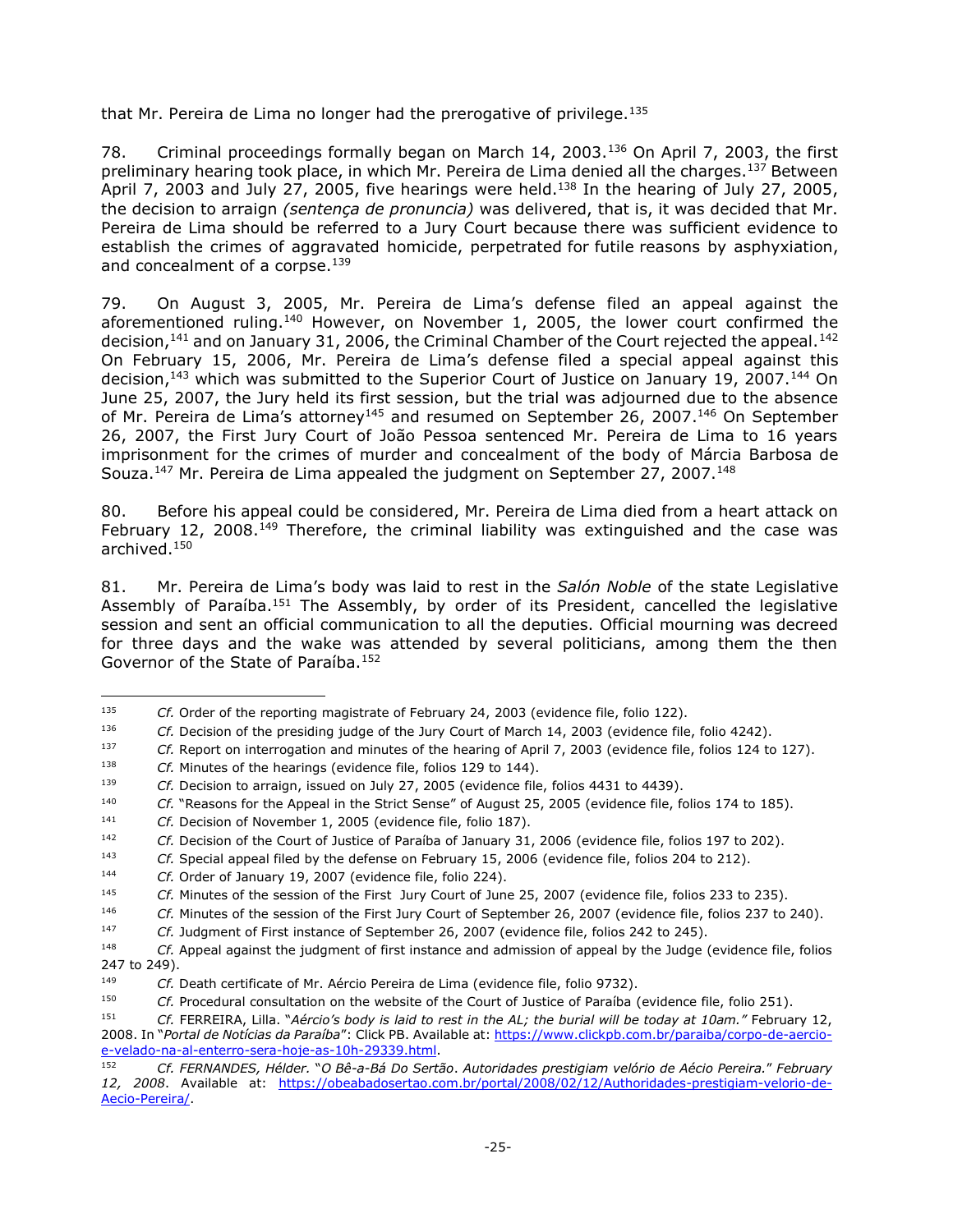### *D.2 Investigations conducted by the Civil Police in relation to D.D.P.M., M.D.M., L.B.S. and A.G.A.M.*

<span id="page-25-0"></span>82. On October 1, 1998, the Public Prosecutor's Office advised the supervising judge in charge of the investigations related to the involvement of D.D.P.M., L.B.S., A.G.A.M. and M.D.M., in the homicide of Márcia Barbosa de Souza, of the need to extend the term of the investigations to clarify individual aspects of the conduct of each suspect in relation to her death and concealment of her body, as well as all the facts, and made a series of specific requests.<sup>153</sup> On the same day, the judge authorized the inquiries requested by the Prosecutor, on the understanding that the required evidence was essential, and ordered the investigation files to be sent to the police authority to comply with those procedures.<sup>154</sup>

83. On December 14, 1998, the Prosecutor again requested that certain tests be conducted by the police, which in his opinion had not been carried out, without specifying what these would be.<sup>155</sup> During 1999, there was no significant progress in the investigations, due mainly to the substitution of three prosecutors in charge of the investigation, two of whom alleged impediment for personal reasons. 156

84. On June 19, 2000, the forensic medical report requested by the Prosecutor in October 1998, was sent to the judge.<sup>157</sup> On August 8, 2000, the Prosecutor asked the judge to order the police authority to conclude the investigations.<sup>158</sup> The judge complied with this request on August 14 of that same year.<sup>159</sup> On December 26, 2000, the new Commissioner of the police station investigating the case requested an extension of the deadline for the completion of the required investigative procedures and the preparation of the final report.<sup>160</sup>

85. In the absence of news, on March of 2001, the Public Prosecutor's Office again requested that the police carry out certain procedures. <sup>161</sup> On April 2, the Police Commissioner

<sup>153</sup> The prosecutor requested the opinion of a forensic medical expert to determine whether the information contained in the autopsy report would suggest that Marcia did not die by strangulation, but by asphyxiation caused by an overdose, given some testimonies claiming that she was a drug addict. Also, in view of the possible contact between the victim and the then deputy Aércio on the night of her death, he requested the list of vehicle entries and exits on the date of the event from several motels, including the Trevo Motel. He also requested statements from the owners and managers of the Trevo Motel, as well as the doorman and other employees who had worked in the early hours on the day of Marcia's death. In addition, he requested that handwriting tests be carried out on the notes found in Márcia's pockets and belongings, which recorded the telephone numbers used by Aércio Pereira de Lima and others to clarify whether these notes had been written by Ms. Barbosa de Souza or by a third party. *Cf.* Written opinion of the Public Prosecutor's Office of October 1, 1998 (evidence file, folios 269 to 274).

<sup>154</sup> *Cf.* Decision of the judge of October 1, 1998 (evidence file, folio 5478).

<sup>155</sup> *Cf.* Statement of the Public Prosecutor's Office of December 14, 1998 (evidence file, folios 254 and 255).

<sup>156</sup> *Cf.* Statements of August 6 and September 20, 1999 (evidence file, folios 5546, 5554 and 5555).

<sup>157</sup> *Cf.* Official letter Nº. 278/2000 of June 19, 2000 (evidence file, folios 5568 and 5569).

<sup>158</sup> *Cf.* Statement of the Public Prosecutor's Office of August 8, 2000 (evidence file, folio 256).

<sup>&</sup>lt;sup>159</sup> *Cf.* Decision of the Judge of August 14, 2000 (evidence file, folio 257).

<sup>160</sup> *Cf.* Note of the Commissioner of December 26, 2000 (evidence file, folio 5575).

<sup>161</sup> On this occasion, the Public Prosecutor's Office asked the owner of the Trevo Motel to hand over the complete list of vehicles that entered and left the Trevo Motel between June 17 and 18, 1998; that the person in charge of the computer department of the motel be questioned so that he could report who had changed or not submitted the complete list of vehicles previously requested, since the list that had been sent contained numbers that were strangely below the average number of clients per day; the search for and return to the records of a cassette tape that had disappeared; that the witness who had seen Márcia's body thrown from a car on the morning of June 18, 1998, A.L.B., be heard again to ask him how many people were present in that vehicle; the cross-examination of D.M., owner of the car that was on loan to Deputy Aércio, to know the details of the return of the vehicle; further questioning of M.D.M. to find out whether Aércio Pereira de Lima's advisor, "Carlos", had gone to wash the vehicle before returning it or picking it up elsewhere; the cross-examination of C.A.O. to clarify the reasons that led him to omit M.D.M.'s statement that he was in possession of the vehicle used in the disposal of Márcia's body; the questioning of the son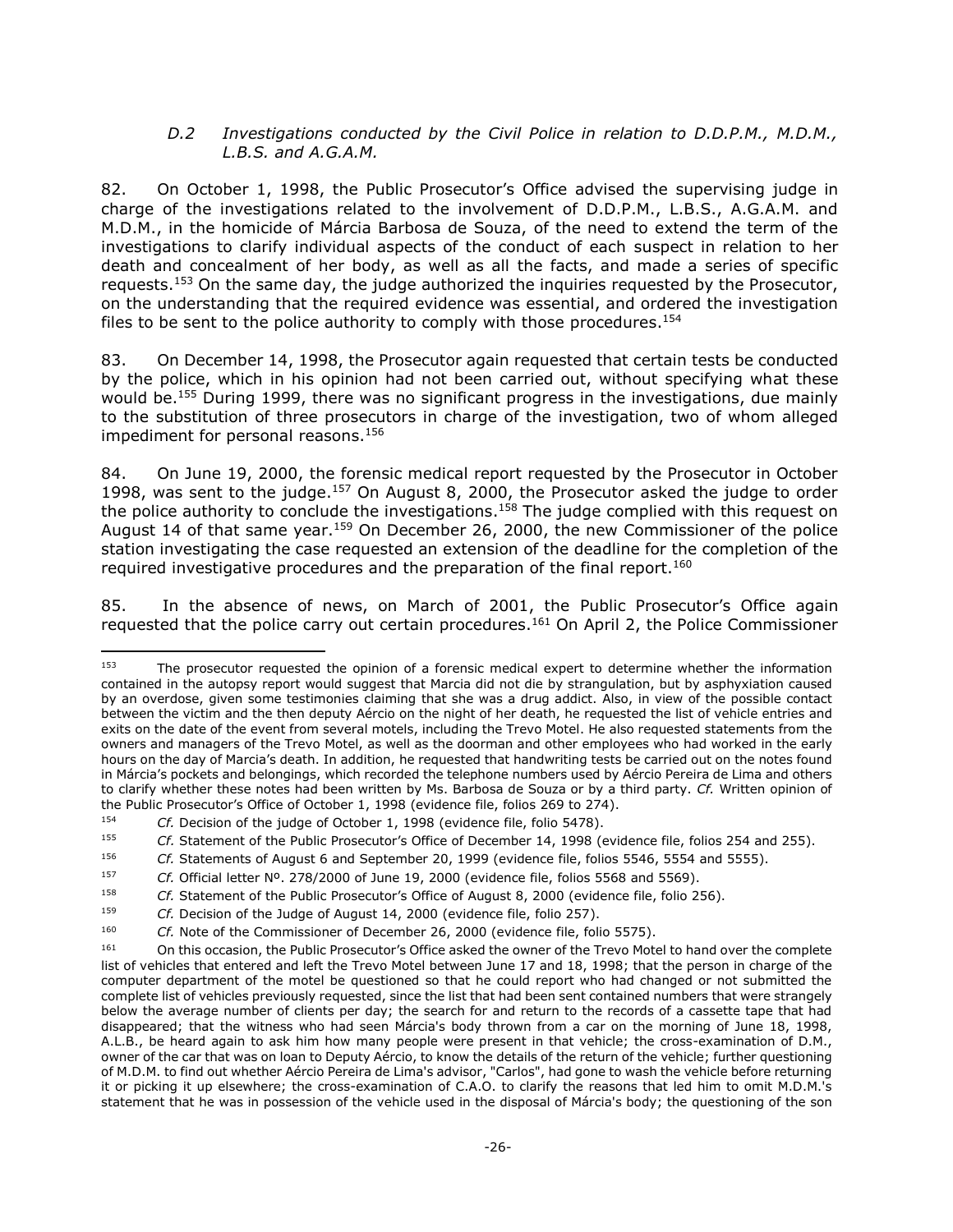indicated that he had already taken sufficient steps, expressly stating that he could not carry out all the procedures requested by the Public Prosecutor's Office.<sup>162</sup>Subsequently, in April 2001, the Public Prosecutor's Office left a note in the investigation file to the Commissioner in charge of the case, warning him that he could be committing the crime of disobedience if he did not fully comply, within 30 days, with the procedures previously requested.<sup>163</sup> In June<sup>164</sup> and August<sup>165</sup> 2001, the Public Prosecutor's Office again asked the police authority to comply fully with the inquiries ordered previously.

86. In September of 2001, the Commissioner in charge of the investigations reported that, due to the backlog of work, he had not completed the procedures required by the Public Prosecutor's Office.<sup>166</sup> Thus, in December 2001, the Public Prosecutor's Office again requested the aforementioned procedures.<sup>167</sup> In March 2002, the Commissioner again reported that it was not possible to proceed with the actions required due to the backlog of work caused by lack of personnel and the lack of vehicles in working order.<sup>168</sup> Likewise, in December 2002, the Commissioner stated that he had been unable to complete the procedures ordered.<sup>169</sup>

<span id="page-26-0"></span>87. In March 2003, the Public Prosecutor's Office recommended the dismissal of the case due to insufficient evidence,  $170$  which was ordered by the judge.  $171$ 

### **VIII MERITS**

88. The case *sub judice* concerns the murder of Márcia Barbosa de Souza, of which the then state deputy Aércio Pereira de Lima was accused, and the alleged international responsibility of Brazil for the violation of the right of access to justice of the mother and father of Márcia Barbosa de Souza, as well as the obligation to investigate this crime with the required strict due diligence and within a reasonable time. Although the facts related to the homicide are not within the Court's temporal jurisdiction, the Court finds that it is plausible that the homicide of Ms. Barbosa de Souza was committed for gender reasons, especially because of the asymmetrical situation of economic and political power with respect to her male aggressor, as well as the way in which her body was found<sup>172</sup>- in a vacant lot - with traces of sand, which indicated that she had possibly been dragged, with signs of having been beaten, abrasions on her forehead, nose and lips, bruises distributed on her face and her back and with marks showing that she had been subjected to a compressive action on her neck (*supra* para. 68).

j

of Deputy Aércio Pereira de Lima and M.C.C.S. to clarify the large number of calls that both made to the congressman between June 17 and 18; and the cross-examination of U.M.S. to see if he had additional information on the people who had helped the then deputy to remove Márcia's body from inside the Trevo Motel. *Cf.* Statement of the Public Prosecutor's Office of March 8, 2001, (evidence file, folios 258 to 260).

<sup>162</sup> *Cf.* Statement of the Police Commissioner of April 2, 2001 (evidence file, folios 5594 to 5595).

<sup>163</sup> *Cf.* Statement of the Public Prosecutor's Office of April 23, 2001 (evidence file, folio 262).

<sup>164</sup> *Cf.* Statement of the Public Prosecutor's Office of June 28, 2001 (evidence file, folio 263).

<sup>165</sup> *Cf.* Statement of the Public Prosecutor's Office of August 22, 2001 (evidence file, folio 264).

<sup>166</sup> *Cf.* Statement of the Police Commissioner of September 27, 2001 (evidence file, folio 265).

<sup>167</sup> *Cf.* Statement of the Public Prosecutor's Office of December 28, 2001 (evidence file, folio 266).

<sup>168</sup> *Cf.* Statement of the Police Commissioner of March 11, 2002 (evidence file, folio 5805).

<sup>169</sup> *Cf.* Statement of the Police Commissioner of December 12, 2002 (evidence file, folio 5808).

<sup>170</sup> *Cf.* Written opinion of the Public Prosecutor's Office of March 12, 2003 (evidence file, folios 279 to 280).

<sup>171</sup> *Cf.* Decision of the judge issued on March 18, 2003 (evidence file, folios 5825 and 5826). According to Article 18 of the Brazilian Code of Criminal Procedure, "[a]fter the judicial authority orders the dismissal of the investigation,

<sup>[...]</sup> the police authority may conduct further investigations, if it learns of other evidence".

<sup>172</sup> *Cf. Case of Véliz Franco et al. v. Guatemala. Preliminary objections, merits, reparations and costs.* Judgment of May 19, 2014. Series C No. 277, para. 178.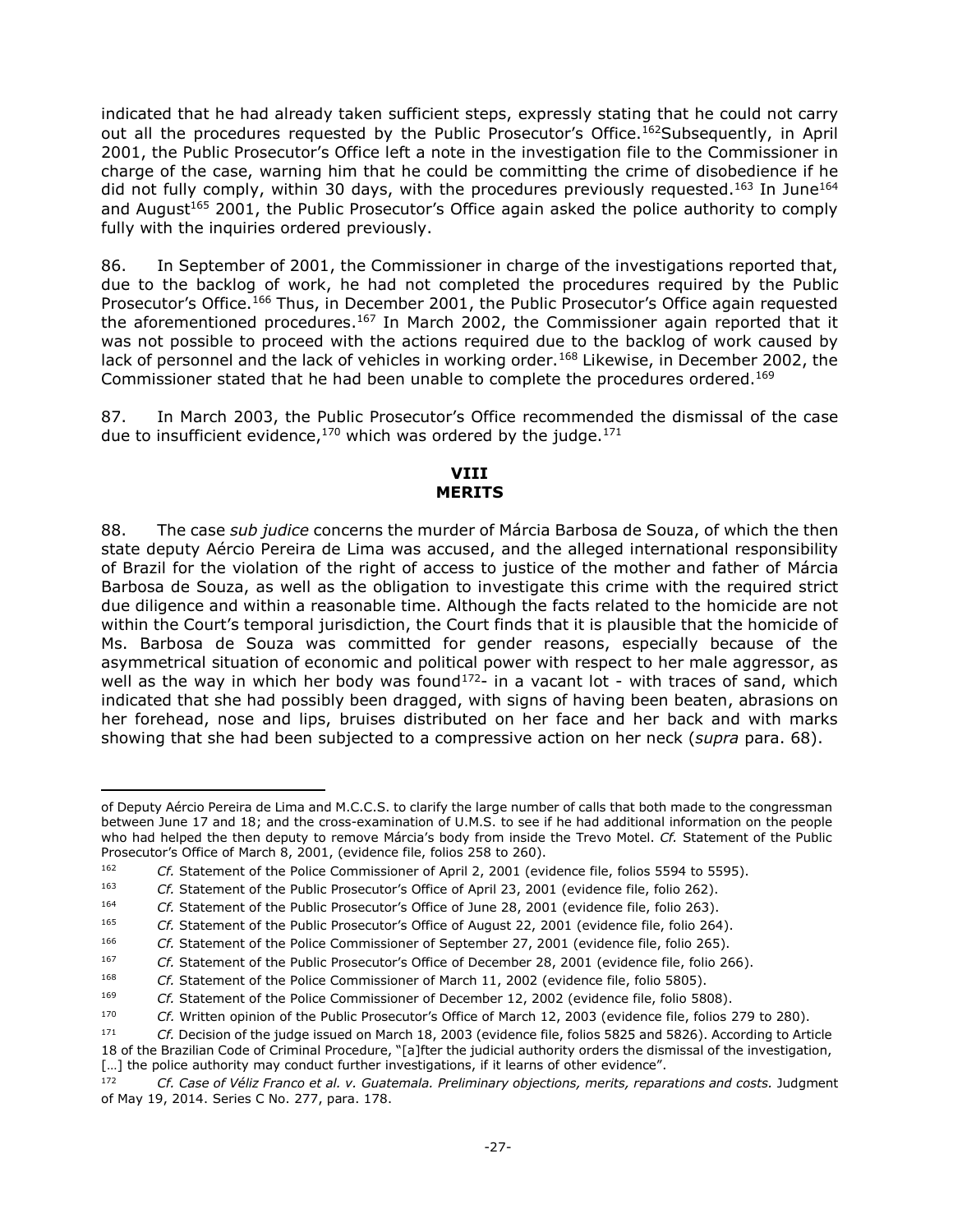89. The Court considers it pertinent to recall that, as stated previously, it has jurisdiction to examine separate acts that took place within the investigations and criminal proceedings initiated for the murder of Márcia Barbosa de Souza, after December 10, 1998. Therefore, the decision adopted by the Legislative Assembly of the State of Paraíba on December 17, 1998 (*supra* para. 75), which denied the authorization to criminally prosecute Mr. Pereira de Lima, on the one hand, and, on the other, the request for evidentiary procedures by the prosecutor in charge of the investigations against the other suspects, dated December 14, 1998 (*supra* para. 83), as well as the acts that were subsequently carried out, are within the Court's jurisdiction, as they are closely related to them.

90. Taking into consideration the arguments of the Commission, the representatives and the State, the Court will now proceed to examine the merits of this case in the following order: a) rights to judicial guarantees, judicial protection and equality before the law, in relation to the obligations to respect and guarantee, the duty to adopt provisions of domestic law and the obligations set forth in Article 7 of the Inter-American Convention on the Prevention, Punishment, and Eradication of Violence against Women (hereinafter "Convention of Belém do Pará") and b) right to personal integrity of the next of kin of Márcia Barbosa de Souza.

#### **VIII-1**

#### <span id="page-27-0"></span>**RIGHTS TO JUDICIAL GUARANTEES, <sup>173</sup> EQUALITY BEFORE THE LAW<sup>174</sup> AND JUDICIAL PROTECTION,<sup>175</sup> IN RELATION TO THE OBLIGATIONS OF RESPECT AND GUARANTEE, <sup>176</sup> THE DUTY TO ADOPT PROVISIONS OF DOMESTIC LAW<sup>177</sup> AND THE OBLIGATIONS SET FORTH IN ARTICLE 7 OF THE BELÉM DO PARÁ CONVENTION <sup>178</sup>**

### **A. Arguments of the parties and of the Commission**

<span id="page-27-1"></span>91. Regarding parliamentary immunity, the *Commission* indicated that, despite the fact that, from the beginning of the police investigation, responsibility for the death of Márcia Barbosa de Souza had been attributed to Mr. Pereira de Lima, it was not possible to begin criminal proceedings because the Legislative Assembly had denied, without justification, the request to lift his parliamentary immunity. It added that it was only possible to begin the proceedings against Mr. Pereira de Lima in March 2003, since he was not reelected as a deputy. It pointed out that parliamentary immunity was provided for in the Brazilian Constitution in very broad terms; therefore, since it did not comply with the parameters of objectivity and reasonableness, the rule was disproportionate and discriminatory. Furthermore, it considered that the lack of justification by the Legislative Assembly for rejecting the requests for authorization to initiate judicial proceedings showed that these were arbitrary decisions. It considered that the new wording of Article 53 of the Constitution, modified by Constitutional Amendment N° 35/2001, continued to allow proceedings to be suspended or paralyzed by the will of the deputies, so that the fundamental flaw of the broad and indeterminate nature of parliamentary immunity would not have been completely remedied, and would perpetuate the discrimination. Thus, it concluded that parliamentary immunity, applied to the specific case, would constitute a violation of the right to judicial guarantees, the principle of equality and non-discrimination and the right to judicial protection.

92. With respect to reasonable time, the Commission considered that the case was not of

j

<sup>173</sup> Article 8 of the American Convention.

<sup>174</sup> Article 24 of the American Convention.

<sup>175</sup> Article 25 of the American Convention.

 $176$  Article 1(1) of the American Convention.

<sup>177</sup> Article 2 of the American Convention.

<sup>178</sup> Article 7 of the Belém do Pará Convention.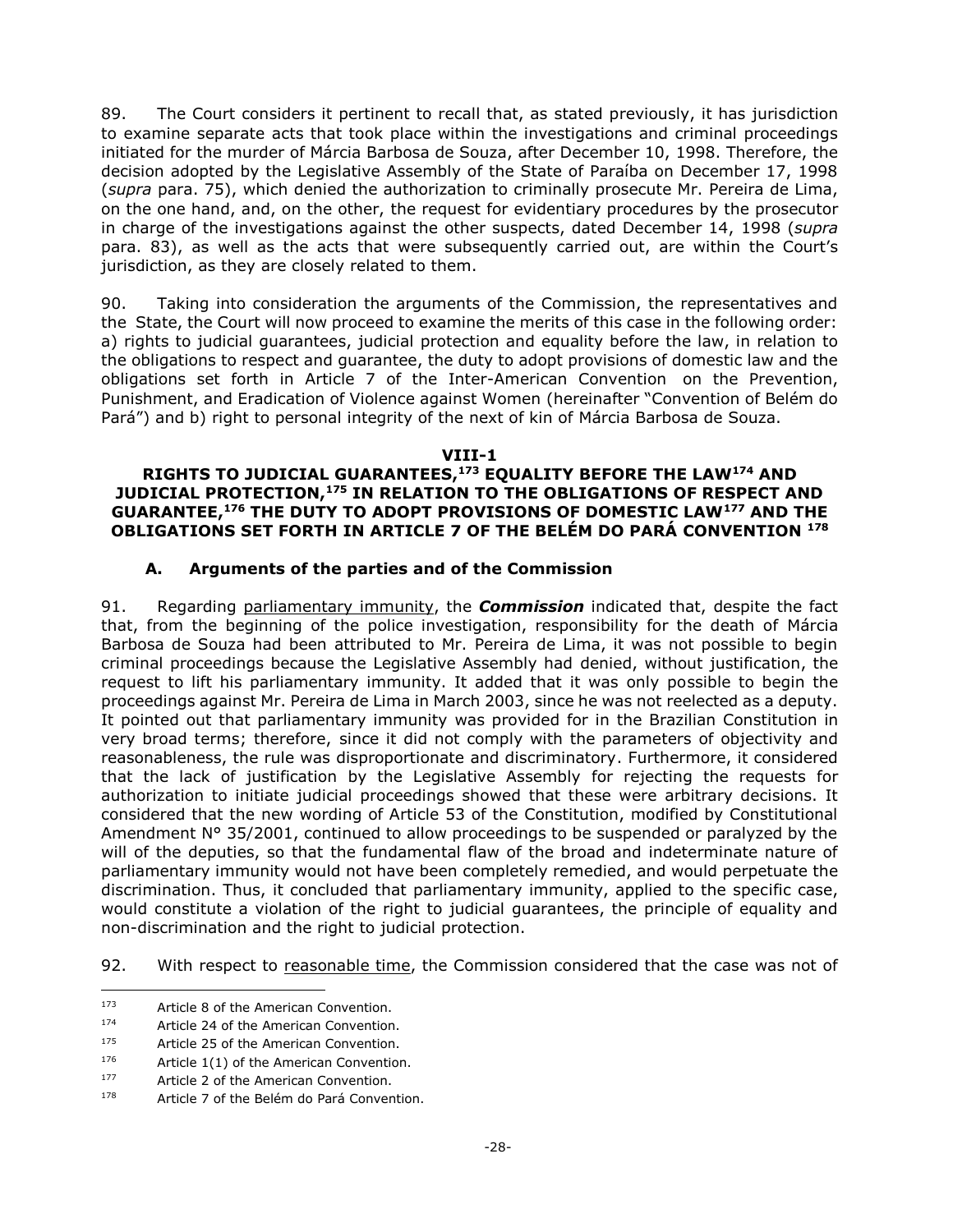great complexity, given that based on the police investigation, there was sufficient evidence to initiate the process. It indicated that parliamentary immunity was the main cause of the delay, but that other delays caused by the State authorities also contributed. Thus, it concluded that the State violated the guarantee of reasonable time.

93. With regard to due diligence in the investigation of other possible perpetrators, the Commission noted that the police report of July 21, 1998, did not specify the acts that constituted the crimes of the then state deputy and the four other suspects. It alleged that not all the evidence was examined - without any justification in this regard- in order to determine responsibility, and that the investigation was closed through lack of evidence. Thus, it concluded that the State failed in its duty to investigate with due diligence.

94. In addition, the Commission determined the separate violation of Article 7 of the Belém do Pará Convention. It considered that the impunity of the then state deputy was an act of tolerance on the part of the State and argued that this was not reflected exclusively in this case, but rather in a systematic manner. It added that "it is a tolerance of the entire system, which only perpetuates the roots and the psychological, social and historical factors that perpetuate and feed violence against women.<sup>"179</sup> It concluded that the State failed in its obligation to prevent, investigate and punish violence against women.

95. The *representatives* alleged that, after the recognition of the Court's contentious jurisdiction, the State carried out certain actions and omissions that violated the rights of Márcia Barbosa de Souza and her next of kin. They specified that the State violated the rights to judicial guarantees and judicial protection by a) preventing the investigation of Mr. Pereira de Lima's responsibility through the mechanism of parliamentary immunity, which resulted in a delay in the criminal proceedings, which meant that the then deputy was never punished for the facts; b) failing to investigate all the suspects, even though there were indications of their involvement; and c) unjustifiably delaying the processing of the investigations. They also pointed out that parliamentary immunity in this case did not respect the principles of reasonableness and proportionality and its application ended up violating the rights of access to justice and judicial guarantees of the alleged victims. They argued that, despite multiple indications of the involvement of the then deputy Aércio Pereira de Lima in the murder of Márcia Barbosa de Souza, and despite the absence of political motivation behind the accusation, parliamentary immunity was applied to acts of the utmost gravity, without respecting due process and without providing grounds for that decision. They emphasized that, taking into account that the crime in this case is femicide, no exclusion of responsibility should be applicable. They also pointed out that the procedure established in Brazilian law for authorizing the prosecution of the then deputy was not respected.

96. The representatives also alleged the violation of Article 7 of the Convention of Belém do Pará in relation to Articles 8 and 25 of the American Convention. In this regard, they argued that, taking into account that the case *sub judice* concerns the murder of a young woman and involves the participation of a high-ranking State official, the authorities should have acted with special diligence and that this duty was further reinforced by the special obligations deriving from the Convention of Belém do Pará.

97. The *State* denied any violation of Articles 8 and 25 of the American Convention and Article 7 of the Convention of Belém do Pará, since it considered that it had provided adequate and effective remedies for the protection of the rights allegedly violated, regarding which the regular procedure was followed in the domestic jurisdiction. It emphasized that there were no State acts intended to prevent access to these remedies or any undue delay in their processing.

 $\overline{a}$ <sup>179</sup> IACHR. Merits Report No. 54/01, *supra*, para. 55.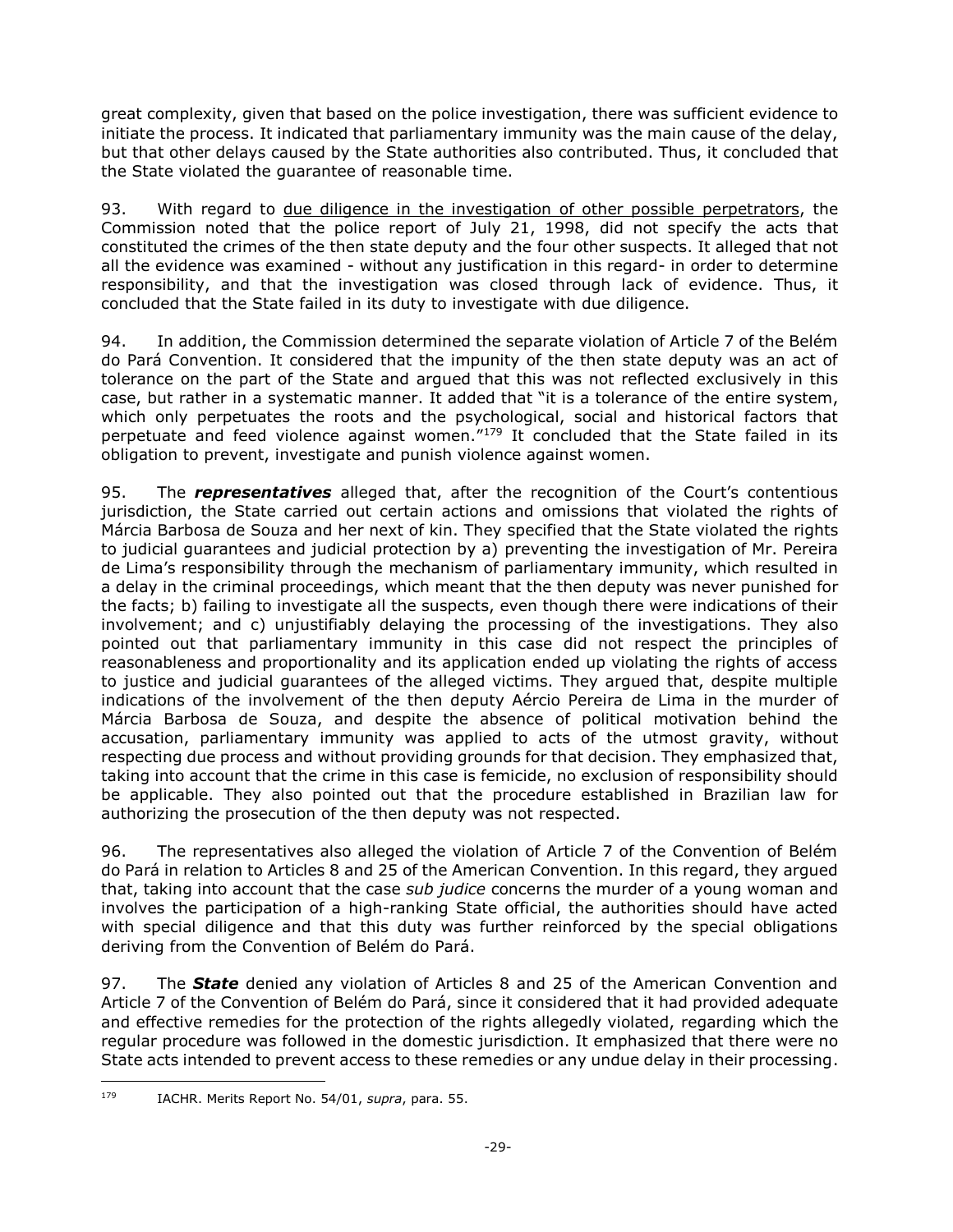It added that the police investigation was carried out quickly and efficiently, using legal means to determine the conduct of the suspects. The State argued that it had offered an effective judicial response to the facts considered to be violations of the rights of Márcia Barbosa's next of kin, inasmuch as the then deputy Aércio Pereira de Lima was convicted in September 2007, but did not serve his sentence only due to his death in February of 2008, which was an event beyond its control. As for the other defendants, it alleged that there was a diligent investigation, but that the prosecutor in charge of the case understood that there was insufficient evidence of their participation, so he requested that the police investigation file be closed due to lack of evidence. It affirmed that the mechanism of parliamentary immunity was not used in order to unreasonably obstruct or delay the investigation. It indicated that the amendment of the constitutional provision in 2001, related to parliamentary immunity, is fully consistent with Article 2 of the American Convention and, therefore, the State adapted its domestic laws on this matter within a reasonable time. It explained that procedural parliamentary immunity merely implies the suspension of the determination of responsibility for a possible crime until the conclusion of the electoral mandate or the granting of authorization by the corresponding Parliamentary Chamber, and that, during that period, the statute of limitations of the crime is also suspended. Regarding the matter of reasonable time, it pointed out that the judicial procedure for intentional crimes against life is more complex. and therefore takes a little longer. In this regard, it argued that, in the present case, said procedure was duly observed and that all procedural guarantees were respected. Thus, the criminal action followed its regular course within a reasonable period. It further argued that there is no information to the effect that the representatives or the alleged victims have questioned the legitimacy of the criminal proceedings before the domestic judicial or administrative courts.

# **B. Considerations of the Court**

<span id="page-29-0"></span>98. Taking into consideration the arguments presented by the parties and the Commission, as well as the facts of the case and the evidence in the case file, the Court will now refer to: 1) the alleged wrongful application of parliamentary immunity; 2) the alleged lack of due diligence in the investigation of the other suspects; 3) the alleged violation of the guarantee of reasonable time; 4) the alleged use of gender stereotypes in the investigations; and 5) conclusion.

## *B.1 The alleged wrongful application of parliamentary immunity*

<span id="page-29-1"></span>99. Bearing in mind that this is the first time that this Court will analyze the application of parliamentary immunity within the framework of the right of access to justice and the reinforced obligation to investigate with due diligence, it is pertinent to make some general observations on the aforementioned mechanism and then examine its application in this specific case.

*a.* Concept and regulation of parliamentary immunity

<span id="page-29-2"></span>100. Parliamentary immunity is a mechanism designed to guarantee the independence of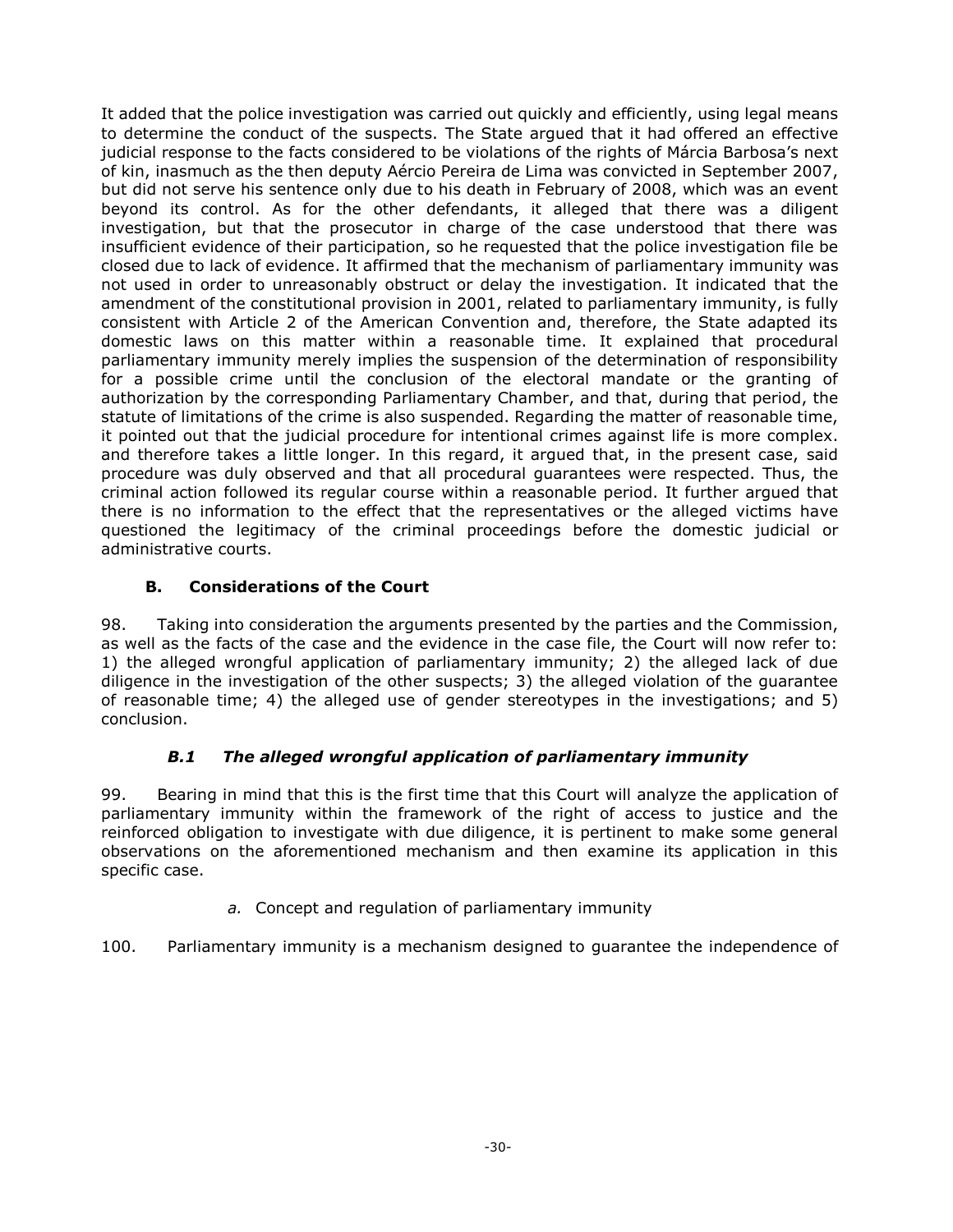the legislative body as a whole<sup>180</sup> and of its members,<sup>181</sup> and cannot be conceived as the personal privilege of a parliamentarian. To this extent, it would fulfil the role of an institutional guarantee of democracy.<sup>182</sup> However, under no circumstances can parliamentary immunity be transformed into a mechanism for impunity; if this were to occur, it would erode the rule of law, would contravene the principle of equality before the law and would make access to justice illusory for those affected.<sup>183</sup>

101. In Brazil, as mentioned previously (*supra* paras. 58 to 64), at the time of the facts, the Constitution established that "deputies and senators are inviolable on account of their opinions, words and votes," and that from the "date of issuance of their certificate of electoral victory, members of the National Congress may not be arrested, except in *flagrante delicto* of an unbailable crime, nor may they be criminally prosecuted without prior authorization by the respective Chamber."<sup>184</sup> According to Article 27, paragraph 1 of the Constitution,<sup>185</sup> the provision regarding parliamentary immunity also applied to state deputies. Likewise, the Constitution of the state of Paraíba contained an identical rule.<sup>186</sup> Currently, since the approval of Constitutional Amendment  $35/2001$ ,<sup>187</sup> prior authorization from the legislature is not required to criminally prosecute a parliamentarian; rather, the National Congress, and also the state legislative assemblies, have the prerogative to suspend criminal proceedings initiated against one of their members.

<sup>180</sup> The Supreme Federal Court of Brazil has expressed this same position in its decision regarding the Direct Action of Unconstitutionality No. 5526 of October 11, 2017, stating that "[…] the immunities of the Legislative Branch, as well as the guarantees of the Executive, Judicial [branches] and of the Public Prosecutor's Office, are provisions that protect the Powers and Institutions of the State against influences, pressures, coercion and from internal and external interference and must be assured for the equilibrium of Republican and Democratic Government. […] [T]he immunities are not related to the figure of the parliamentarian, but to his powers, with the purpose of preserving the Legislative Branch from eventual excesses or abuses by the Executive or Judicial [branches] being enshrined as a guarantee of its independence before the other constitutional powers and maintaining its popular representation." *Cf.* Expert opinion of Edvaldo Fernandes da Silva rendered by affidavit on January 13, 2021 (evidence file, folio 10061).

<sup>181</sup> See, for example, Article 5 of the Internal Rules of the European Parliament*.* Available at: [https://www.europarl.europa.eu/doceo/document/RULES-9-2020-02-03\\_ES.pdf](https://www.europarl.europa.eu/doceo/document/RULES-9-2020-02-03_ES.pdf)*.*

<sup>182</sup> *Cf.* Expert opinion of Edvaldo Fernandes da Silva, rendered by affidavit *supra* (evidence file, folio 10062). The European Court of Human Rights has also stated that the varying degrees of parliamentary immunity conferred by the States: "*pursue the legitimate aims of protecting free speech in Parliament and maintaining the separation of powers between the legislature and the judiciary. Different forms of parliamentary immunity may indeed serve to protect the effective political democracy that constitutes one of the cornerstones of the Convention system, particularly where they protect the autonomy of the legislature and the parliamentary opposition. The guarantees offered by both types of parliamentary immunity (non-liability and inviolability) serve to ensure the independence of*  Parliament in the performance of its task. Inviolability helps to achieve the full independence of Parliament by *preventing any possibility of politically motivated criminal proceedings (fumus persecutionis) and thereby protecting the opposition from pressure or abuse on the part of the majority […]. The protection afforded to free speech in Parliament serves to protect the interests of Parliament as a whole and should not be understood as protection afforded solely to individual parliamentarians. Cf.* ECHR. *Case of Karácsony et al. v. Hungary* [GS], No. 42461/13 and 44357/13, Judgment of May 17, 2016, paras. 138 and 146.

<sup>&</sup>lt;sup>183</sup> Parliamentary immunity was historically conceived for the purpose of protecting legislators against the "possible use of criminal proceedings with the intention of disturbing the functioning of the Chambers or altering the composition granted them by the will of the people." However, as the expert witness Javier García emphasized, the meaning and scope of parliamentary immunities have changed with the profound constitutional transformations both in Europe, after the Second World War, and in Latin America, since the 1980s. Cf. Expert opinion rendered by affidavit by Javier Hernández García, *supra* (evidence file, folios 10361 and 10362). On the other hand, it is true that the higher the degree of development of the system of checks and balances and of institutional tools of equilibrium in the exercise of constitutional powers, the lower the presumption of politically motivated criminal prosecution (*fumus persecutionis*) in relation to judicial or procedural actions initiated against a parliamentarian. Cf. Expert opinion rendered before a notary public by Javier Hernández García, *supra* (evidence file, folio 10362).

<sup>184</sup> *Cf.* Original text of Article 53 of the Constitution of the Federative Republic of Brazil, *supra.*

<sup>185</sup> *Cf.* Constitution of the Federative Republic of Brazil, *supra*, Article 27, paragraph 1.

<sup>186</sup> *Cf.* Constitution of the state of Paraíba, *supra*.

<sup>187</sup> *Cf.* Constitutional Amendment N. 35, *supra*.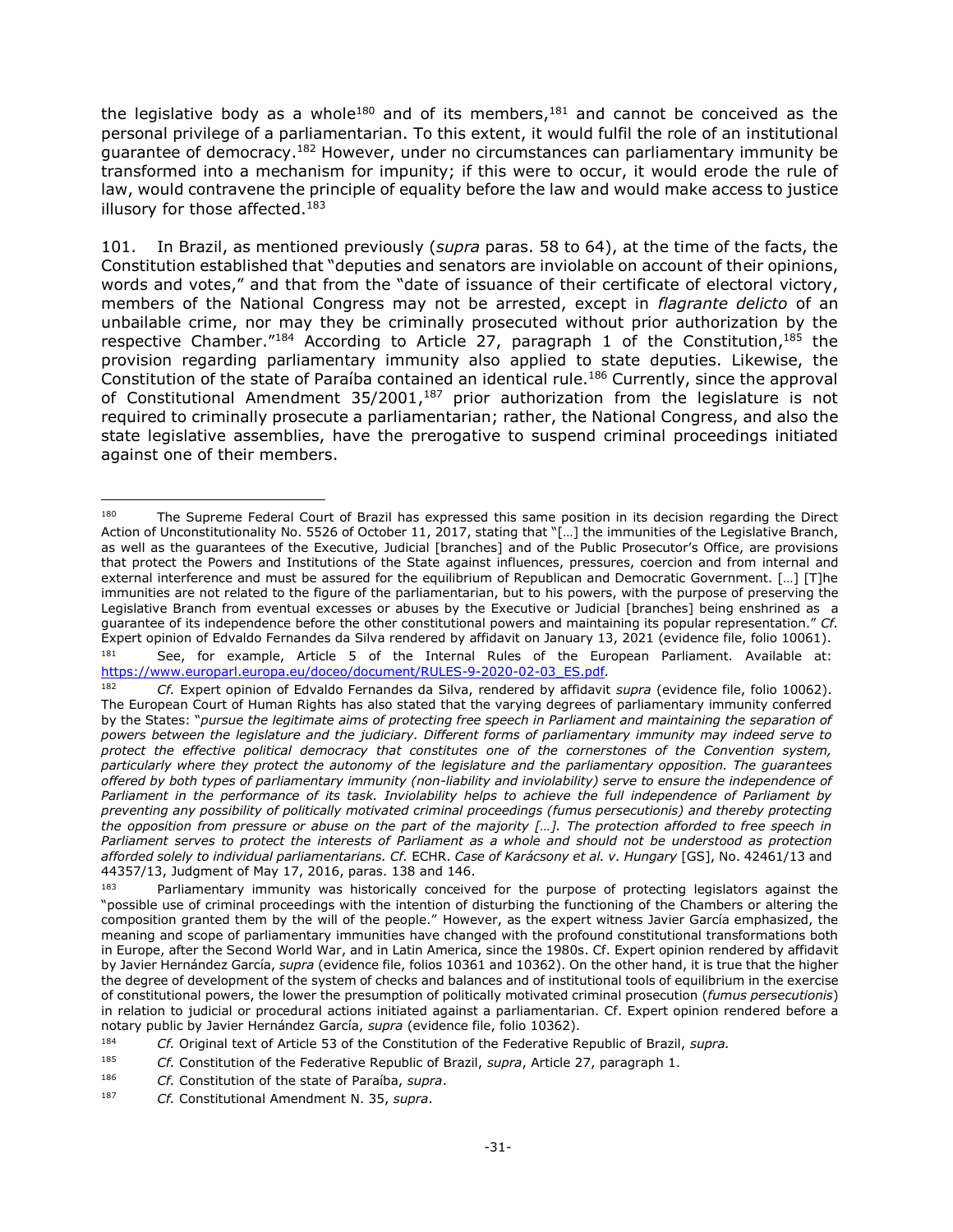102. As is the case in several countries, parliamentary immunity guaranteed by the Brazilian Constitution is divided into two categories: (i) material or "non-liability" immunity, which means exemption from liability of the parliamentarian for his or her ideas, votes and opinions expressed in the exercise of the office, even when they may potentially harm the rights of third parties, and (ii) formal or procedural immunity ("inviolability"), which prevents, to a greater or lesser extent, the preventive arrest of a parliamentarian and may condition the initiation or continuation of criminal proceedings against him or her, without the consent of the chamber to which they belong.<sup>188</sup>

103. The Court notes that the present case concerns only formal or procedural parliamentary immunity, given that the initiation of criminal proceedings against the then state deputy Aércio Pereira de Lima, accused of the murder of Márcia Barbosa de Souza, was postponed due to the application of parliamentary immunity by the Legislative Assembly of the state of Paraíba, in accordance with the constitutional regime in force at the time. Therefore, the Court's analysis of the application of parliamentary immunity in this case will focus on this type of immunity.

104. In various countries of the region, as well as in most European constitutional and parliamentary systems, members of the respective legislative bodies enjoy different levels of protection against legal proceedings during their term of office.<sup>189</sup>

105. Regarding the regulation of parliamentary immunity in the States Parties to the Convention, the expert witness Javier García pointed out that many countries have different formulas for material immunity and several others have different mechanisms for procedural immunity, especially in relation to the possible arrest of a congressman.<sup>190</sup>

106. In examining the legal system of some States Parties to the Convention with respect to parliamentary immunity, the Court has found that the Constitution of Argentina<sup>191</sup> recognizes "immunity of opinion" and "immunity from arrest." <sup>192</sup> Similarly, the Constitution of Costa Rica recognizes parliamentary immunity in paragraph  $110<sub>193</sub>$  which exempts deputies from liability for opinions expressed in the Assembly and prohibits their deprivation of liberty, except in

<sup>188</sup> <sup>188</sup> *Cf.* Expert opinion rendered by Melina Fachin, *supra*; Expert opinion of Daniel Sarmento rendered by affidavit, *supra;* Expert opinion of Javier Hernández García, rendered by affidavit *supra* and Expert opinion of Edvaldo Fernandes da Silva, rendered by affidavit *supra.* Article 53 of the Brazilian Constitution also provides for the so-called "privilege by prerogative of office", whereby a federal deputy or senator must be tried directly before the Federal Supreme Court as soon as they begin to exercise elective office.

<sup>189</sup> *Cf.* Expert opinion of Javier Hernández García, rendered by affidavit, *supra* (evidence file, folio 10368). According to the Venice Commission, nearly all democratic countries in the world have rules on material immunity for members of the legislative body. This type of immunity is generally absolute and cannot be waived. On the other hand, several countries have rules on procedural immunity, although they are "usually more narrowly construed and easier to waive or lift, usually by parliament itself." Although, according to the Venice Commission, the latter type of immunity is more complex and controversial, and "there is a great variety both as to what they [members of the legislative body] are protected against and as to what kind of crimes this protection covers." *Cf.* European Commission for Democracy through Law. *Report on the scope and lifting of parliamentary immunities* (Study No. 714/2013), paras. 12, 14 175, 176, Available at: [https://www.venice.coe.int/webforms/documents/default.aspx?pdffile=CDL-](https://www.venice.coe.int/webforms/documents/default.aspx?pdffile=CDL-AD(2014)011-e)[AD\(2014\)011-e.](https://www.venice.coe.int/webforms/documents/default.aspx?pdffile=CDL-AD(2014)011-e)<br>190 Expert

<sup>190</sup> Expert opinion of Javier Hernández García rendered by affidavit, *supra* (evidence file, folio 10368).

<sup>191</sup> *Cf.* Constitution of the Argentine Republic: Law N° 24.430 of January 3, 1995. Available at: [http://servicios.infoleg.gob.ar/infolegInternet/Annexs/0-4999/804/norma.htm.](http://servicios.infoleg.gob.ar/infolegInternet/anexos/0-4999/804/norma.htm)

<sup>192</sup> Immunity of opinion is regulated in Article 68 of the Constitution, which establishes that: "No member of Congress shall be accused, judicially examined, or disturbed for opinions expressed or speeches delivered by him while holding office as legislator." In addition, immunity from arrest is contemplated in Article 69, which states that: "No senator or deputy shall be arrested as from the day of his election until the expiration of his term, except when flagrantly surprised committing a crime deserving capital punishment or other infamous or serious punishment […]." <sup>193</sup> *Cf.* Constitution of the Republic of Costa Rica of November 7, 1949. Available at: [https://www.pgrweb.go.cr/scij/Busqueda/Normativa/Normas/nrm\\_texto\\_completo.aspx?nValor1=1&nValor2=871.](https://www.pgrweb.go.cr/scij/Busqueda/Normativa/Normas/nrm_texto_completo.aspx?nValor1=1&nValor2=871)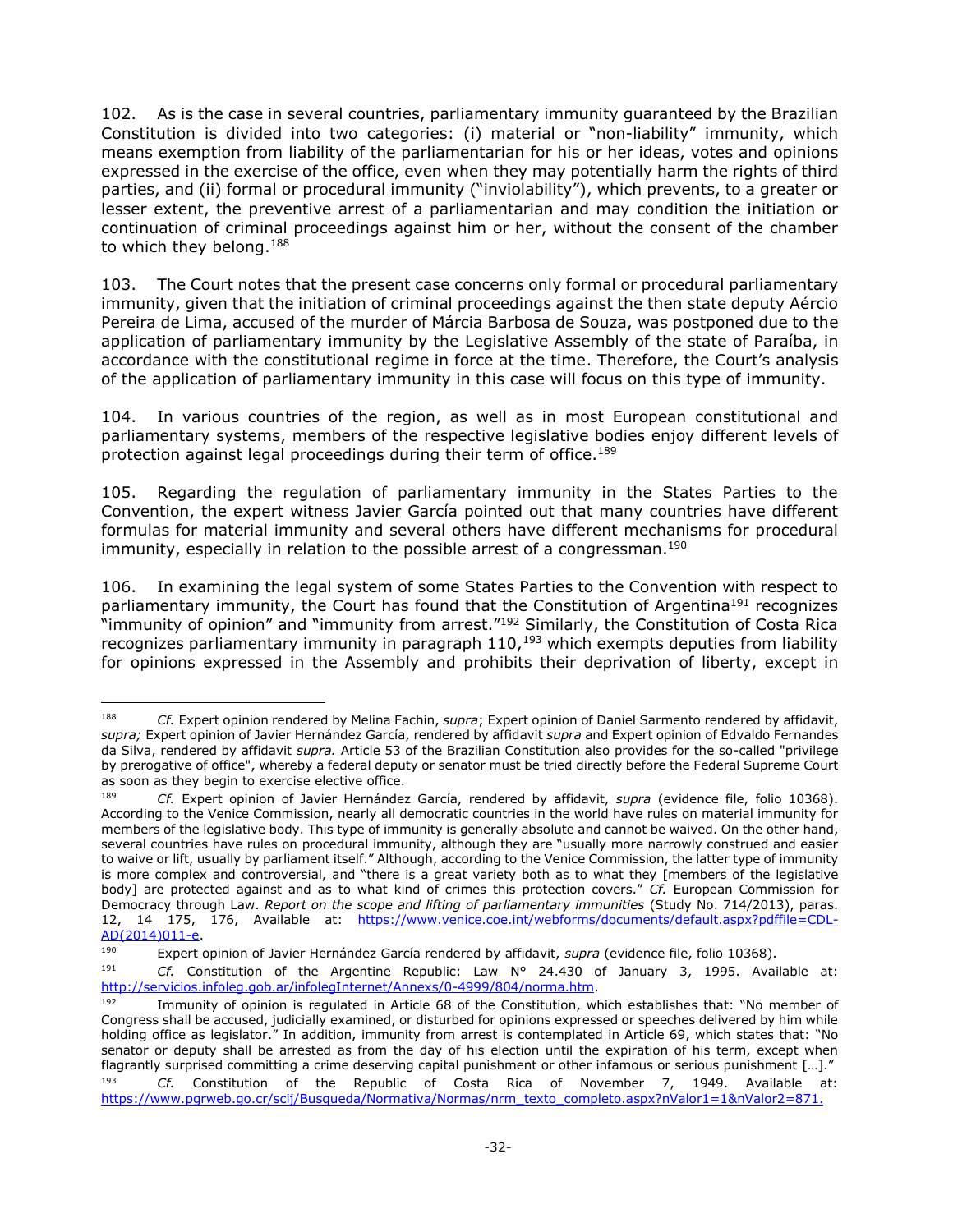certain cases.<sup>194</sup> In Mexico, parliamentary immunity is protected mainly in the Constitution,<sup>195</sup> in the Organic Law of the General Congress<sup>196</sup> and in the Rules of Procedure of the Senate.<sup>197</sup> The Mexican legal system provides for the inviolability of deputies and senators for their opinions in the performance of their duties,<sup>198</sup> as well as formal immunity, both in relation to imprisonment and criminal prosecution of parliamentarians.<sup>199</sup> Similarly, the Constitution of the Republic of Guatemala enshrines the prerogatives related to parliamentary immunity.<sup>200</sup> In Uruguay, parliamentary immunity is regulated in a similar way.<sup>201</sup> However, Chile has slightly different regulations regarding formal immunity, since the Court of Appeals is the body in

<sup>195</sup> *Cf.* Constitution of the United Mexican States of February 5, 1917. Available at: [http://www.deputies.gob.mx/LawesBiblio/pdf/1\\_280521.pdf.](http://www.diputados.gob.mx/LeyesBiblio/pdf/1_280521.pdf)

<sup>196</sup> *Cf.* Organic Law of the General Congress of the United Mexican States of September 3, 1999. Available at: [http://www.deputies.gob.mx/LawesBiblio/pdf/168\\_080519.pdf.](http://www.diputados.gob.mx/LeyesBiblio/pdf/168_080519.pdf)

<sup>197</sup> *Cf.* Rules of Procedure of the Senate of March 5, 2013 Available at: [https://www.Senate.gob.mx/comisiones/cogati/docs/RSR.pdf.](https://www.senado.gob.mx/comisiones/cogati/docs/RSR.pdf)

<sup>199</sup> *Cf.* Article 11(3) of the Organic Law of the Congress of the United Mexican States: "deputies and senators are responsible for the crimes they commit during their term of office and for the crimes, misdemeanors or omissions in which they incur in the exercise of the same office, but they may not be detained or prosecuted until the constitutional procedure is followed and a decision is made to remove them from office and subject them to the action of the ordinary courts." Article 6(2) of the Rules of Procedure of the Senate of the Republic of Mexico provides that "[s]enators are responsible for the crimes they commit during the time they hold office. In order for criminal proceedings to be brought against them, the requirements, formalities and procedures set forth in the Constitution and the applicable regulations must be observed." In turn, Article 7(1) of the same legal code establishes that "[o]nce the arrest of a senator or any other action by a judicial or administrative authority that hinders or impedes the performance of his office is known, the President shall immediately take the necessary actions to safeguard constitutional immunity."

Article 161 of the Constitution of Guatemala states: "Article 161. Prerogatives of the deputies. The deputies are representatives of the people and dignitaries of the Nation; as a guarantee for the exercise of their functions they will enjoy, from the day they are declared elected, the following prerogatives: a) Personal immunity from arrest or prosecution if the Supreme Court of Justice does not previously declare that there is probable cause, after examining the report of the investigating judge who will be named for this purpose. The case of flagrante delicto is excepted for which the deputy shall be immediately placed at the disposal of the Directive Board or the Permanent Commission of the Congress for the purpose of the corresponding preliminary hearing. b) They may not be held responsible for their opinions, for their initiatives and for the manner of handling public business, in the performance of their duties. […]." Constitution of the Republic of Guatemala of May 31, 1985. Available at: [https://www.congreso.gob.gt/assets/uploads/congreso/marco\\_legal/ab811-cprg.pdf.](https://www.congreso.gob.gt/assets/uploads/congreso/marco_legal/ab811-cprg.pdf)

<sup>201</sup> The Constitution of the Republic of Uruguay establishes that: "Article 112. Senators and Representatives shall never be held liable for the votes they cast or opinions they express in the discharge of their duties. Article 113. No Senator or Representative, from the day of his election until that of his termination, may be arrested except in case of flagrante delicto and then notice shall immediately be given to the respective Chamber, with a summary report of the case. Article 114. No Senator or Representative, from the day of his election until that of his termination, may be indicted on a criminal charge, or even for common offenses which are not specified in Article 93, except before his own Chamber, which, by two-thirds of the votes of its full membership, shall decide whether or not there are grounds for prosecution and if so, shall declare him suspended from office, and he shall be placed at the disposition of a competent Court." Constitution of the Republic of Uruguay of February 2, 1967 Available at: [https://parlament.gub.uy/documentsyLawes/constitucion.](https://parlamento.gub.uy/documentosyleyes/constitucion)

 $\overline{a}$ 194 Article 110 of the Constitution of the Republic of Costa Rica establishes that: "A Representative is not liable for any opinions expressed in the Assembly. During legislative sessions, he cannot be arrested on civil grounds, except with the authorization of the Assembly or with his consent. From the time a person is declared elected as Representative or as an alternate Representative, until his legal term in office expires, he may not be deprived of his liberty on criminal grounds, unless he has been previously suspended by the Assembly. Such immunity does not apply in cases of flagrante delicto or when the Representative waives it. Nevertheless, a Representative who has been arrested in flagrante delicto shall be released if the Assembly so orders."

<sup>&</sup>lt;sup>198</sup> Article 61 of the Constitution of the United Mexican States establishes: "Article 61. Representatives and senators shall be above criticism related to their opinions in the performance of their duties; they may never be questioned for such opinions. The speaker of each House shall be responsible for enforcing respect to House members' constitutional immunity and to the inviolability of the place where the House of Representatives meets." For its part, Article 11(2) of Organic Law of the Congress of the United Mexican States establishes that: "deputies and senators are inviolable on account of the opinions they express in the performance of their duties and may never be challenged or prosecuted for them." Likewise, Article 6(1) of the Rules of Procedure of the Senate of the Republic of Mexico provides that: "[d]uring the exercise of their office, senators have the immunity established by the Constitution of the United Mexican States and the laws. Said immunity begins once they take the oath indicated in Article 128 of the Constitution and concludes on the last day of their term of office."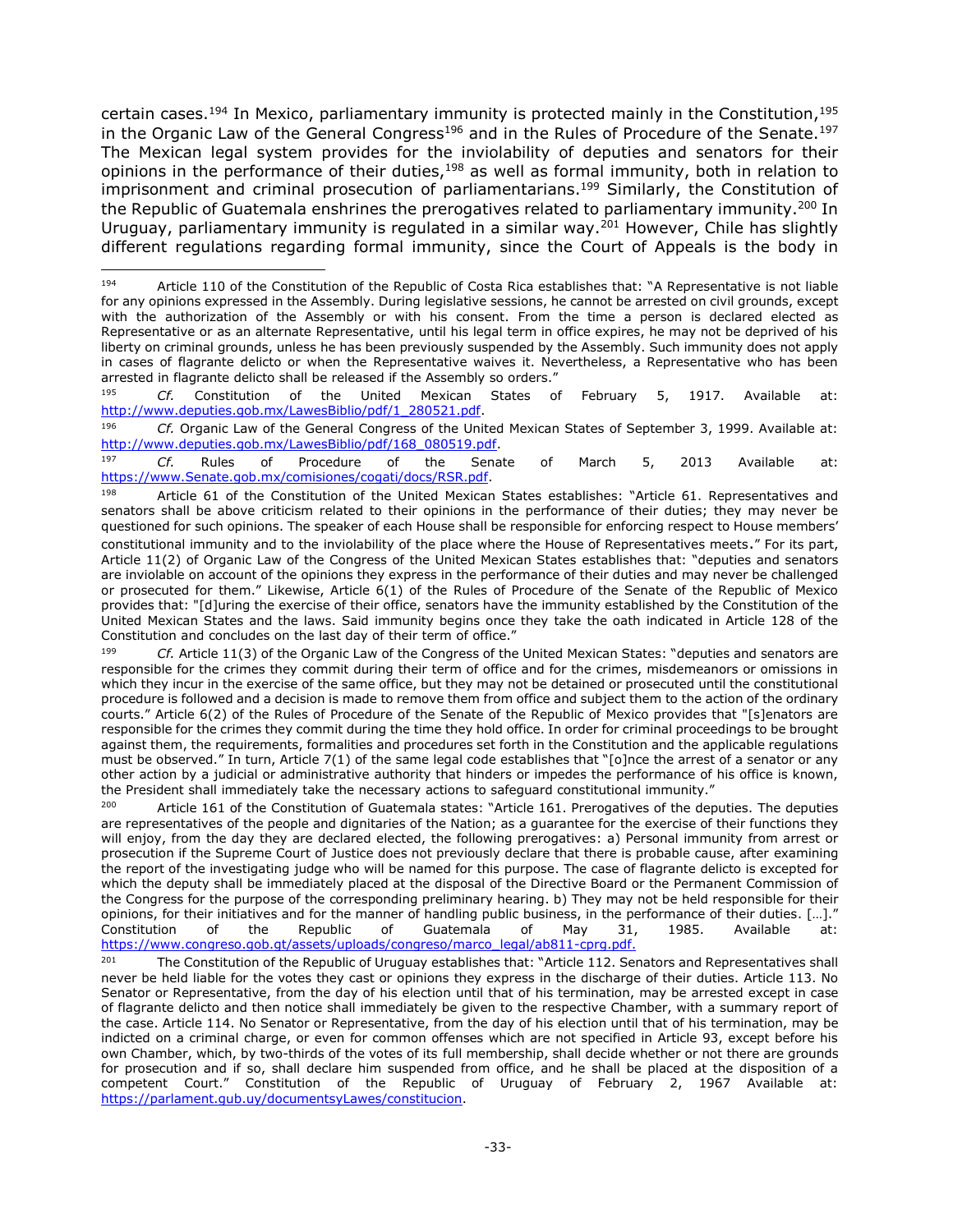charge of authorizing the prosecution of a parliamentarian.<sup>202</sup> By contrast, Bolivia<sup>203</sup> prohibits the application of procedural immunity to members of the Legislative Branch, although it guarantees their inviolability, while Colombia does not contemplate normative provisions alluding to parliamentary immunity, but only in relation to the prerogative of privilege.<sup>204</sup>

### *b. The application of parliamentary procedural immunity in relation to the criminal proceedings for the homicide of Márcia Barbosa de Souza*

<span id="page-33-0"></span>107. The Court considers that the application of parliamentary immunity can only be analyzed in relation to a specific case in order to prevent the adoption of an arbitrary decision by the respective legislative body, in such a way that it favors impunity. The legislative chamber must, therefore, focus on examining whether there are clear elements of arbitrariness in the exercise of the criminal action directed against a parliamentarian that may compromise the legislator's autonomy. To this end, it is necessary to carefully weigh the guarantee of the exercise of the mandate for which the parliamentarian was democratically elected, on the one hand, and the right of access to justice, on the other.

108. However, in light of the purpose of procedural immunity- the preservation of parliamentary order - the examination of *fumus persecutionis* presupposes an assessment of the seriousness, nature and circumstances of the alleged facts, since the response to a request for a waiver of parliamentary immunity cannot derive from an arbitrary action of the legislative chamber, which ignores the nature of the conflict and the need to protect the interests and rights at stake.<sup>205</sup>

109. The Court recalls that the duty to state reasons is required of any public authority,

 $\overline{a}$  $202$  Article 61 of the Constitution of the Republic of Chile establishes that "Representatives and Senators are only inviolable for the opinions they express and the votes they cast in the performance of their duties, in House or commission sessions. No Representative or Senator, from the day of his election or from his oath, according to the case, may be accused or deprived of his liberty, except in the case of a flagrant crime, if the Court of Appeals of the respective jurisdiction, in plenary, has not previously authorized the accusation declaring that there is cause for legal proceedings. This decision may be appealed to the Supreme Court. In event that a Representative or Senator is arrested for a flagrant crime, he shall be immediately placed at the disposal of the respective Court of Appeals, with corresponding summary information. The Court will then proceed, in accordance with the provisions of the preceding paragraph. From the moment that it is declared, through a final resolution, that there is cause for legal proceedings, the accused Representative or Senator shall be suspended from his office and subject to the competent judge:" Constitution of the Republic of Chile of 24 October 1980. Available at: [https://www.Senate.cl/capitulo-v-congreso](https://www.senado.cl/capitulo-v-congreso-nacional/senado/2012-01-16/100638.html)[national/Senate/2012-01-16/100638.html.](https://www.senado.cl/capitulo-v-congreso-nacional/senado/2012-01-16/100638.html)

<sup>&</sup>lt;sup>203</sup> Articles 151 and 152 of the Constitution of the Plurinational State of Bolivia regulate matters pertaining to immunity of assembly members in the following terms: "Article 151. I. Members of the Assembly shall enjoy personal privilege during their term of office, and afterwards they may not be criminally processed for their opinions, communications, representations, requests, questions, denouncements, proposals, expressions or any legislative act or act of reporting or control, which they formulate or undertake while performing their functions. II. The domicile, residence or home of members of the Assembly may not be violated, and they shall not be searched under any circumstance. This provision shall be applied to the vehicles of their personal or official use and to their legislative offices. Article 152. Members of the Assembly do not enjoy immunity. Preventive detention shall not be applied to them in criminal processes during their term of office, except in cases of flagrant crimes." Constitution of the Plurinational State of Bolivia, February 7, 2009. Available at: [https://web.Senate.gob.bo/Senate/marco-normativo.](https://web.senado.gob.bo/senado/marco-normativo)

<sup>&</sup>lt;sup>204</sup> In this regard, Article 186 of the Constitution of the Republic of Colombia, states: "Article 186. For the offenses that members of Congress may commit, the Supreme Court of Justice is the sole authority that may order their detention. In case of *flagrante delicto*, members of Congress must be apprehended and placed immediately at the disposal of said court. The Special Investigation Chamber of the Criminal Chamber of the Supreme Court of Justice shall be responsible for investigating and charging members of Congress before the Special Trial Chamber of the same Criminal Chamber for the crimes committed. An appeal may be filed against rulings issued by the Special Trial Chamber of the Criminal Chamber of the Supreme Court of Justice. It shall be heard by the Criminal Cassation Chamber of the Supreme Court of Justice […]." Constitution of the Republic of Colombia of July 20, 1991. Available at: [http://www.secretariaSenate.gov.co/Senate/basedoc/constitucion\\_politica\\_1991\\_pr006.html#186.](http://www.secretariasenado.gov.co/senado/basedoc/constitucion_politica_1991_pr006.html#186)

<sup>205</sup> *Cf.* Expert opinion rendered by Javier Hernández García, *supra* (evidence file, folios 10363 and 10364).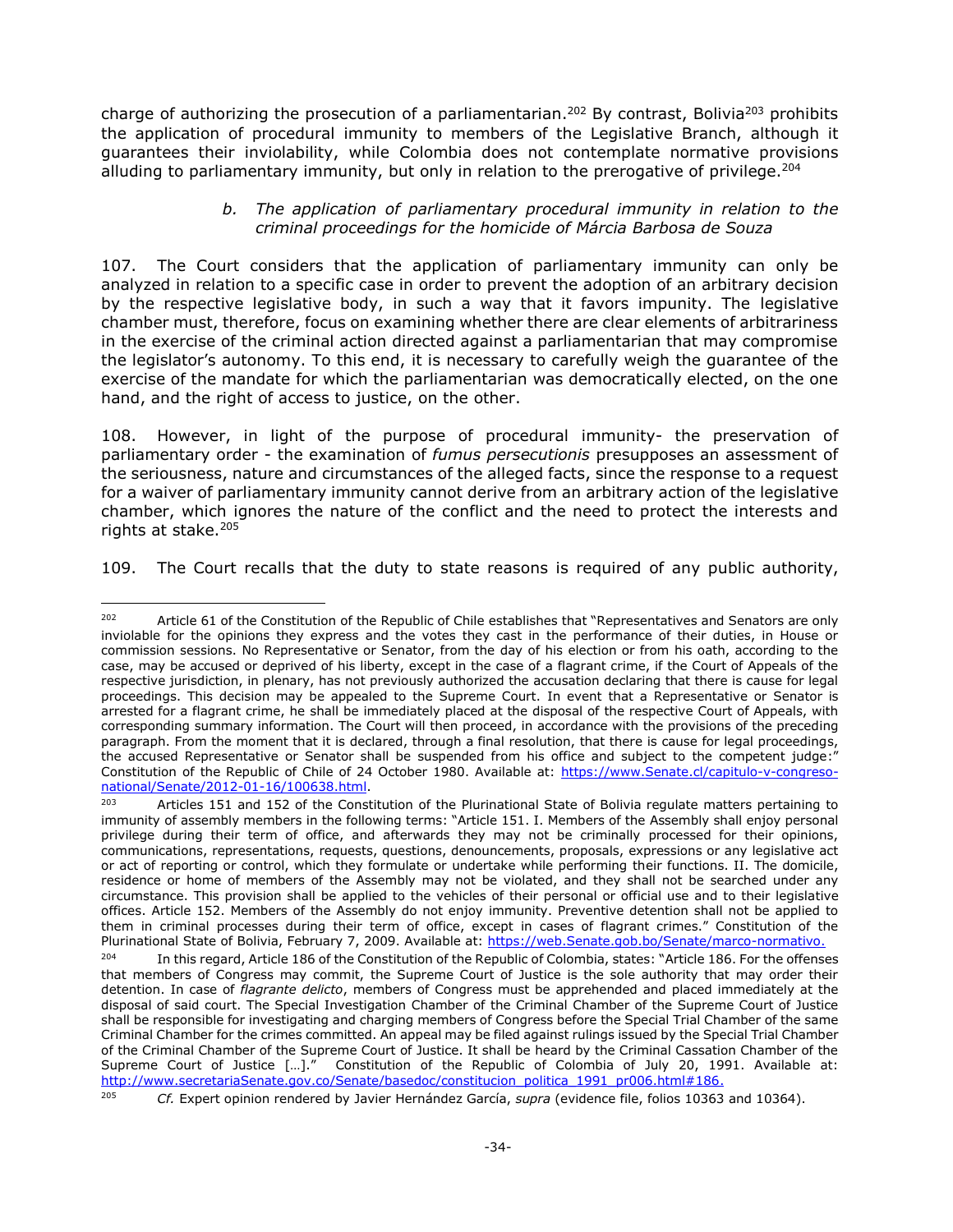whether administrative, legislative or judicial, whose decisions may affect the rights of individuals, and that such decisions must be adopted with full respect for the guarantees of due process of law.<sup>206</sup> In this regard, Article 8 of the Convention enshrines the guidelines of due process of law, which consists of a set of requirements that must be observed in the procedural instances, so that individuals are in a position to adequately defend their rights before any type of act by the State that could affect them.<sup>207</sup>

110. Thus, in order to avoid an arbitrary decision, the Court considers that the legislative body must give reasons for its decision on whether or not to lift procedural immunity. This is so, because the decision will necessarily impact both the rights of the parliamentarian in relation to the exercise of his functions, as well as the right of access to justice of the victims of the alleged criminal offenses attributed to this same parliamentarian. Obviously, since it is a legislative body, it cannot be required to provide the grounds for a judicial decision. As observed in Brazil and other States Parties to the Convention, the final decision of the legislative chamber involves a vote on a written opinion or report of a technical committee of that chamber on the request for a waiver of parliamentary immunity. Consequently, the technical report must contain the reasons for the decision adopted.<sup>208</sup>

111. In view of the foregoing, the Court considers that the decision on the application or waiver of parliamentary procedural immunity by the parliamentary body, in a specific case, must: i) follow an expeditious procedure, provided for by law or in the rules of procedure of the legislative body, with clear rules and respecting the guarantees of due process; ii) include a strict proportionality test, whereby the accusation made against the parliamentarian must be analyzed taking into account the impact on the right of access to justice of the persons who may be affected and the consequences of preventing the prosecution of a criminal act, and iii) be substantiated and have reasons linked to the identification and justification of the existence or not of a *fumus persecutionis* in the exercise of the criminal action directed against the parliamentarian.

112. In the instant case, according to the Brazilian legislation in force at the time of the facts of the case, in order for a federal or state parliamentarian to be criminally prosecuted, prior authorization was required from the legislative chamber to which he or she belonged (*supra* para. 58). Therefore, the authorization of the corresponding parliamentary body was a prerequisite for any criminal action to be brought against one of its members.

113. In this regard, the Court agrees with the view expressed by the expert witnesses in this case that the legal framework at the time of the facts made the possibility of lifting parliamentary immunity illusory and allowed for arbitrary and corporatist decisions by the legislative body.<sup>209</sup> According to the expert Melina Fachin, parliamentary immunity as it was

-

<sup>206</sup> *Cf. Case of the Constitutional Court v. Peru. Merits, reparations and costs*. Judgment of January 31, 2001. Series C No. 71, para. 71, and *Case of Casa Nina v. Peru. Preliminary objections, merits, reparations and costs*. Judgment of November 24, 2020. Series C No. 419, para. 88.

<sup>207</sup> *Cf. Case of the Constitutional Court v. Peru*, *supra*, para. 69, and *Case of Casa Nina v. Peru, supra*, para. 88. The European Court of Human Rights stated that: "The effect of this lack of reasoning, combined with the lack of clearly defined objective criteria as regards the conditions for lifting immunity, was to deprive the applicant of *the means of defending his rights and of the possibility of knowing on what basis the National Assembly, the body ultimately responsible for deciding whether to lift parliamentary immunity, would adopt its decision*.*"* ECHR, Concurring Opinion of Judge Malinverni regarding the *Case of Kart v. Turkey* [GS], No. *8917/05*. Judgment of December 3, 2009.

<sup>209</sup> The expert witness Fachin mentioned a survey published by the newspaper "*Folha of São Paulo"* which indicated that, between 1991 and 1999, at the federal level, of the 151 requests for prior authorization presented by the Supreme Federal Court to the Chamber of Deputies, 2 were granted, 62 were denied and 87 were not analyzed prior to the conclusion of the terms of office of the parliamentarians or their resignation. Similarly, a survey carried out by the newspaper "*Correio da Paraíba"* found that between 1992 and 1999, the Legislative Assembly of the state of Paraíba denied more than 15 requests for authorization to criminally prosecute state deputies. *Cf.* Written version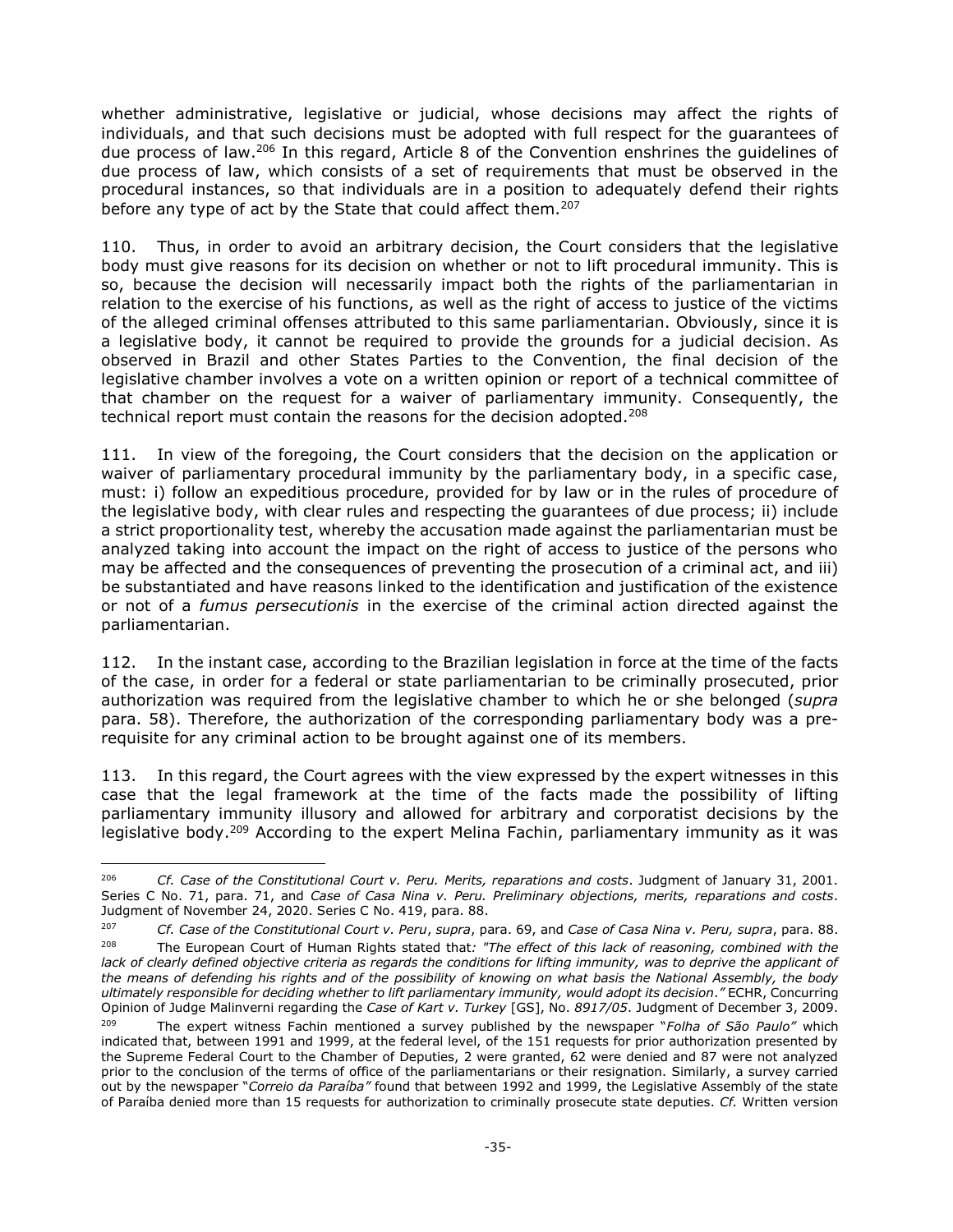regulated at the federal level and in the state of Paraíba, prior to EC 35/2001, "implied impunity." <sup>210</sup> Similarly, the expert witness Edvaldo Fernandes da Silva stated that, "the parliamentary immunity designed in the 1988 Constitution needed to be reformed," since it entailed risks of impunity.<sup>211</sup> Moreover, Brazil did not dispute the assertion of the Commission and the representatives that the federal constitutional provision in force at the time of the facts, which was reflected in the Constitution of Paraíba, was inadequate and would have hindered the progress of the investigations into the murder of Márcia Barbosa. It even mentioned in its answering brief that "the Brazilian State undertook significant efforts [...] to adapt the regulatory framework on this issue, improving the constitutional provision on parliamentary immunity, in light of the precepts of the [American Convention]."<sup>212</sup>

114. In addition, and taking into consideration the evidence in the case file, the Court finds that there was a procedure provided for in the Internal Rules of Procedure and in the Code of Ethics of the Legislative Assembly of the state of Paraíba for processing a request to lift the parliamentary immunity of a deputy. However, these rules did not clearly establish whether the competent body to issue a written opinion on the request was the Constitutional Committee or the Ethics Council. It should also be noted that neither the constitutional provisions, nor the Internal Rules of Procedure of the Assembly of Paraíba,<sup>213</sup> established the criteria to be evaluated in a decision to grant the aforementioned prior authorization. Therefore, the Court considers that there was no procedure with clear rules to be followed for deciding on the application or lifting of parliamentary immunity.

115. In view of the foregoing considerations, the Court understands that the way in which parliamentary immunity was regulated at the time of the facts of this case, both at the federal level and in the state of Paraíba, was contrary to the right of access to justice and to the duty to adopt provisions of domestic law.

116. Regarding the reasons for the decisions of the Legislative Assembly of Paraíba, the Court deems it pertinent to transcribe them below in order to carry out the corresponding analysis. Thus, on December 17, 1998,<sup>214</sup> the Legislative Assembly rejected the request of the Court of Justice of Paraíba to initiate criminal proceedings against the then state deputy Aércio Pereira de Lima, through Resolution No. 614/98, which determined, *in verbis*:

The Committee of the Legislative Assembly of the State of Paraiba, based on art. 219, paragraph 3, III, "b", of Resolution no. 469 (Internal Rules of Procedure of the Assembly), and art. 42, IV, of Resolution no. 599 (Code of Ethics and Parliamentary Decorum) hereby makes known that the Plenary, in the Extraordinary Session held on December 17, 1998, approved and hereby enacts the following: [...] Art. 1 The request by the State Court of Justice for leave to criminally prosecute state Deputy Aércio Pereira de Lima, the subject of the file, is denied [...] Art. 2 This Resolution enters into force on the date of its publication  $[...]^{215}$ 

117. Subsequently, on March 31, 1999, after the beginning of a new legislature and taking into account the reelection of Mr. Pereira de Lima to the post of state deputy, the Paraíba Court

j

of the expert opinion presented by Melina Fachin of January 15, 2021 (evidence file, folio 10558).

<sup>210</sup> *Cf.* Expert opinion rendered by Melina Fachin at the public hearing held on February 3 and 4, 2021.

<sup>211</sup> *Cf.* Expert opinion rendered by affidavit by Edvaldo Fernandes da Silva, *supra* (evidence file, folios 10070 and 10078).

<sup>&</sup>lt;sup>212</sup> Answering brief of the State, February 17, 2020, para. 197 (merits file, folio 264 and 265).

<sup>213</sup> *Cf.* Internal Rules of Procedure of the Legislative Assembly of the state of Paraíba, *supra* (evidence file, folios 5993 to 6090).

<sup>&</sup>lt;sup>214</sup> The Court considers it pertinent to clarify that this decision of the Legislative Assembly of Paraíba is the first fact of the case that is within the Court's temporal jurisdiction.

<sup>&</sup>lt;sup>215</sup> Decision of the Legislative Assembly of Paraíba denying the request for authorization to criminally prosecute Deputy Aércio Pereira de Lima, *supra.*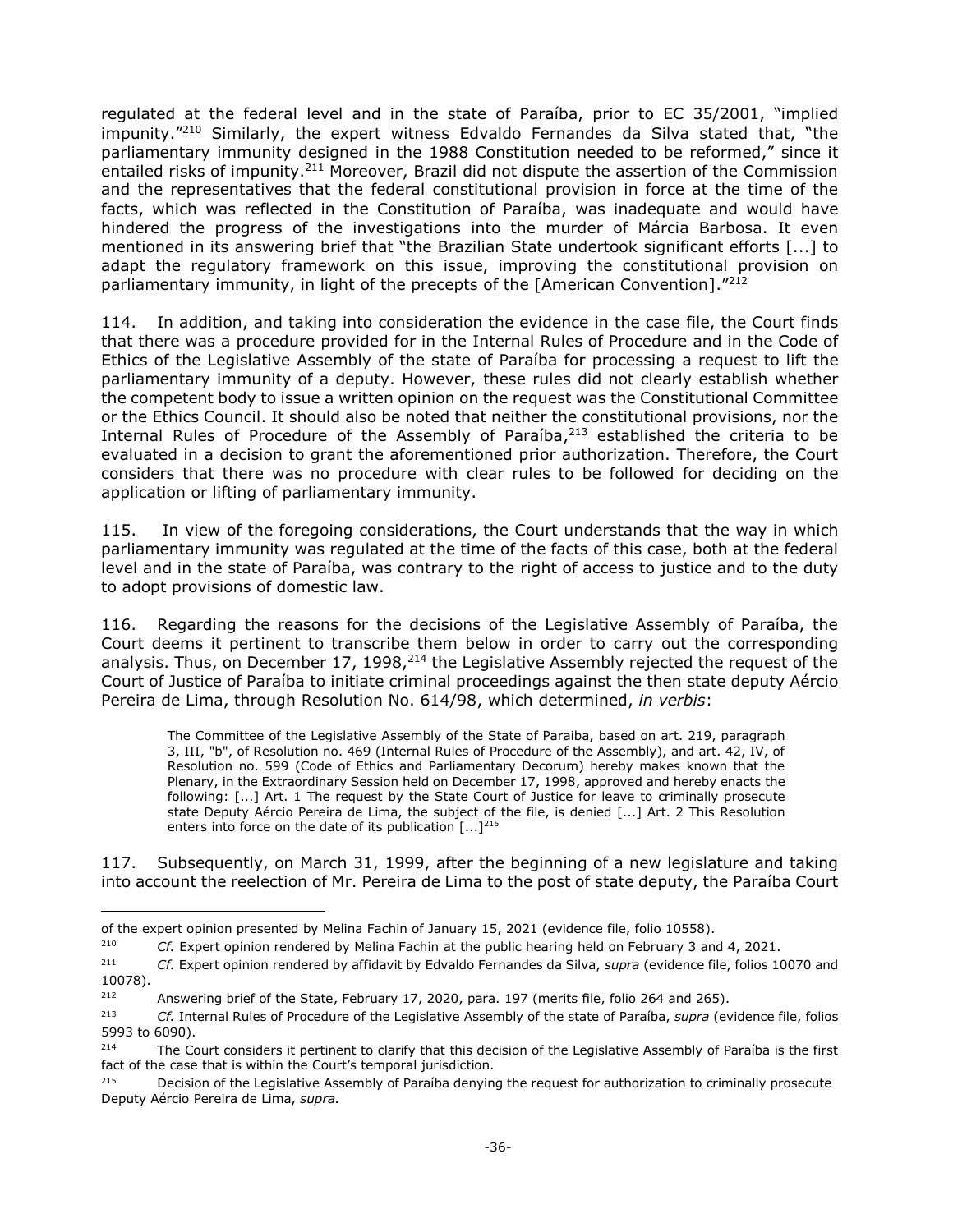of Justice submitted to the Legislative Assembly a new request to authorize the criminal prosecution of the then deputy,<sup>216</sup> which was also denied. In fact, by means of an official letter sent by the President of the Legislative Assembly to the President of the Court of Justice in February 2000, the decision of the legislative body was reported in the following terms:

[...] the Council of Ethics and Parliamentary Decorum, in a meeting held on September 29, 1999, decided to accept the defense's opinion to archive the request for renewal of authorization for the initiation of the criminal action against Deputy Aércio Pereira, due to the fact that the Plenary of this Chamber has denied an identical request under Resolution No. 614/98  $[...]^{217}$ 

118. As is evident from the text of both decisions cited above, the Court notes that the Legislative Assembly of Paraíba did not state any reasons, and therefore it is presumed that no analysis was carried out of a possible *fumus persecutionis* of the criminal action for which authorization was being sought.

119. Furthermore, the Court finds that the procedure followed after the second request for authorization had a series of irregularities - in addition to the lack of justification for the final decision- particularly the failure to observe the procedure established in the Internal Rules of Procedure of the Legislative Assembly as to which body of the Assembly should prepare the written opinion ("parecer") on the request, as well as the absence of a vote by the Plenary.<sup>218</sup> In addition, according to the witness Valquíria Alencar, the opinion of the deputy rapporteur was not considered; one of the absent deputies could not be replaced by her substitute; and two female deputies were prevented from speaking.<sup>219</sup>

120. The Court notes that, since this is a case involving the violent death of a woman (*supra* para. 88), a matter that is clearly not related to the exercise of a deputy's functions, the possibility of the political use of the criminal action should have been analyzed with even greater care and caution, taking into account the duty of strict due diligence in the investigation and punishment of acts of violence against women, as required by the Convention.<sup>220</sup> On the contrary, the Court notes that both decisions taken by the Legislative Assembly of Paraíba demonstrate that the legislative body did not analyze or weigh the possibility of a *fumus persecutionis* in the prosecution of the Public Prosecutor's Office on the one hand, and, on the other, the right of access to justice of the next of kin of Márcia Barbosa de Souza and the requirement to investigate with strict due diligence acts of violence against women.

121. In view of the foregoing, the Court concludes that, at the time of the facts, the Paraíba constitutional and regulatory legal framework in Brazil arbitrarily hindered the access to justice of the next of kin of Márcia Barbosa Souza by not providing the criteria to be taken into account in the analysis of the request for prior authorization and the need to provide grounds for the decision or the deadline for the final resolution. Moreover, the lack of reasoning for the two decisions adopted by the Legislative Assembly of Paraíba indicates that a rigorous proportionality test was not carried out, which would have taken into account the impact on the right of access to justice of the persons who could be affected by such decisions.

<sup>216</sup> <sup>216</sup> *Cf.* New letter requesting authorization to initiate criminal proceedings against Deputy Aércio Pereira de Lima, *supra.*

<sup>217</sup> *Cf.* Official letter Nº 0008/GP from the President of the Legislative Assembly of Paraíba to the President of the Court of Justice, sent on February 9, 2000 (evidence file, folio 101).

<sup>218</sup> Cf. Written version of the expert opinion of Melina Fachin, *supra* (evidence file, folio 10520 to 10570).

<sup>219</sup> *Cf.* Statement of the witness Valquíria Alencar at the public hearing held on February 3 and 4, 2021.

<sup>220</sup> *Cf. Case of González et al. ("Cotton Field") v. Mexico. Preliminary objection, merits, reparations and costs.* Judgment of November 16, 2009. Series C No. 205, para. 258, and *Case of Vicky Hernández et al. v. Honduras. Merits, reparations and costs.* Judgment of March 26, 2021. Series C No. 422, para. 134.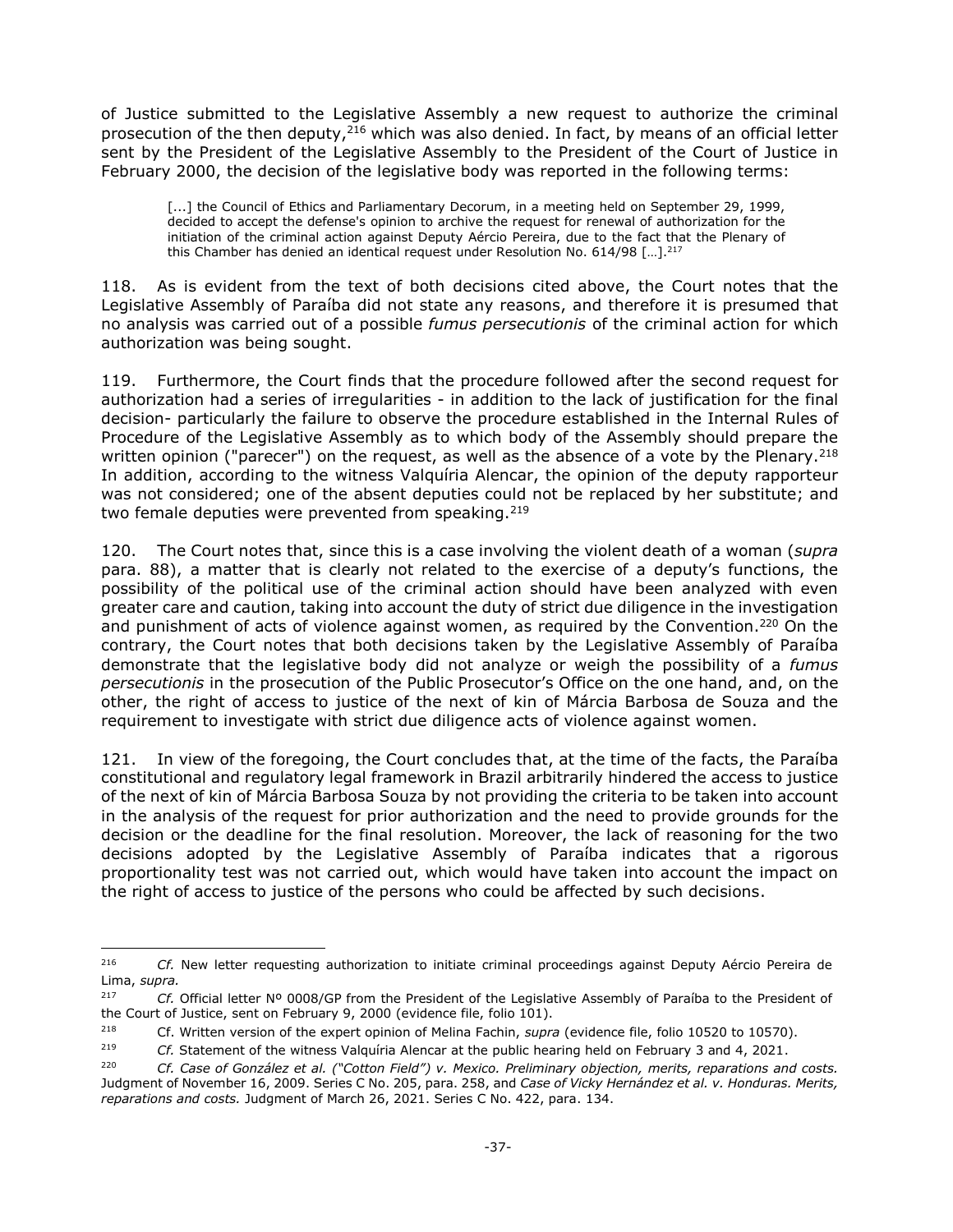122. The Court concludes that the Legislative Assembly's refusal to lift the parliamentary immunity of the then congressman Aércio Pereira de Lima was an arbitrary act, which transformed it into a mechanism that favored his impunity for the murder of Ms. Barbosa de Souza, making illusory the effective access to justice of her next of kin in the instant case.

123. Therefore, the Court considers that the application of parliamentary immunity in the case *sub judice* violated the right of access to justice of Mrs. M.B.S. and Mr. S.R.S., in relation to the obligations of respect and guarantee and the duty to adopt provisions of domestic law.

### *B.2 The alleged lack of due diligence in the investigation of the other suspects*

<span id="page-37-0"></span>124. With regard to the alleged lack of due diligence in the investigation of the other suspects, the Court deems it pertinent to recall the nature of the murder of Márcia Barbosa de Souza, since this has consequences for the present analysis, even though the facts related to the homicide are not within the Court's temporal jurisdiction. In fact, the Court finds it plausible that the homicide of Ms. Barbosa de Souza was committed for gender reasons (*supra* para. 88) and that, despite the strong indications that Márcia Barbosa de Souza's violent death was the result of gender-based violence, the State did not conduct any evidentiary procedures to establish this.

125. The Court recalls that when there are specific indications or suspicions of gender-based violence, the authorities' failure to investigate the possible discriminatory motives behind an act of violence against women may in itself constitute a form of gender discrimination.<sup>221</sup> The ineffectiveness of the courts in individual cases of violence against women fosters an environment of impunity that facilitates and promotes the repetition of such acts of violence and sends a message that violence against women can be tolerated and accepted, which encourages its perpetuation and society's acceptance of the phenomenon, the perception and sensation of insecurity for women, and also their continued lack of confidence in the system for the administration of justice.<sup>222</sup> This ineffectiveness or indifference constitutes, in itself, discrimination against women in their access to justice.<sup>223</sup>

126. It should also be emphasized that due diligence in the investigation of the violent death of a woman also implies the need to investigate from a gender perspective.<sup>224</sup>

 $221$ <sup>221</sup> *Cf. Case of Véliz Franco et al. v. Guatemala. Preliminary objections, merits, reparations and costs*. Judgment of May 19, 2014. Series C No. 277*,* para. 208, and *Case of Vicky Hernández et al. v. Honduras, supra*, para. 107.

<sup>222</sup> *Cf. Case of González et al. ("Cotton Field") v. Mexico*, *supra,* paras. 388 and 400, and *Case of López Soto et al. v. Venezuela. Merits, reparations and costs.* Judgment of September 26, 2018. Series C No. 362, para.223

<sup>223</sup> *Cf. Case of Véliz Franco et al. v. Guatemala, supra,* para. 208, and *Case of López Soto et al. v. Venezuela,* para. 223.

<sup>&</sup>lt;sup>224</sup> According to the Latin American Model Protocol for the investigation of gender-related killings of women (femicide), investigating the killing of a woman from a gender perspective serves to: "[e]xamine the act as a hate crime, […]; address the killing of women not as a circumstantial or coincidental act but as a systematic crime […]; [go] beyond lines of inquiry that are based on individual factors, and which tend to be pathologized to present the aggressors as "crazy," "out of control," or "jealous," or to conceive of these killings as the result of "crimes of passion," "lovers quarrels" or "sex scandals;" [d]ifferentiate femicides from the deaths of women taking place in other contexts [...]; [a]void value judgments about the victim's prior conduct or behavior and break away from the social and cultural patterns that blame the victim for what happened to her ("she must have done something," "she was looking for trouble," "maybe she provoked him") […]; [b]ring power asymmetries to light, as well as the way in which gender inequalities permeate differences in the roles, norms, practices, and cultural conceptions of men and women [… and] [s]eek legislative alternatives in terms of preventing gender-related killings of women, recognizing that historically women have been discriminated against and excluded from the full and autonomous exercise of their rights." (*Cf.* OHCHR and UN Women. *Latin American Model Protocol for the investigation of gender-related killings of women*, *supra,* para. 102.) The Latin American Model Protocol for the investigation of gender-related killings of women was drafted in 2014 by the Central America Regional Office of the United Nations High Commissioner for Human Rights (OHCHR),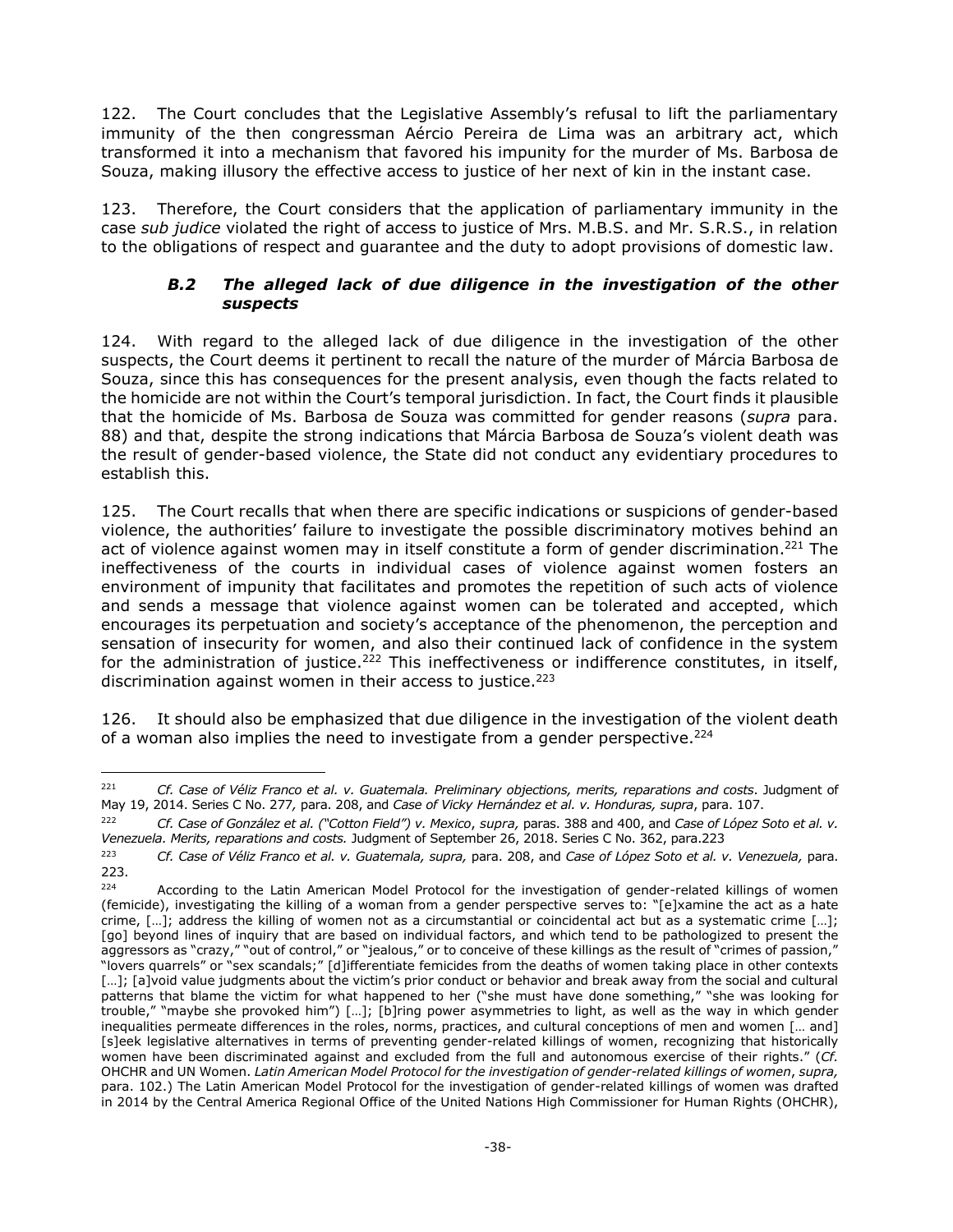127. The Court has held that due diligence will be demonstrated in criminal proceedings if the State succeeds in proving that it has made every effort, within a reasonable time, to enable the determination of the truth and to identify and punish all those responsible, whether private individuals or State officials. 225

128. Likewise, the Court has consistently pointed out that the duty to investigate is an obligation of means and not of results, which must be assumed by the State as its own legal obligation and not as a mere formality preordained to be ineffective, or as a step taken by private interests that depends upon the initiative of the victim or his family or upon their offer of proof.<sup>226</sup> In addition, the investigation must be serious, objective and effective, and be aimed at determining the truth and seeking the prosecution, capture and eventual trial and punishment of the perpetrators of the crimes.<sup>227</sup>

129. It should be recalled that, in cases of violence against women, the general obligations provided for in Articles 8 and 25 of the American Convention are complemented and reinforced by the obligations under the Convention of Belém do Pará.<sup>228</sup> Article 7(b) of said convention specifically obliges States Parties to ensure due diligence to "prevent, punish and eradicate violence against women."<sup>229</sup> Thus, when faced with an act of violence against a woman, it is particularly important that the authorities in charge of the investigation carry it out with determination and efficiency, taking into account society's duty to reject violence against women and the State's obligations to eradicate it and to provide victims with confidence in the State institutions for their protection.<sup>230</sup>

130. The Court has also indicated that the duty to investigate has additional implications when it concerns a woman who suffers death, mistreatment or impairment of her personal liberty within a general context of violence against women.<sup>231</sup> It is often difficult to prove in practice that a murder or an act of violence against a woman has been perpetrated because of her gender. This difficulty sometimes stems from the absence of a thorough and effective

<sup>225</sup> *Cf. Case of the Workers of the Fireworks Factory in Santo Antônio de Jesus v. Brazil*, *supra*, para. 221.

-

with the support of the Americas and Caribbean Regional Office of the United Nations Entity for Gender and the Empowerment of Women (UN Women), in the context of the United Nations Secretary General's "UNITE" Campaign to End Violence Against Women. Available at: [https://www.unwomen.org/-](https://www.unwomen.org/-/media/headquarters/attachments/sections/library/publications/2014/modelo%20de%20protocolo.ashx?la=es) [/media/headquarters/attachments/sections/library/publications/2014/moof theo%20de%20protocolo.ashx?la=es.](https://www.unwomen.org/-/media/headquarters/attachments/sections/library/publications/2014/modelo%20de%20protocolo.ashx?la=es)

<sup>226</sup> *Cf. Case of Velásquez Rodríguez v. Honduras.* Merits, *supra*, para. 177, and *Case of Garzón Guzmán et al. v. Ecuador. Merits, reparations and costs*. Judgment of September 1, 2021. Series C No. 434, para. 67.

Cf. Case of Juan Humberto Sánchez v. Honduras. Preliminary objection, merits, reparations and costs. Judgment of June 7, 2003. Series C No. 99, para. 127, and *Case of Garzón Guzmán et al. v. Ecuador, supra*, para. 67.

<sup>&</sup>lt;sup>228</sup> With regard to the investigation of acts committed against women, the application of the Belém do Pará Convention does not depend on an absolute degree of certainty as to whether or not the act to be investigated constituted violence against women under the terms of the Convention. In this sense, it should be emphasized that it is through compliance with the duty to investigate established in Article 7 of the Convention of Belém do Pará that, in several cases, it will be possible to arrive at certainty as to whether or not the act under investigation constituted violence against women. Compliance with this duty cannot, therefore, be made dependent on such certainty. In order to trigger the obligation to investigate under the terms of the Convention of Belém do Pará, it is sufficient that the act in question, in its materiality, presents characteristics that, if reasonably assessed, indicate the possibility that it is an act of violence against women. *Cf. Case of Véliz Franco et al. v. Guatemala, supra,* footnote 254*, and Case of Velásquez Paiz et al. v. Guatemala, supra*, footnote 293.

<sup>229</sup> *Cf. Case of Fernández Ortega et al. v. Mexico. Preliminary objection, merits, reparations and costs*. Judgment of August 30, 2010. Series C No. 215, para. 193, and *Case of Guzmán Albarracín et al. v. Ecuador. Merits, reparations and costs.* Judgment of June 24, 2020. Series C No. 405, para. 177.

<sup>230</sup> *Cf. Case of Fernández Ortega et al. v. Mexico, supra,* para. 193, and *Case of Guzmán Albarracín et al. v. Ecuador, supra,* para. 177.

<sup>231</sup> *Cf. Case of González et al. ("Cotton Field"), supra,* para. 293, and *Case of Velásquez Paiz et al. v. Guatemala, Preliminary objections, merits, reparations and costs*. Judgment of November 19, 2015. Series C No. 307**,** para. 146.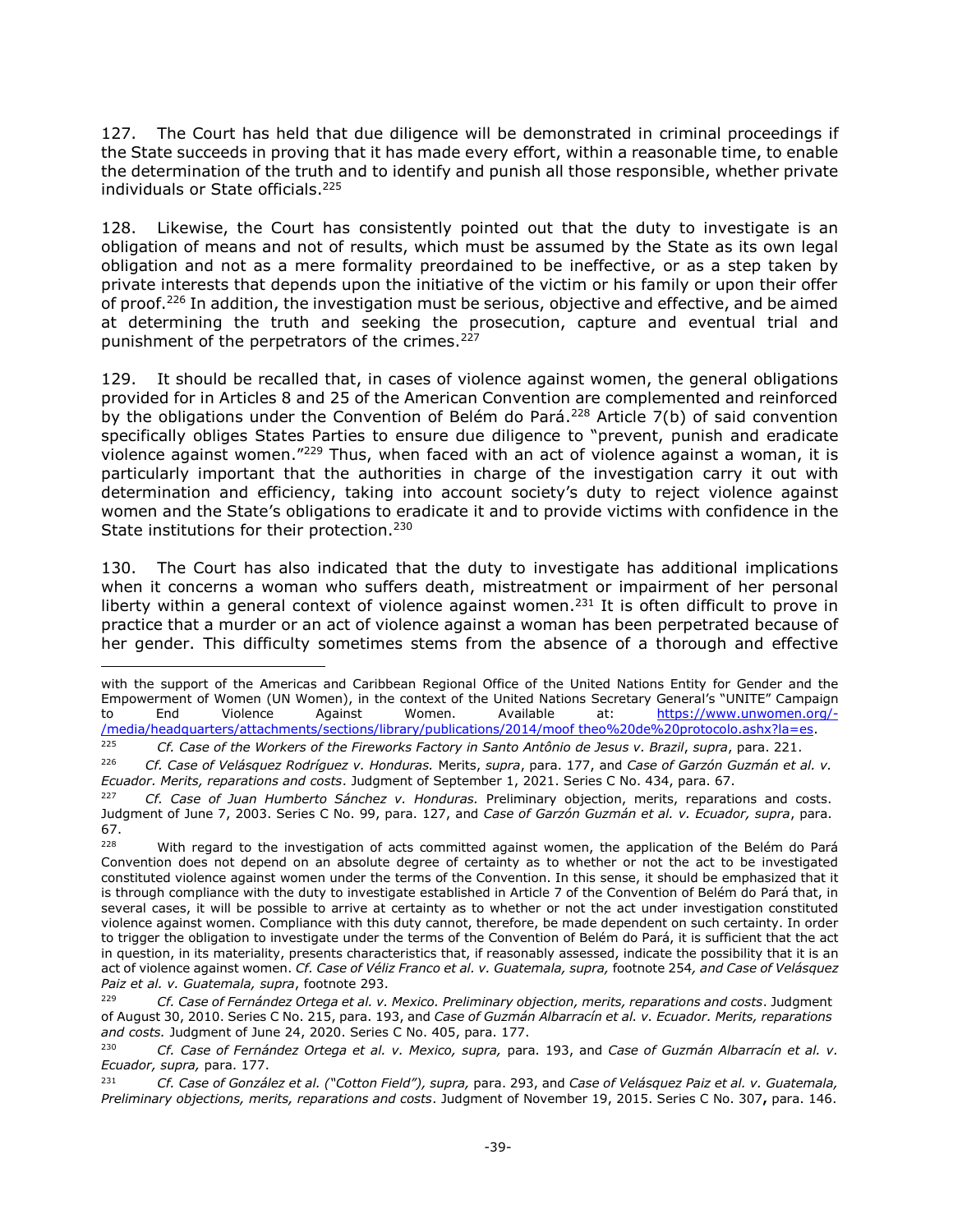investigation by the authorities into the violent incident and its causes. For this reason, State authorities have the obligation to investigate *ex officio* the possible gender-related discriminatory connotations of an act of violence perpetrated against a woman, especially when there are concrete indications of sexual violence, or evidence of cruelty to the woman's body (for example, mutilation), or when the act is part of a wider context of violence against women in a given country or region.<sup>232</sup> Furthermore, the criminal investigation must include a gender perspective and be carried out by officials trained in such cases and in dealing with victims of discrimination and gender-based violence.<sup>233</sup>

131. At the same time, the Court has indicated in its case law that a State may be responsible for failing to "order, practice or evaluate evidence that would have been of great importance for the full clarification of the murders."<sup>234</sup>

132. Upon examining the body of evidence in the instant case, the Court finds that, although there were indications that pointed to the possible participation of other persons in the murder of Márcia Barbosa de Souza,<sup>235</sup> a series of relevant investigations were not carried out by the Civil Police of Paraíba (*supra* paras. 83 to 86). Indeed, the prosecutor in charge of the case, making use of his legal powers, requested, on several occasions, from the Police Commissioner in charge of the investigations, the following: the opinion of a forensic medical expert to determine whether the information contained in autopsy report would suggest that Márcia had not died by strangulation, but by asphyxiation caused by an overdose; the list of entries and exits of vehicles on the date of the event from various motels, including the Trevo Motel; the statements of the owners and managers of the Trevo Motel, as well as those of the doorman and other employees who worked in the early hours of the morning of Márcia's death, and the handwriting tests on the notes found in Márcia's pockets and belongings, which recorded the telephone numbers used by Aércio Pereira de Lima and others to determine whether these notes had been written by Ms. Barbosa de Souza or by a third party. The Police Commissioner repeatedly failed to comply with these requests, using the justification of a "backlog" of work. Furthermore, after a series of requests for complementary inquiries by the prosecutor in charge of the case, he finally accepted the inaction of the Commissioner of the Civil Police of Paraíba and called for the dismissal of the investigation due to lack of evidence, which was granted by the judge in charge of the case.

133. Therefore, the Court concludes that the State did not comply with its obligation to act with due diligence and to seriously and fully investigate the possible participation of all the suspects in the homicide of Márcia Barbosa.

# *B.3 The alleged violation of the guarantee of reasonable time*

<span id="page-39-0"></span>134. The Court has indicated that the right of access to justice in cases of human rights violations must ensure, within a reasonable time, the right of the alleged victims or their next of kin to learn the truth of what happened and for those responsible to be investigated, prosecuted and punished.<sup>236</sup> Moreover, a prolonged delay in the process may in itself constitute a violation of judicial quarantees.<sup>237</sup>

<sup>232</sup> <sup>232</sup> *Cf. Case of Véliz Franco et al. v. Guatemala, supra*, para. 187. *Case of Velásquez Paiz*, *supra,* para.146.

<sup>233</sup> *Cf. Case of González et al. ("Cotton Field"), supra,* para. 455, and *Case of V.R.P., V.P.C. et al. v. Nicaragua. Preliminary objections, merits, reparations and costs*. Judgment of March 8, 2018. Series C No. 350, footnote 195.

<sup>234</sup> *Case of the "Street Children" (Villagrán Morales et al.). v. Guatemala. Merits.* Judgment of November 19, 1999. Series C No. 63, para. 230, and *Case of Velásquez Paiz et al. v. Guatemala*, *supra,* para. 152.

<sup>235</sup> *Cf.* Final report of the police department for crimes against the person, *supra*.

<sup>&</sup>lt;sup>236</sup> *Cf. Case of Bulacio v. Argentina. Merits, reparations and costs. Judgment of September 18, 2003. Series C* No. 100, para. 114, and *Case of Coc Max et al. (Massacre of Xamán) v. Guatemala, supra*, para. 79.

<sup>237</sup> *Cf. Case of Hilaire, Constantine and Benjamin et al. v. Trinidad and Tobago*. Merits, reparations and costs.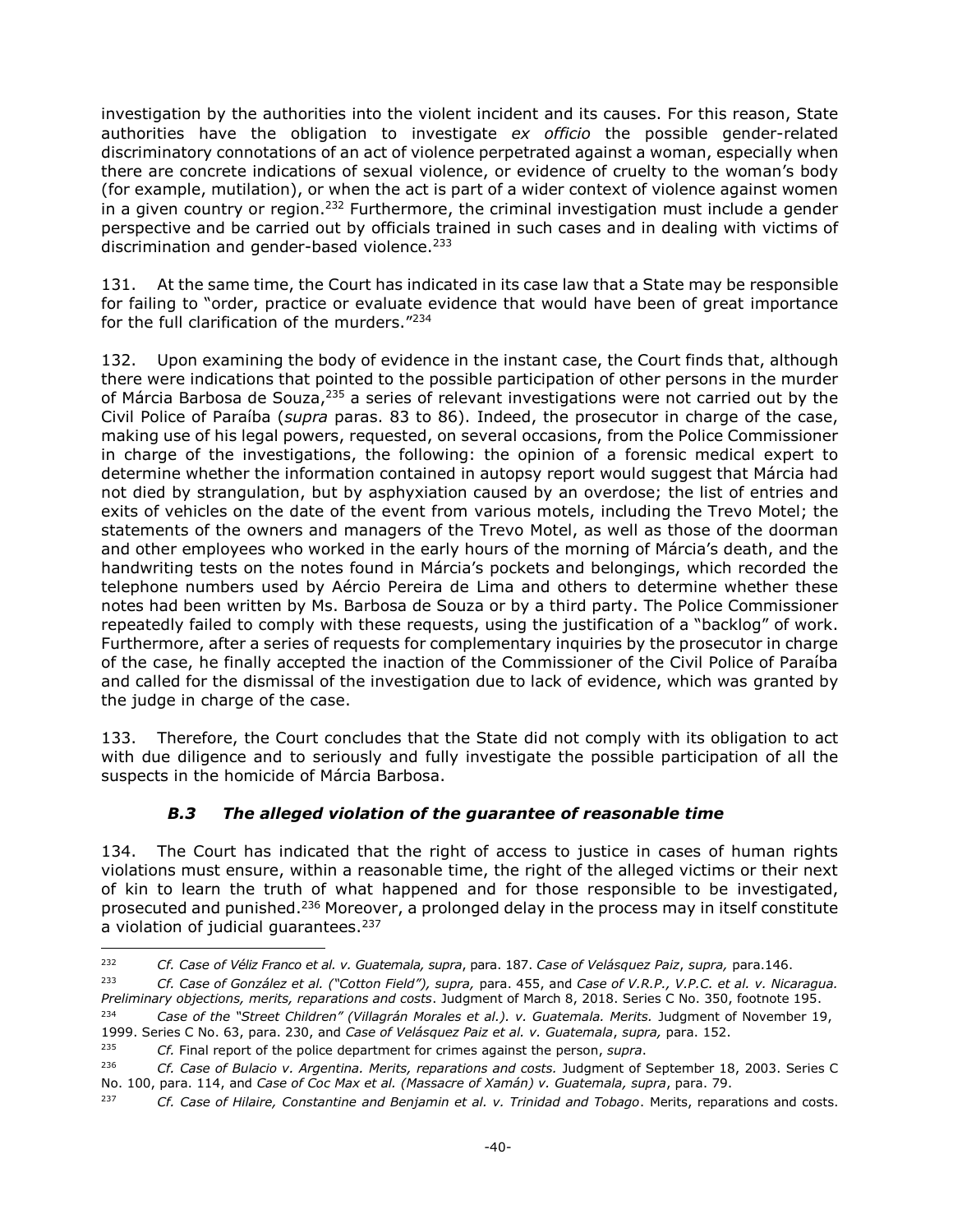135. In the instant case, the Court does not find it necessary to analyze the guarantee of reasonable time in light of the elements established in its jurisprudence.<sup>238</sup> Indeed, the Court notes that the delay in the process was due mainly to the nearly five years during which the criminal action could not be initiated, owing to the arbitrary refusal by the Legislative Assembly of Paraiba to grant prior authorization for the criminal prosecution of the then deputy Aércio Pereira de Lima, in application of parliamentary immunity.

136. The Court considers that the arbitrary application of parliamentary immunity, the excessive delay and the sense of impunity generated by the lack of a judicial response aggravated the situation of Márcia Barbosa's next of kin, especially given the asymmetry of economic and political power existing between the accused and the next of kin.

137. Therefore, taking into account the foregoing considerations and given that almost 10 years elapsed from the facts of this case until the criminal conviction in the court of first instance, the Court concludes that Brazil violated the guarantee of reasonable time in the investigation and criminal proceedings related to the homicide of Márcia Barbosa de Souza.

# *B.4 The alleged use of gender stereotypes in the investigations*

<span id="page-40-0"></span>138. Regarding the principle of equality before the law and non-discrimination, the Court has indicated that the notion of equality springs directly from the oneness of the human family and is linked to the essential dignity of the individual. Thus it is incompatible with any situation in which a specific group is considered superior and is given privileged treatment; or, to the contrary, that it is considered inferior and is treated with hostility or otherwise subjected to discrimination in the enjoyment of rights which are accorded to others not so classified.<sup>239</sup> At the current stage of evolution of international law, the fundamental principle of equality and non-discrimination has entered the domain of *jus cogens*, and the juridical framework of the entire legal system rests on it. Consequently, States must refrain from carrying out actions that, in any way, directly or indirectly, create situations of discrimination *de jure* or *de facto.* 240

139. The Court has also indicated that, while the general obligation under Article  $1(1)$  of the American Convention refers to the obligation of the State to respect and to ensure "without discrimination" the rights contained in that treaty, Article 24 protects the right to "equal

<sup>-</sup>Judgment of June 21, 2002. Series C No. 94, para. 145, and *Case of the Workers of the Fireworks Factory in Santo Antônio de Jesus v. Brazil*, *supra*, para. 222.

 $238$  The Court has established that the concept of reasonable time should be analyzed in each specific case, in relation to the total duration of the process, which could also include the execution of the final judgment. Thus, it has considered four elements to determine whether the guarantee of reasonable time was met, namely: a) the complexity of the matter; b) the procedural activity of the interested party; c) the conduct of the judicial authorities, and d) the impact on the legal situation of the alleged victim or victims. The Court recalls that it is up to the State to demonstrate the reasons why a proceeding or several proceedings have lasted more than a reasonable time. Otherwise, the Court has broad powers to make its own analysis of this matter. The Court also reiterates that it is necessary to consider the total duration of the process, from the first procedural act until the final judgment is handed down, including any possible remedies that may be pursued. *Cf. Case of Suárez Rosero v. Ecuador. Merits. Judgment* of November 12, 1997. Series C No. 35, paras. 71 and 72; *Case of Anzualdo Castro v. Peru. Preliminary objection, merits, reparations and costs*. Judgment of September 22, 2009. Series C No. 202, para. 156, and *Case of Ríos Avalos et al. v. Paraguay, supra, para.* 166 and 167.

<sup>239</sup> *Cf. Proposed Amendments of the Naturalization Provisions of the Constitution of Costa Rica*. Advisory Opinion OC-4/84 of January 19, 1984. Series A No. 4*,* para. 55**,** and *Case of the Workers of the Fireworks Factory in Santo Antônio de Jesus and their Families v. Brazil*, *supra,* para. 82.

<sup>&</sup>lt;sup>240</sup> *Cf. Juridical condition and rights of undocumented migrants. Advisory Opinion OC-18/03 of September 17, 2003.* Series A. No. 18, paras. 101, 103 and 104, and *Case of the Workers of the Fireworks Factory in Santo Antônio de Jesus and their Families v. Brazil*, *supra,* para. 182.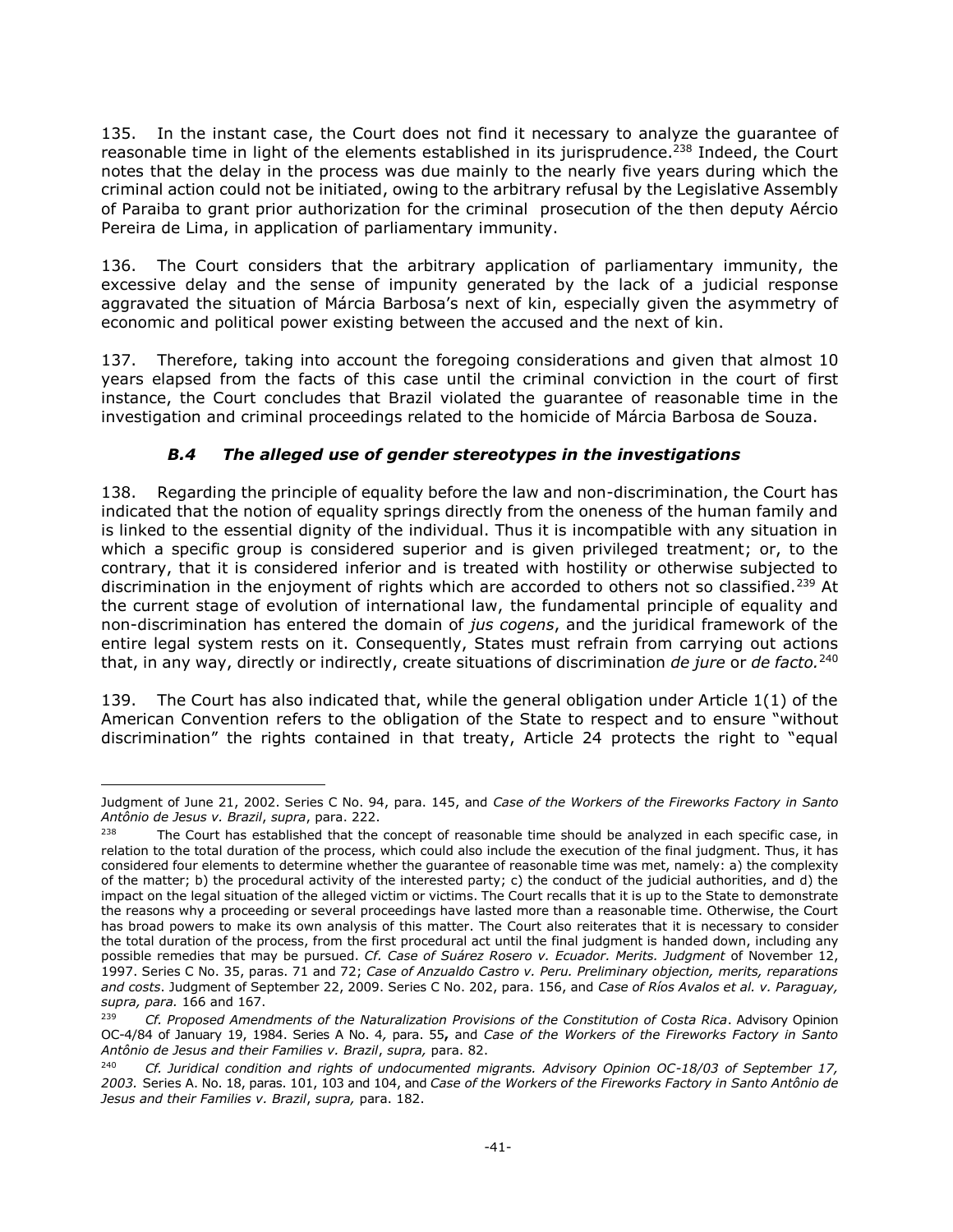protection of the law."<sup>241</sup> Thus, Article 24 of the American Convention prohibits discrimination *de iure* or *de facto*, not only with regard to the rights embodied therein, but also with respect to all the laws adopted by the State and their application. In other words, this article does not merely reiterate the provisions of Article 1(1) of the Convention concerning the obligation of States to respect and ensure, without discrimination, the rights recognized therein, but, in addition, establishes a right that also entails obligations for the State to respect and ensure the principle of equality and non-discrimination in safeguarding other rights and in all the domestic laws that it adopts.<sup>242</sup> Finally, the Court has affirmed that, if a State discriminates with regard to the respect and guarantee of a conventional right, it would be in breach of its obligation under Article 1(1) and the substantive right in question. If, on the contrary, the discrimination refers to an unequal protection by domestic law or its application, the fact must be examined in light of Article 24 of the American Convention.<sup>243</sup>

140. According to the Court's case law, Article 24 of the Convention also contains a mandate aimed at ensuring material equality. Thus, the right to equality established in said provision has a formal dimension, which protects equality before the law, and a material or substantial dimension, which requires "the adoption of positive measures in favor of groups that have historically been discriminated against or marginalized due to the factors referred to in Article 1(1) of the American Convention. $"^{244}$ 

141. The Convention on the Elimination of All Forms of Discrimination against Women establishes the obligation of States Parties to "modify the social and cultural patterns of conduct of men and women, with a view to achieving the elimination of prejudices and customary and all other practices which are based on the idea of the inferiority or the superiority of either of the sexes or on stereotyped roles for men and women."<sup>245</sup> On this point, the CEDAW Committee has stated that the presence of gender stereotypes in the judicial system severely impacts the full enjoyment of women's human rights, given that these "impede women's access to justice in all areas of law, and may particularly impact women victims and survivors of violence. $"246"$ 

142. In the inter-American sphere, the preamble of the Belém do Pará Convention states that violence against women is "a manifestation of the historically unequal relations of power between women and men" and, in addition, it recognizes that the right of every woman to a life free of violence includes the right to be free from all forms of discrimination.<sup>247</sup>

143. In the case of *Velásquez Paiz et al. v. Guatemala*, the Court reiterated that gender stereotypes refer to a preconception of the respective attributes, conducts, characteristics or roles that are, or should be, played by men and women, $248$  and that it is possible to associate

 $\overline{a}$ 

<sup>241</sup> *Cf.* Advisory Opinion OC-4/84, *supra,* para. 53 and 54, and *Case of Vicky Hernández et al. v. Honduras, supra*, para. 65.

<sup>242</sup> *Cf. Case of Yatama v. Nicaragua. Preliminary objections, merits, reparations and costs*. Judgment of June 23, 2005. Series C No. 127, para. 186, and *Case of Espinoza Gonzáles v. Peru. Preliminary objections, merits, reparations and costs. Judgment of November 20, 2014. Series C No. 289*, para. 217.

<sup>243</sup> *Cf. Case of Apitz Barbera et al. ("First Contentious Administrative Court") v. Venezuela*. *Preliminary objection, merits, reparations and costs*. Judgment of August 5, 2008. Series C No. 182, para. 209, and *Case of Vicky Hernández et al. v. Honduras, supra,* para. 65.

<sup>244</sup> *Case of Workers of the Fireworks Factory in Santo Antônio de Jesus and their Families v. Brazil*, *supra*, para. 199. See also *Case of Vicky Hernández et al. v. Honduras, supra,* para. 66.

<sup>245</sup> CEDAW, Article 5(a).

<sup>246</sup> *Cf.* UN, CEDAW Committee, *General Recommendation No. 33 on Women's Access to Justice*, August 3, 2015, *CEDAW/C/GC/33*, para. 26.

<sup>247</sup> *Cf. Case of González et al. ("Cotton Field") v. Mexico, supra*, para. 394, citing the Belém do Pará Convention, preamble and Article 6.

<sup>248</sup> *Cf. Case of Velásquez Paiz et al. v. Guatemala, supra,* para. 180.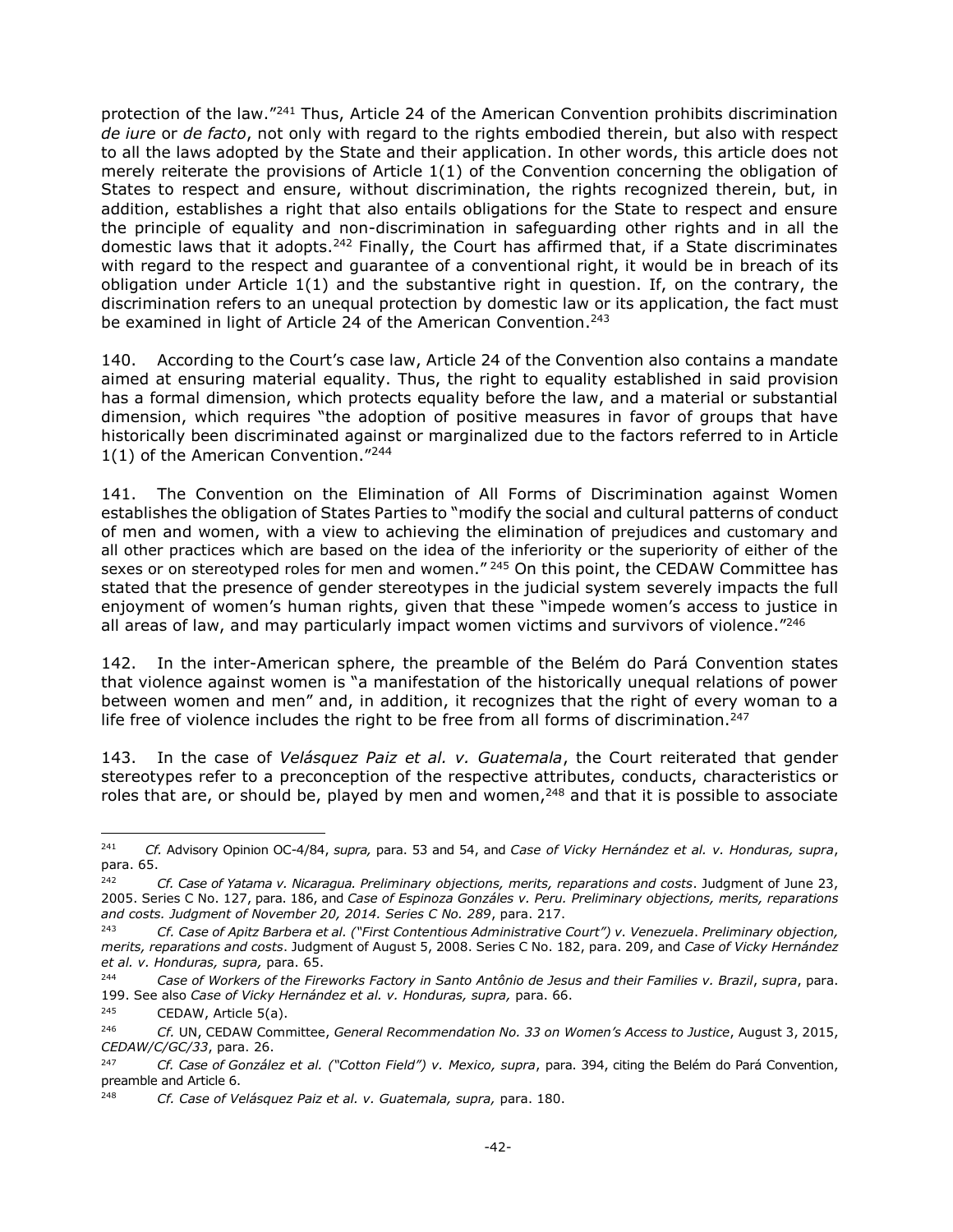the subordination of women to practices based on socially-dominant and socially-persistent gender stereotypes. In this regard, their conception and use becomes one of the causes and consequences of gender-based violence against women, conditions that are exacerbated when they are reflected, implicitly or explicitly, in policies and practices, and particularly in the reasoning and language of the State authorities.<sup>249</sup>

144. In particular, the Court has recognized that personal prejudices and gender stereotypes affect the objectivity of State officials in charge of investigating complaints submitted to them, influencing their perception in determining whether or not an act of violence occurred, and their assessment of the credibility of witnesses and of the victim herself. Such stereotyping "distorts perceptions and results in decisions based on preconceived beliefs and myths, rather that relevant facts," which in turn may give rise to the denial of justice, and the revictimization of the complainants.<sup>250</sup>

145. The Court has already expressed its position on the importance of recognizing, making visible and rejecting gender stereotypes which, in cases of violence against women, often result in the victims being associated with the profile of a gang member and/or a prostitute or a "whore", and are not considered important enough to be investigated, making the woman responsible or deserving of having been attacked. In this regard, it has rejected any State practice that justifies violence against women and blames them for it, since assessments of this nature show a discretionary and discriminatory criterion based on the origin, condition and/or behavior of the victim simply because she is a woman. Consequently, the Court has considered that these harmful or prejudicial gender stereotypes are incompatible with international human rights law and that measures must be taken to eradicate them wherever they occur. 251

146. In the case *sub judice*, the Court finds that there was an intention to devalue the victim by neutralizing her value. Indeed, throughout the investigation and criminal proceedings, the behavior and sexuality of Márcia Barbosa became a subject of special attention, resulting in the construction of an image of Márcia as causing or deserving what happened and shifting the focus of the investigations through stereotypes related to aspects of Márcia Barbosa's personal life, which in turn were used as relevant facts in the trial itself.<sup>252</sup> The fact that she was a woman was a facilitating factor in that "the significance of the facts was based on general cultural stereotypes, rather than focusing on the context of what happened and the objective results of the investigation."<sup>253</sup>

147. In fact, in the various witness statements taken in the course of the police investigation and the criminal proceedings, the reiteration of questions about Márcia Barbosa's sexuality was evident. Similarly, questions about her alleged drug and alcohol consumption were raised, even though the chemical toxicological tests carried out in the first days of the investigations, parallel to the autopsy, had found only an insignificant amount of substances in her blood that would allow Mrs. Barbosa de Souza to preserve her normal reflex faculties.<sup>254</sup> In this regard, the

 $\overline{a}$ 

<sup>249</sup> *Cf. Mutatis mutandis*, *Case of González et al. ("Cotton Field") v. Mexico, supra*, para. 401.

<sup>250</sup> *Cf. Case of Gutiérrez Hernández et al. v. Guatemala. Preliminary objections, merits, reparations and costs*. Judgment of August 24, 2017. Series C No. 339, para. 173, and *Case of Guzmán Albarracín et al. v. Ecuador, supra,*  para. 189. See also, U.N. CEDAW Committee, *General Recommendation No. 33 on Women's Access to Justice*, *supra*, para. 26.

<sup>251</sup> *Cf. Case of Velásquez Paiz et al. v. Guatemala, supra*, para. 183.

<sup>252</sup> *Cf.* Expert opinion rendered by Soraia da Rosa Mendes, *supra* (evidence file, folio 10402).

<sup>253</sup> *Cf.* OHCHR UN Women. *Latin American Model Protocol for the investigation of gender-related killings of women*, p. 24.

 $254$  Cf. Statement of Lúcia de Fátima Vasconcelos Dias, included in the decision of July 27, 2005 (evidence file, folio 2300 and 2301).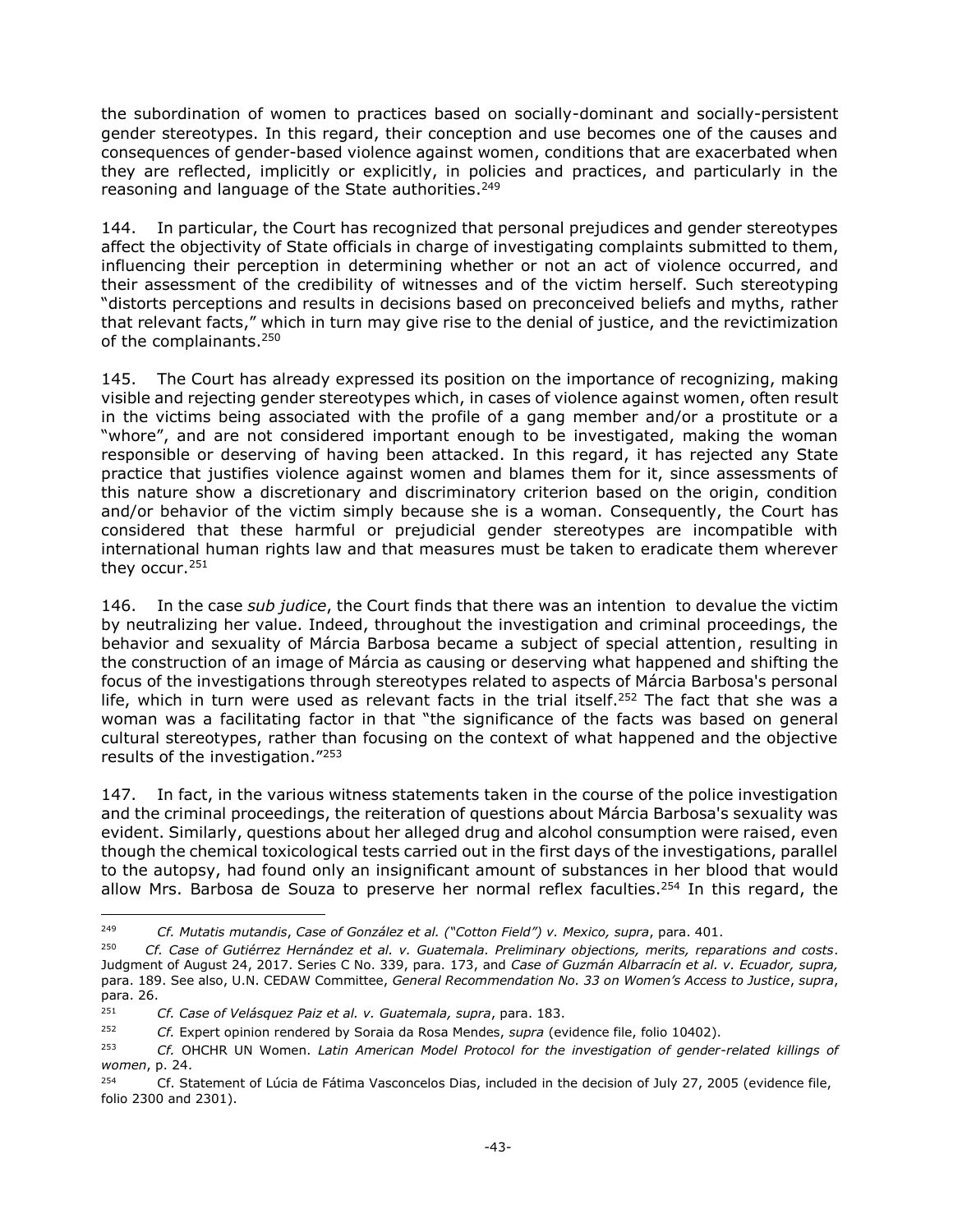expert witness Soraia Mendes pointed out that, of the 12 witnesses who testified, seven knew Ms. Barbosa de Souza, all of them were asked about her possible use of drugs, and two were asked about her sexuality.<sup>255</sup>

148. According to the expert witness Soraia Mendes, the repetition of testimonial evidence sought to construct an image of Márcia Barbosa in order to cast doubt on the criminal responsibility of the then deputy for her homicide.<sup>256</sup> Mendes stressed that not only were the witnesses questioned about the facts, but also about the social behavior, personality and sexuality of Márcia Barbosa, which would indicate an "investigation of the victim, her behavior, her reputation. This is something that fills the pages of the newspapers and is projected even more forcefully in the case file."<sup>257</sup>

149. Similarly, during the criminal proceedings against Aércio Pereira de Lima before the Jury Court, the defense attorney requested the inclusion in the case file of more than 150 pages of newspaper articles referring to prostitution, drug overdoses and alleged suicide (*supra* para. 71), in order to link them to Márcia Barbosa with the intention of affecting her image. In addition, during the proceedings the defense attorney made various references to the victim's sexual orientation, alleged drug addiction, suicidal behavior and depression.<sup>258</sup> He also described Márcia as a "prostitute" and Aércio as "a family man and father" who was "seduced by the charms of a young woman" and who, in a moment of rage, had "made a mistake."<sup>259</sup>

150. Therefore, the Court concludes that the investigation and the criminal proceedings for the events related to the homicide of Márcia Barbosa de Souza had a gender-discriminatory character and were not conducted with a gender perspective in accordance with the special obligations established by the Convention of Belém do Pará. The State did not adopt measures aimed at ensuring material equality in the right of access to justice with respect to cases related to violence against women, to the detriment of the next of kin of Márcia Barbosa de Souza. This situation implies that, in the instant case, the right of access to justice without discrimination was not guaranteed, along with the right to equality.

# *B.5 Conclusion*

<span id="page-43-0"></span>151. By virtue of what has been stated throughout this chapter, the Court finds that the State of Brazil violated the rights to judicial guarantees, to equality before the law and to judicial protection established in Articles 8(1), 24 and 25 of the American Convention, in relation to Articles 1(1) and 2 of said treaty, as well as the obligations set forth in Article 7(b) of the Convention of Belem do Para, to the detriment of Mrs. M.B.S. and Mr. S.R.S.

<sup>255</sup> <sup>255</sup> *Cf.* Expert opinion of Soraia da Rosa Mendes, *supra* (evidence file, folio 10428).

<sup>256</sup> *Cf.* Expert opinion of Soraia da Rosa Mendes, *supra* (evidence file, folio 10422 and 10424).

<sup>257</sup> Expert opinion of Soraia da Rosa Mendes, *supra* (evidence file, folio 10444).

<sup>258</sup> *Cf. Amicus curiae* brief presented by the Human Rights and Environmental Law Clinic of the University of the State of Amazonas*, supra* (evidence file, folios 675 and 676).

<sup>259</sup> *Cf. Amicus curiae* brief presented by the Human Rights and Environmental Law Clinic of the University of the State of Amazonas, supra (evidence file, folio 676).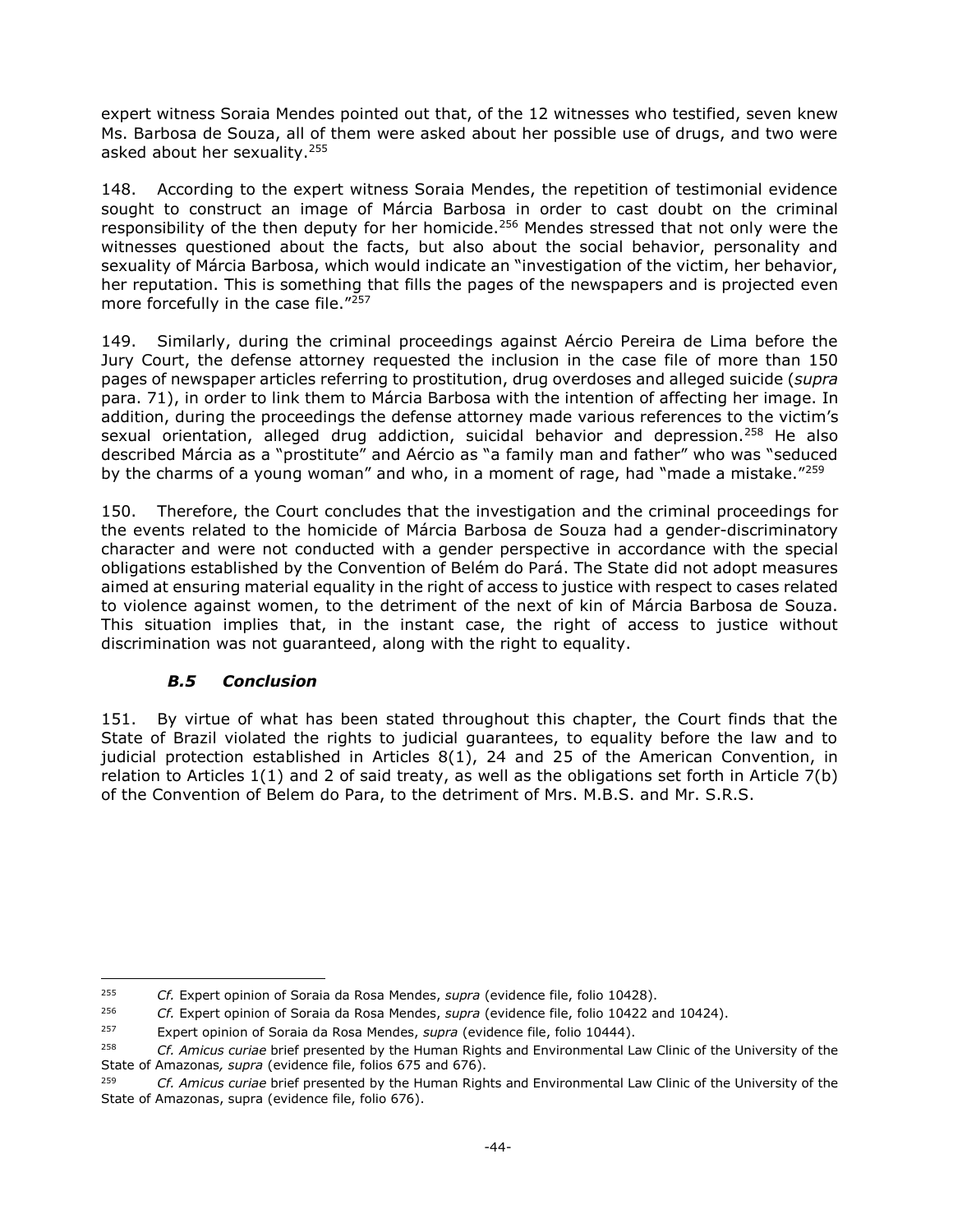#### <span id="page-44-0"></span>**VIII-2 RIGHT TO PERSONAL INTEGRITY OF THE NEXT OF KIN OF MÁRCIA BARBOSA DE SOUZA<sup>260</sup>**

### **A. Arguments of the parties and of the Commission**

<span id="page-44-1"></span>152. The *Commission* considered that the right to psychological and moral integrity of the alleged victim's next of kin was violated due to the following factors: i) the murder of the alleged victim; ii) the failure to investigate the other suspects; iii) the delay in opening the case against the then deputy; iv) the impunity in which the then deputy allegedly lived, and v) the duration of nearly ten years of the criminal proceedings.

153. The *representatives* agreed with the Commission that the State violated the right to personal integrity of Márcia Barbosa de Souza's next of kin owing to the suffering caused by the impunity of the facts of the case. They emphasized the statements made by her parents, who stated: "I only believe in God's justice, because I've never seen important people arrested for killing poor people" and "it's the rich people against the poor people […]." Therefore, they alleged that the asymmetry of powers in this case would have aggravated the suffering of the alleged victim's family.

154. The *State* argued that the criminal prosecution was conducted in accordance with due process and with the corresponding procedural guarantees, as established in the American Convention and the Constitution of Brazil. It further argued that all phases were characterized by respect for the principles of adversarial proceedings and broad defense. However, it indicated that, owing to the complexity of the judicial procedures established for crimes of homicide, the processing of the case took longer, but that this did not imply impunity for the accused. It considered that the conduct of the police and judicial authorities, from the time of the homicide of the alleged victim until the death of the accused, was entirely satisfactory, and that there were no undue delays or actions that denied justice. It alleged that there is no evidence that the State caused an unjustified delay in the criminal proceedings or that it was negligent in its duty to investigate, prosecute and punish those responsible for the death of the alleged victim. It pointed out that the State offered a judicial response to the facts considered to violate the rights of the next of kin of Márcia Barbosa de Souza, and that the punishment of the perpetrator could not be carried out for reasons beyond the control of the State, namely the death of Mr. Pereira de Lima in February 2008. Finally, it stressed that the State must ensure equal protection of the law to all persons and that it could not have expedited the process if this implied violating the procedural guarantees of the parties.

## **B. Considerations of the Court**

<span id="page-44-2"></span>155. The Court has repeatedly held that the next of kin of victims of human rights violations may themselves be victims.<sup>261</sup> This Court has considered that the right to psychological and moral integrity of the "next of kin" of victims and of other persons with close ties to the victims, may be declared violated due to the additional suffering they have endured as a result of the particular circumstances of the violations perpetrated against their loved ones, and due to the subsequent actions or omissions by the State authorities in response to these facts,  $262$  taking

<sup>260</sup> Article 5(1) of the American Convention.

<sup>&</sup>lt;sup>261</sup> Cf. Case of Castillo Páez v. Peru. Merits. Judgment of November 3, 1997. Series C No. 34, fourth operative paragraph, and *Case of Guachalá Chimbo et al. v. Ecuador. Merits, reparations and costs. Judgment of March 26*, 2021. Series C No. 423*,* para. 217.

<sup>262</sup> *Cf. Case of Blake v. Guatemala. Merits.* Judgment of January 24, 1998. Series C No. 36, para. 114**,** and *Case*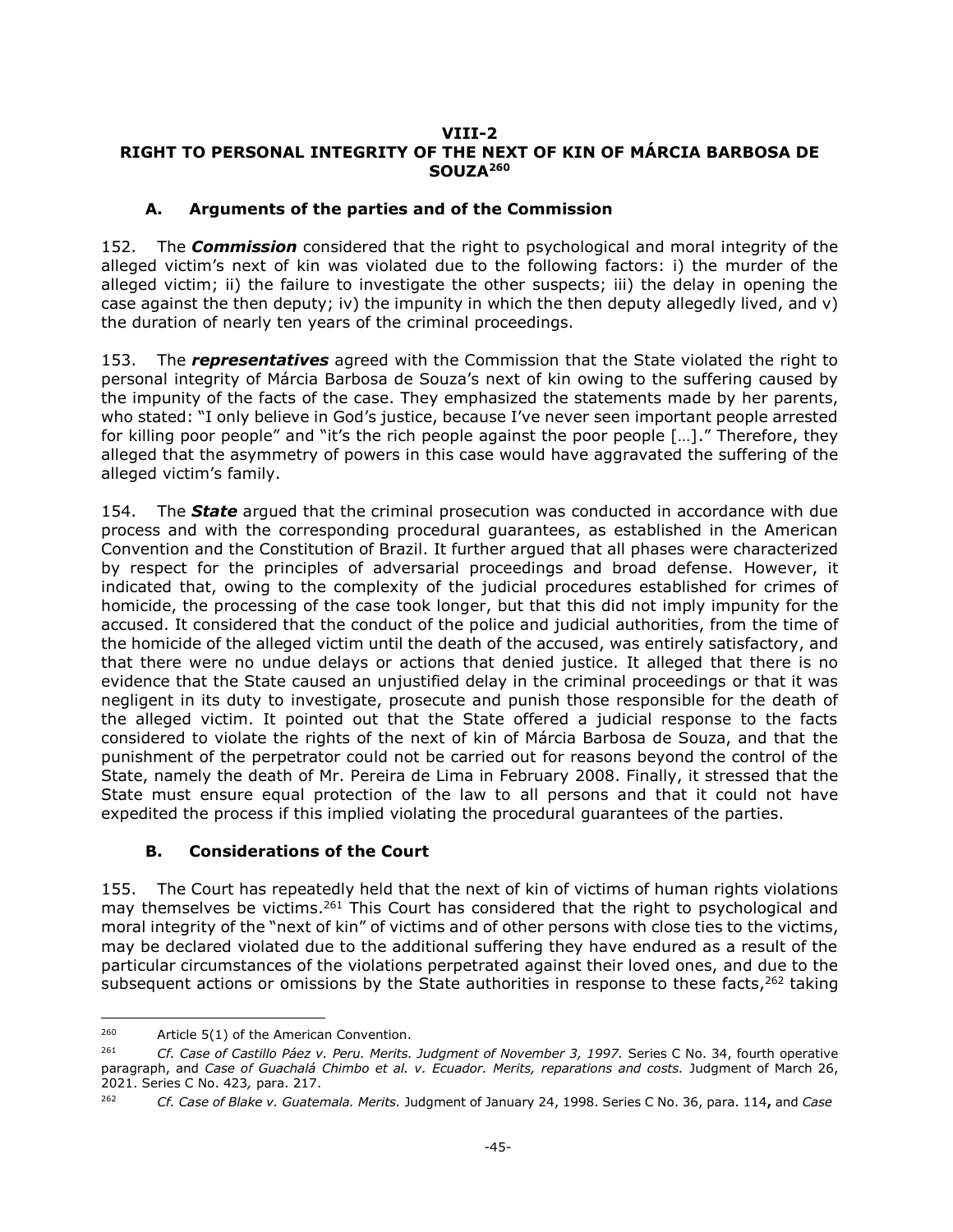into account, *inter alia*, the steps taken to obtain justice and the existence of close family ties. $263$ 

156. In fact, the body of evidence in this case confirms that Mrs. M.B.S. and Mr. S.R.S. endured profound suffering and anguish to the detriment of their psychological and moral integrity, due to the murder of their daughter, Márcia Barbosa de Souza, and the actions of the State authorities with respect to the investigation of the facts. In this regard Márcia's mother, M.B.S., stated that:

I [...] really got very sick, I still have health problems, after […] Márcia's death, I had depression for a time, I still take medication for my blood pressure [...] [I] no longer enjoy life. Since they took my daughter away, since they took her life, I have no desire to live anymore. My life is just suffering<sup>264</sup>.

157. She also stated that the father of Márcia Barbosa de Souza experienced similar feelings, and become ill and died as a result of alcoholism, which began during his search for justice for the death of his daughter.<sup>265</sup>

158. Likewise, Márcia Barbosa de Souza's sister, Mt.B.S., stated that:

My mother [...] is very fragile because of this. [A]fter my sister's death, she became very ill and had to take sedatives to sleep, she developed [high] blood pressure problems [...] [M]y father became an alcoholic [...] he died very early [...] because of his drinking.<sup>266</sup>

159. In addition, the psychosocial opinion rendered by the expert witness Gilberta Santos Soares corroborated the statements made by the mother and sister of Márcia Barbosa de Souza. The expert concluded that:

Psychological distress is the greatest suffering endured by Mrs. M.B.S., who lives with feelings of sadness, fear, anguish, despair, loneliness, feelings of emptiness, fragility, isolation, emotional instability and loss of interest in life. […]

[...] as for Márcia's father, his addiction to alcohol worsened, with a high level of dependence. As a result, he developed the disease that caused his premature death, at the age of only 50. His death occurred 11 years after Márcia's murder, after the trial was held and the prison sentence defined, followed by the deputy's appeal to remain at liberty and his death. The addiction may have contributed to alleviate his pain and the absence of Márcia, his distress and feelings of impotence and futility, derived from observing the negligence of the institutions towards the family, leading him to a state of lethargy and oblivion.<sup>267</sup>

160. At the same time, the evidence in the case file shows that this case received extensive media coverage, with approximately 320 newspaper articles published over a period of 10 years.<sup>268</sup> In its coverage of the case, the media speculated about Márcia's personal life and

j

*of Guachalá Chimbo et al. v. Ecuador, supra*, para. 217**.**

<sup>263</sup> *Cf. Case of Bámaca Velásquez v. Guatemala. Merits.* Judgment of November 25, 2000. Series C No. 70, para. 163, and *Case of Guachalá Chimbo et al. v. Ecuador, supra*, para. 217**.**

<sup>264</sup> *Cf.* Statement of M.B.S. rendered by affidavit, *supra* (evidence file, folio 10172).

<sup>265</sup> *Cf.* Statement of M.B.S. rendered by affidavit, *supra* (evidence file, folio 10173).

<sup>266</sup> *Cf.* Statement of Mt.B.S. rendered by affidavit*, supra* (evidence file, folios 10180 and 10181).

<sup>267</sup> *Cf.* Psychosocial expert opinion of Gilberta Santos Soares rendered by affidavit, *supra* (evidence file, folios 10344, 10353 and 10354).

<sup>268</sup> *Cf.* AZEVÊDO, Sandra Raquew dos Santos. "*La Violencia de Genero en las Páginas de los Periódicos"* (Gender Violence in the Newspaper Pages" BOCC. On-line Library of: Ciências da Comunicação, v. 1, 2010 (evidence file, folios 5842, 5848 and 5849).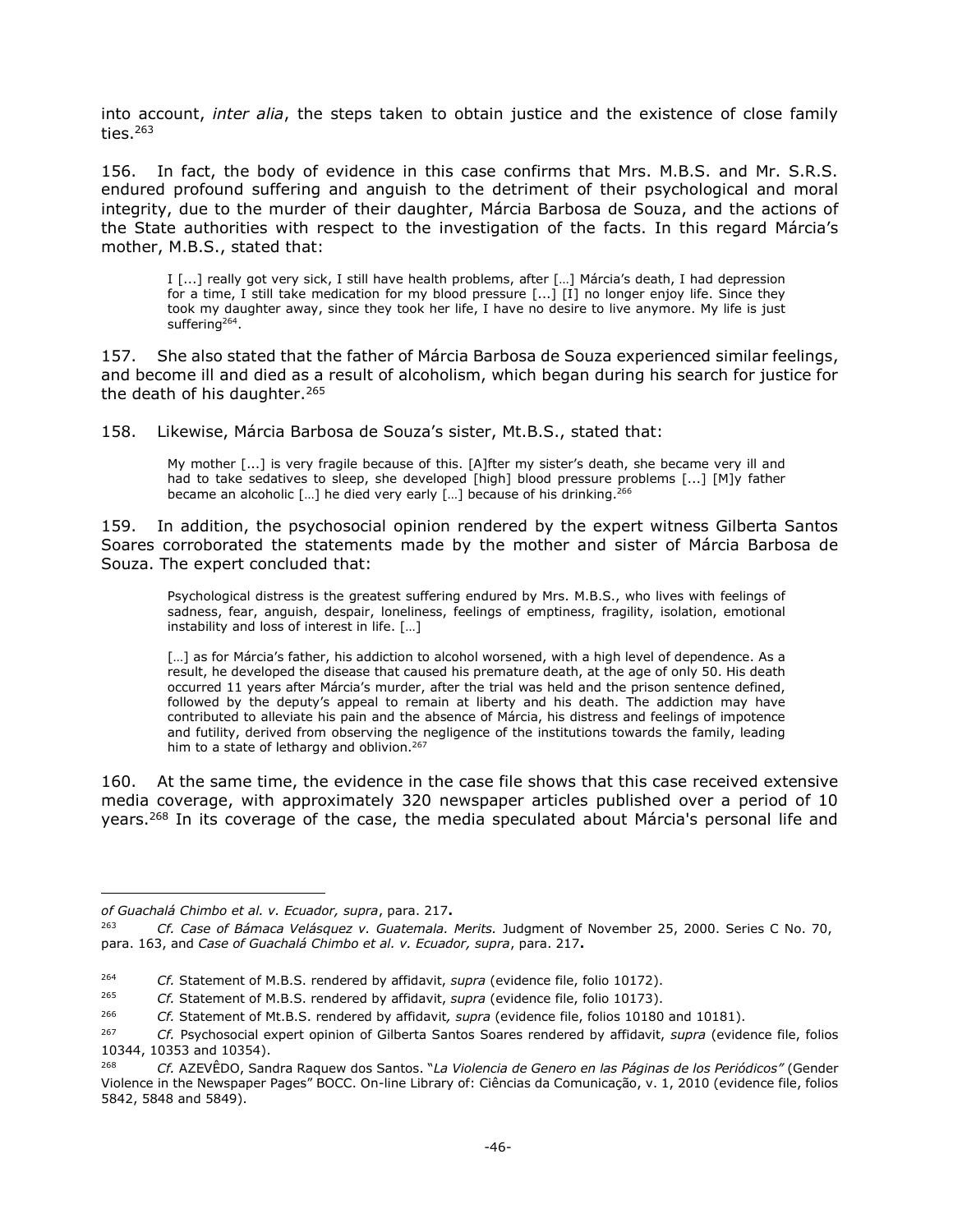sexuality<sup>269</sup> and reinforced the gender stereotypes<sup>270</sup> contained in the investigations, thus exposing Márcia Barbosa's family to revictimization and causing them additional distress.

161. Finally, the Court recalls that, despite the existence of a first instance conviction against Mr. Pereira de Lima for the murder of Márcia Barbosa de Souza, the Legislative Assembly of the state of Paraíba deemed it appropriate to pay tribute to the former deputy, so that his body was laid to rest in the *Salón Noble* of the Assembly and official mourning was decreed for three days (*supra* para. 81). In this regard, the Court considers that this event also had a serious impact on the personal integrity of Ms. Barbosa de Souza's next of kin, having caused them great suffering.

162. In light of the foregoing considerations, the Court concludes that the State violated the right to personal integrity recognized in Article 5(1) of the American Convention, in relation to Article 1(1) of the same instrument, to the detriment of Mrs. M.B.S. and Mr. S.R.S.

### **IX REPARATIONS**

<span id="page-46-0"></span>163. Based on the provisions of Article 63(1) of the American Convention, the Court has indicated that any violation of an international obligation that has produced harm entails the obligation to make adequate reparation, and that this provision reflects a customary norm that constitutes one of the fundamental principles of contemporary international law on State responsibility.<sup>271</sup>

164. Reparation for the harm caused by the breach of an international obligation requires, whenever possible, full restitution (*restitutio in integrum*), which consists of reestablishing the situation prior to the violation. If this is not feasible, as occurs in the majority of cases of human rights violations, the Court may order measures to protect the violated rights and repair the harm caused by the violations.<sup>272</sup> In this regard, the Court has considered the need to provide different types of reparation so as to fully redress the damage; therefore, in addition to pecuniary compensation, other measures such as satisfaction, restitution, rehabilitation, and guarantees of non-repetition have special relevance due to the harm caused.<sup>273</sup>

165. This Court has also established that the reparations must have a causal nexus with the facts of the case, the violations declared, the damage proven, and the measures requested to redress the respective harm. Therefore, the Court must analyze the concurrence of these factors in order to rule appropriately and according to the law.<sup>274</sup> The Court likewise considers that reparations should include an analysis not only of the right of the victims to obtain reparation, but one that also incorporates a gender perspective, both in its formulation and in

-

<sup>269</sup> *Cf.* Psychosocial expert opinion of Gilberta Santos Soares rendered by affidavit, *supra* (evidence file, folio 10342).

 $270$  The various newspaper articles created an image of Márcia as a young, "poor" "drug addicted" woman from a small town in the interior of Paraíba who wished to "meet influential politicians" and thus became involved with a "rich and powerful man" and met a "tragic end." *Cf.* Psychosocial expert opinion of Gilberta Santos Soares rendered by affidavit, *supra* (evidence file, folio 10342).

<sup>271</sup> *Cf. Case of Velásquez Rodríguez v. Honduras. Reparations and costs*. Judgment of July 21, 1989. Series C No. 7, paras. 24 and 25, and *Case of Garzón Guzmán et al. v. Ecuador*, *supra,* para. 95.

<sup>272</sup> *Cf. Case of Velásquez Rodríguez v. Honduras*. Reparations and costs, *supra*, paras. 25 and 26, and *Case of Garzón Guzmán et al. v. Ecuador, supra*, para. 95.

<sup>273</sup> *Cf. Case of the Dos Erres Massacre v. Guatemala. Preliminary objection, merits, reparations and costs.*  Judgment of November 24, 2009. Series C No. 211, para. 226, and *Case of Ríos Avalos et al. v. Paraguay, supra,*  para. 179.

<sup>274</sup> *Cf. Case of Ticona Estrada et al. v. Bolivia. Merits, reparations and costs.* Judgment of November 27, 2008. Series C No. 191, para. 110, and *Case of Ríos Avalos et al. v. Paraguay, supra,* para. 179.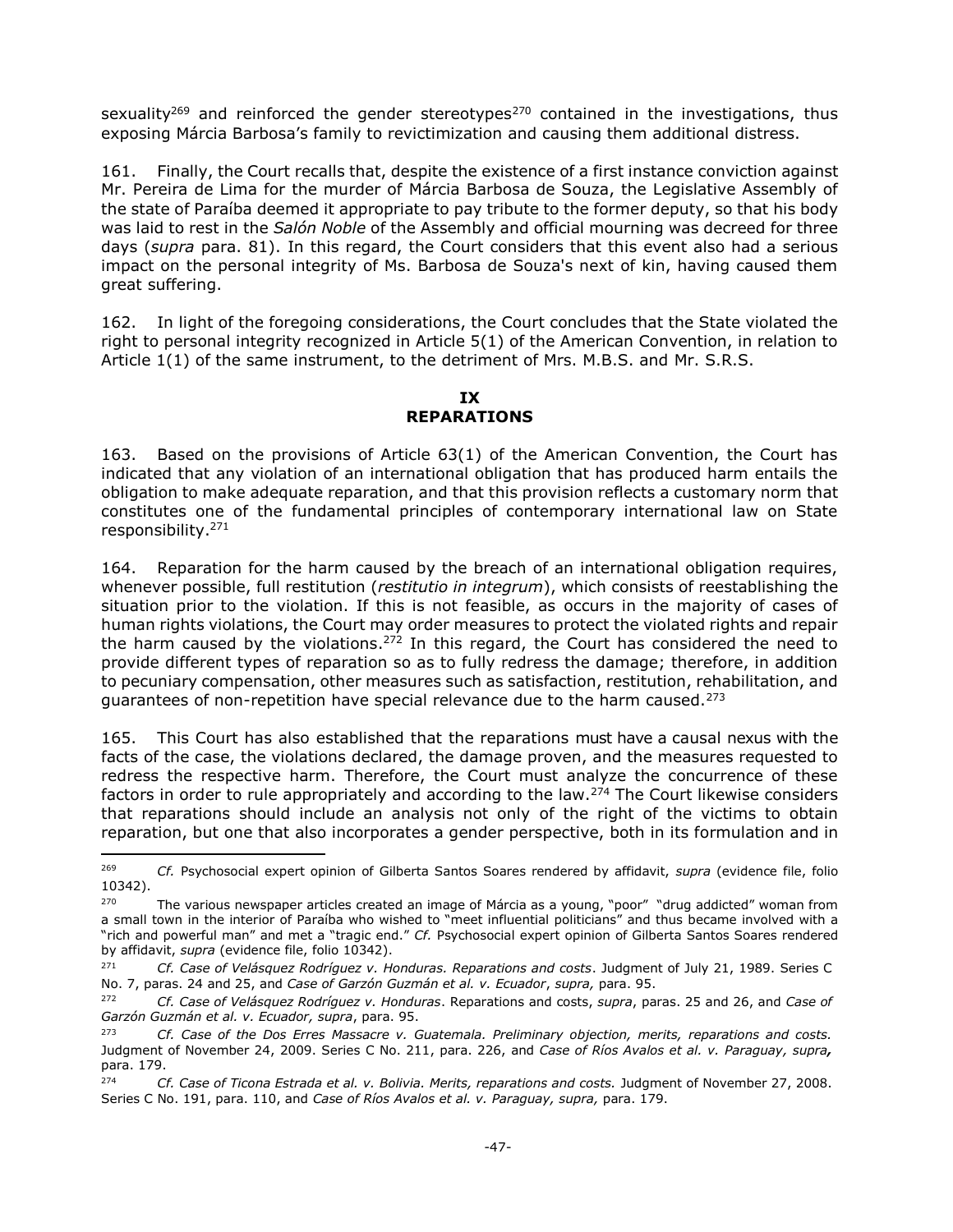its implementation.<sup>275</sup>

j

166. Therefore, taking into account the considerations presented on the merits and the violations of the American Convention and the Convention of Belém do Pará declared in this judgment, the Court will examine the claims presented by the Commission and the representatives of the victims, together with the corresponding observations of the State, in light of the criteria established in the Court's case law concerning the nature and scope of the obligation to make reparation, in order to establish measures aimed at redressing the harm caused.<sup>276</sup>

# **A. Injured party**

<span id="page-47-0"></span>167. Pursuant to Article 63(1) of the Convention, the Court considers that anyone who has been declared a victim of the violation of any right recognized therein is an injured party. Therefore, this Court considers M.B.S. and S.R.S.,<sup>277</sup> the mother and the father of Márcia Barbosa de Souza, as the "injured party" who, as victims of the violations declared in Chapter VIII, shall be the beneficiaries of the reparations ordered by the Court.

## <span id="page-47-1"></span>**B. Obligation to investigate the facts and identify, prosecute and, if appropriate, punish those responsible**

168. The *Commission* requested that the Court order the State to reopen the investigation in a diligent, effective manner and within a reasonable time in order to clarify the facts fully, identify all possible responsibilities in relation to the murder of Márcia Barbosa de Souza and the delays that resulted in impunity, and to adopt the measures necessary to remedy the omissions that occurred in the investigation of the other possible perpetrators. In addition, the Commission emphasized that the State could not invoke the guarantees of *ne bis in idem*, *res judicata* or the statute of limitations to justify its failure to comply with the above-mentioned measures.

169. The *representatives* asked the Court to order the State to investigate, identify and punish "all those responsible" for the death of Márcia Barbosa de Souza. They argued that in this case, the State could not invoke the guarantee of *ne bis in idem*, since fraudulent *res judicata* would have been established.

170. The *State* affirmed that it acted diligently in the instant case, inasmuch as it conducted the pertinent investigations, which even resulted in the conviction of the person responsible for the death of Márcia Barbosa de Souza. As for the suspects who have not been prosecuted, it indicated that the proceedings were not initiated due to a lack of sufficient evidence for the Public Prosecutor's Office to file a complaint. It further argued that, even if the Court considers it pertinent to analyze such domestic proceedings, it would not be possible to determine that the State cannot invoke the guarantee of *ne bis in idem* because the case does not concern serious human rights violations, such as torture or homicides committed in contexts of massive or systematic human rights violations.

171. The *Court* considers that the State is obliged to combat impunity by all available means,

<sup>275</sup> *Cf. Case of I.V. v. Bolivia*. *Preliminary objections, merits, reparations and costs*. Judgment of November 30, 2016. Series C No. 329, para. 326, and *Case of Guzmán Albarracín et al. v. Ecuador, supra*, para. 215.

<sup>276</sup> *Cf. Case of Velásquez Rodríguez v. Honduras. Reparations and costs*, *supra*, paras. 25 to 27, and *Case of Moya Solís v. Peru, supra,* para. 113.

<sup>277</sup> Died in 2009. *Cf.* Psychosocial expert opinion of Gilberta Santos Soares rendered by affidavit, *supra* (evidence file, folio 10337).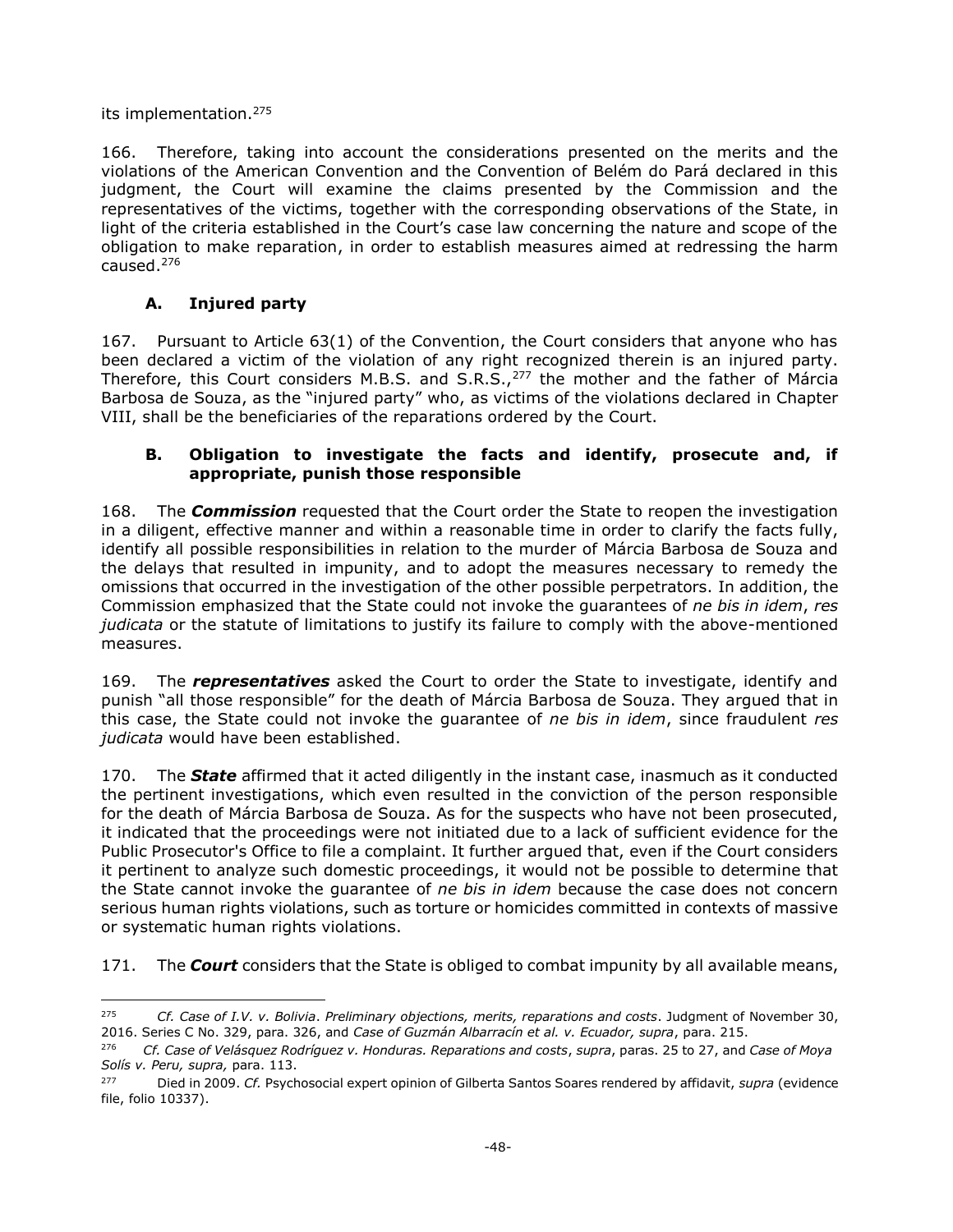since it fosters the chronic repetition of human rights violations.<sup>278</sup> The absence of a complete and effective investigation of the facts constitutes a source of additional suffering and anguish for the victims, who have the right to know the truth of what happened.<sup>279</sup>

172. The Court recalls that in Chapter VIII-1 it declared that the investigations carried out into the murder of Márcia Barbosa de Souza in June 1998, related to the possible participation of four other persons, did not comply with the minimum standards of due diligence by virtue of the failure to carry out a series of essential investigative procedures requested by the Public Prosecutor's Office (*supra* paras. 132 and 133) as well as other actions that should have been carried out in order to establish whether the homicide of Mrs. Barbosa de Souza had been committed because of her gender. In addition, it was determined that the investigations were permeated by gender stereotypes, which not only revictimized Márcia Barbosa de Souza's next of kin, but also reflected the absence of a gender perspective in the investigation.

173. The Court considers that a possible reopening of the investigations into the four possible participants in the homicide of Márcia Barbosa is not appropriate. Nevertheless, the suffering caused by the impunity resulting from the flagrant lack of due diligence in conducting essential investigative actions to ascertain the possible participation of other persons in the serious crime in question, as well as the particularly negative effect of the prolonged impunity on persons in a situation of great vulnerability, such as Márcia's mother, who is an elderly person,<sup>280</sup> will be duly considered in the section on compensation.

# **C. Measures of satisfaction**

<span id="page-48-0"></span>174. The *representatives* requested that the Court order the State to publish the official summary of the judgment in two newspapers with widespread circulation and to publish the judgment in its entirety for a minimum period of one year on the main web sites of the Ministry of Foreign Relations, the Legislative Assembly of the state of Paraíba and the Judiciary. They also requested that the Court order the State to: "hold an act of acknowledgement of responsibility, the terms of which should be agreed with the victims and their representatives"; that "the act should take place respecting the family's right to privacy" and that "in order to have real meaning for the victims, it is essential that said act includes an apology to the relatives of Márcia Barbosa, and in particular to her parents, for all the suffering caused by the multiple omissions and obstacles." Furthermore, they requested that the event be attended by at least one high-ranking authority from the Ministry of Foreign Affairs and the Legislative Assembly of the state of Paraíba, that it be held in the state of Paraíba and that the other details be organized, discussed and agreed upon in advance with the victims and their representatives.

175. The *State* argued that, if the Court finds any violation of the American Convention, "the requirement to publish the official summary of the judgment and its full text on an official Brazilian website, in the manner traditionally adopted by the Court, would already achieve the purpose pursued by the representatives, so that any other request by the representatives in terms of symbolic reparations would not only be unreasonable, but also costly from the point

<sup>-</sup><sup>278</sup> *Cf. Velásquez Rodríguez v. Honduras. Merits, supra, para. 174, and Case of Guerrero, Molina et al. v. Venezuela. Merits, reparations and costs.* Judgment of June 3, 2021. Series C No. 424, para. 162.

<sup>279</sup> *Cf. Case of Heliodoro Portugal v. Panama. Preliminary objections, merits, reparations and costs.* Judgment of August 12, 2008. Series C No. 186, para. 146, and *Case of Osorio Rivera and Family, supra*, para. 288. *Cf. Case of Heliodoro Portugal v. Panama, supra*, para. 146, and *Case of Valle Jaramillo et al. v. Colombia, supra,* para. 102.

<sup>&</sup>lt;sup>280</sup> *Cf. Case of Poblete Vilches v. Chile. Merits, reparations and costs. Judgment of March 8, 2018. Series C No* 349, para. 127, and *Case of Órdenes Guerra et al. v. Chile. Monitoring compliance with the judgment.* Order of the Inter-American Court of Human rights of July 21, 2020, para. 15. See also Inter-American Convention on the Protection of the Human Rights of Older Persons.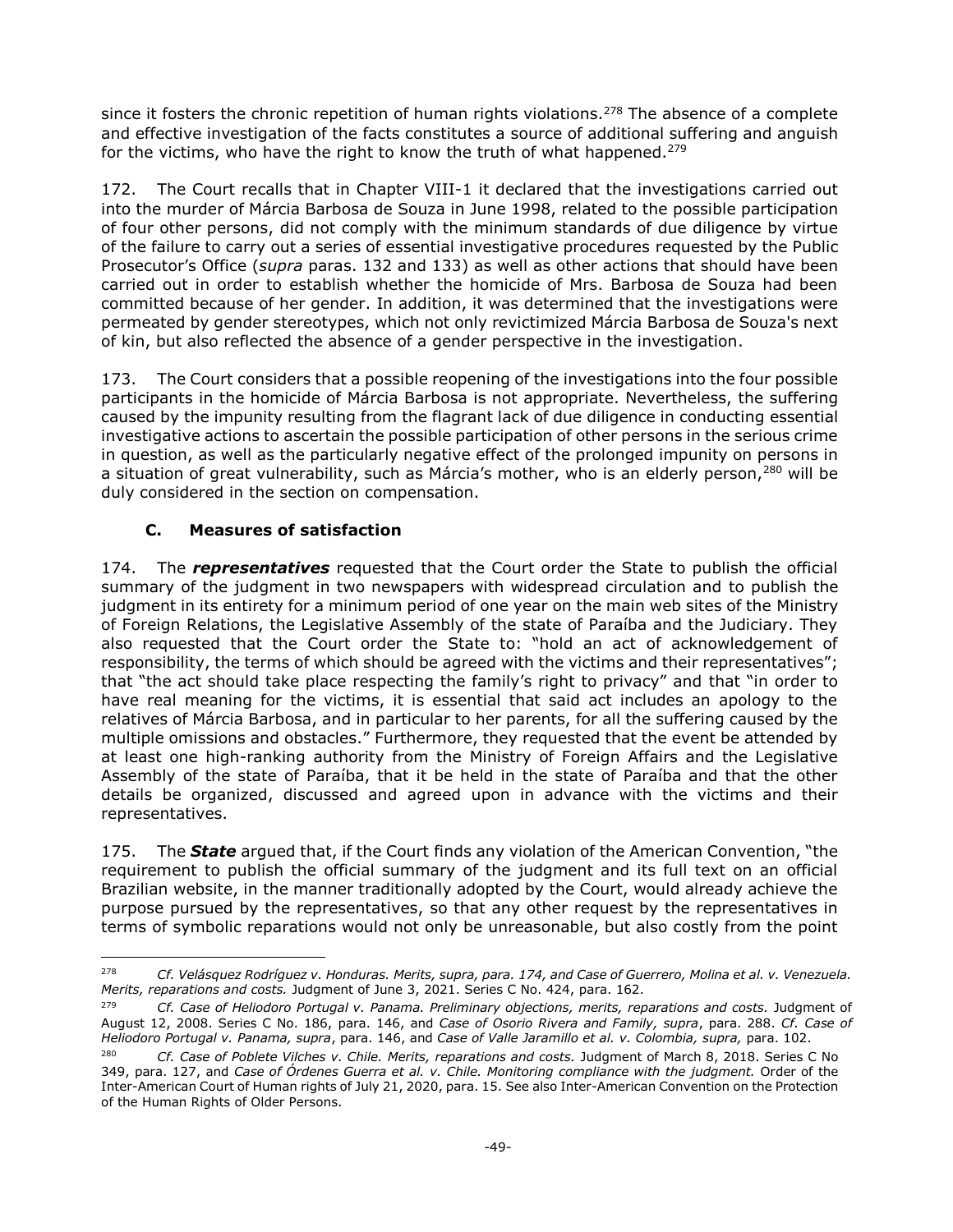of view of the public coffers."

176. As it has done in other cases,<sup>281</sup> the **Court** orders the State to publish, within six months from notification of this judgment: a) the official summary of this judgment prepared by the Court, once, in the Official Gazette, as well as on the web pages of the Legislative Assembly of the state of Paraíba and the Judiciary of Paraíba, and in a newspaper with widespread national circulation, in a legible font of appropriate size, and b) this judgment in its entirety, available for at least one year, on the official web site of the state of Paraíba and of the Federal Government, in a manner accessible to the public from the home page of the web site. The State shall advise the Court immediately when it has made each of the publications ordered, regardless of the one-year timeframe for presenting its first report, as established in the operative paragraphs of this judgment.

177. Furthermore, in order to repair the damage caused to the victims and to prevent a repetition of the facts of this case, the Court deems it necessary to order the State to carry out an act of acknowledgement of international responsibility in relation to the facts of this case within one year from notification of this judgment. The aforementioned event may even take place in the chamber of the Legislative Assembly of Paraíba, provided that the victims so wish. During this act, reference should be made to all the human rights violations declared in this judgment. The event should also be attended by at least one senior authority of the Ministry of Foreign Affairs and of the Legislative Assembly of the state of Paraíba.<sup>282</sup>

178. The State and the mother of Ms. Barbosa de Souza, and/or her representatives, shall agree on the manner of carrying out the act, as well as details such as the place and date for its realization.<sup>283</sup> In view of the harm caused to the victims by the media coverage of the case of Márcia Barbosa and the consequent request for confidentiality of their identities, the victims or their representatives have a period of one month from the publication of this judgment to inform the Court whether they wish the event in question to be public or private. If this information is not submitted within the term established, the act shall be held privately.

## **D. Measure of rehabilitation**

 $\overline{a}$ 

<span id="page-49-0"></span>179. The *Commission* requested that the Court order the State to provide the physical and mental health care necessary for the rehabilitation of the mother and father of Márcia Barbosa de Souza, if they so wish and with their consent.

180. The *representatives* requested that the Court order Brazil to provide medical and psychological care to the mother and the sister of Márcia Barbosa de Souza.

181. The *State* pointed out that Márcia Barbosa de Souza's next of kin already receive medical and psychological care provided by the Single Health System, which makes the present measure of reparation inappropriate.

182. The *Court* has determined that the facts of this case caused serious harm to the personal integrity of M.B.S. and S.R.S., in terms of physical, emotional and psychological suffering (*supra* paras. 161 and 162). Therefore, the Court considers it necessary to order a

<sup>281</sup> *Cf. Case of Cantoral Benavides v. Peru. Reparations and costs.* Judgment of December 3, 2001. Series C No. 88, para. 79, and *Case of Garzón Guzmán et al. v. Ecuado*r, *supra,* para. 117.

<sup>282</sup> *Cf. Case of Cantoral Benavides v. Peru. Reparations and costs*, *supra,* para. 81, and *Garzón Guzmán et al. v. Ecuado*r, *supra,* para. 120.

<sup>&</sup>lt;sup>283</sup> *Cf. Case of Radilla Pacheco v. Mexico. Preliminary objections, merits, reparations and costs.* Judgment of November 23, 2009*, supra,* para. 353, and *Garzón Guzmán et al. v. Ecuado*r, *supra,* para. 120.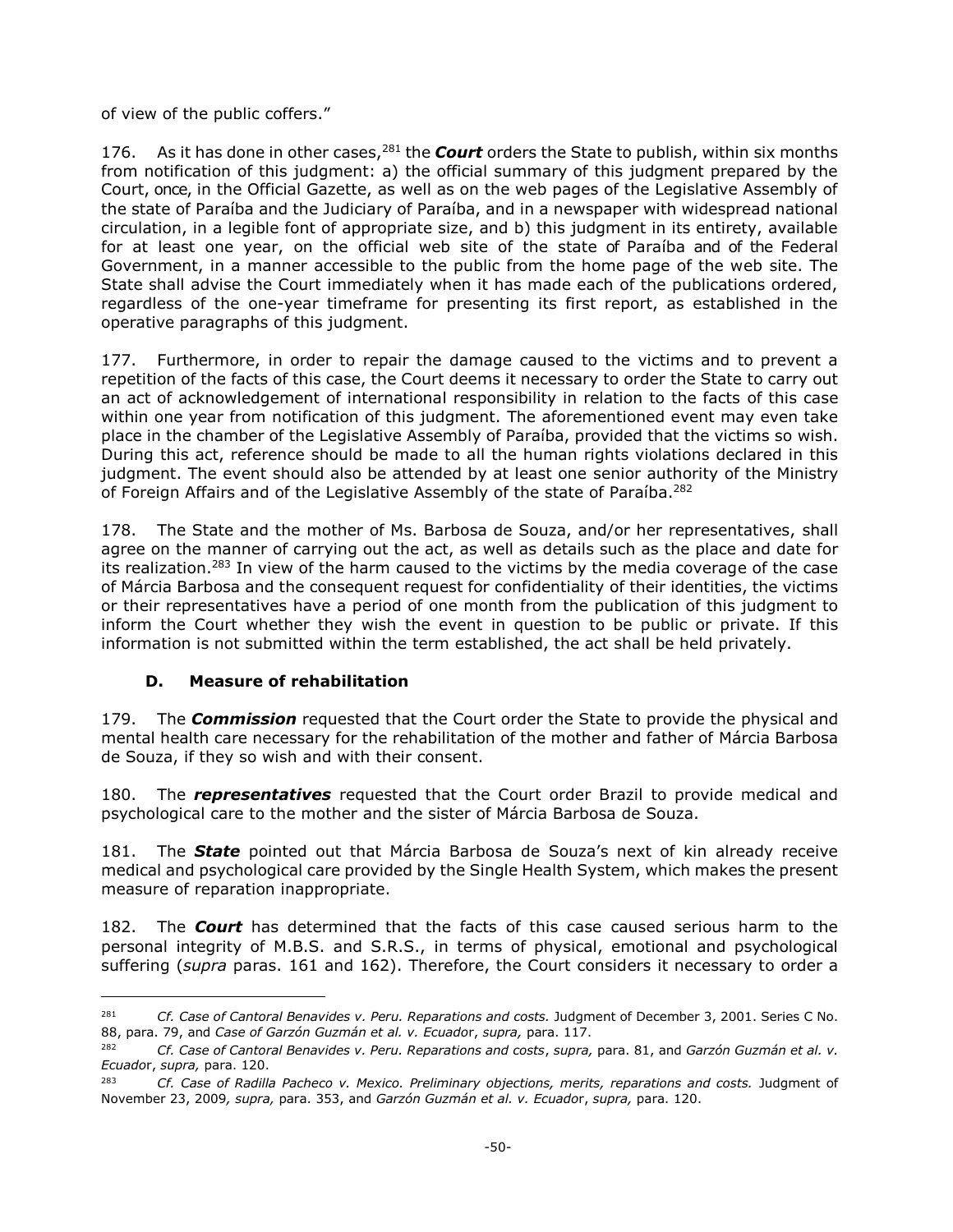measure of reparation that ensures adequate medical, psychological and/or psychiatric care for the mother of Márcia Barbosa de Souza, taking into account her specific needs and background.<sup>284</sup> Consequently, this Court orders the State to pay a sum of money so that Mrs. M.B.S. can cover the cost of any treatment that may be necessary. The amount will be defined in the section on compensation (*infra* para. 212).

# **E. Guarantees of non-repetition**

 $\overline{a}$ 

<span id="page-50-0"></span>183. The *Commission* requested that the Court order the State to adapt its domestic regulatory framework to ensure that the immunity of high-ranking State officials, including parliamentary immunity, is duly regulated and delimited for the purposes sought and that the necessary safeguards are established in the law itself so that it does not become an obstacle to the investigation of human rights violations; ensure that the decisions of the respective bodies regarding the applicability of immunity of high-level officials in specific cases are duly justified; and continue to adopt all necessary measures to fully comply with the Maria da Penha Law and to adopt all legislative, administrative and public policy measures to prevent, investigate and punish violence against women in Brazil.

184. The *representatives* asked the Court to order the State of Brazil to: i) adopt legislative measures to ensure that parliamentary immunity is not an obstacle to the investigation of serious human rights violations and access to justice; ii) adopt measures to address violence against women and, in particular, guarantee the existence of bodies that manage public policies for women with a specific focus on situations related to the cycle of violence, murders of women and femicides, taking into account the disproportionate impact on black and brown women and the social impact of gender-based violence and femicides; iii) implement a gender education program for basic and higher education levels and for public officials responsible for addressing violence and administering justice; iv) ensure that the institutions responsible for investigations, prosecutions and punishment implement international standards such as the case law of the Inter-American Court and the Latin American Model Protocol for the investigation of gender-related killings of women, as well as the national guidelines for the investigation of femicides; v) ensure, with transparency, access to official data on the violent deaths registered as femicides that generated criminal proceedings, so that the data is disaggregated by age, race, social class, profile of the victim, location of the event, profile of the aggressor, relationship with the victim, means and methods used, among other variables, that allow for a quantitative and qualitative analysis, vi) ensure the existence of institutions capable of overseeing the application of these policies with a focus on violence, homicide of women and femicide.

185. The *State* pointed out that it has already adapted its regulatory framework regarding parliamentary immunity, which would have facilitated the processing of the criminal action that culminated in the conviction of the main defendant. Therefore, it argued that there is no regulatory gap that should be corrected. It indicated that, in addition to being inappropriate, an eventual conviction of this nature would imply a judgment of abstract unconstitutionality of Brazilian norms, which would only be appropriate in the exercise of the Court's advisory jurisdiction. With respect to public policies aimed at addressing violence against women, the State pointed out that it has been working on the development of regulatory frameworks on this issue, and therefore the representatives' request would be unnecessary. It added that the State should be guaranteed leeway in the formulation of its public policies, so that political choices are not imposed on it.

<sup>284</sup> *Cf. Case of Barrios Altos v. Peru. Reparations and costs*. Judgment of November 30, 2001. Series C No. 87, paras. 42 and 45, and *Case of* G*uerrero, Molina et al. v. Venezuela, supra,* para. 172.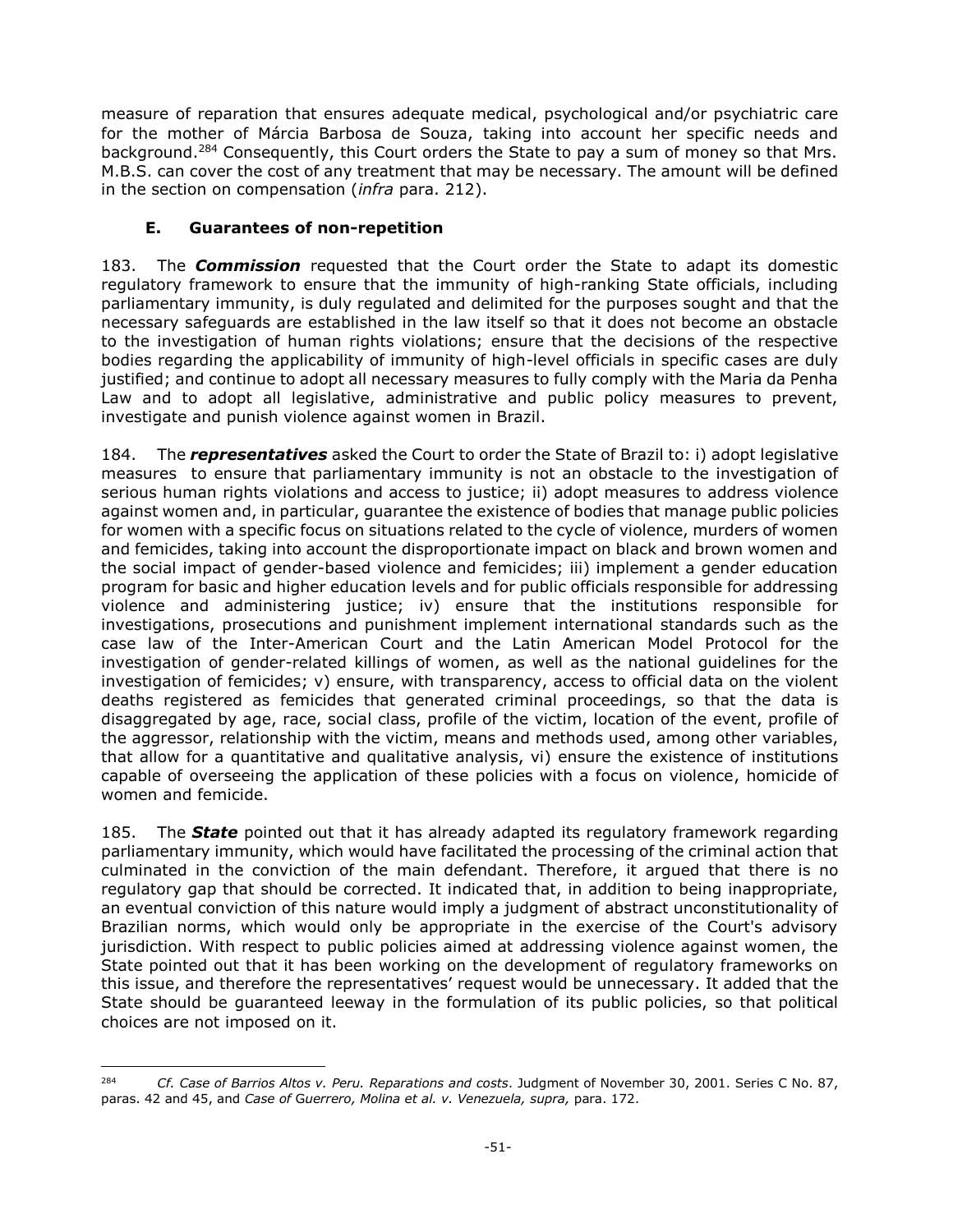186. The *Court* recalls that the State must prevent the occurrence of human rights violations such as those described in this case and, therefore, must adopt all pertinent legal, administrative or other types of measures to that effect.<sup>285</sup>

187. The Court positively values the regulatory advances made by the State after the facts of this case. In particular, the aforementioned Maria da Penha Law, which constitutes an important international reference in preventing and combating violence against women, and the Femicide Law, designed to make homicides committed against women because of their gender more visible and to send a message regarding the special gravity of this crime. It is also worth mentioning the amendments to the Brazilian Criminal Code introduced by Law 11.106/2005, which exclude from the legal framework discriminatory terms and expressions in relation to women, among other measures.

188. Likewise, the Court appreciates the fact that there are currently various programs, projects and initiatives in Brazil aimed at combating violence and discrimination against women. In this regard, in 2003, the Special Secretariat of Policies for Women was created, a thematic body linked to the Presidency of the Republic, which is responsible for the coordination, design and implementation of policies for women at the federal level. In addition, in 2006, the National Policy for Combating Violence against Women was introduced, which included comprehensive measures for the prevention, protection and punishment of violence against women. In 2013, the *"Mulher, Viver sem Violência*"("Women's Program, living without violence") was launched by the Secretariat for Women's Policies, with the aim of consolidating the intersectoral network of specialized services and mainstreaming the national policy.

189. However, according to the limited official and non-official data available (*supra* para. 47), and based on the expert opinions of Wânia Pasinato, Carmen Hein and Soraia Mendes, women in Brazil, especially Afrodescendant and poor women, continue to be immersed in a context of discrimination and structural violence. <sup>286</sup> The Court will take this into account when determining the guarantees of non-repetition in this case.

## *E.1 Statistics on gender violence*

<span id="page-51-0"></span>190. Based on the context in which the facts of this case are framed, as early as 2006, the precariousness of national statistical data on violence against women was noted.<sup>287</sup> Fourteen years later, the expert witness Carmen Hein reaffirmed this view when she stated that "there is no national system of records on femicides that is comparable and allows for the analysis and cross-checking of data for a diagnosis of the deaths of women and the development of effective public policies."<sup>288</sup>

 $\overline{a}$ <sup>285</sup> *Cf. Case of Suárez Rosero v. Ecuador. Merits*, supra, para. 106, *Case of Workers of the Fireworks Factory in Santo Antônio de Jesus and their Families v. Brazil*, supra, para. 285.

<sup>286</sup> *Cf.* Expert opinion of Carmen Hein provided at the public hearing held on February 3 and 4, 2021, before the Court; Expert opinion of Wânia Pasinato rendered by affidavit on January 12, 2021, and expert opinion rendered by Soraia da Rosa Mendes, *supra*.

<sup>287</sup> *Cf.* PERES, Andréia (Coord*.). O Progresso das Mulheres no Brasil*. (Women's Progress in Brazil) UNIFEM, Ford Foundation, CEPIA: Brasilia. 2006, p. 260. Available at: [http://www.mpsp.mp.br/portal/page/portal/Cartilhas/Progresso%20das%20Mulheres%20no%20Brazil.pdf.](http://www.mpsp.mp.br/portal/page/portal/Cartilhas/Progresso%20das%20Mulheres%20no%20Brasil.pdf)

<sup>288</sup> *Cf.* Expert opinion presented by Carmen Hein in Public hearing held on February 3 and 4, 2021, before the Inter-American Court. In addition, the expert witness Wânia Pasinato stated that: "*the absence of accessible, reliable, national data, disaggregated by sex, race /color and age is an obstacle for the Brazilian State to develop and implement adequate public policies compatible with the seriousness of the violation of women's rights. Obtaining quality data and statistics helps to measure the seriousness of violence in women's lives, but also to measure and evaluate the social and economic costs and their impact on the lives of women, future generations, society and governments. Cf.* Expert opinion of Wânia Pasinato rendered by affidavit, *supra* (evidence file, folio 10320).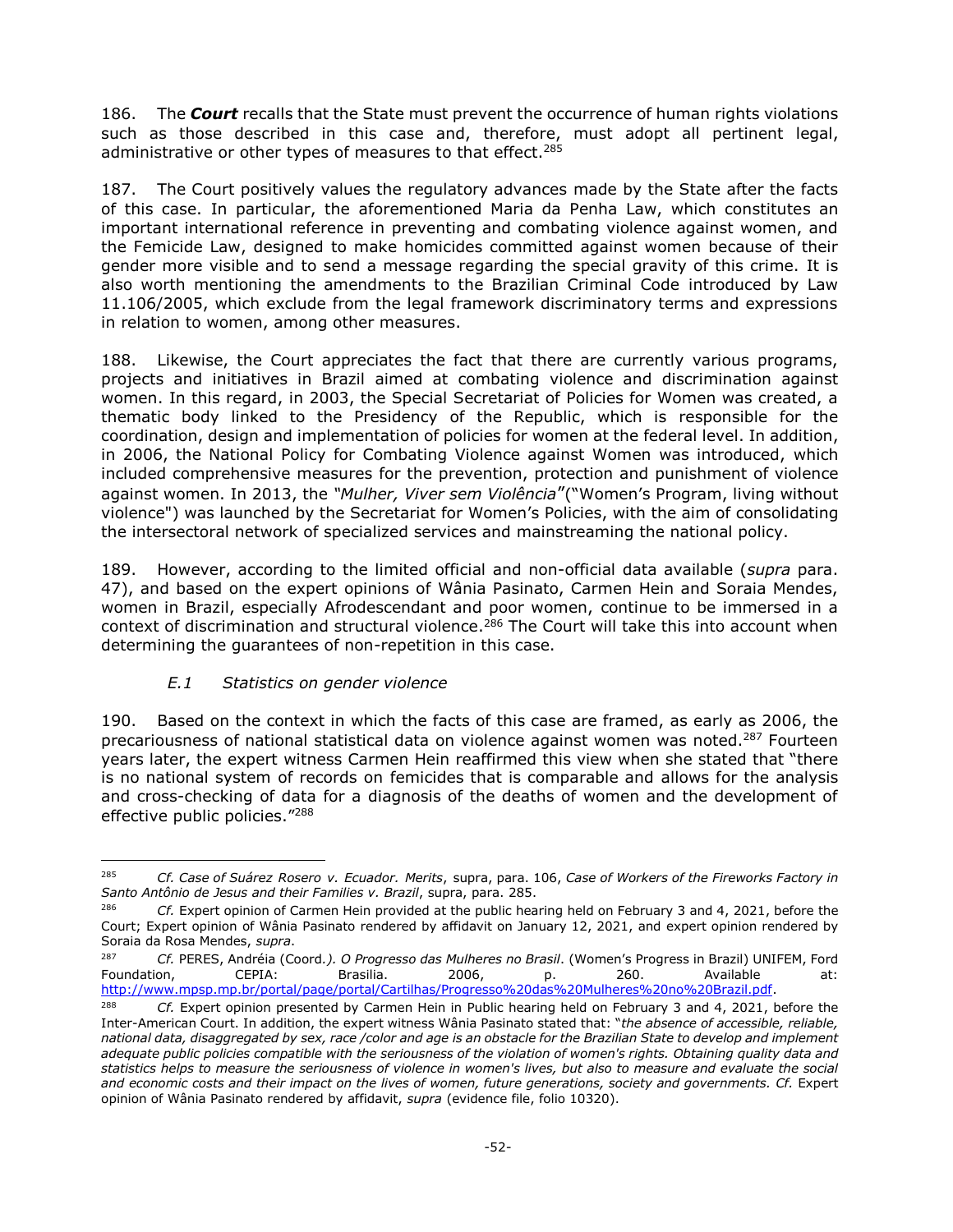191. In addition, in 2012, the CEDAW Committee expressed concern about the lack of accurate and consistent data on violence against women in Brazil.<sup>289</sup> Similarly, the Parliamentary Commission of Inquiry of the Brazilian Federal Senate, created in 2012 to facilitate the implementation of the Maria da Penha Law, also identified, in 2016, the difficulty of collecting data on the situation of violence against women in the country given the existence of different databases: from the police, from different health entities, from the justice sector, and also at different levels. 290

192. Article 38 of the Maria da Penha Law establishes the requirement to include statistics on domestic and intra-family violence based on data from the bodies of the justice and security systems.<sup>291</sup> From the evidence in the case file, this precept has not been observed. In this regard, the expert Henrique Marques Ribeiro pointed out that this regulatory provision has not been implemented in practice.<sup>292</sup>

193. Taking into account all of the above, the Court considers that it is necessary to collect comprehensive information on the various forms of gender-based violence in order to assess the real magnitude of this phenomenon and, by virtue of this, to formulate the relevant public policies and design strategies to prevent and eradicate further acts of violence and discrimination against women. Therefore, the Court orders the State to design within one year, and implement, within three years, through the relevant federal public agency, a national and centralized system for the collection of data disaggregated by age, race, social class, victim profile, place of occurrence, profile of the aggressor, relationship with the victim, means and methods used, among other variables, that allow for the quantitative and qualitative analysis of acts of violence against women and, in particular, violent deaths of women. In addition, the number of cases that were effectively prosecuted should be specified, identifying the number of indictments, convictions and acquittals. This information should be disseminated annually by the State through the corresponding report and be made accessible to the population in general. The identity of the victims must also be protected. To this end, the State shall submit an annual report to the Court for three years after the implementation of the data collection system, indicating the actions that have been taken in that regard.<sup>293</sup>

## *E.2 Implementation of training and awareness-raising programs*

<span id="page-52-0"></span>194. In Chapter VIII of this judgment, the Court concluded that the State did not act with due diligence in the investigation of the other possible participants in the murder of Márcia Barbosa de Souza (*supra* para. 133) and that the investigation and criminal proceedings were discriminatory in nature, due to the use of gender stereotypes, thus violating the right of access to justice of the next of kin of Mrs. Barbosa de Souza (*supra* para. 150).

 $\overline{a}$ 

<sup>289</sup> *Cf.* UN, CEDAW Committee. *Concluding observations of the Committee on the Elimination of Discrimination against Women* - Brazil. Doc. CEDAW/C/BRA/CO/7. March 23, 2012, para. 18.

<sup>290</sup> *Cf.* Expert opinion rendered by Henrique Marques Ribeiro, *supra.* In his statement at the hearing the expert witness Henrique Marques Ribeiro mentioned that the Senate recently approved a draft bill for a national data policy or policies regarding domestic violence, which contemplates the development of a new system to integrate the data and different services for women in situations of violence.

<sup>291</sup> Article 38 of Law N. 11.340 of August 7, 2006. Available at: [http://www.planalto.gov.br/ccivil\\_03/\\_ato2004-](http://www.planalto.gov.br/ccivil_03/_ato2004-2006/2006/lei/l11340.htm) [2006/2006/lei/l11340.htm.](http://www.planalto.gov.br/ccivil_03/_ato2004-2006/2006/lei/l11340.htm) Also, the Committee of Experts of the Follow-up Mechanism to the Belém do Pará Convention (MESECVI) recommends that all States Parties "develop data banks, research, and statistics that enable them to assess the magnitude and problems of femicide in their countries and to monitor State progress and setbacks in this regard." *Cf.* OAS, Committee of Experts of the Follow-up Mechanism to the Belém do Pará Convention (MESECVI), Declaration on Femicide*,* OAS/Ser.L/II.7.10, MESECVI/CEVI/DEC. 1/08, August 15, 2008 Available at: [https://www.oas.org/es/mesecvi/docs/DeclaracionFemicide-ES.pdf.](https://www.oas.org/es/mesecvi/docs/DeclaracionFemicidio-ES.pdf)

<sup>292</sup> *Cf.* Expert opinion of Henrique Marques Ribeiro, *supra*.

<sup>293</sup> *Cf. Case of Azul Rojas Marín et al. v. Peru. Preliminary objections, merits, reparations and costs*. Judgment of March 12, 2020. Series C No. 402, para. 252, and *Case of Vicky Hernández et al. v. Honduras, supra,* para. 179.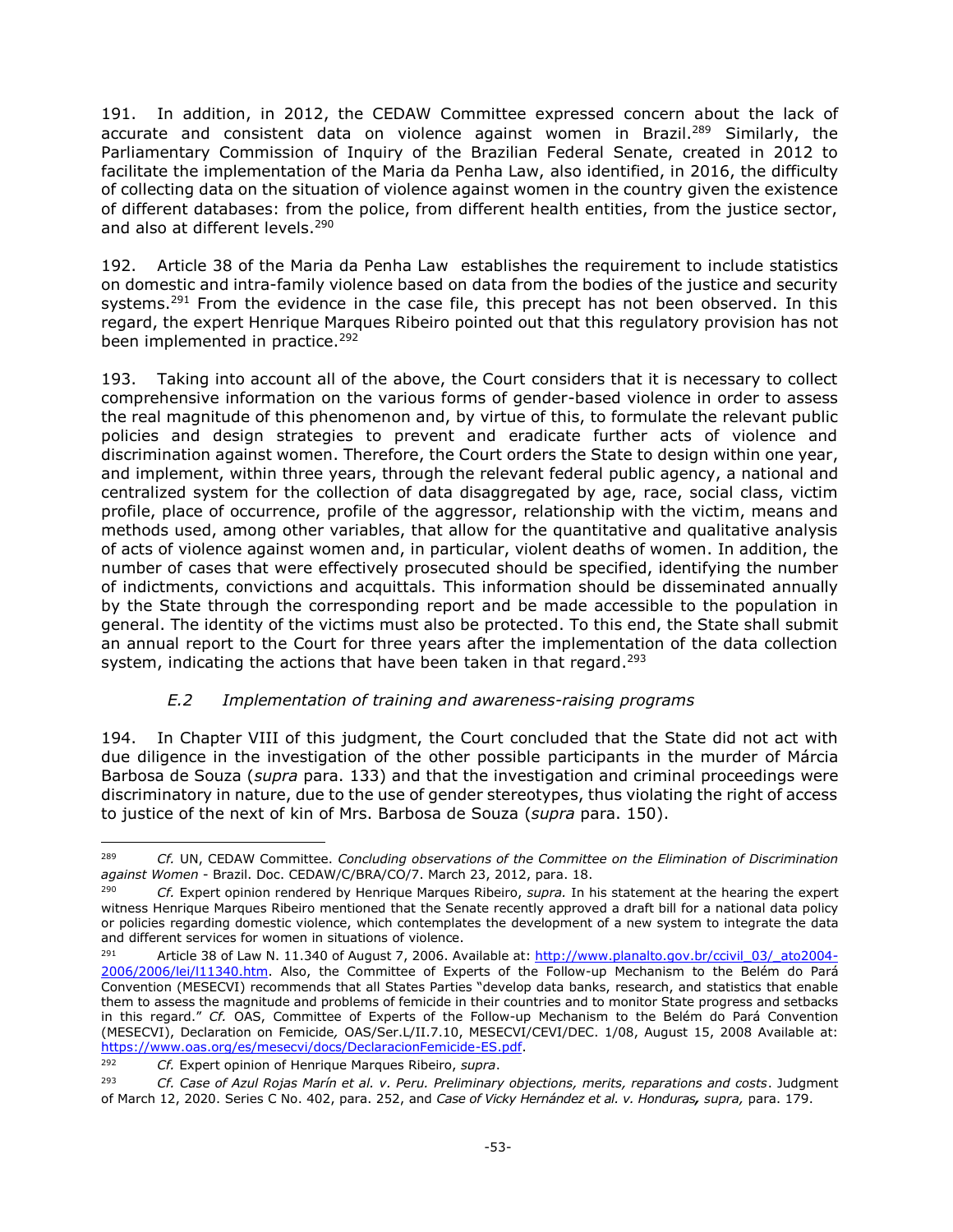195. In the context of this case, the expert Carmen Hein referred to several problems related to the State's response to the situation of violence against women in Brazil. In this regard, she mentioned the existence of gender stereotypes in the investigations, the significant absence of women in the agencies responsible for investigations, and the lack of specialized knowledge of justice officials in the area of gender violence, among other factors that negatively influence investigations and perpetuate the situation of impunity.

196. This Court appreciates the efforts made by the State to provide training on gender perspective to the personnel involved in the administration of justice.<sup>294</sup> However, it considers it pertinent to order the State to create and implement, within two years, a plan for the training and continuous education and sensitization of police forces in charge of investigations and justice operators in the state of Paraíba, with a gender and race perspective, to ensure that they have the necessary knowledge to identify acts and expressions of gender-based violence against women and to investigate and prosecute the perpetrators, through the provision of tools and training on technical and legal aspects of this type of crime.

197. The Court also considers it pertinent to order the Legislative Assembly of the state of Paraíba to hold a day of reflection and awareness-raising, bearing the name of Márcia Barbosa de Souza, on the impact of femicide, violence against women and the use of parliamentary immunity, taking into account the content of this judgment.

### *E.3 Adoption of a standardized protocol for the investigation of gender-based violent deaths of women*

198. In Chapter VIII of this judgment, the Court concluded that Brazil did not adopt a gender perspective in the investigation and criminal proceedings initiated following the murder of Márcia Barbosa de Souza (*supra* para. 150).

199. At the same time, the Court notes that the Latin American Model Protocol for the investigation of gender-related deaths of women was internalized and adapted by the State through the National Guidelines for the Investigation, Prosecution and Judgment with a Gender Perspective of Violent Deaths of Women.<sup>295</sup> The purpose of this document was to standardize the treatment given to the investigation, prosecution and trial of such cases, with the inclusion of a gender perspective from the initial phase. The Guidelines express the need for the competent authorities to ensure, throughout the investigation of a femicide, the right of access to justice, without the influence of stereotypes and other forms of violence or discrimination against women.

200. Since the National Guidelines are not a public document, it is not possible to affirm that, at present, there is any instrument that uniformly and bindingly regulates the actions of investigators and justice administrators involved in cases of gender-based killings of women in Brazil.

<sup>294</sup> The State reported that the National Secretariat for Public Security and the Public Security Management and Education Secretariat are implementing courses for public security professionals who are members of the Unified Public Security System on "matters of gender, race or ethnicity." According to the State, among the courses imparted are: "Course on Assistance to Women Victims of Violence", "Course on Combating Harassment against Women," "Basic Course on the National Protocol for the Investigation of Femicides," among others.

<sup>295</sup> United Nations, UN Women Brazil. *National Guidelines for the Investigation, Prosecution and Judgment with a gender perspective of Violent Deaths of Women -Femicides*. Brasilia: UN Women, 2016. Available at: [http://www.onumulheres.org.br/wpcontent/uploads/2016/04/diretrizes\\_femicide.pdf.](http://www.onumulheres.org.br/wpcontent/uploads/2016/04/diretrizes_feminicidio.pdf)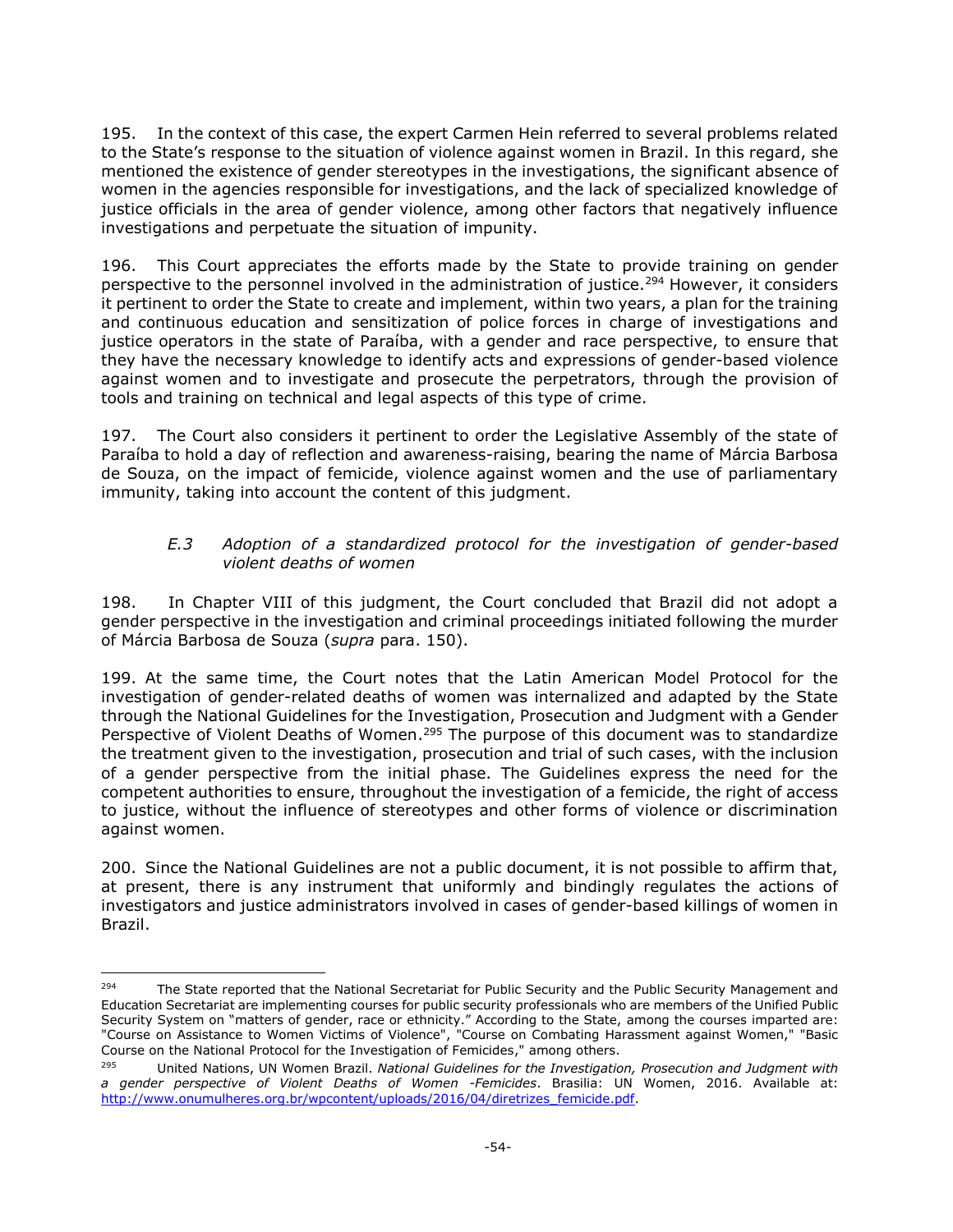201. Consequently, the Court deems it pertinent to order the State to adopt and implement a national protocol that establishes clear and uniform criteria for the investigation of femicides. This instrument should conform to the guidelines established in the Latin American Model Protocol for the investigation of gender-based violent deaths of women, and to the case law of this Court. The protocol should be aimed at justice administration personnel who, in some way, intervene in the investigation and processing of cases of violent deaths of women. In addition, it should be incorporated into the work of these officials through resolutions and internal rules that require its application by all State officials.

202. The State shall comply with the measure provided for in this section within two years from notification of this judgment.

# *E.1 Regulation of parliamentary immunity*

<span id="page-54-0"></span>203. In Chapter VIII of this judgment, the Court considered that the application of parliamentary immunity by the Legislative Assembly of the state of Paraíba derived from a deficient regulatory framework and an arbitrary decision and resulted in the violation of the right of access to justice of the mother and father of Márcia Barbosa de Souza (*supra* paras. 122 and 123).

204. As mentioned previously, the constitutional provision that provided for parliamentary immunity at the time of the facts was amended through Constitutional Amendment 35 of 2001. Said legislation was not applied in the present case nor was it analyzed in this judgment. Nevertheless, the Court deems it pertinent to recall that the different State authorities are obliged to exercise *ex officio* a control of conventionality between domestic norms and the American Convention, evidently within the framework of their respective competencies and the corresponding procedural regulations. In this task, the domestic authorities must take into account not only the treaty, but also the interpretation made of it by the Inter-American Court as the final interpreter of the Convention. Thus, in the event of a possible dispute on the application of parliamentary immunity, with the consequent suspension of criminal proceedings against a member of a legislative body, under the terms of Article 53 of the Brazilian Constitution, the respective chamber shall ensure that the application and interpretation of domestic law is in accordance with the criteria established in this judgment, in order to safeguard the right of access to justice. This will not be supervised by the Court.

# *E.2 Other guarantees of non-repetition requested*

<span id="page-54-1"></span>205. The Court considers that this judgment, as well as the other measures ordered, are sufficient and adequate to remedy the violations suffered by the victims. Therefore, it does not consider it necessary to order the additional guarantees of non-repetition requested by the representatives. 296

# <span id="page-54-2"></span>**F. Compensation**

# *F.1 Pecuniary and non-pecuniary damage*

<sup>-</sup><sup>296</sup> The other measures requested (*supra* para. 184) were: i) measures to address violence against women, in particular, to ensure the existence of entities to manage public policies for women with a specific focus on situations related to the cycle of violence, killings of women and femicides, taking into account the disproportionate impact on black and brown women and the social impact of gender-based violence and femicides; ii) measures to implement a gender education program for basic and higher education levels, iii) measures to ensure the existence of institutions capable of overseeing the application of public policies for women, with a focus on violence, homicides of women and femicide.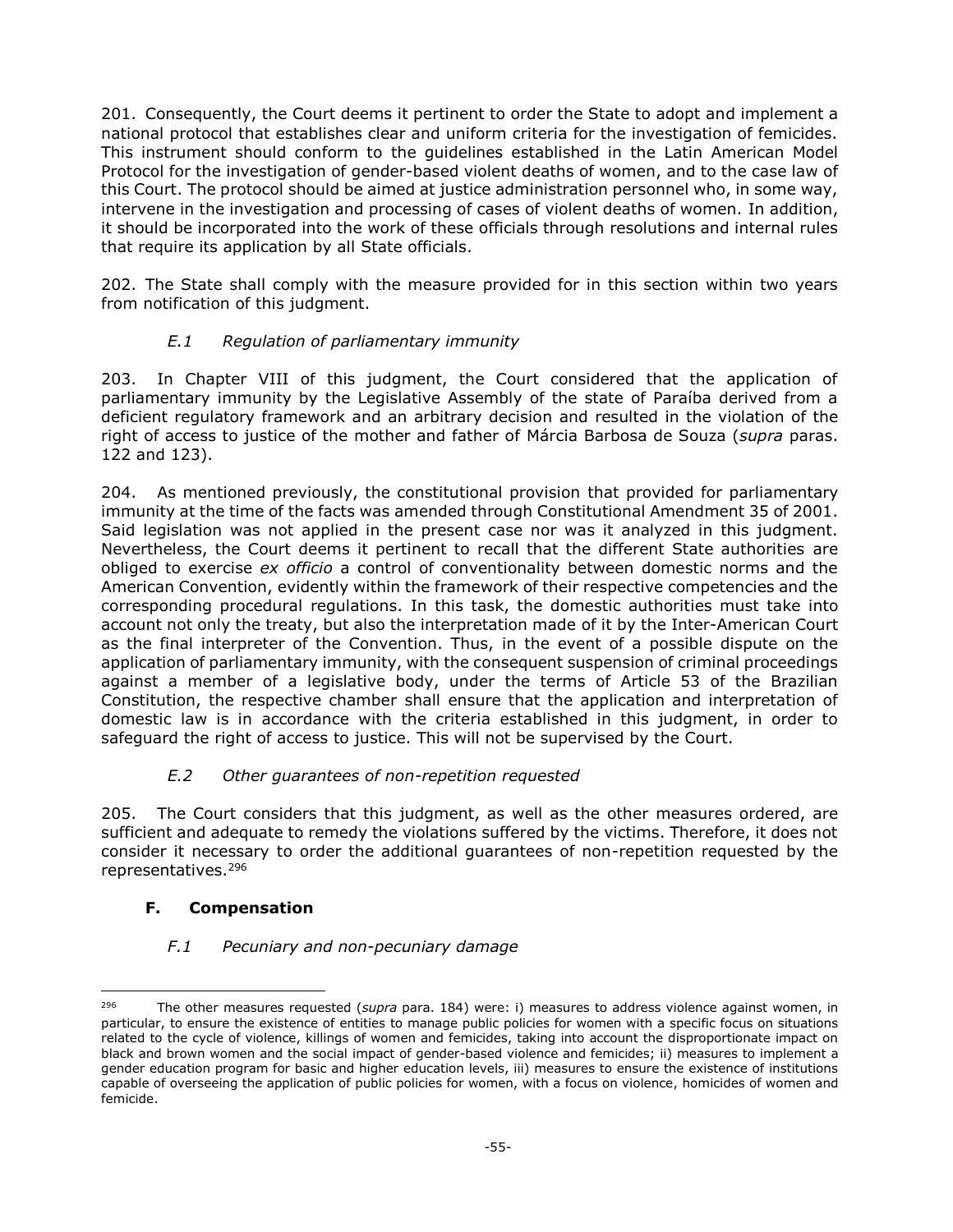206. In this section the Court will analyze the pecuniary and non-pecuniary damages together.

207. The *Commission* requested that the Court order the State of Brazil to adopt measures of financial compensation and satisfaction for moral damage.

208. The *representatives* requested that the Court order the State to pay the alleged victims an amount for pecuniary damage, determined in equity by the Court. They pointed out that, during the nearly twenty years since the murder of Márcia Barbosa de Souza, her next of kin had incurred various expenses related to travel to the city of João Pessoa to participate in meetings and public hearings before the Legislative Assembly, loss of work days, etc. In addition, they requested that, by virtue of the violations committed, the suffering caused, as well as the other non-pecuniary consequences suffered owing to the lack of justice and denial of the truth, the State pay the alleged victims an amount, to be determined in equity by the Court, for non-pecuniary damages.

209. The *State* argued that, since it has not committed any human rights violation related to the facts of this case, there is no reason for the Court to establish pecuniary and nonpecuniary damages. It further argued that the determination of such payment would be inappropriate since the representatives have not made use of domestic remedies to demand the reparation in question. It indicated that, in the event that the Court determines its international responsibility for violation of Articles 8 and 25 of the American Convention due to an alleged violation of the obligation to investigate, prosecute and punish, the Court's judgment itself should be sufficient to repair the possible damage, so that the State should not be ordered to pay any compensation for non-pecuniary damage. It added that the possible non-pecuniary damage could not be examined superficially, based solely on the representatives' allegations, but according to the evidence actually presented by them.

210. The *Court* has developed the concept of pecuniary damage in its case law and has established that this supposes "the loss of, or detriment to, the victims' income, the expenses incurred as a result of the facts and the consequences of a pecuniary nature that have a causal link with the facts of the case. $297$ 

211. The Court has also developed in its case law the concept of non-pecuniary damage and has established that this "may include both the suffering and afflictions caused to the direct victim and his family by the violation and impairment of values of great significance for the individual, as well as any alteration of a non-pecuniary nature in the living conditions of the victims or their next of kin.<sup>298</sup> Given that it is not possible to allocate a precise monetary equivalent to the non-pecuniary damage, this can only be compensated by payment of a sum of money determined by the Court in application of sound judicial criteria and in equity.<sup>299</sup>

212. The Court notes that the representatives have not requested specific amounts nor have they provided specific elements to assess the damage suffered. Nevertheless, this Court understands that, given the nature of the facts and violations determined in this judgment, the victims have suffered pecuniary and non-pecuniary damage that must be compensated. In

<sup>297</sup> <sup>297</sup> *Cf. Case of Bámaca Velásquez v. Guatemala. Reparations and costs*. Judgment of February 22, 2002. Series C No. 91, para. 43, and *Case of Garzón Guzmán et al. v. Ecuador, supra,* para. 130**.**

<sup>298</sup> *Cf. Case of the "Street Children" (Villagrán Morales et al.) v. Guatemala. Reparations and costs.* Judgment of May 26, 2001. Series C No. 77, para. 84, and *Case of Garzón Guzmán et al. v. Ecuador, supra,* para. 132.

<sup>299</sup> *Cf. Case of Cantoral Benavides v. Peru. Reparations and costs.* Judgment of December 3, 2001.Series C No. 88, para. 53, and *Case of Grijalva Bueno v. Ecuador. Preliminary objection, merits, reparations and costs*. Judgment of June 3, 2021. Series C No. 426, para. 191**.**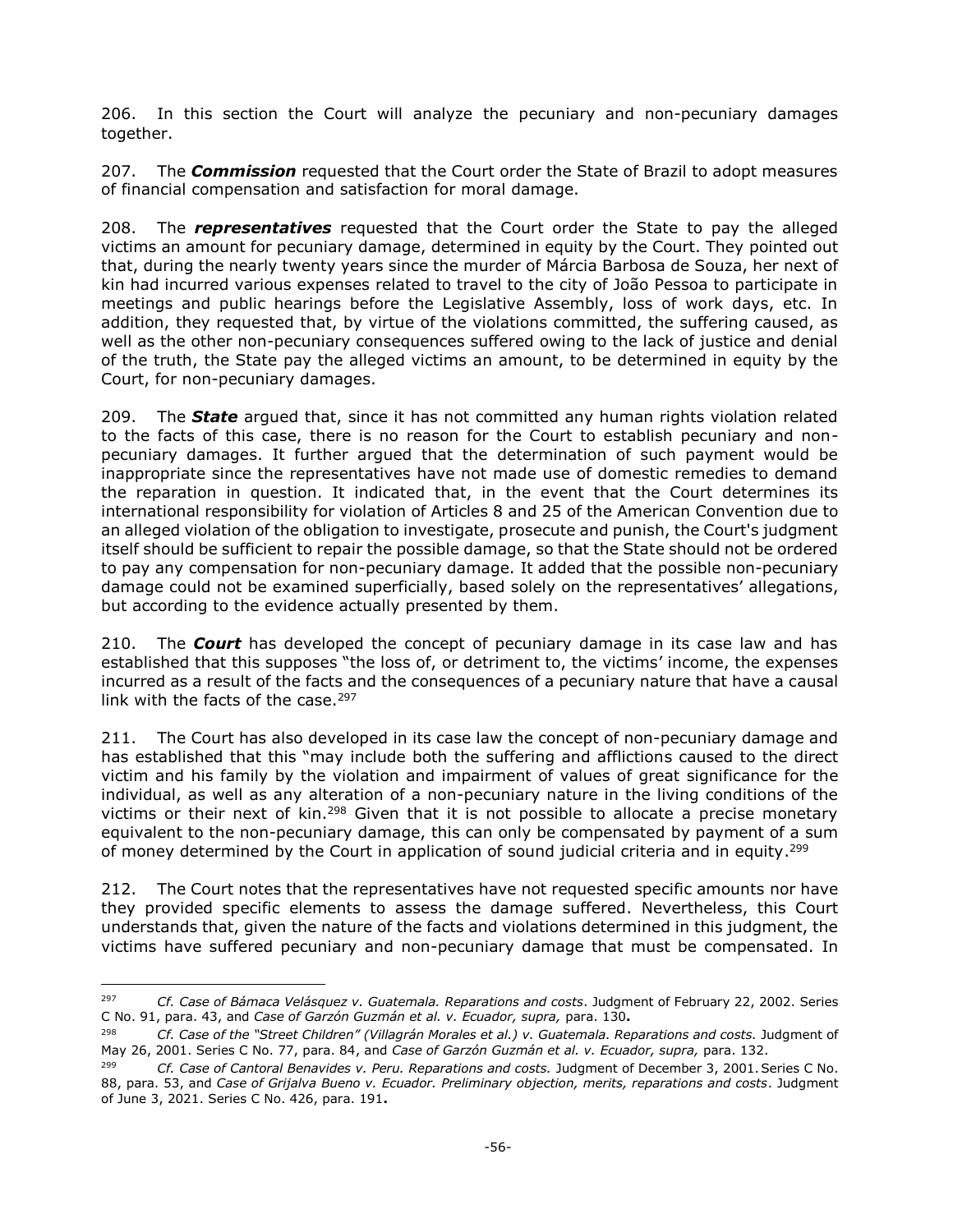view of the criteria established in its constant case law and the circumstances of the present case, the Court deems it pertinent to establish in equity, for pecuniary and non-pecuniary damage, the payment of USD\$ 150,000.00 (one hundred and fifty thousand United States dollars) in favor of each of the victims<sup>300</sup> (*infra* para. 224). This includes the amount of compensation related to the impossibility of reopening the criminal investigation of the other possible participants in the homicide of Ms. Barbosa de Souza, as well as the amount to enable Mrs. M.B.S. to cover the costs of the medical, psychological and/or psychiatric treatment that may be necessary (*supra* para. 182).

213. The Court considers that the amounts determined in equity compensate and form part of the integral reparation to the victims, taking into consideration the anguish and distress they endured.<sup>301</sup>

## **G. Costs and Expenses**

<span id="page-56-0"></span>214. The *representatives* asked the Court to order the State to pay the following amounts for the costs and expenses incurred by the organizations that acted in defense of the alleged victims: i) the sum of USD\$ 20,475.11 (twenty thousand, four hundred and seventy-five United States dollars and eleven cents) to the Center for Justice and International Law (CEJIL) and ii) USD\$ 14,715.73 (fourteen thousand, seven hundred and fifteen United States dollars and seventy-three cents) to the *Gabinete de Assessoria Jurídica às Organizações Populares* (GAJOP). The expenses incurred by CEJIL are divided as follows: i) USD\$ 1,759.78 (one thousand, seven hundred and fifty-nine United States dollars and seventy-eight cents) for travel expenses (airline tickets, lodging, food and *per diems*); ii) USD\$ 852.46 (eight hundred and fifty-two United States dollars and forty-six cents) for photocopies; and iii) USD\$ 17,862.87 (seventeen thousand, eight hundred and sixty-two United States dollars and eightyseven cents) for fees. In turn, the expenses incurred by GAJOP are divided as follows: i) USD\$ 1,418.47 (one thousand, four hundred and eighteen United States dollars and forty-seven cents) for travel expenses (airline tickets, lodging, food and *per diems*); ii) USD\$ 38.80 (thirtyeight United States dollars and eighty cents) for photocopies; iii) USD\$ 359.83 (three hundred and fifty-nine United States dollars and eighty-three cents) for expenses for file material; and iv) USD\$ 12,898.63 (twelve thousand, eight hundred and ninety-eight United States dollars and sixty-three cents) for fees. Finally, they requested that the Court determine in equity the amount corresponding to costs and expenses due to GAJOP for its various trips to the city of Cajazeiras to gather information on the health of Márcia Barbosa de Souza's next of kin and its various legal actions at the domestic level, including acting as assistant prosecutor in the criminal proceeding against Mr. Aércio Pereira de Lima, given that, due to the passage of time, they do not have receipts for such expenses.

215. The *State* asked the Court to take into account only reasonable and duly proven expenses necessary for the representatives' actions before the Inter-American System, when considering the sum requested, as well as the documentation that proves it and the direct relationship between the amount requested and the circumstances of the case. With regard to the payment of the amounts indicated under the heading of "Fees", in Annexes 7 (GAJOP) and 8 (CEJIL) to the final arguments of the representatives, it argued that these should not be demanded from the State in the event of its eventual conviction by the Court, "under penalty of violating the republican postulates of morality, economy, equality and legality, which guide the expenditure of funds by the public administration. The State indicated that it is up to the

 $\overline{a}$ <sup>300</sup> Considering that Márcia Barbosa de Souza's father died in 2009, the amount of compensation corresponding to him shall be delivered to his heirs, in accordance with Brazilian legislation.

<sup>301</sup> *Cf. Case of the Workers of the Fireworks Factory in Santo Antônio de Jesus and their Families v. Brazil***,** *supra,* para. 306.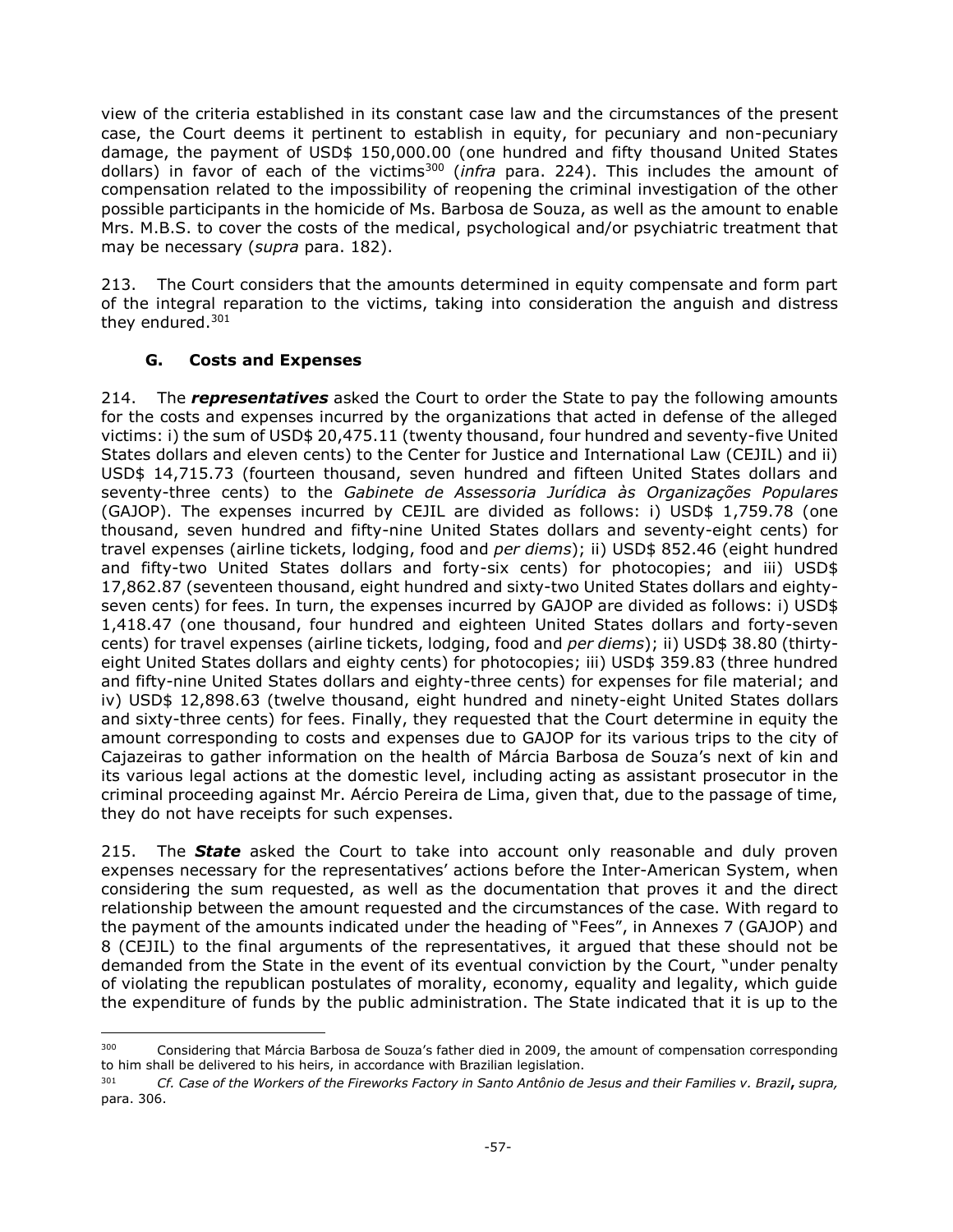Court to set fair fees and salaries, always based on the work actually performed on behalf of the victims in the case. It stated that the request for reimbursement of expenses with fees is based on percentages that are mere estimates, and which have resulted in excessive amounts. Therefore, it requested that the Court, in the absence of precise documentary evidence, establish the amount to be reimbursed based on equity and in accordance with the parameters that are usually applied. Finally, the State argued that the Court should not consider the expenses related to the "translation into Portuguese of a document submitted to the Court", since the translation into Portuguese is not necessary and is a choice by the representatives that cannot be attributed to the State.

216. The *Court* reiterates that, based on its case law, costs and expenses form part of the concept of reparation, because the efforts made by the victims to obtain justice, both at the national and international levels, entail disbursements that must be compensated when the State's international responsibility has been declared in a condemnatory judgment. Regarding the reimbursement of costs and expenses, it is for the Court to prudently assess their scope, which includes expenses incurred before the domestic courts and those generated during the proceedings before the Inter-American system, taking into account the circumstances of the specific case and the nature of the international jurisdiction for the protection of human rights. This assessment may be based on the principle of equity, taking into account the expenses indicated by the parties, provided that their *quantum* is reasonable.<sup>302</sup>

217. This Court has indicated that "the claims of the victims or their representatives for costs and expenses, and the evidence that supports these, must be presented to the Court at the first procedural opportunity granted to them, that is in the pleadings and motions brief, without prejudice to those claims being updated subsequently, in keeping with the new costs and expenses incurred as a result of the proceedings before this Court.<sup>"303</sup> In addition, the Court reiterates that it is not sufficient merely to forward probative documents; rather the parties are required to include arguments that relate the evidence to the fact that it is considered to represent and, in the case of alleged financial disbursements, the items and their justification must be clearly established.<sup>304</sup>

218. Taking into account the amounts requested by each of the organizations and the proof of expenses presented, the Court orders the payment in equity of: USD \$20,000.00 (twenty thousand United States dollars) for costs and expenses in favor of CEJIL, and USD \$15,000.00 (fifteen thousand United States dollars) for costs and expenses in favor of GAJOP. These amounts shall be paid directly to those organizations.

219. At the stage of monitoring compliance with this judgment, the Court may order the State to reimburse the victims or their representatives for reasonable expenses incurred in that procedural stage. $305$ 

## **H. Reimbursement of expenses to the Victims' Legal Assistance Fund**

j

<span id="page-57-0"></span>220. In the instant case, through a note of April 29, 2020, the Presidency of the Court

<sup>302</sup> *Cf. Case of Velásquez Rodríguez v. Honduras. Reparations and costs*. Judgment of July 21, 1989. Series C No. 7, paras. 42, 46 and 47 and *Case of Garzón Guzmán et al. v. Ecuador, supra,* para. 138.

<sup>303</sup> *Cf. Case of Garrido and Baigorria v. Argentina. Reparations and costs*. Judgment of August 27, 1998. Series C No. 39*,* para. 79, and *Case of Garzón Guzmán et al. v. Ecuador, supra,* para. 139.

<sup>304</sup> *Cf. Case of Chaparro Álvarez and Lapo Íñiguez v. Ecuador. Preliminary objections, merits, reparations and costs.* Judgment of November 21, 2007. Series C No. 170, para. 277, and *Case of Garzón Guzmán et al. v. Ecuador, supra,* para. 139.

<sup>&</sup>lt;sup>305</sup> *Cf. Case of Ibsen Cárdenas and Ibsen Peña v. Bolivia. Merits, reparations and costs. Judgment of September* 1, 2010. Series C No. 217, para. 29, and *Case of Ríos Avalos et al. v. Paraguay, supra*, para. 244.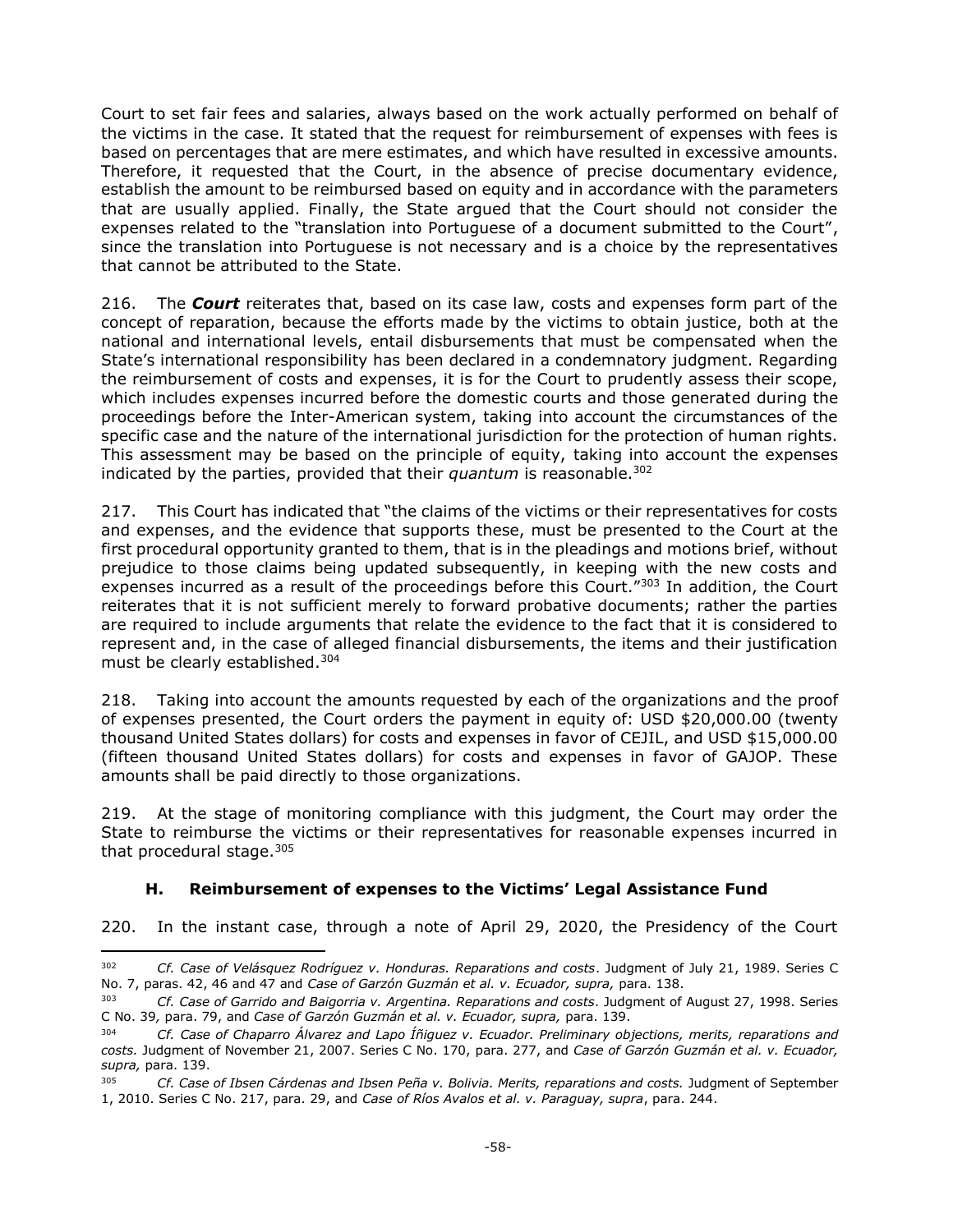admitted the application submitted by the alleged victims, through their representatives, to have access to the Legal Assistance Fund. In the Order of the President of November 27, 2020, the necessary financial assistance was approved to "cover the reasonable costs of preparing and sending four affidavits indicated by the representatives."

221. On July 29, 2021, the report on expenditures was forwarded to the State, in accordance with Article 5 of the Court's Rules of Procedure on the operation of the Fund. Thus, the State had the opportunity to present its observations on the expenditures made in the instant case, which amounted to USD \$1,579.20 (one thousand, five hundred and seventy-nine United States dollars and twenty cents).

222. The *State* pointed out that the amounts indicated in the aforementioned report "correspond to the receipts and invoices presented" and are of "reasonable levels, without discrepancies of calculation."

223. In view of the violations declared in this judgment, the Court orders the State to reimburse the said Fund the amount of USD \$1,579.20 (one thousand five hundred and seventy-nine United States dollars and twenty cents). This sum shall be reimbursed within six months from the notification of this judgment.

# **I. Method of compliance with the payments ordered**

<span id="page-58-0"></span>224. The State shall pay compensation for pecuniary and non-pecuniary damage and to reimburse the costs and expenses established in this judgment, directly to the persons and organizations indicated herein, within one year of notification of this judgment, or it may bring forward full payment, pursuant to the following paragraphs. With respect to the compensation awarded in favor of Mr. S.R.S., the State shall pay this to his heirs, in accordance with the applicable domestic law, within one year of notification of this judgment.

225. If the beneficiaries have died or die before they receive the respective compensation, this shall be paid directly to their heirs in accordance with the applicable domestic law.

226. The State shall fulfill its monetary obligations by payment in United States dollars or the equivalent in national currency, using for the respective calculation the market exchange rate published or calculated by the relevant banking or financial authority, on the date closest to the day of payment.

227. If, for reasons attributable to the beneficiaries of the compensation or to their heirs, it is not possible to pay the compensation established within the time frame indicated, the State shall deposit the amount in an account or certificate of deposit in their favor, in a solvent Brazilian financial institution, in United States dollars or the equivalent in national currency, and on the most favorable financial terms permitted by banking law and practice. If the corresponding compensation is not claimed within ten years, the amounts shall be returned to the State with the accrued interest.

228. The amounts allocated in this judgment as compensation for damages and as reimbursement of costs and expenses shall be delivered in full to the beneficiaries, without any deductions arising from possible charges or taxes.

229. If the State should fall into arrears, including in the reimbursement of expenses to the Victims' Legal Assistance Fund, it shall pay interest on the amount owed corresponding to banking interest on arrears in the Federative Republic of Brazil.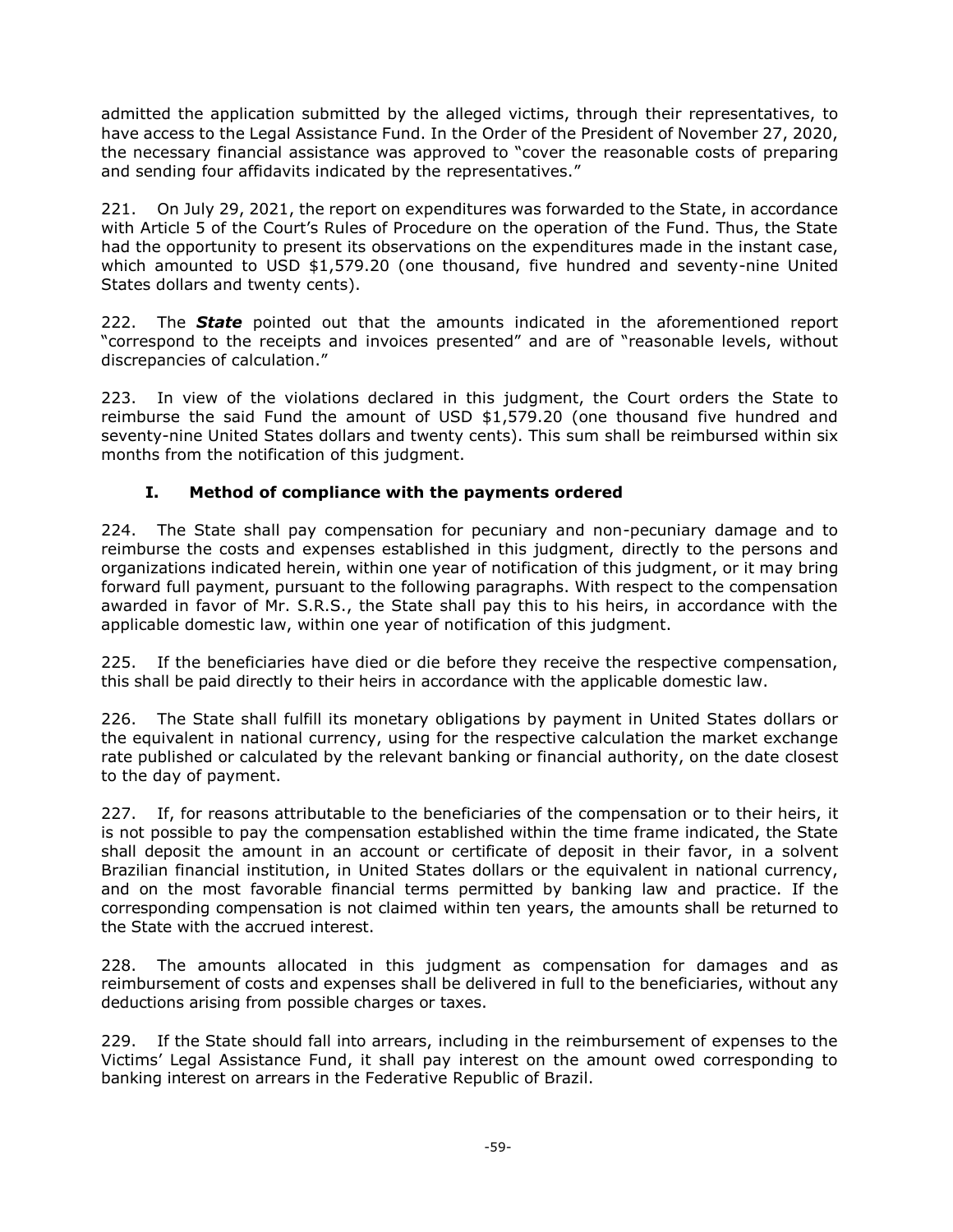### **X OPERATIVE PARAGRAPHS**

<span id="page-59-0"></span>230. Therefore,

# **THE COURT**

# **DECIDES,**

Unanimously:

1. To declare partially admissible the preliminary objection regarding the alleged lack of jurisdiction *ratione temporis* with respect to the facts prior to the date of recognition of the Court's jurisdiction, in accordance with paragraphs 19 to 23 of this judgment.

2. To dismiss the preliminary objection regarding the alleged failure to exhaust domestic remedies, in accordance with paragraphs 27 to 34 of this judgment.

# **DECLARES,**

Unanimously, that:

3. The State is responsible for the violation of the rights to judicial guarantees, to equality before the law and to judicial protection, contained in Articles 8(1), 24 and 25 of the American Convention on Human Rights, in relation to the obligations to respect and guarantee rights without discrimination and the duty to adopt provisions of domestic law, established in Articles 1(1) and 2 of the same instrument, and in relation to the obligations set forth in Article 7(b) of the Inter-American Convention on the Prevention, Punishment, and Eradication of Violence against Women, to the detriment of M.B.S. and S.R.S., pursuant to paragraphs 98 to 151 of this judgment.

4. The State is responsible for the violation of the right to personal integrity, recognized in Article 5(1) of the American Convention on Human Rights, in relation to Article 1(1) of the same instrument, to the detriment of M.B.S. and S.R.S., pursuant to paragraphs 155 to 162 of this judgment.

## **AND ESTABLISHES,**

Unanimously, that:

5. This judgment constitutes, *per se*, a form of reparation.

6. The State shall issue the publications indicated in paragraph 176 of this judgment, within six months from its notification.

7. The State shall hold an act of acknowledgement of international responsibility, in relation to the facts of this case, in the terms of paragraphs 177 and 178 of this judgment.

8. The State shall design and implement a national and centralized data collection system that allows for the quantitative and qualitative analysis of acts of violence against women and, in particular, violent deaths of women, in the terms of paragraph 193 of this judgment.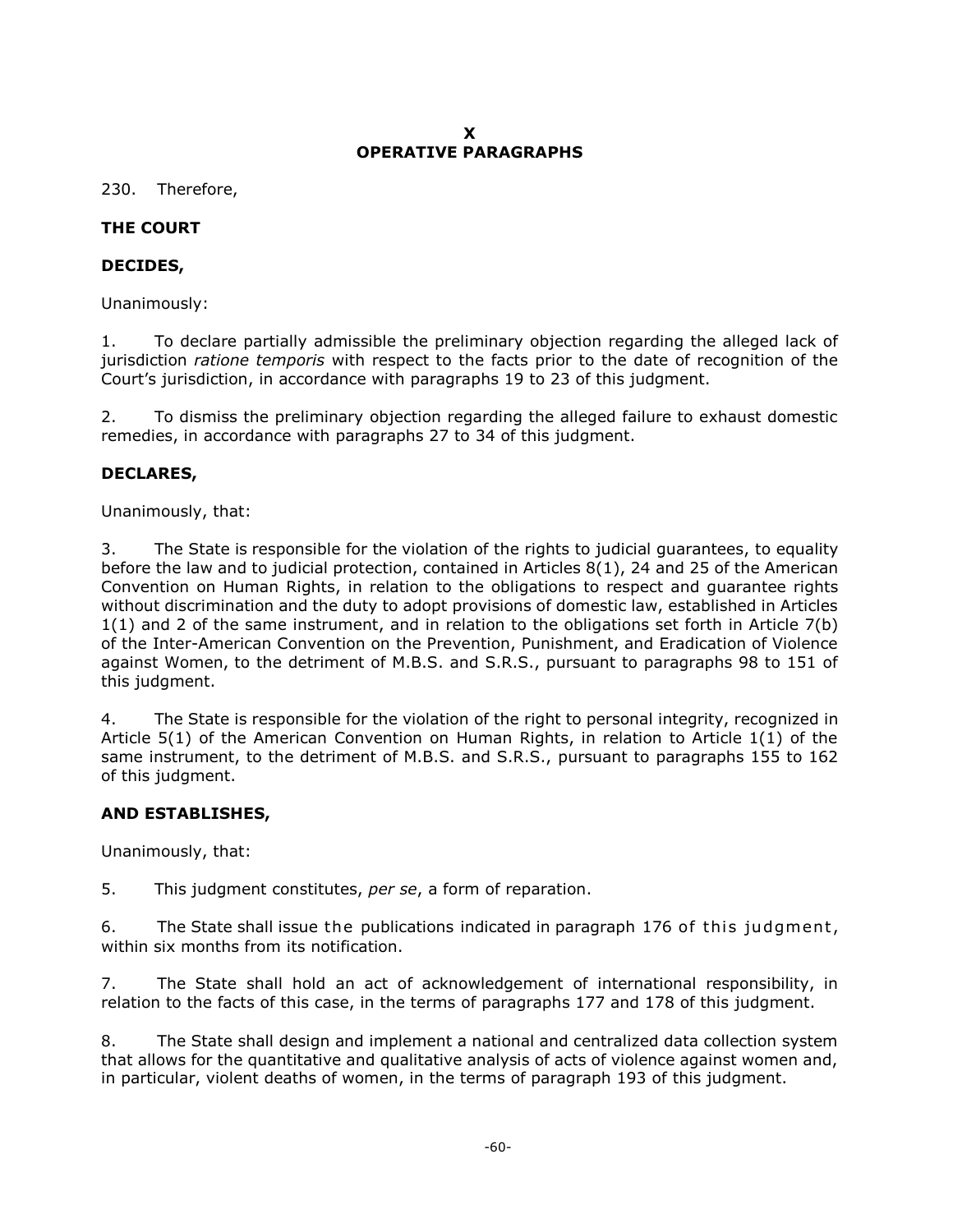9. The State shall create and implement a plan for continuous training, capacity building and awareness-raising for the police forces in charge of investigations and for the justice operators in the state of Paraíba, with a gender and race perspective, pursuant to paragraph 196 of this judgment.

10. The State shall hold a day of reflection and awareness-raising on the impact of femicide, violence against women and the use of parliamentary immunity, pursuant to paragraph 197 of this judgment.

11. The State shall adopt and implement a national protocol for the investigation of femicides, pursuant to paragraphs 201 and 202 of this judgment.

12. The State shall pay the amounts established in paragraphs 212 and 218 of this judgment as compensation for the omissions in the investigations into the homicide of Márcia Barbosa de Souza; for rehabilitation; as compensation for pecuniary and non-pecuniary damages; and for reimbursement of costs and expenses, pursuant to paragraphs 224 to 229 of this judgment.

13. The State shall reimburse the Victims' Legal Assistance Fund of the Inter-American Court of Human Rights for the amount disbursed during the processing of this case, in the terms of paragraphs 223 and 229 of this judgment.

14. The State shall, within one year from notification of this judgment, provide the Court with a report on the measures adopted to comply with it, without prejudice to the provisions of paragraph 176 of this judgment.

15. The Court will monitor full compliance with this judgment, in exercise of its authority and in fulfilment of its obligations under the American Convention on Human Rights, and will consider this case closed when the State has fully complied with all its provisions.

DONE, at San José, Costa Rica, in a virtual session held on September 7, 2021, in the Spanish language.